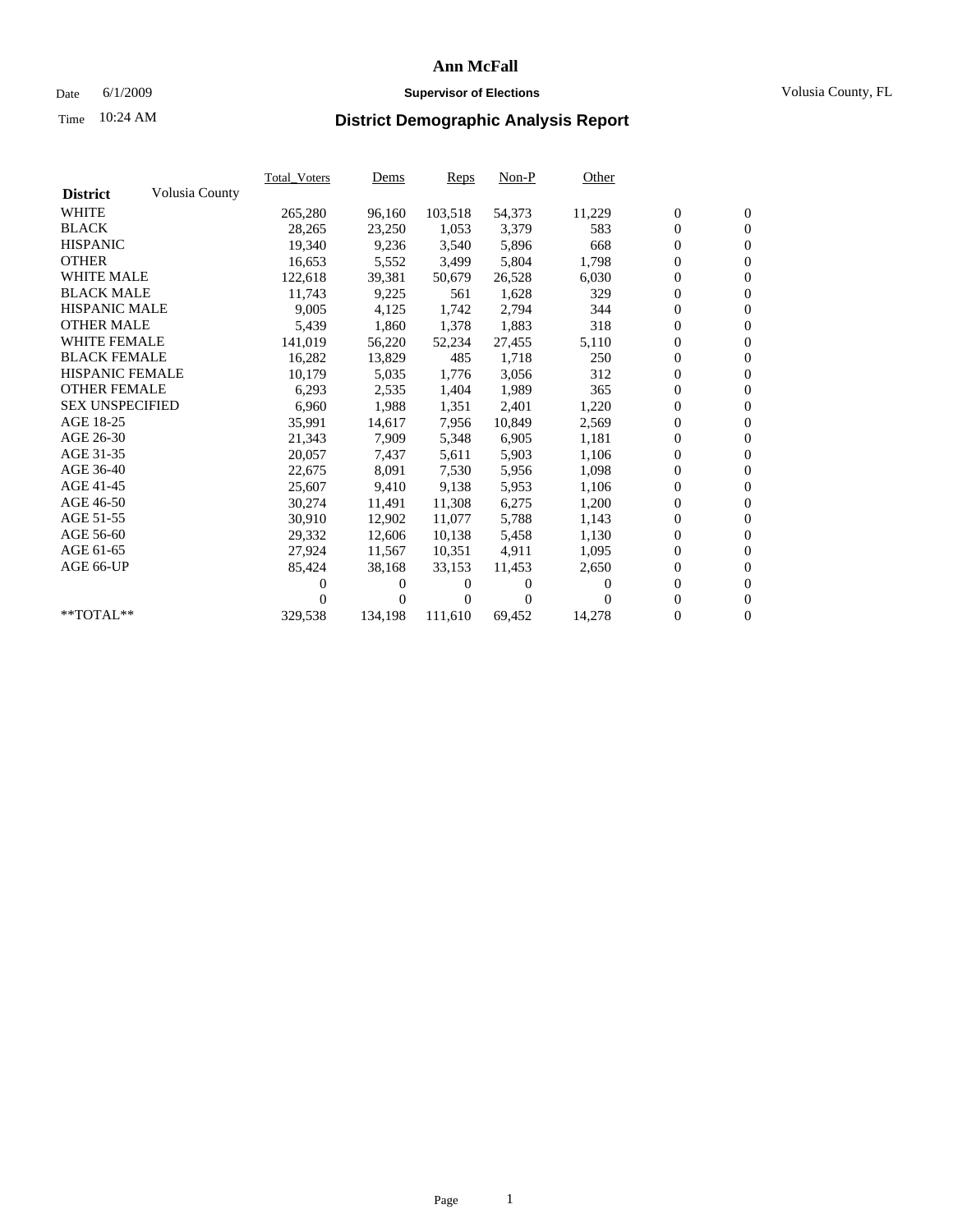### Date 6/1/2009 **Supervisor of Elections Supervisor of Elections** Volusia County, FL

|                        |                           | <b>Total Voters</b> | Dems   | <b>Reps</b> | $Non-P$  | Other    |                  |                  |  |
|------------------------|---------------------------|---------------------|--------|-------------|----------|----------|------------------|------------------|--|
| <b>District</b>        | County Council District 1 |                     |        |             |          |          |                  |                  |  |
| <b>WHITE</b>           |                           | 50,693              | 18,302 | 20,624      | 9,397    | 2,370    | $\boldsymbol{0}$ | $\boldsymbol{0}$ |  |
| <b>BLACK</b>           |                           | 4,471               | 3,678  | 169         | 526      | 98       | $\overline{0}$   | $\overline{0}$   |  |
| <b>HISPANIC</b>        |                           | 2,955               | 1,308  | 541         | 965      | 141      | $\overline{0}$   | $\overline{0}$   |  |
| <b>OTHER</b>           |                           | 2,918               | 961    | 699         | 966      | 292      | $\boldsymbol{0}$ | $\overline{0}$   |  |
| <b>WHITE MALE</b>      |                           | 23,218              | 7,428  | 9,990       | 4,518    | 1,282    | $\boldsymbol{0}$ | $\mathbf{0}$     |  |
| <b>BLACK MALE</b>      |                           | 1,834               | 1,449  | 78          | 246      | 61       | $\boldsymbol{0}$ | $\mathbf{0}$     |  |
| <b>HISPANIC MALE</b>   |                           | 1,337               | 591    | 258         | 418      | 70       | $\boldsymbol{0}$ | $\overline{0}$   |  |
| <b>OTHER MALE</b>      |                           | 935                 | 320    | 275         | 276      | 64       | $\boldsymbol{0}$ | $\mathbf{0}$     |  |
| <b>WHITE FEMALE</b>    |                           | 27,219              | 10,788 | 10,538      | 4,816    | 1,077    | $\boldsymbol{0}$ | $\overline{0}$   |  |
| <b>BLACK FEMALE</b>    |                           | 2,601               | 2,203  | 89          | 273      | 36       | $\boldsymbol{0}$ | $\Omega$         |  |
| <b>HISPANIC FEMALE</b> |                           | 1,595               | 708    | 280         | 539      | 68       | $\boldsymbol{0}$ | $\mathbf{0}$     |  |
| <b>OTHER FEMALE</b>    |                           | 1,104               | 442    | 262         | 338      | 62       | $\boldsymbol{0}$ | $\overline{0}$   |  |
| <b>SEX UNSPECIFIED</b> |                           | 1,194               | 320    | 263         | 430      | 181      | $\boldsymbol{0}$ | $\overline{0}$   |  |
| AGE 18-25              |                           | 6,536               | 2,199  | 1,752       | 2,062    | 523      | $\boldsymbol{0}$ | $\mathbf{0}$     |  |
| AGE 26-30              |                           | 4,084               | 1,434  | 1,135       | 1,249    | 266      | $\boldsymbol{0}$ | $\overline{0}$   |  |
| AGE 31-35              |                           | 3,882               | 1,302  | 1,233       | 1,082    | 265      | $\boldsymbol{0}$ | $\overline{0}$   |  |
| AGE 36-40              |                           | 4,423               | 1,515  | 1,593       | 1,093    | 222      | $\boldsymbol{0}$ | $\mathbf{0}$     |  |
| AGE 41-45              |                           | 4,980               | 1,677  | 2,004       | 1,088    | 211      | $\boldsymbol{0}$ | $\overline{0}$   |  |
| AGE 46-50              |                           | 5,760               | 2,163  | 2,249       | 1,088    | 260      | $\boldsymbol{0}$ | $\Omega$         |  |
| AGE 51-55              |                           | 5,750               | 2,395  | 2,173       | 950      | 232      | $\boldsymbol{0}$ | $\mathbf{0}$     |  |
| AGE 56-60              |                           | 5,436               | 2,371  | 1.987       | 832      | 246      | $\overline{0}$   | $\overline{0}$   |  |
| AGE 61-65              |                           | 4,998               | 2,215  | 1,871       | 716      | 196      | $\boldsymbol{0}$ | $\overline{0}$   |  |
| AGE 66-UP              |                           | 15,188              | 6,978  | 6,036       | 1,694    | 480      | $\overline{0}$   | $\mathbf{0}$     |  |
|                        |                           | 0                   | $_{0}$ | 0           | $\theta$ | 0        | $\boldsymbol{0}$ | $\overline{0}$   |  |
|                        |                           | 0                   | 0      | 0           | $\theta$ | $\Omega$ | 0                | $\overline{0}$   |  |
| $*$ TOTAL $**$         |                           | 61,037              | 24,249 | 22,033      | 11,854   | 2,901    | $\overline{0}$   | $\boldsymbol{0}$ |  |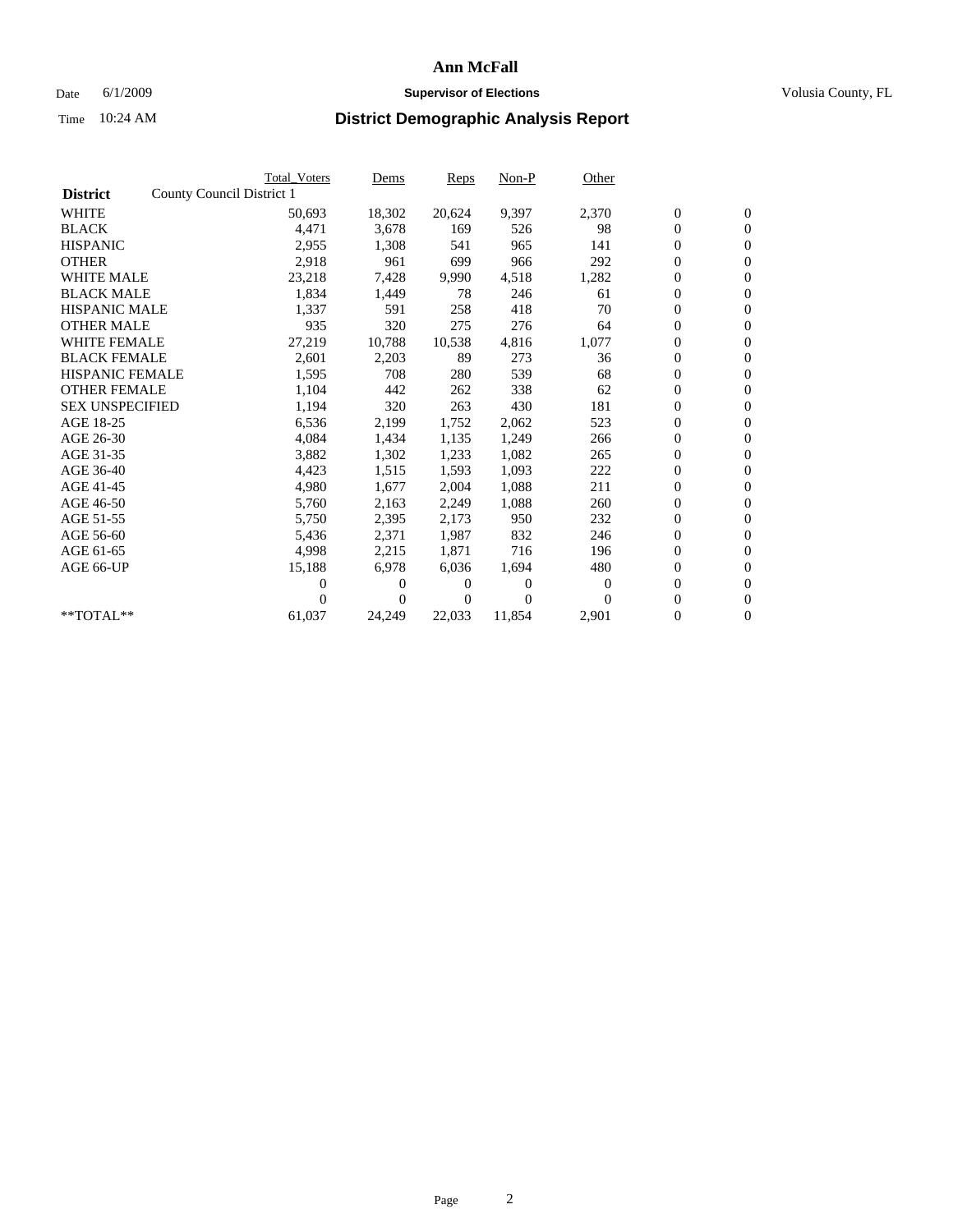### Date 6/1/2009 **Supervisor of Elections Supervisor of Elections** Volusia County, FL

|                        |                           | <b>Total Voters</b> | Dems   | Reps   | Non-P    | Other    |                  |                  |  |
|------------------------|---------------------------|---------------------|--------|--------|----------|----------|------------------|------------------|--|
| <b>District</b>        | County Council District 2 |                     |        |        |          |          |                  |                  |  |
| <b>WHITE</b>           |                           | 43,320              | 16,803 | 15,421 | 9,290    | 1,806    | $\boldsymbol{0}$ | $\boldsymbol{0}$ |  |
| <b>BLACK</b>           |                           | 11,122              | 9,405  | 319    | 1,220    | 178      | $\boldsymbol{0}$ | $\mathbf{0}$     |  |
| <b>HISPANIC</b>        |                           | 1,252               | 563    | 232    | 407      | 50       | $\boldsymbol{0}$ | $\mathbf{0}$     |  |
| <b>OTHER</b>           |                           | 3,349               | 1,338  | 559    | 1,119    | 333      | 0                | $\mathbf{0}$     |  |
| <b>WHITE MALE</b>      |                           | 20,287              | 6,984  | 7,670  | 4,614    | 1,019    | 0                | $\mathbf{0}$     |  |
| <b>BLACK MALE</b>      |                           | 4,458               | 3,656  | 167    | 556      | 79       | $\overline{0}$   | $\mathbf{0}$     |  |
| <b>HISPANIC MALE</b>   |                           | 604                 | 263    | 110    | 206      | 25       | 0                | $\mathbf{0}$     |  |
| <b>OTHER MALE</b>      |                           | 1,107               | 453    | 225    | 372      | 57       | $\boldsymbol{0}$ | $\mathbf{0}$     |  |
| <b>WHITE FEMALE</b>    |                           | 22,731              | 9,705  | 7,651  | 4,612    | 763      | $\boldsymbol{0}$ | $\mathbf{0}$     |  |
| <b>BLACK FEMALE</b>    |                           | 6,561               | 5,666  | 149    | 648      | 98       | 0                | $\mathbf{0}$     |  |
| <b>HISPANIC FEMALE</b> |                           | 636                 | 296    | 119    | 198      | 23       | $\boldsymbol{0}$ | $\mathbf{0}$     |  |
| <b>OTHER FEMALE</b>    |                           | 1,243               | 578    | 215    | 386      | 64       | 0                | $\mathbf{0}$     |  |
| <b>SEX UNSPECIFIED</b> |                           | 1,416               | 508    | 225    | 444      | 239      | 0                | $\mathbf{0}$     |  |
| AGE 18-25              |                           | 8,173               | 4,656  | 1,188  | 1,915    | 414      | 0                | $\mathbf{0}$     |  |
| AGE 26-30              |                           | 4,110               | 1,795  | 809    | 1,310    | 196      | 0                | $\mathbf{0}$     |  |
| AGE 31-35              |                           | 3,234               | 1,407  | 727    | 964      | 136      | 0                | $\mathbf{0}$     |  |
| AGE 36-40              |                           | 3,530               | 1,574  | 939    | 867      | 150      | 0                | $\mathbf{0}$     |  |
| AGE 41-45              |                           | 3,999               | 1,745  | 1,167  | 907      | 180      | 0                | $\mathbf{0}$     |  |
| AGE 46-50              |                           | 4,842               | 2,187  | 1,470  | 991      | 194      | 0                | $\mathbf{0}$     |  |
| AGE 51-55              |                           | 5,039               | 2,406  | 1,508  | 942      | 183      | $\boldsymbol{0}$ | $\mathbf{0}$     |  |
| AGE 56-60              |                           | 4.996               | 2,322  | 1.499  | 982      | 193      | 0                | $\mathbf{0}$     |  |
| AGE 61-65              |                           | 4,946               | 2,202  | 1.617  | 928      | 199      | 0                | $\mathbf{0}$     |  |
| AGE 66-UP              |                           | 16,174              | 7,815  | 5,607  | 2,230    | 522      | $\boldsymbol{0}$ | $\mathbf{0}$     |  |
|                        |                           | 0                   | 0      | 0      | $\theta$ | $\bf{0}$ | $\overline{0}$   | $\mathbf{0}$     |  |
|                        |                           | 0                   | 0      | 0      | $\Omega$ | $\Omega$ | 0                | $\mathbf{0}$     |  |
| **TOTAL**              |                           | 59,043              | 28,109 | 16,531 | 12,036   | 2,367    | 0                | $\boldsymbol{0}$ |  |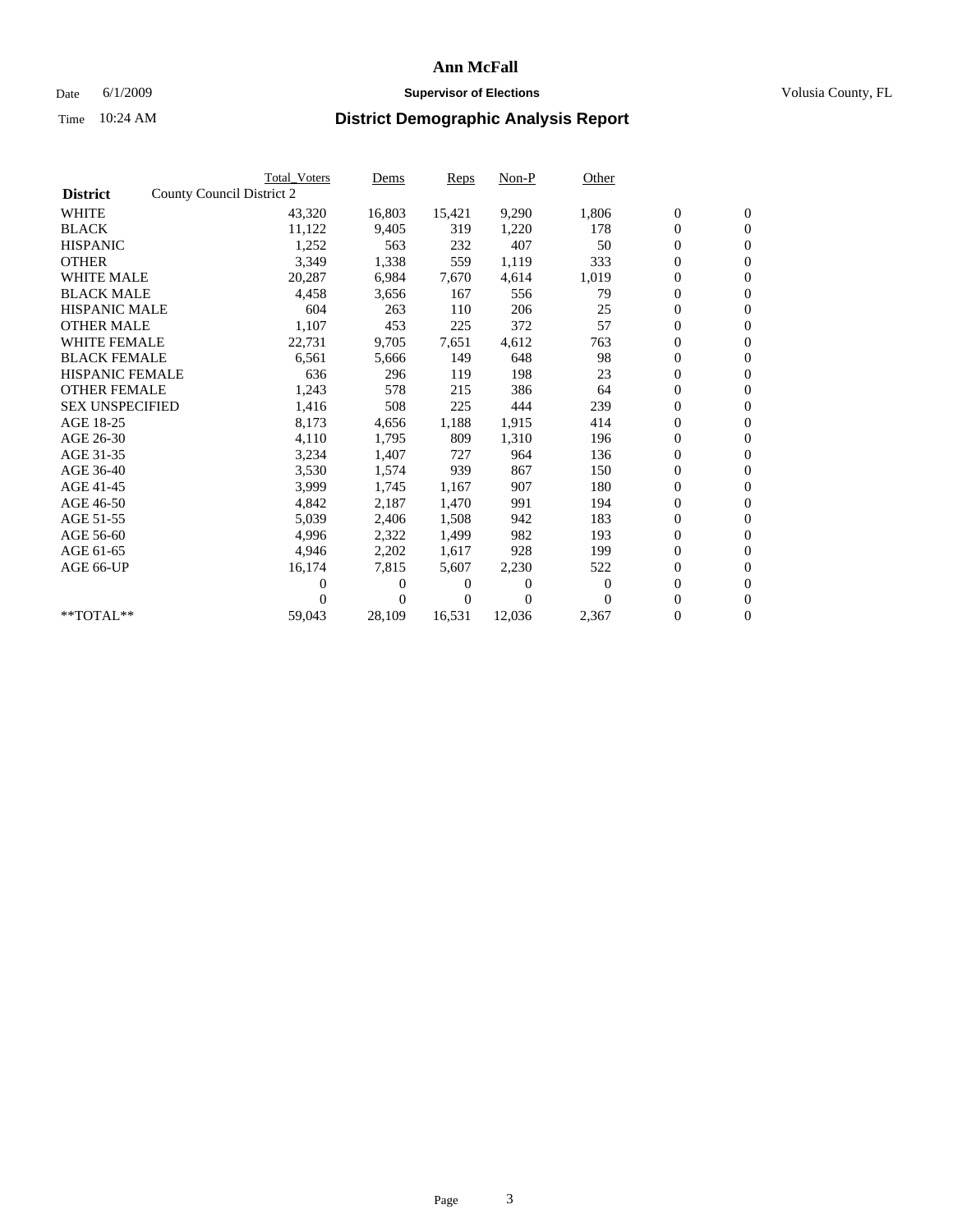### Date 6/1/2009 **Supervisor of Elections Supervisor of Elections** Volusia County, FL

|                        |                           | <b>Total Voters</b> | Dems         | Reps   | $Non-P$  | Other    |                  |                  |  |
|------------------------|---------------------------|---------------------|--------------|--------|----------|----------|------------------|------------------|--|
| <b>District</b>        | County Council District 3 |                     |              |        |          |          |                  |                  |  |
| <b>WHITE</b>           |                           | 66,035              | 24,115       | 25,202 | 14,222   | 2,496    | $\boldsymbol{0}$ | $\boldsymbol{0}$ |  |
| <b>BLACK</b>           |                           | 1,965               | 1,610        | 85     | 236      | 34       | $\overline{0}$   | $\mathbf{0}$     |  |
| <b>HISPANIC</b>        |                           | 953                 | 383          | 229    | 300      | 41       | $\overline{0}$   | $\mathbf{0}$     |  |
| <b>OTHER</b>           |                           | 2,767               | 769          | 604    | 1,030    | 364      | 0                | $\mathbf{0}$     |  |
| <b>WHITE MALE</b>      |                           | 30,497              | 9,903        | 12,342 | 6,929    | 1,323    | $\boldsymbol{0}$ | $\mathbf{0}$     |  |
| <b>BLACK MALE</b>      |                           | 900                 | 695          | 46     | 136      | 23       | $\boldsymbol{0}$ | $\mathbf{0}$     |  |
| <b>HISPANIC MALE</b>   |                           | 426                 | 158          | 96     | 150      | 22       | 0                | $\mathbf{0}$     |  |
| <b>OTHER MALE</b>      |                           | 883                 | 251          | 241    | 339      | 52       | $\boldsymbol{0}$ | $\mathbf{0}$     |  |
| <b>WHITE FEMALE</b>    |                           | 35,084              | 14,058       | 12,692 | 7,178    | 1,156    | 0                | $\mathbf{0}$     |  |
| <b>BLACK FEMALE</b>    |                           | 1,048               | 902          | 37     | 99       | 10       | 0                | $\Omega$         |  |
| <b>HISPANIC FEMALE</b> |                           | 517                 | 221          | 131    | 146      | 19       | $\boldsymbol{0}$ | $\mathbf{0}$     |  |
| <b>OTHER FEMALE</b>    |                           | 1,027               | 367          | 255    | 338      | 67       | 0                | $\mathbf{0}$     |  |
| <b>SEX UNSPECIFIED</b> |                           | 1,338               | 322          | 280    | 473      | 263      | 0                | $\Omega$         |  |
| AGE 18-25              |                           | 6,073               | 2,010        | 1,483  | 2,083    | 497      | $\overline{0}$   | $\mathbf{0}$     |  |
| AGE 26-30              |                           | 3,865               | 1,301        | 1,057  | 1,307    | 200      | 0                | $\mathbf{0}$     |  |
| AGE 31-35              |                           | 3,710               | 1,216        | 1,109  | 1,195    | 190      | 0                | $\mathbf{0}$     |  |
| AGE 36-40              |                           | 4,489               | 1,424        | 1,530  | 1,328    | 207      | $\overline{0}$   | $\mathbf{0}$     |  |
| AGE 41-45              |                           | 5,082               | 1,701        | 1,920  | 1,247    | 214      | 0                | $\mathbf{0}$     |  |
| AGE 46-50              |                           | 6,525               | 2,210        | 2,620  | 1,465    | 230      | 0                | $\Omega$         |  |
| AGE 51-55              |                           | 7,091               | 2,772        | 2,686  | 1,389    | 244      | $\boldsymbol{0}$ | $\mathbf{0}$     |  |
| AGE 56-60              |                           | 6,883               | 2.842        | 2,425  | 1.354    | 262      | 0                | $\mathbf{0}$     |  |
| AGE 61-65              |                           | 6,849               | 2,629        | 2,655  | 1,297    | 268      | 0                | $\Omega$         |  |
| AGE 66-UP              |                           | 21,153              | 8,772        | 8,635  | 3,123    | 623      | $\overline{0}$   | $\mathbf{0}$     |  |
|                        |                           | 0                   | 0            | 0      | $\theta$ | $\Omega$ | 0                | $\mathbf{0}$     |  |
|                        |                           | 0                   | $\mathbf{0}$ | 0      | $\Omega$ | $\Omega$ | 0                | $\mathbf{0}$     |  |
| $*$ TOTAL $**$         |                           | 71,720              | 26,877       | 26,120 | 15,788   | 2,935    | 0                | $\boldsymbol{0}$ |  |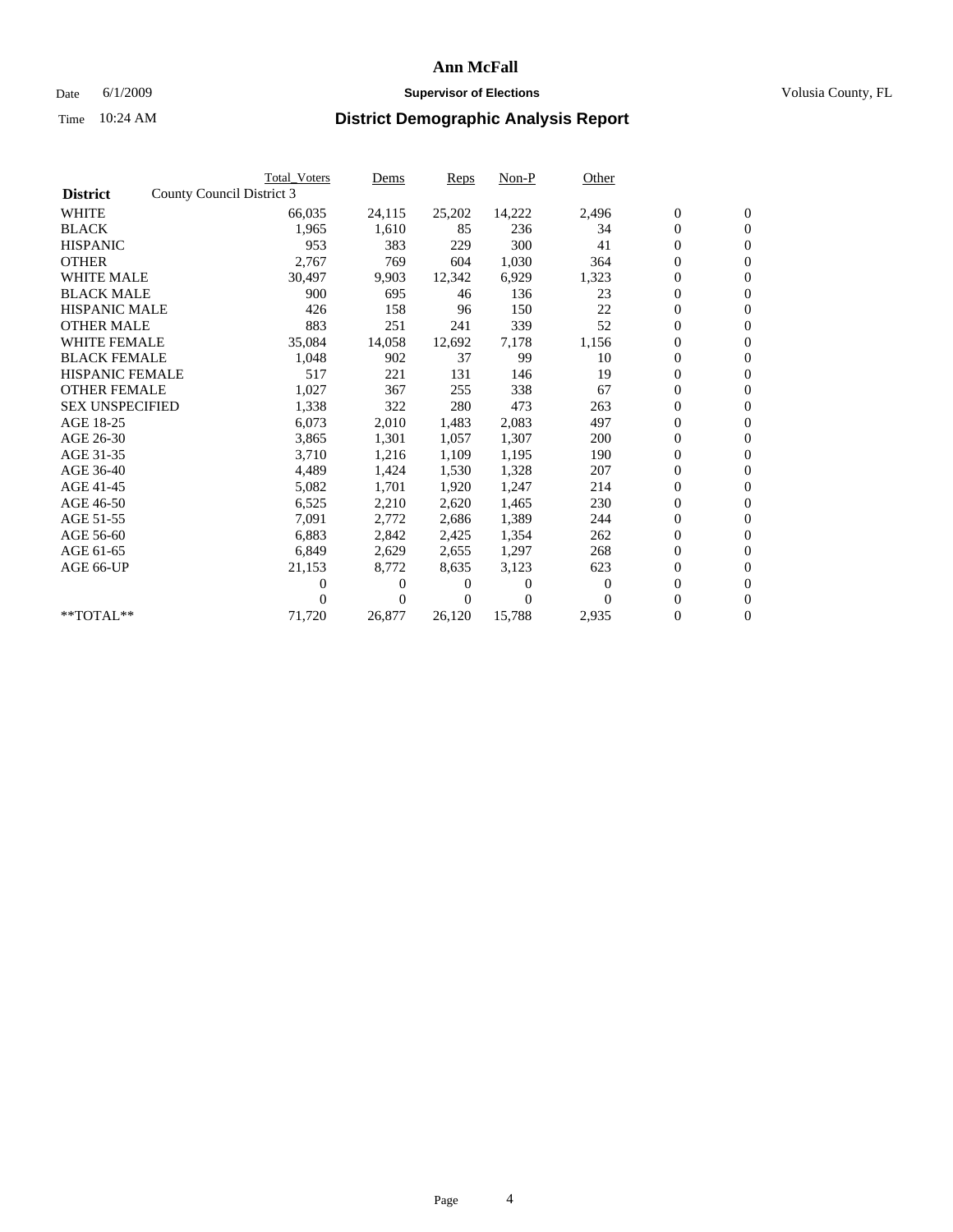### Date 6/1/2009 **Supervisor of Elections Supervisor of Elections** Volusia County, FL

|                        | <b>Total Voters</b>       | Dems              | Reps   | $Non-P$        | Other            |                  |                  |  |
|------------------------|---------------------------|-------------------|--------|----------------|------------------|------------------|------------------|--|
| <b>District</b>        | County Council District 4 |                   |        |                |                  |                  |                  |  |
| <b>WHITE</b>           | 55,491                    | 20,471            | 21,976 | 10,963         | 2,081            | $\boldsymbol{0}$ | $\boldsymbol{0}$ |  |
| <b>BLACK</b>           | 5,500                     | 4,523             | 199    | 669            | 109              | $\overline{0}$   | $\mathbf{0}$     |  |
| <b>HISPANIC</b>        | 1,251                     | 557               | 321    | 333            | 40               | $\overline{0}$   | $\mathbf{0}$     |  |
| <b>OTHER</b>           | 3,616                     | 1,223             | 835    | 1,220          | 338              | 0                | $\mathbf{0}$     |  |
| <b>WHITE MALE</b>      | 25,350                    | 8,227             | 10,651 | 5,364          | 1,108            | $\boldsymbol{0}$ | $\mathbf{0}$     |  |
| <b>BLACK MALE</b>      | 2,208                     | 1,715             | 116    | 311            | 66               | $\boldsymbol{0}$ | $\mathbf{0}$     |  |
| <b>HISPANIC MALE</b>   | 576                       | 229               | 161    | 162            | 24               | 0                | $\mathbf{0}$     |  |
| <b>OTHER MALE</b>      | 1,191                     | 380               | 327    | 418            | 66               | $\boldsymbol{0}$ | $\mathbf{0}$     |  |
| <b>WHITE FEMALE</b>    | 29,812                    | 12,137            | 11,202 | 5,520          | 953              | 0                | $\mathbf{0}$     |  |
| <b>BLACK FEMALE</b>    | 3,255                     | 2,776             | 83     | 354            | 42               | 0                | $\Omega$         |  |
| <b>HISPANIC FEMALE</b> | 665                       | 323               | 155    | 171            | 16               | $\boldsymbol{0}$ | $\mathbf{0}$     |  |
| <b>OTHER FEMALE</b>    | 1,379                     | 559               | 352    | 399            | 69               | $\boldsymbol{0}$ | $\mathbf{0}$     |  |
| <b>SEX UNSPECIFIED</b> | 1,422                     | 428               | 284    | 486            | 224              | 0                | $\mathbf{0}$     |  |
| AGE 18-25              | 6,866                     | 2,831             | 1,655  | 1,932          | 448              | $\boldsymbol{0}$ | $\mathbf{0}$     |  |
| AGE 26-30              | 3,825                     | 1,486             | 988    | 1,174          | 177              | $\boldsymbol{0}$ | $\mathbf{0}$     |  |
| AGE 31-35              | 3,433                     | 1,341             | 942    | 970            | 180              | 0                | $\mathbf{0}$     |  |
| AGE 36-40              | 3,958                     | 1,415             | 1,384  | 977            | 182              | $\overline{0}$   | $\mathbf{0}$     |  |
| AGE 41-45              | 4,720                     | 1,741             | 1,738  | 1,059          | 182              | $\boldsymbol{0}$ | $\mathbf{0}$     |  |
| AGE 46-50              | 5,757                     | 2,206             | 2,193  | 1,157          | 201              | 0                | $\Omega$         |  |
| AGE 51-55              | 6,067                     | 2,584             | 2,195  | 1,102          | 186              | $\boldsymbol{0}$ | $\boldsymbol{0}$ |  |
| AGE 56-60              | 6,093                     | 2,582             | 2,125  | 1,176          | 210              | $\overline{0}$   | $\mathbf{0}$     |  |
| AGE 61-65              | 5,991                     | 2,396             | 2,308  | 1,059          | 228              | 0                | $\mathbf{0}$     |  |
| AGE 66-UP              | 19,148                    | 8,192             | 7,803  | 2,579          | 574              | $\overline{0}$   | $\mathbf{0}$     |  |
|                        |                           | 0<br>0            | 0      | $\overline{0}$ | $\boldsymbol{0}$ | $\boldsymbol{0}$ | $\mathbf{0}$     |  |
|                        |                           | 0<br>$\mathbf{0}$ | 0      | $\Omega$       | $\Omega$         | 0                | $\mathbf{0}$     |  |
| $*$ TOTAL $**$         | 65,858                    | 26,774            | 23,331 | 13,185         | 2,568            | $\overline{0}$   | $\boldsymbol{0}$ |  |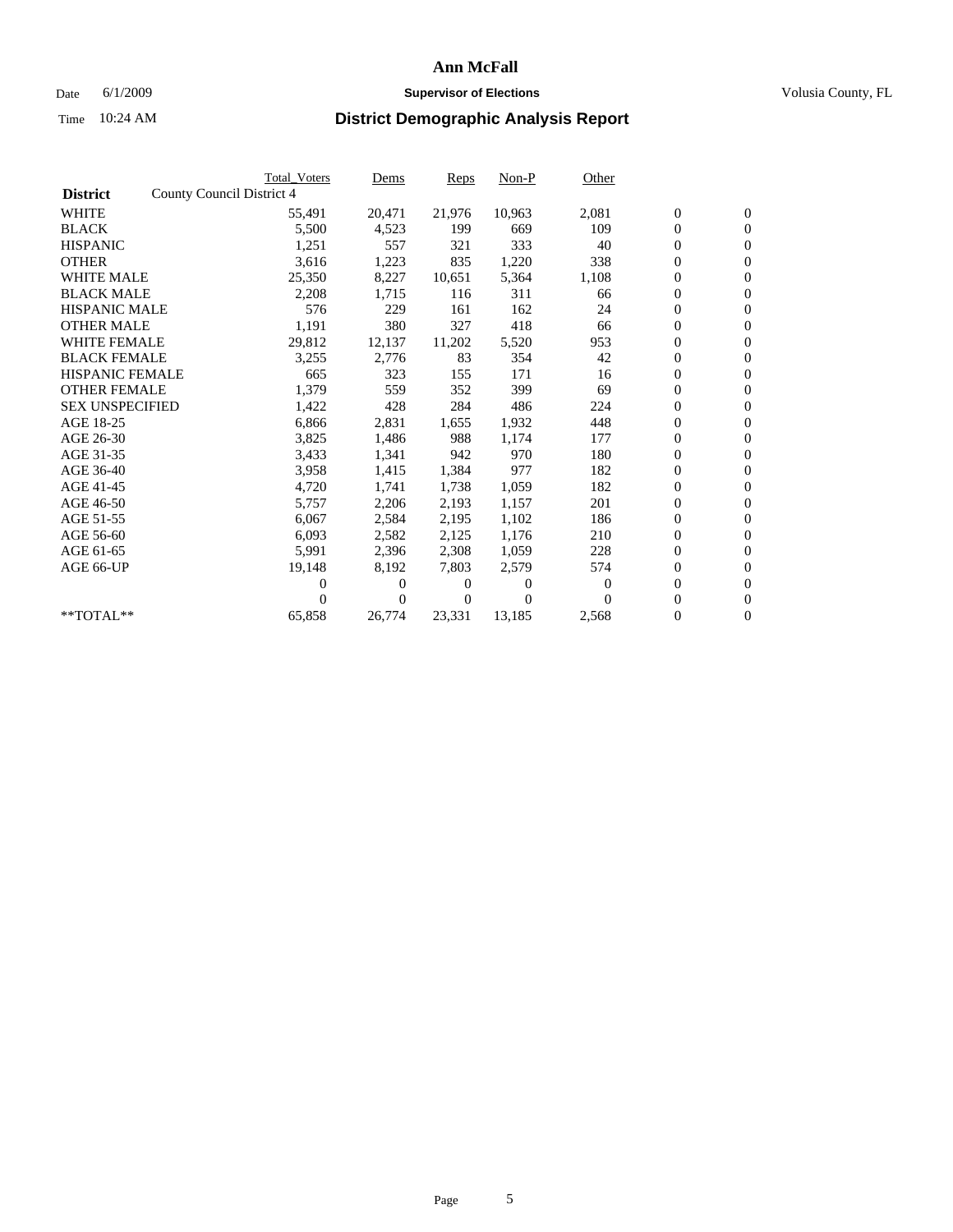### Date 6/1/2009 **Supervisor of Elections Supervisor of Elections** Volusia County, FL

|                        |                           | <b>Total Voters</b> | Dems         | Reps   | $Non-P$  | Other    |                  |                  |  |
|------------------------|---------------------------|---------------------|--------------|--------|----------|----------|------------------|------------------|--|
| <b>District</b>        | County Council District 5 |                     |              |        |          |          |                  |                  |  |
| <b>WHITE</b>           |                           | 49,741              | 16,469       | 20,295 | 10,501   | 2,476    | $\boldsymbol{0}$ | $\boldsymbol{0}$ |  |
| <b>BLACK</b>           |                           | 5,207               | 4,034        | 281    | 728      | 164      | $\overline{0}$   | $\mathbf{0}$     |  |
| <b>HISPANIC</b>        |                           | 12,929              | 6,425        | 2,217  | 3,891    | 396      | $\boldsymbol{0}$ | $\mathbf{0}$     |  |
| <b>OTHER</b>           |                           | 4,003               | 1,261        | 802    | 1,469    | 471      | 0                | $\mathbf{0}$     |  |
| <b>WHITE MALE</b>      |                           | 23,266              | 6,839        | 10,026 | 5,103    | 1,298    | $\boldsymbol{0}$ | $\mathbf{0}$     |  |
| <b>BLACK MALE</b>      |                           | 2,343               | 1,710        | 154    | 379      | 100      | $\boldsymbol{0}$ | $\mathbf{0}$     |  |
| <b>HISPANIC MALE</b>   |                           | 6,062               | 2,884        | 1,117  | 1,858    | 203      | 0                | $\mathbf{0}$     |  |
| <b>OTHER MALE</b>      |                           | 1,323               | 456          | 310    | 478      | 79       | $\boldsymbol{0}$ | $\mathbf{0}$     |  |
| <b>WHITE FEMALE</b>    |                           | 26,173              | 9,532        | 10,151 | 5,329    | 1,161    | 0                | $\mathbf{0}$     |  |
| <b>BLACK FEMALE</b>    |                           | 2,817               | 2,282        | 127    | 344      | 64       | 0                | $\mathbf{0}$     |  |
| <b>HISPANIC FEMALE</b> |                           | 6,766               | 3,487        | 1,091  | 2,002    | 186      | $\boldsymbol{0}$ | $\mathbf{0}$     |  |
| <b>OTHER FEMALE</b>    |                           | 1,540               | 589          | 320    | 528      | 103      | 0                | $\mathbf{0}$     |  |
| <b>SEX UNSPECIFIED</b> |                           | 1,590               | 410          | 299    | 568      | 313      | 0                | $\mathbf{0}$     |  |
| AGE 18-25              |                           | 8,343               | 2,921        | 1,878  | 2,857    | 687      | $\boldsymbol{0}$ | $\mathbf{0}$     |  |
| AGE 26-30              |                           | 5,459               | 1,893        | 1,359  | 1,865    | 342      | $\boldsymbol{0}$ | $\mathbf{0}$     |  |
| AGE 31-35              |                           | 5,798               | 2,171        | 1,600  | 1,692    | 335      | 0                | $\mathbf{0}$     |  |
| AGE 36-40              |                           | 6,275               | 2,163        | 2,084  | 1,691    | 337      | $\boldsymbol{0}$ | $\mathbf{0}$     |  |
| AGE 41-45              |                           | 6,826               | 2,546        | 2,309  | 1,652    | 319      | $\boldsymbol{0}$ | $\mathbf{0}$     |  |
| AGE 46-50              |                           | 7,390               | 2,725        | 2,776  | 1,574    | 315      | 0                | $\Omega$         |  |
| AGE 51-55              |                           | 6,963               | 2,745        | 2,515  | 1,405    | 298      | $\boldsymbol{0}$ | $\mathbf{0}$     |  |
| AGE 56-60              |                           | 5,924               | 2,489        | 2.102  | 1,114    | 219      | 0                | $\mathbf{0}$     |  |
| AGE 61-65              |                           | 5,140               | 2,125        | 1,900  | 911      | 204      | 0                | $\mathbf{0}$     |  |
| AGE 66-UP              |                           | 13,761              | 6,411        | 5,072  | 1,827    | 451      | $\overline{0}$   | $\mathbf{0}$     |  |
|                        |                           | 0                   | 0            | 0      | $\theta$ | $\theta$ | $\boldsymbol{0}$ | $\mathbf{0}$     |  |
|                        |                           | 0                   | $\mathbf{0}$ | 0      | $\Omega$ | $\Omega$ | 0                | $\mathbf{0}$     |  |
| $*$ TOTAL $**$         |                           | 71,880              | 28,189       | 23,595 | 16,589   | 3,507    | $\overline{0}$   | $\boldsymbol{0}$ |  |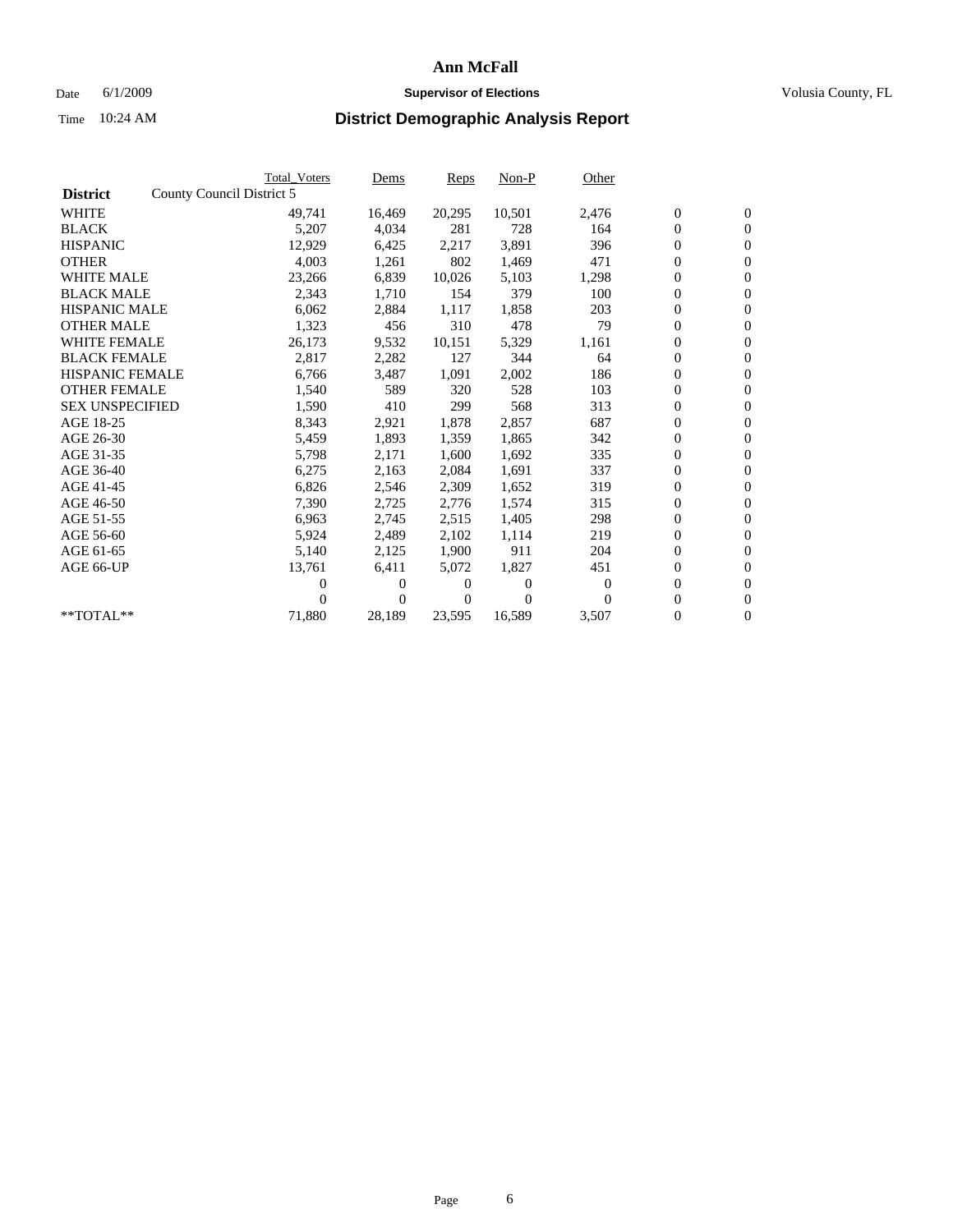### Date 6/1/2009 **Supervisor of Elections Supervisor of Elections** Volusia County, FL

|                        |                                     | <b>Total_Voters</b> | Dems     | Reps           | $Non-P$        | Other          |                  |              |  |
|------------------------|-------------------------------------|---------------------|----------|----------------|----------------|----------------|------------------|--------------|--|
| <b>District</b>        | <b>Indigo Community Development</b> |                     |          |                |                |                |                  |              |  |
| <b>WHITE</b>           |                                     | 698                 | 185      | 339            | 141            | 33             | $\boldsymbol{0}$ | $\mathbf{0}$ |  |
| <b>BLACK</b>           |                                     | 68                  | 52       | 6              | 10             | $\Omega$       | 0                | $\Omega$     |  |
| <b>HISPANIC</b>        |                                     | 31                  | 14       | 6              | 11             | $\Omega$       | 0                | 0            |  |
| <b>OTHER</b>           |                                     | 67                  | 21       | 22             | 20             | 4              | 0                | 0            |  |
| <b>WHITE MALE</b>      |                                     | 337                 | 72       | 170            | 76             | 19             | 0                | 0            |  |
| <b>BLACK MALE</b>      |                                     | 33                  | 22       | 5              | 6              | $\Omega$       | 0                | 0            |  |
| HISPANIC MALE          |                                     | 11                  | 4        |                | 6              | $\overline{0}$ | 0                | 0            |  |
| <b>OTHER MALE</b>      |                                     | 29                  | 8        | 8              | 11             | $\overline{2}$ | 0                | $\theta$     |  |
| <b>WHITE FEMALE</b>    |                                     | 357                 | 112      | 167            | 65             | 13             | 0                | 0            |  |
| <b>BLACK FEMALE</b>    |                                     | 35                  | 30       |                | 4              | $\overline{0}$ | 0                | 0            |  |
| <b>HISPANIC FEMALE</b> |                                     | 20                  | 10       | 5              | 5              | $\Omega$       | 0                | 0            |  |
| <b>OTHER FEMALE</b>    |                                     | 25                  | 5        | 11             | 9              | $\Omega$       | 0                | 0            |  |
| <b>SEX UNSPECIFIED</b> |                                     | 17                  | 9        | 5              | $\overline{0}$ | 3              | 0                | 0            |  |
| AGE 18-25              |                                     | 96                  | 28       | 34             | 26             | 8              | 0                | 0            |  |
| AGE 26-30              |                                     | 87                  | 25       | 28             | 32             |                | 0                | 0            |  |
| AGE 31-35              |                                     | 66                  | 17       | 28             | 20             |                | 0                | 0            |  |
| AGE 36-40              |                                     | 76                  | 19       | 36             | 18             |                | 0                | 0            |  |
| AGE 41-45              |                                     | 54                  | 24       | 18             | 11             |                | 0                | 0            |  |
| AGE 46-50              |                                     | 56                  | 19       | 30             | 6              |                | 0                | 0            |  |
| AGE 51-55              |                                     | 77                  | 28       | 38             | 9              | 2              | 0                | 0            |  |
| AGE 56-60              |                                     | 102                 | 31       | 43             | 21             |                | 0                | 0            |  |
| AGE 61-65              |                                     | 105                 | 36       | 45             | 16             | 8              | 0                | 0            |  |
| AGE 66-UP              |                                     | 145                 | 45       | 73             | 23             |                | 0                | $\theta$     |  |
|                        |                                     | $\Omega$            | $\Omega$ | $\overline{0}$ | $\theta$       | $\Omega$       | 0                | 0            |  |
|                        |                                     | $\Omega$            | $\Omega$ | 0              | $\overline{0}$ | $\Omega$       |                  |              |  |
| $**TOTAL**$            |                                     | 864                 | 272      | 373            | 182            | 37             | 0                | 0            |  |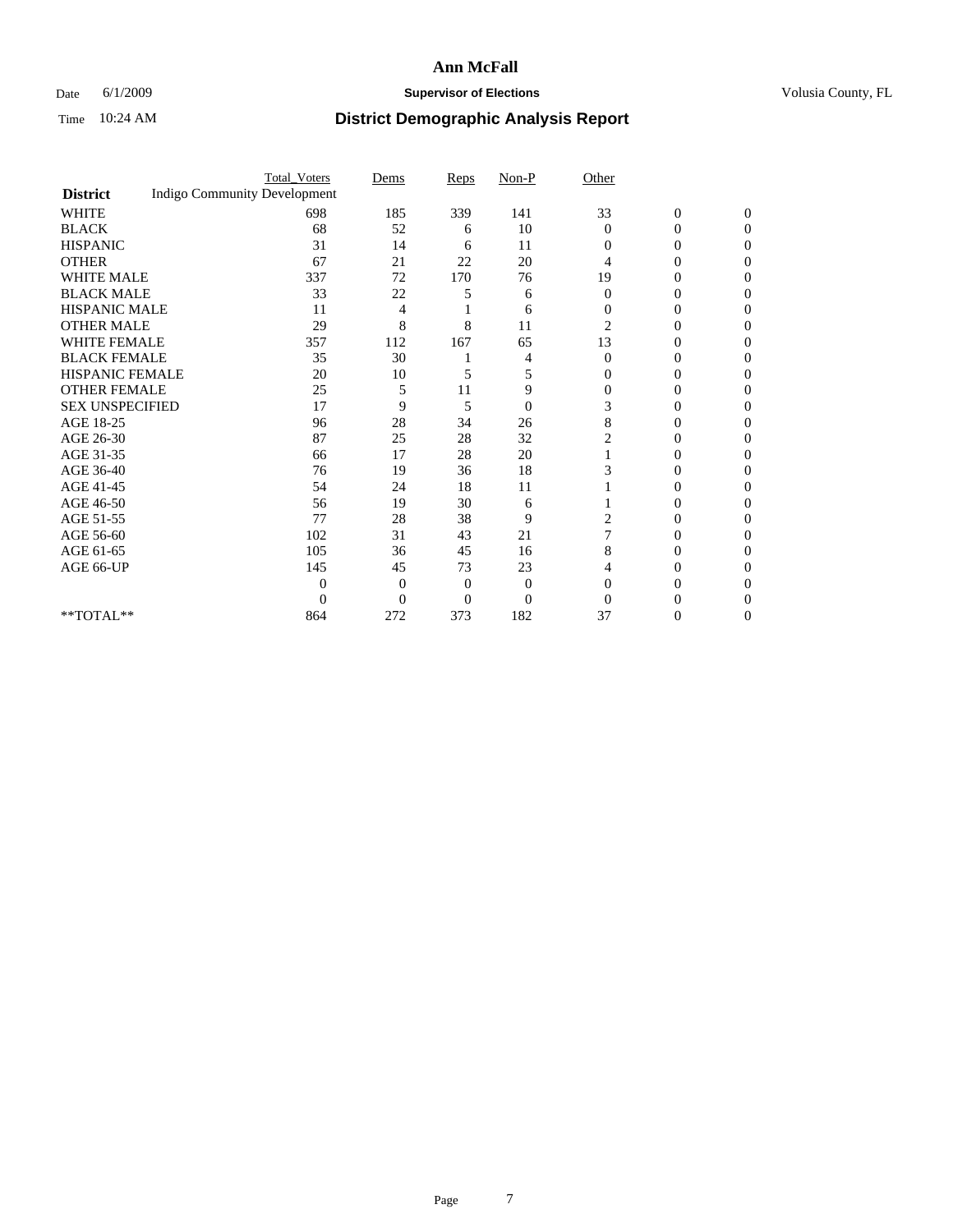### Date 6/1/2009 **Supervisor of Elections Supervisor of Elections** Volusia County, FL

|                                     | <b>Total_Voters</b>          | Dems           | Reps           | $Non-P$  | Other          |                  |              |  |
|-------------------------------------|------------------------------|----------------|----------------|----------|----------------|------------------|--------------|--|
| <b>District</b>                     | DeBary Community Development |                |                |          |                |                  |              |  |
| <b>WHITE</b>                        | 630                          | 184            | 295            | 132      | 19             | $\boldsymbol{0}$ | $\mathbf{0}$ |  |
| <b>BLACK</b>                        | 9                            | 5              | 2              | 2        | $\Omega$       | 0                | 0            |  |
| <b>HISPANIC</b>                     | 11                           |                | 4              | 3        |                |                  | 0            |  |
| <b>OTHER</b>                        | 31                           | 5              | 7              | 15       |                |                  | 0            |  |
| <b>WHITE MALE</b>                   | 326                          | 84             | 162            | 72       | 8              | 0                | 0            |  |
| <b>BLACK MALE</b>                   | 5                            |                |                | 2        |                | $\theta$         | 0            |  |
| HISPANIC MALE                       | 6                            |                | 2              | 2        |                |                  |              |  |
| <b>OTHER MALE</b>                   | 10                           | 0              | $\overline{2}$ | 8        |                | 0                |              |  |
| <b>WHITE FEMALE</b>                 | 296                          | 98             | 130            | 58       | 10             |                  | 0            |  |
| <b>BLACK FEMALE</b>                 | 4                            | 3              |                | $\theta$ | $\theta$       | 0                | 0            |  |
| <b>HISPANIC FEMALE</b>              | 5                            | 2              | 2              |          | 0              | 0                | 0            |  |
| <b>OTHER FEMALE</b>                 | 13                           | 5              | 3              | 3        | 2              |                  | 0            |  |
| <b>SEX UNSPECIFIED</b>              | 16                           | $\overline{2}$ | 5              | 6        | 3              |                  |              |  |
| AGE 18-25                           | 90                           | 21             | 29             | 34       | 6              | 0                | 0            |  |
| AGE 26-30                           | 28                           | 8              | 9              | 9        |                |                  | 0            |  |
| AGE 31-35                           | 27                           | 6              | 14             | 7        | 0              |                  |              |  |
| AGE 36-40                           | 57                           | 12             | 22             | 20       | 3              | 0                | 0            |  |
| AGE 41-45                           | 82                           | 19             | 44             | 17       | 2              |                  | 0            |  |
| AGE 46-50                           | 99                           | 28             | 49             | 20       | $\overline{c}$ | 0                | 0            |  |
| AGE 51-55                           | 103                          | 32             | 57             | 12       | 2              | 0                | 0            |  |
| AGE 56-60                           | 73                           | 19             | 40             | 13       |                |                  | 0            |  |
| AGE 61-65                           | 63                           | 27             | 21             | 12       |                |                  |              |  |
| AGE 66-UP                           | 59                           | 25             | 23             | 8        | 3              |                  | 0            |  |
|                                     | 0                            | $\Omega$       | $\Omega$       | 0        |                |                  |              |  |
|                                     | 0                            | $\Omega$       | 0              | $\Omega$ |                |                  |              |  |
| $\rm ^{\ast \ast}TOTAL^{\ast \ast}$ | 681                          | 197            | 308            | 152      | 24             | 0                | 0            |  |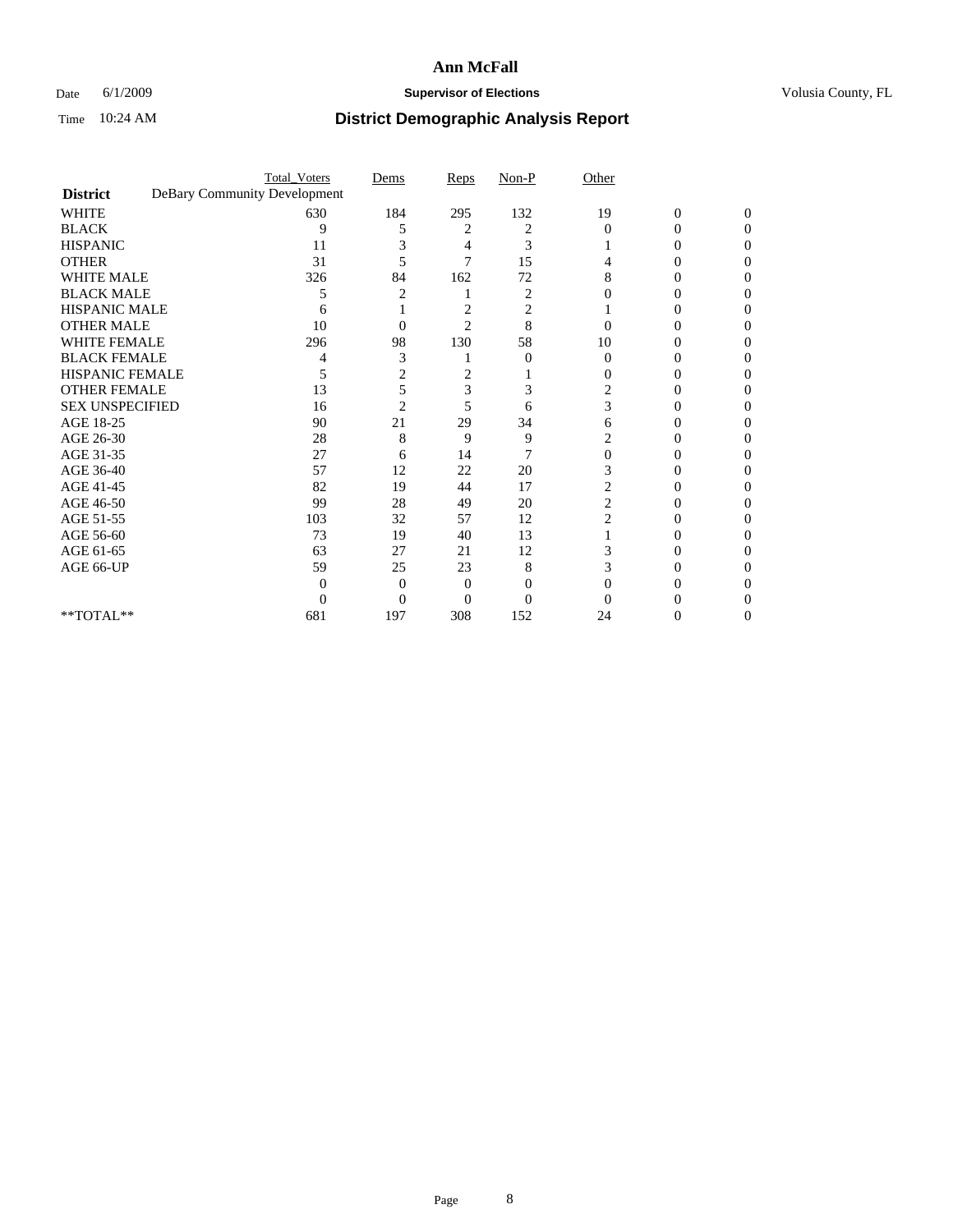### Date 6/1/2009 **Supervisor of Elections Supervisor of Elections** Volusia County, FL

|                        | <b>Total Voters</b>      | Dems           | <b>Reps</b>  | $Non-P$        | Other        |                  |                  |  |
|------------------------|--------------------------|----------------|--------------|----------------|--------------|------------------|------------------|--|
| <b>District</b>        | Congressional District 3 |                |              |                |              |                  |                  |  |
| <b>WHITE</b>           | 5,489                    | 1,927          | 2,357        | 950            | 255          | $\boldsymbol{0}$ | $\mathbf{0}$     |  |
| <b>BLACK</b>           | 2,406                    | 2,048          | 69           | 247            | 42           | $\boldsymbol{0}$ | $\mathbf{0}$     |  |
| <b>HISPANIC</b>        | 392                      | 167            | 62           | 140            | 23           | $\overline{0}$   | $\mathbf{0}$     |  |
| <b>OTHER</b>           | 432                      | 164            | 89           | 133            | 46           | $\boldsymbol{0}$ | $\mathbf{0}$     |  |
| <b>WHITE MALE</b>      | 2,586                    | 804            | 1,160        | 480            | 142          | $\boldsymbol{0}$ | $\mathbf{0}$     |  |
| <b>BLACK MALE</b>      | 965                      | 812            | 23           | 102            | 28           | $\boldsymbol{0}$ | $\mathbf{0}$     |  |
| <b>HISPANIC MALE</b>   | 184                      | 80             | 28           | 62             | 14           | $\boldsymbol{0}$ | $\mathbf{0}$     |  |
| <b>OTHER MALE</b>      | 134                      | 59             | 35           | 33             | 7            | 0                | $\mathbf{0}$     |  |
| <b>WHITE FEMALE</b>    | 2,866                    | 1,113          | 1,179        | 462            | 112          | $\mathbf{0}$     | $\mathbf{0}$     |  |
| <b>BLACK FEMALE</b>    | 1,413                    | 1,215          | 44           | 140            | 14           | $\boldsymbol{0}$ | $\mathbf{0}$     |  |
| <b>HISPANIC FEMALE</b> | 204                      | 87             | 34           | 75             | 8            | $\boldsymbol{0}$ | $\boldsymbol{0}$ |  |
| <b>OTHER FEMALE</b>    | 153                      | 68             | 35           | 43             |              | $\overline{0}$   | $\Omega$         |  |
| <b>SEX UNSPECIFIED</b> | 214                      | 68             | 39           | 73             | 34           | $\overline{0}$   | $\mathbf{0}$     |  |
| AGE 18-25              | 964                      | 437            | 154          | 297            | 76           | $\overline{0}$   | $\mathbf{0}$     |  |
| AGE 26-30              | 591                      | 292            | 113          | 156            | 30           | $\overline{0}$   | $\mathbf{0}$     |  |
| AGE 31-35              | 591                      | 278            | 134          | 138            | 41           | $\boldsymbol{0}$ | $\mathbf{0}$     |  |
| AGE 36-40              | 662                      | 310            | 183          | 151            | 18           | $\boldsymbol{0}$ | $\boldsymbol{0}$ |  |
| AGE 41-45              | 667                      | 316            | 201          | 130            | 20           | $\overline{0}$   | $\mathbf{0}$     |  |
| AGE 46-50              | 842                      | 441            | 252          | 122            | 27           | $\mathbf{0}$     | $\mathbf{0}$     |  |
| AGE 51-55              | 854                      | 431            | 273          | 117            | 33           | $\boldsymbol{0}$ | $\mathbf{0}$     |  |
| AGE 56-60              | 752                      | 379            | 255          | 91             | 27           | $\boldsymbol{0}$ | $\mathbf{0}$     |  |
| AGE 61-65              | 751                      | 370            | 257          | 89             | 35           | $\boldsymbol{0}$ | $\mathbf{0}$     |  |
| AGE 66-UP              | 2,045                    | 1,052          | 755          | 179            | 59           | $\boldsymbol{0}$ | $\mathbf{0}$     |  |
|                        | $\theta$                 | $\overline{0}$ | $\mathbf{0}$ | 0              | $\mathbf{0}$ | $\boldsymbol{0}$ | $\mathbf{0}$     |  |
|                        | $\Omega$                 | $\overline{0}$ | 0            | $\overline{0}$ | $\Omega$     | $\overline{0}$   | $\mathbf{0}$     |  |
| **TOTAL**              | 8,719                    | 4,306          | 2,577        | 1,470          | 366          | 0                | $\mathbf{0}$     |  |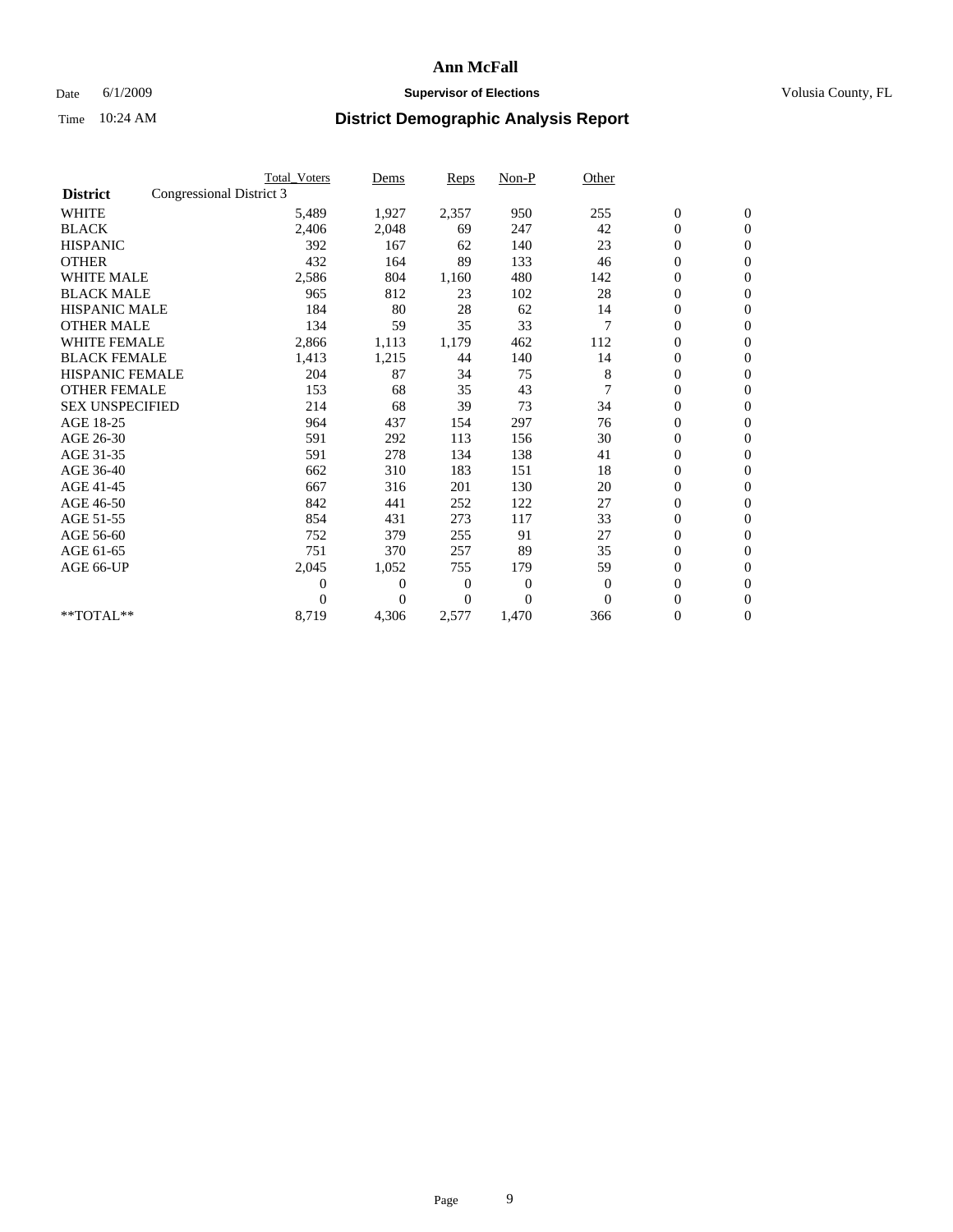### Date 6/1/2009 **Supervisor of Elections Supervisor of Elections** Volusia County, FL

|                        |                          | <b>Total Voters</b> | Dems   | Reps           | $Non-P$  | Other    |                  |                  |  |
|------------------------|--------------------------|---------------------|--------|----------------|----------|----------|------------------|------------------|--|
| <b>District</b>        | Congressional District 7 |                     |        |                |          |          |                  |                  |  |
| <b>WHITE</b>           |                          | 145,896             | 53,410 | 56,948         | 29,106   | 6,432    | $\boldsymbol{0}$ | $\boldsymbol{0}$ |  |
| <b>BLACK</b>           |                          | 20,812              | 17,179 | 750            | 2,456    | 427      | $\boldsymbol{0}$ | $\mathbf{0}$     |  |
| <b>HISPANIC</b>        |                          | 13,216              | 6,421  | 2,387          | 3,970    | 438      | $\boldsymbol{0}$ | $\mathbf{0}$     |  |
| <b>OTHER</b>           |                          | 10,463              | 3,672  | 2,136          | 3,582    | 1,073    | 0                | $\mathbf{0}$     |  |
| <b>WHITE MALE</b>      |                          | 67,231              | 21,769 | 27,862         | 14,152   | 3,448    | 0                | $\mathbf{0}$     |  |
| <b>BLACK MALE</b>      |                          | 8,502               | 6.692  | 414            | 1,163    | 233      | 0                | $\mathbf{0}$     |  |
| <b>HISPANIC MALE</b>   |                          | 6,180               | 2,877  | 1,204          | 1,875    | 224      | 0                | $\mathbf{0}$     |  |
| <b>OTHER MALE</b>      |                          | 3,373               | 1,218  | 834            | 1,121    | 200      | 0                | $\mathbf{0}$     |  |
| <b>WHITE FEMALE</b>    |                          | 77,834              | 31,359 | 28,783         | 14,756   | 2,936    | $\boldsymbol{0}$ | $\mathbf{0}$     |  |
| <b>BLACK FEMALE</b>    |                          | 12,140              | 10,346 | 334            | 1,269    | 191      | 0                | $\mathbf{0}$     |  |
| <b>HISPANIC FEMALE</b> |                          | 6,932               | 3,488  | 1,170          | 2,068    | 206      | 0                | $\mathbf{0}$     |  |
| <b>OTHER FEMALE</b>    |                          | 3,945               | 1,646  | 857            | 1,220    | 222      | 0                | $\mathbf{0}$     |  |
| <b>SEX UNSPECIFIED</b> |                          | 4,250               | 1,287  | 763            | 1,490    | 710      | 0                | $\mathbf{0}$     |  |
| AGE 18-25              |                          | 22,700              | 9,924  | 4,710          | 6,521    | 1,545    | $\overline{0}$   | $\mathbf{0}$     |  |
| AGE 26-30              |                          | 12,779              | 4,937  | 3,104          | 4,014    | 724      | 0                | $\mathbf{0}$     |  |
| AGE 31-35              |                          | 11,983              | 4,590  | 3,265          | 3,455    | 673      | 0                | $\mathbf{0}$     |  |
| AGE 36-40              |                          | 13,376              | 4,915  | 4,406          | 3,385    | 670      | 0                | $\mathbf{0}$     |  |
| AGE 41-45              |                          | 15,205              | 5,715  | 5,336          | 3,485    | 669      | 0                | $\mathbf{0}$     |  |
| AGE 46-50              |                          | 17,605              | 6,957  | 6,340          | 3,552    | 756      | 0                | $\mathbf{0}$     |  |
| AGE 51-55              |                          | 17,718              | 7,684  | 6,157          | 3,208    | 669      | 0                | $\mathbf{0}$     |  |
| AGE 56-60              |                          | 16.673              | 7,375  | 5.677          | 2,989    | 632      | 0                | $\mathbf{0}$     |  |
| AGE 61-65              |                          | 15,310              | 6,602  | 5,565          | 2,564    | 579      | 0                | $\mathbf{0}$     |  |
| AGE 66-UP              |                          | 47,037              | 21,983 | 17,661         | 5,940    | 1,453    | 0                | $\mathbf{0}$     |  |
|                        |                          | 0                   | 0      | 0              | $\Omega$ | $\Omega$ | $\overline{0}$   | $\mathbf{0}$     |  |
|                        |                          | 0                   | 0      | $\overline{0}$ | $\Omega$ | $\Omega$ | 0                | $\mathbf{0}$     |  |
| **TOTAL**              |                          | 190,387             | 80,682 | 62,221         | 39,114   | 8,370    | 0                | $\boldsymbol{0}$ |  |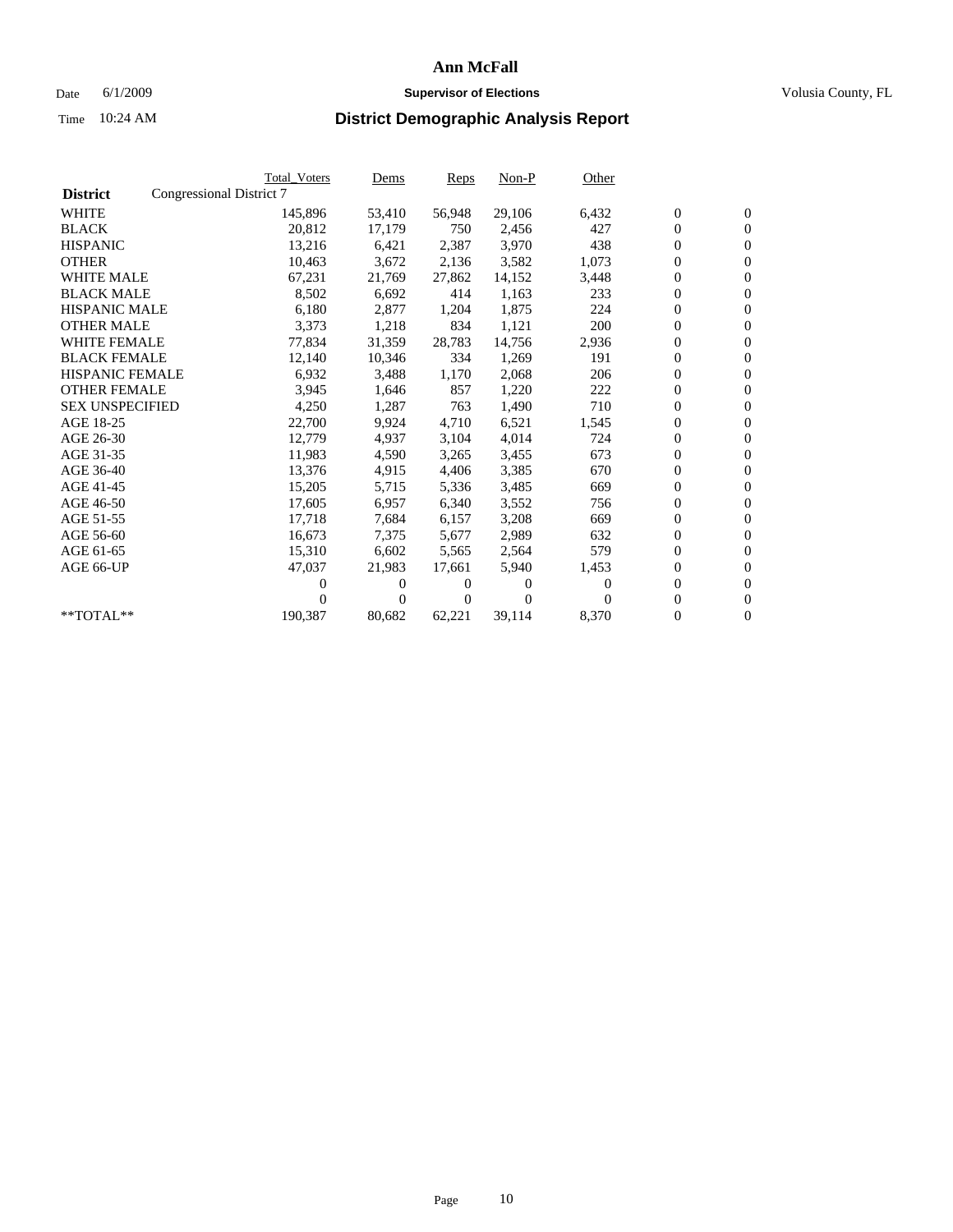### Date 6/1/2009 **Supervisor of Elections Supervisor of Elections** Volusia County, FL

|                        | <b>Total Voters</b>       | Dems           | <b>Reps</b> | $Non-P$  | Other    |                  |                  |  |
|------------------------|---------------------------|----------------|-------------|----------|----------|------------------|------------------|--|
| <b>District</b>        | Congressional District 24 |                |             |          |          |                  |                  |  |
| <b>WHITE</b>           | 113,895                   | 40,823         | 44,213      | 24,317   | 4,542    | $\boldsymbol{0}$ | $\mathbf{0}$     |  |
| <b>BLACK</b>           | 5,047                     | 4,023          | 234         | 676      | 114      | $\overline{0}$   | $\mathbf{0}$     |  |
| <b>HISPANIC</b>        | 5,732                     | 2,648          | 1,091       | 1,786    | 207      | $\overline{0}$   | $\mathbf{0}$     |  |
| <b>OTHER</b>           | 5,758                     | 1,716          | 1,274       | 2,089    | 679      | $\overline{0}$   | $\mathbf{0}$     |  |
| <b>WHITE MALE</b>      | 52,801                    | 16,808         | 21,657      | 11,896   | 2,440    | $\boldsymbol{0}$ | $\mathbf{0}$     |  |
| <b>BLACK MALE</b>      | 2,276                     | 1,721          | 124         | 363      | 68       | $\boldsymbol{0}$ | $\mathbf{0}$     |  |
| <b>HISPANIC MALE</b>   | 2,641                     | 1,168          | 510         | 857      | 106      | $\boldsymbol{0}$ | $\mathbf{0}$     |  |
| <b>OTHER MALE</b>      | 1,932                     | 583            | 509         | 729      | 111      | $\boldsymbol{0}$ | $\mathbf{0}$     |  |
| <b>WHITE FEMALE</b>    | 60,319                    | 23,748         | 22,272      | 12,237   | 2,062    | $\mathbf{0}$     | $\mathbf{0}$     |  |
| <b>BLACK FEMALE</b>    | 2,729                     | 2,268          | 107         | 309      | 45       | $\boldsymbol{0}$ | $\Omega$         |  |
| <b>HISPANIC FEMALE</b> | 3,043                     | 1,460          | 572         | 913      | 98       | $\boldsymbol{0}$ | $\mathbf{0}$     |  |
| <b>OTHER FEMALE</b>    | 2,195                     | 821            | 512         | 726      | 136      | $\overline{0}$   | $\mathbf{0}$     |  |
| <b>SEX UNSPECIFIED</b> | 2,496                     | 633            | 549         | 838      | 476      | $\boldsymbol{0}$ | $\mathbf{0}$     |  |
| AGE 18-25              | 12,327                    | 4,256          | 3,092       | 4,031    | 948      | $\boldsymbol{0}$ | $\mathbf{0}$     |  |
| AGE 26-30              | 7,973                     | 2,680          | 2,131       | 2,735    | 427      | $\overline{0}$   | $\mathbf{0}$     |  |
| AGE 31-35              | 7,483                     | 2,569          | 2,212       | 2,310    | 392      | $\boldsymbol{0}$ | $\mathbf{0}$     |  |
| AGE 36-40              | 8,637                     | 2,866          | 2,941       | 2,420    | 410      | $\boldsymbol{0}$ | $\mathbf{0}$     |  |
| AGE 41-45              | 9,735                     | 3,379          | 3,601       | 2,338    | 417      | $\boldsymbol{0}$ | $\mathbf{0}$     |  |
| AGE 46-50              | 11,827                    | 4,093          | 4,716       | 2,601    | 417      | $\boldsymbol{0}$ | $\Omega$         |  |
| AGE 51-55              | 12,338                    | 4,787          | 4,647       | 2,463    | 441      | $\boldsymbol{0}$ | $\mathbf{0}$     |  |
| AGE 56-60              | 11.907                    | 4,852          | 4,206       | 2,378    | 471      | $\mathbf{0}$     | $\mathbf{0}$     |  |
| AGE 61-65              | 11,863                    | 4,595          | 4,529       | 2,258    | 481      | $\boldsymbol{0}$ | $\mathbf{0}$     |  |
| AGE 66-UP              | 36,342                    | 15,133         | 14,737      | 5,334    | 1,138    | $\mathbf{0}$     | $\mathbf{0}$     |  |
|                        | 0                         | 0              | 0           | 0        | $\Omega$ | $\overline{0}$   | $\mathbf{0}$     |  |
|                        | 0                         | $\overline{0}$ | 0           | $\Omega$ | 0        | 0                | $\mathbf{0}$     |  |
| $*$ TOTAL $**$         | 130,432                   | 49,210         | 46,812      | 28,868   | 5,542    | 0                | $\boldsymbol{0}$ |  |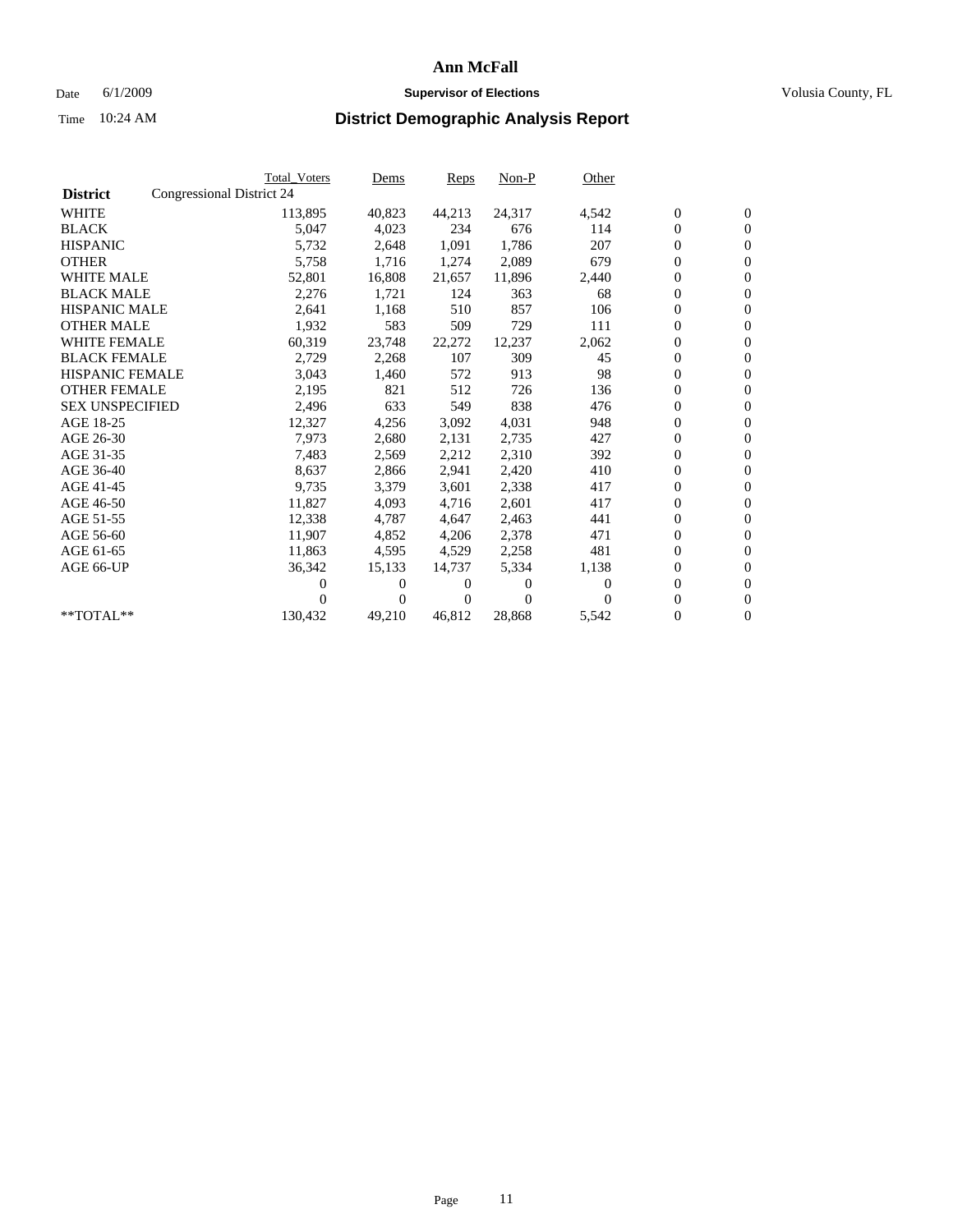### Date 6/1/2009 **Supervisor of Elections Supervisor of Elections** Volusia County, FL

|                        |               | <b>Total Voters</b> | Dems           | Reps  | Non-P    | Other    |                  |                  |  |
|------------------------|---------------|---------------------|----------------|-------|----------|----------|------------------|------------------|--|
| <b>District</b>        | Daytona Beach |                     |                |       |          |          |                  |                  |  |
| <b>WHITE</b>           |               | 22,357              | 8,834          | 7,725 | 4,817    | 981      | $\boldsymbol{0}$ | $\boldsymbol{0}$ |  |
| <b>BLACK</b>           |               | 13,342              | 11,313         | 355   | 1,456    | 218      | $\boldsymbol{0}$ | $\mathbf{0}$     |  |
| <b>HISPANIC</b>        |               | 929                 | 439            | 174   | 284      | 32       | $\boldsymbol{0}$ | $\mathbf{0}$     |  |
| <b>OTHER</b>           |               | 2,715               | 1,118          | 415   | 903      | 279      | 0                | $\mathbf{0}$     |  |
| <b>WHITE MALE</b>      |               | 10,813              | 3,737          | 4,002 | 2,485    | 589      | $\boldsymbol{0}$ | $\mathbf{0}$     |  |
| <b>BLACK MALE</b>      |               | 5,306               | 4,347          | 195   | 657      | 107      | $\overline{0}$   | $\mathbf{0}$     |  |
| <b>HISPANIC MALE</b>   |               | 461                 | 204            | 89    | 149      | 19       | $\boldsymbol{0}$ | $\mathbf{0}$     |  |
| <b>OTHER MALE</b>      |               | 837                 | 355            | 154   | 274      | 54       | $\boldsymbol{0}$ | $\mathbf{0}$     |  |
| <b>WHITE FEMALE</b>    |               | 11,412              | 5,041          | 3,686 | 2,302    | 383      | $\boldsymbol{0}$ | $\mathbf{0}$     |  |
| <b>BLACK FEMALE</b>    |               | 7,917               | 6,868          | 158   | 781      | 110      | 0                | $\mathbf{0}$     |  |
| <b>HISPANIC FEMALE</b> |               | 461                 | 231            | 84    | 134      | 12       | $\boldsymbol{0}$ | $\mathbf{0}$     |  |
| <b>OTHER FEMALE</b>    |               | 931                 | 451            | 151   | 283      | 46       | $\overline{0}$   | $\mathbf{0}$     |  |
| <b>SEX UNSPECIFIED</b> |               | 1,205               | 470            | 150   | 395      | 190      | 0                | $\mathbf{0}$     |  |
| AGE 18-25              |               | 7,503               | 4,630          | 868   | 1,634    | 371      | $\boldsymbol{0}$ | $\mathbf{0}$     |  |
| AGE 26-30              |               | 3,249               | 1,582          | 552   | 974      | 141      | $\boldsymbol{0}$ | $\mathbf{0}$     |  |
| AGE 31-35              |               | 2,359               | 1,209          | 411   | 645      | 94       | $\boldsymbol{0}$ | $\boldsymbol{0}$ |  |
| AGE 36-40              |               | 2,392               | 1,219          | 523   | 544      | 106      | $\boldsymbol{0}$ | $\mathbf{0}$     |  |
| AGE 41-45              |               | 2,588               | 1,392          | 565   | 540      | 91       | $\boldsymbol{0}$ | $\mathbf{0}$     |  |
| AGE 46-50              |               | 3,108               | 1,680          | 740   | 563      | 125      | $\boldsymbol{0}$ | $\mathbf{0}$     |  |
| AGE 51-55              |               | 3,250               | 1,837          | 779   | 526      | 108      | $\boldsymbol{0}$ | $\mathbf{0}$     |  |
| AGE 56-60              |               | 3,087               | 1,695          | 738   | 540      | 114      | 0                | $\mathbf{0}$     |  |
| AGE 61-65              |               | 2,829               | 1,469          | 787   | 474      | 99       | 0                | $\mathbf{0}$     |  |
| AGE 66-UP              |               | 8,978               | 4,991          | 2,706 | 1,020    | 261      | $\boldsymbol{0}$ | $\mathbf{0}$     |  |
|                        |               | 0                   | 0              | 0     | $\theta$ | $\theta$ | $\overline{0}$   | $\mathbf{0}$     |  |
|                        |               | 0                   | $\overline{0}$ | 0     | $\Omega$ | $\Omega$ | 0                | $\mathbf{0}$     |  |
| **TOTAL**              |               | 39,343              | 21,704         | 8,669 | 7,460    | 1,510    | 0                | $\boldsymbol{0}$ |  |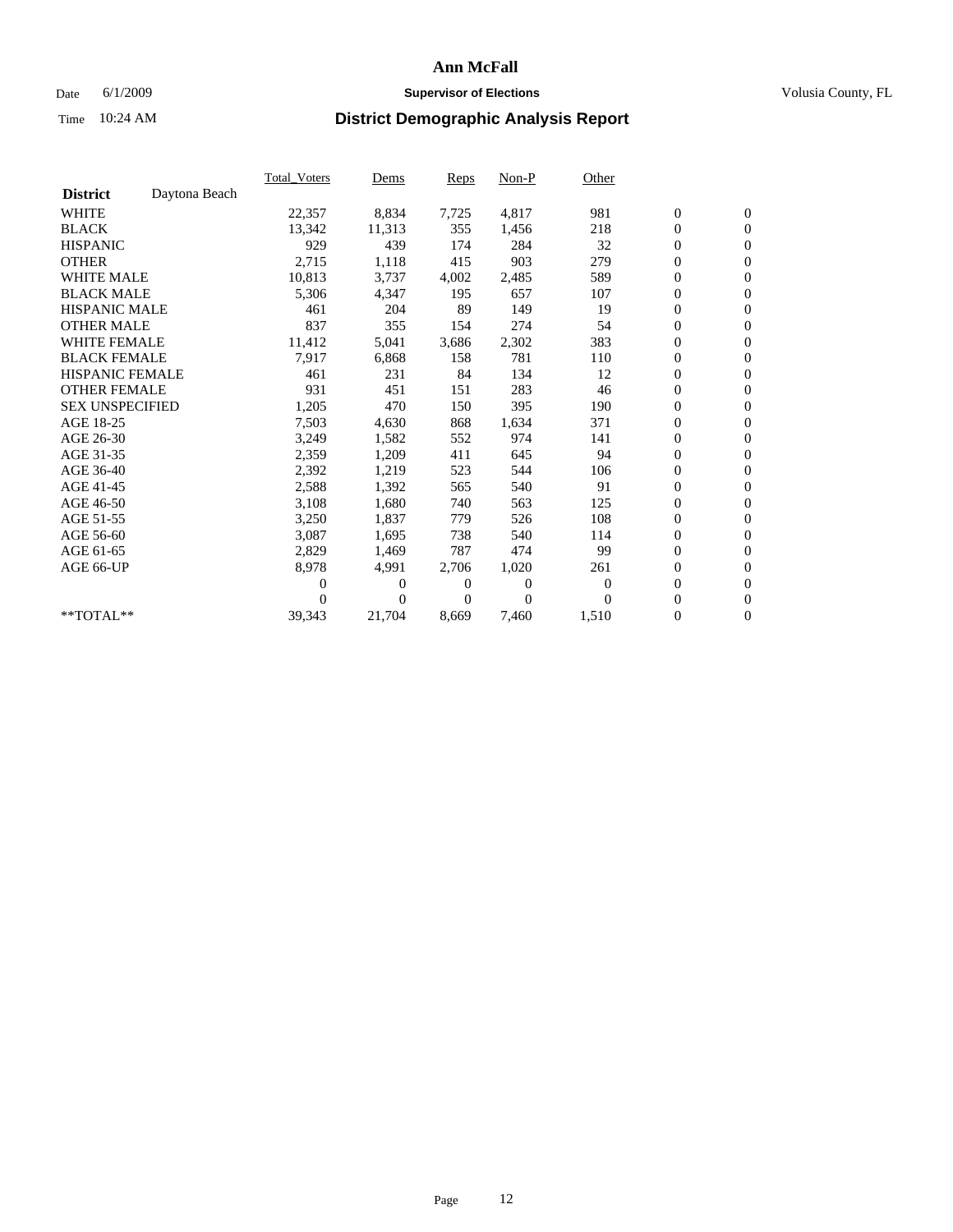### Date 6/1/2009 **Supervisor of Elections Supervisor of Elections** Volusia County, FL

|                        |                      | <b>Total_Voters</b> | Dems           | <b>Reps</b> | $Non-P$        | Other        |                  |                  |  |
|------------------------|----------------------|---------------------|----------------|-------------|----------------|--------------|------------------|------------------|--|
| <b>District</b>        | Daytona Beach Shores |                     |                |             |                |              |                  |                  |  |
| WHITE                  |                      | 3,228               | 972            | 1,482       | 647            | 127          | $\boldsymbol{0}$ | $\boldsymbol{0}$ |  |
| <b>BLACK</b>           |                      | 30                  | 20             | 6           | 4              | $\Omega$     | $\boldsymbol{0}$ | $\Omega$         |  |
| <b>HISPANIC</b>        |                      | 54                  | 24             | 18          | 9              | 3            | 0                | $\Omega$         |  |
| <b>OTHER</b>           |                      | 168                 | 51             | 52          | 49             | 16           | 0                | $\Omega$         |  |
| <b>WHITE MALE</b>      |                      | 1,507               | 421            | 692         | 330            | 64           | 0                | $\Omega$         |  |
| <b>BLACK MALE</b>      |                      | 18                  | 12             | 3           | 3              | 0            | 0                | 0                |  |
| <b>HISPANIC MALE</b>   |                      | 25                  | 11             | 9           | $\overline{2}$ | 3            | 0                | 0                |  |
| <b>OTHER MALE</b>      |                      | 60                  | 22             | 20          | 17             |              | 0                | 0                |  |
| WHITE FEMALE           |                      | 1,691               | 540            | 778         | 313            | 60           | 0                | $\Omega$         |  |
| <b>BLACK FEMALE</b>    |                      | 12                  | 8              | 3           |                | $\mathbf{0}$ | 0                | $\Omega$         |  |
| <b>HISPANIC FEMALE</b> |                      | 28                  | 13             | 8           | 7              | 0            | 0                | 0                |  |
| <b>OTHER FEMALE</b>    |                      | 78                  | 23             | 26          | 23             | 6            | 0                | $\Omega$         |  |
| <b>SEX UNSPECIFIED</b> |                      | 61                  | 17             | 19          | 13             | 12           | $\overline{0}$   | $\Omega$         |  |
| AGE 18-25              |                      | 136                 | 46             | 40          | 40             | 10           | 0                | 0                |  |
| AGE 26-30              |                      | 80                  | 26             | 27          | 21             | 6            | 0                | $\Omega$         |  |
| AGE 31-35              |                      | 67                  | 30             | 17          | 16             | 4            | 0                | $\Omega$         |  |
| AGE 36-40              |                      | 97                  | 31             | 31          | 32             | 3            | 0                | 0                |  |
| AGE 41-45              |                      | 109                 | 24             | 40          | 39             | 6            | 0                | 0                |  |
| AGE 46-50              |                      | 173                 | 55             | 69          | 44             | 5            | 0                | $\Omega$         |  |
| AGE 51-55              |                      | 214                 | 53             | 94          | 54             | 13           | 0                | $\mathbf{0}$     |  |
| AGE 56-60              |                      | 315                 | 77             | 151         | 68             | 19           | 0                | 0                |  |
| AGE 61-65              |                      | 412                 | 126            | 182         | 83             | 21           | $\overline{0}$   | $\Omega$         |  |
| AGE 66-UP              |                      | 1,877               | 599            | 907         | 312            | 59           | 0                | 0                |  |
|                        |                      | 0                   | 0              | 0           | $\mathbf{0}$   | $\mathbf{0}$ | 0                | $\Omega$         |  |
|                        |                      | $\theta$            | $\overline{0}$ | $\Omega$    | $\overline{0}$ | $\Omega$     | 0                | $\Omega$         |  |
| **TOTAL**              |                      | 3,480               | 1,067          | 1,558       | 709            | 146          | 0                | $\mathbf{0}$     |  |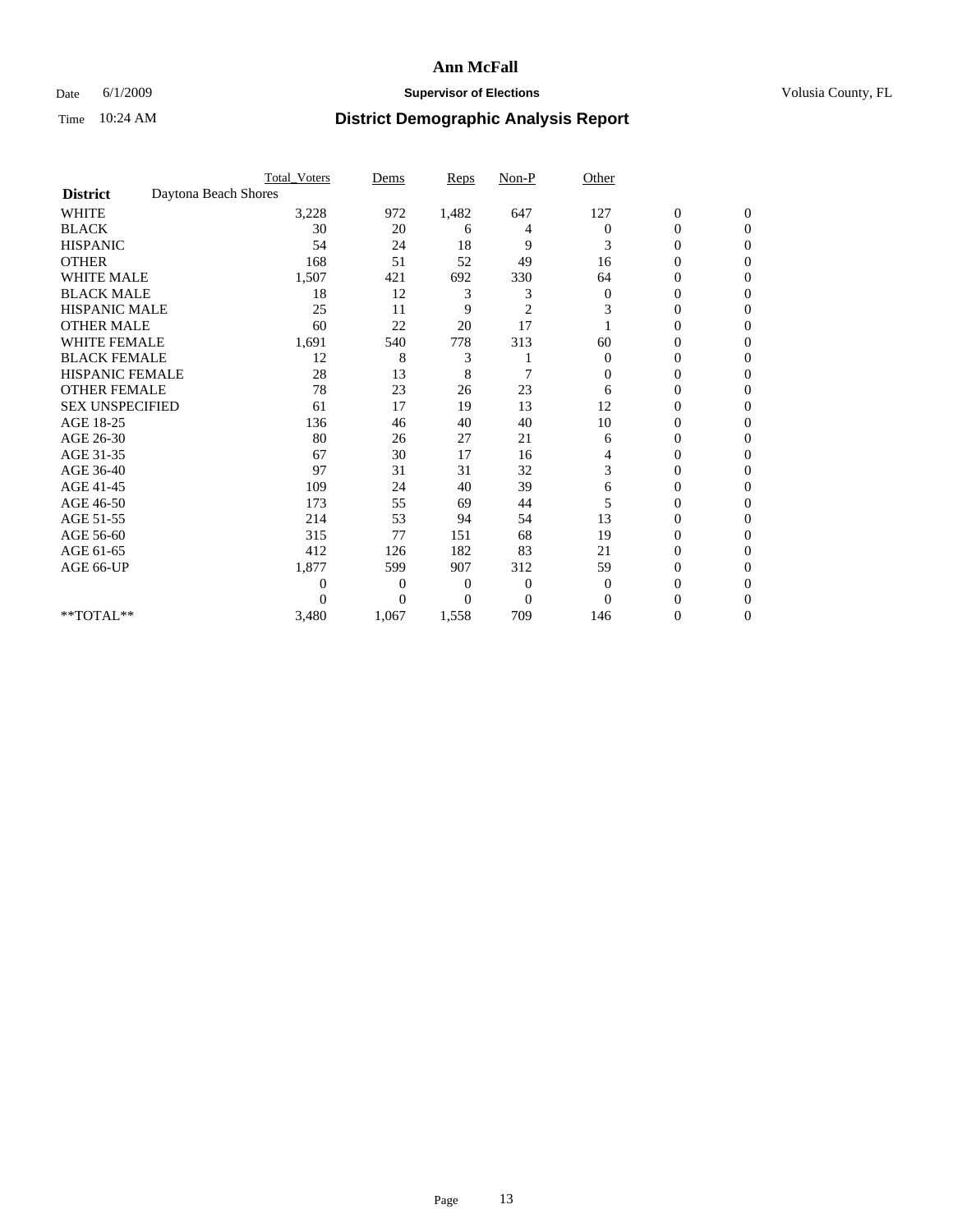### Date 6/1/2009 **Supervisor of Elections Supervisor of Elections** Volusia County, FL

|                        |        | <b>Total_Voters</b> | Dems           | Reps           | Non-P          | Other    |                  |                  |  |
|------------------------|--------|---------------------|----------------|----------------|----------------|----------|------------------|------------------|--|
| <b>District</b>        | DeBary |                     |                |                |                |          |                  |                  |  |
| <b>WHITE</b>           |        | 11,942              | 3,566          | 5,509          | 2,318          | 549      | $\boldsymbol{0}$ | $\boldsymbol{0}$ |  |
| <b>BLACK</b>           |        | 406                 | 308            | 32             | 54             | 12       | 0                | $\mathbf{0}$     |  |
| <b>HISPANIC</b>        |        | 744                 | 316            | 188            | 212            | 28       | $\overline{0}$   | $\mathbf{0}$     |  |
| <b>OTHER</b>           |        | 695                 | 193            | 188            | 238            | 76       | 0                | $\mathbf{0}$     |  |
| WHITE MALE             |        | 5,608               | 1,440          | 2,735          | 1,147          | 286      | 0                | $\mathbf{0}$     |  |
| <b>BLACK MALE</b>      |        | 188                 | 136            | 12             | 34             | 6        | $\overline{0}$   | $\mathbf{0}$     |  |
| <b>HISPANIC MALE</b>   |        | 361                 | 137            | 97             | 111            | 16       | 0                | $\mathbf{0}$     |  |
| <b>OTHER MALE</b>      |        | 225                 | 64             | 62             | 86             | 13       | 0                | $\mathbf{0}$     |  |
| <b>WHITE FEMALE</b>    |        | 6,259               | 2,109          | 2,737          | 1,158          | 255      | $\boldsymbol{0}$ | $\mathbf{0}$     |  |
| <b>BLACK FEMALE</b>    |        | 212                 | 166            | 20             | 20             | 6        | $\boldsymbol{0}$ | $\mathbf{0}$     |  |
| <b>HISPANIC FEMALE</b> |        | 376                 | 175            | 91             | 98             | 12       | $\boldsymbol{0}$ | $\mathbf{0}$     |  |
| <b>OTHER FEMALE</b>    |        | 289                 | 93             | 83             | 91             | 22       | $\overline{0}$   | $\mathbf{0}$     |  |
| <b>SEX UNSPECIFIED</b> |        | 269                 | 63             | 80             | 77             | 49       | 0                | $\mathbf{0}$     |  |
| AGE 18-25              |        | 1,159               | 303            | 375            | 376            | 105      | $\boldsymbol{0}$ | $\mathbf{0}$     |  |
| AGE 26-30              |        | 735                 | 200            | 244            | 253            | 38       | $\overline{0}$   | $\Omega$         |  |
| AGE 31-35              |        | 772                 | 224            | 282            | 227            | 39       | 0                | $\mathbf{0}$     |  |
| AGE 36-40              |        | 1,025               | 265            | 418            | 283            | 59       | 0                | $\mathbf{0}$     |  |
| AGE 41-45              |        | 1,152               | 329            | 503            | 265            | 55       | $\boldsymbol{0}$ | $\mathbf{0}$     |  |
| AGE 46-50              |        | 1,322               | 380            | 621            | 255            | 66       | 0                | $\mathbf{0}$     |  |
| AGE 51-55              |        | 1,387               | 468            | 621            | 252            | 46       | $\boldsymbol{0}$ | $\mathbf{0}$     |  |
| AGE 56-60              |        | 1,331               | 476            | 598            | 215            | 42       | $\overline{0}$   | $\mathbf{0}$     |  |
| AGE 61-65              |        | 1,306               | 416            | 619            | 208            | 63       | 0                | $\mathbf{0}$     |  |
| AGE 66-UP              |        | 3,598               | 1,322          | 1,636          | 488            | 152      | $\boldsymbol{0}$ | $\mathbf{0}$     |  |
|                        |        | 0                   | $\mathbf{0}$   | $\overline{0}$ | $\overline{0}$ | $\theta$ | $\overline{0}$   | $\mathbf{0}$     |  |
|                        |        | 0                   | $\overline{0}$ | 0              | $\Omega$       | $\theta$ | 0                | $\mathbf{0}$     |  |
| **TOTAL**              |        | 13,787              | 4,383          | 5,917          | 2,822          | 665      | 0                | $\boldsymbol{0}$ |  |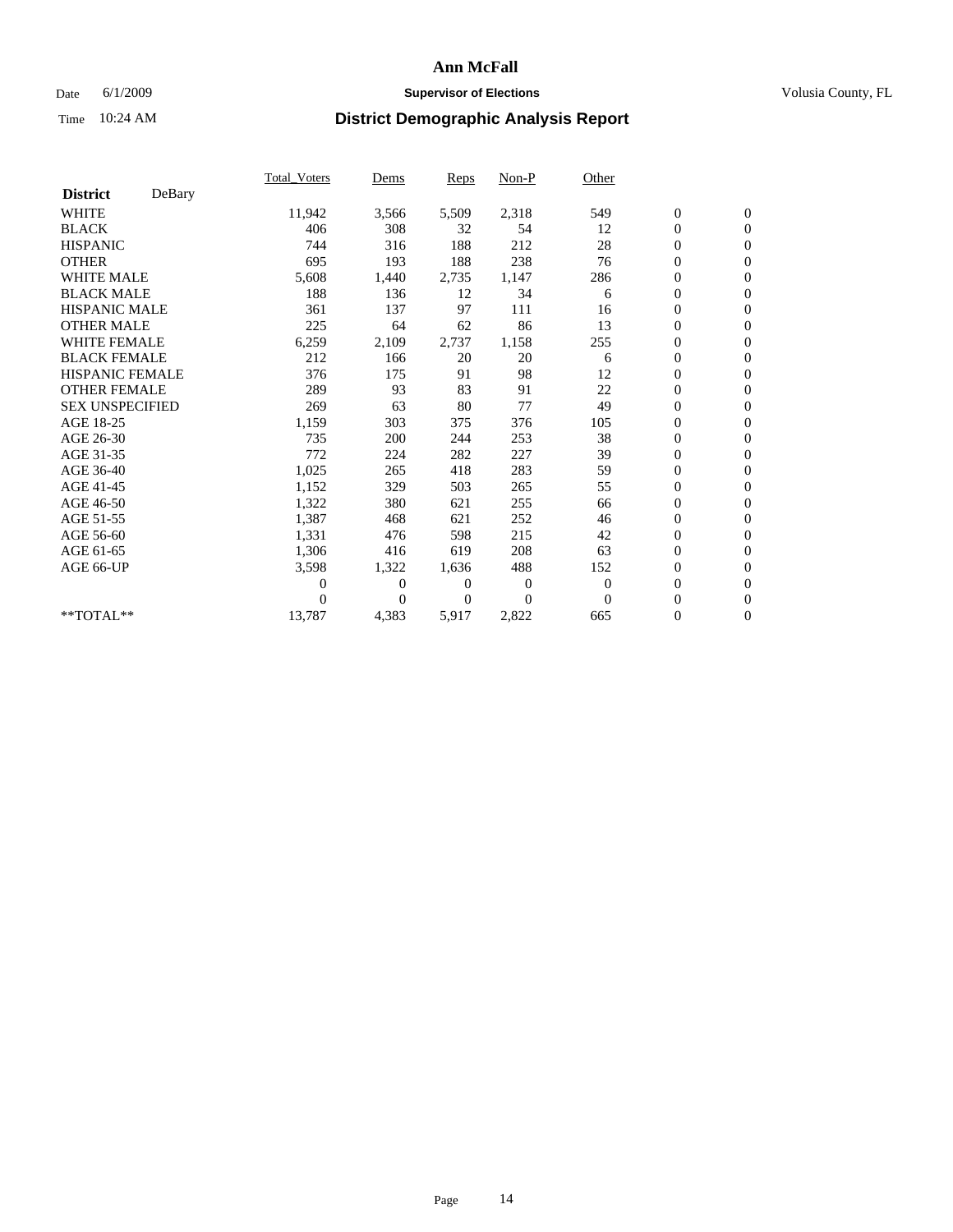### Date 6/1/2009 **Supervisor of Elections Supervisor of Elections** Volusia County, FL

|                        |        | <b>Total Voters</b> | Dems           | Reps           | Non-P    | Other    |                  |                  |  |
|------------------------|--------|---------------------|----------------|----------------|----------|----------|------------------|------------------|--|
| <b>District</b>        | DeLand |                     |                |                |          |          |                  |                  |  |
| <b>WHITE</b>           |        | 11,746              | 4,298          | 4,746          | 2,090    | 612      | $\boldsymbol{0}$ | $\boldsymbol{0}$ |  |
| <b>BLACK</b>           |        | 2,436               | 2,032          | 76             | 275      | 53       | $\boldsymbol{0}$ | $\mathbf{0}$     |  |
| <b>HISPANIC</b>        |        | 813                 | 370            | 143            | 248      | 52       | $\overline{0}$   | $\mathbf{0}$     |  |
| <b>OTHER</b>           |        | 867                 | 317            | 180            | 261      | 109      | 0                | $\mathbf{0}$     |  |
| <b>WHITE MALE</b>      |        | 5,054               | 1,624          | 2,143          | 974      | 313      | $\boldsymbol{0}$ | $\mathbf{0}$     |  |
| <b>BLACK MALE</b>      |        | 942                 | 755            | 34             | 120      | 33       | $\overline{0}$   | $\mathbf{0}$     |  |
| <b>HISPANIC MALE</b>   |        | 343                 | 155            | 62             | 100      | 26       | 0                | $\mathbf{0}$     |  |
| <b>OTHER MALE</b>      |        | 257                 | 102            | 77             | 55       | 23       | $\overline{0}$   | $\mathbf{0}$     |  |
| <b>WHITE FEMALE</b>    |        | 6,644               | 2,657          | 2,588          | 1,105    | 294      | $\boldsymbol{0}$ | $\mathbf{0}$     |  |
| <b>BLACK FEMALE</b>    |        | 1,474               | 1,262          | 41             | 152      | 19       | 0                | $\mathbf{0}$     |  |
| <b>HISPANIC FEMALE</b> |        | 466                 | 215            | 80             | 146      | 25       | $\boldsymbol{0}$ | $\mathbf{0}$     |  |
| <b>OTHER FEMALE</b>    |        | 321                 | 136            | 57             | 99       | 29       | $\overline{0}$   | $\mathbf{0}$     |  |
| <b>SEX UNSPECIFIED</b> |        | 361                 | 111            | 63             | 123      | 64       | 0                | $\mathbf{0}$     |  |
| AGE 18-25              |        | 1,995               | 863            | 441            | 525      | 166      | 0                | $\mathbf{0}$     |  |
| AGE 26-30              |        | 1,108               | 458            | 272            | 320      | 58       | $\boldsymbol{0}$ | $\mathbf{0}$     |  |
| AGE 31-35              |        | 1,158               | 465            | 313            | 286      | 94       | 0                | $\mathbf{0}$     |  |
| AGE 36-40              |        | 1,185               | 481            | 394            | 263      | 47       | 0                | $\mathbf{0}$     |  |
| AGE 41-45              |        | 1,208               | 482            | 435            | 227      | 64       | $\boldsymbol{0}$ | $\mathbf{0}$     |  |
| AGE 46-50              |        | 1,259               | 560            | 423            | 220      | 56       | 0                | $\mathbf{0}$     |  |
| AGE 51-55              |        | 1,226               | 595            | 381            | 194      | 56       | $\boldsymbol{0}$ | $\mathbf{0}$     |  |
| AGE 56-60              |        | 1,186               | 591            | 378            | 163      | 54       | 0                | $\mathbf{0}$     |  |
| AGE 61-65              |        | 1,175               | 531            | 417            | 170      | 57       | 0                | $\mathbf{0}$     |  |
| AGE 66-UP              |        | 4,362               | 1,991          | 1,691          | 506      | 174      | 0                | $\mathbf{0}$     |  |
|                        |        | $\overline{0}$      | $\mathbf{0}$   | $\overline{0}$ | $\theta$ | $\theta$ | $\overline{0}$   | $\mathbf{0}$     |  |
|                        |        | 0                   | $\overline{0}$ | 0              | $\theta$ | $\theta$ | 0                | $\mathbf{0}$     |  |
| **TOTAL**              |        | 15,862              | 7,017          | 5,145          | 2,874    | 826      | 0                | $\boldsymbol{0}$ |  |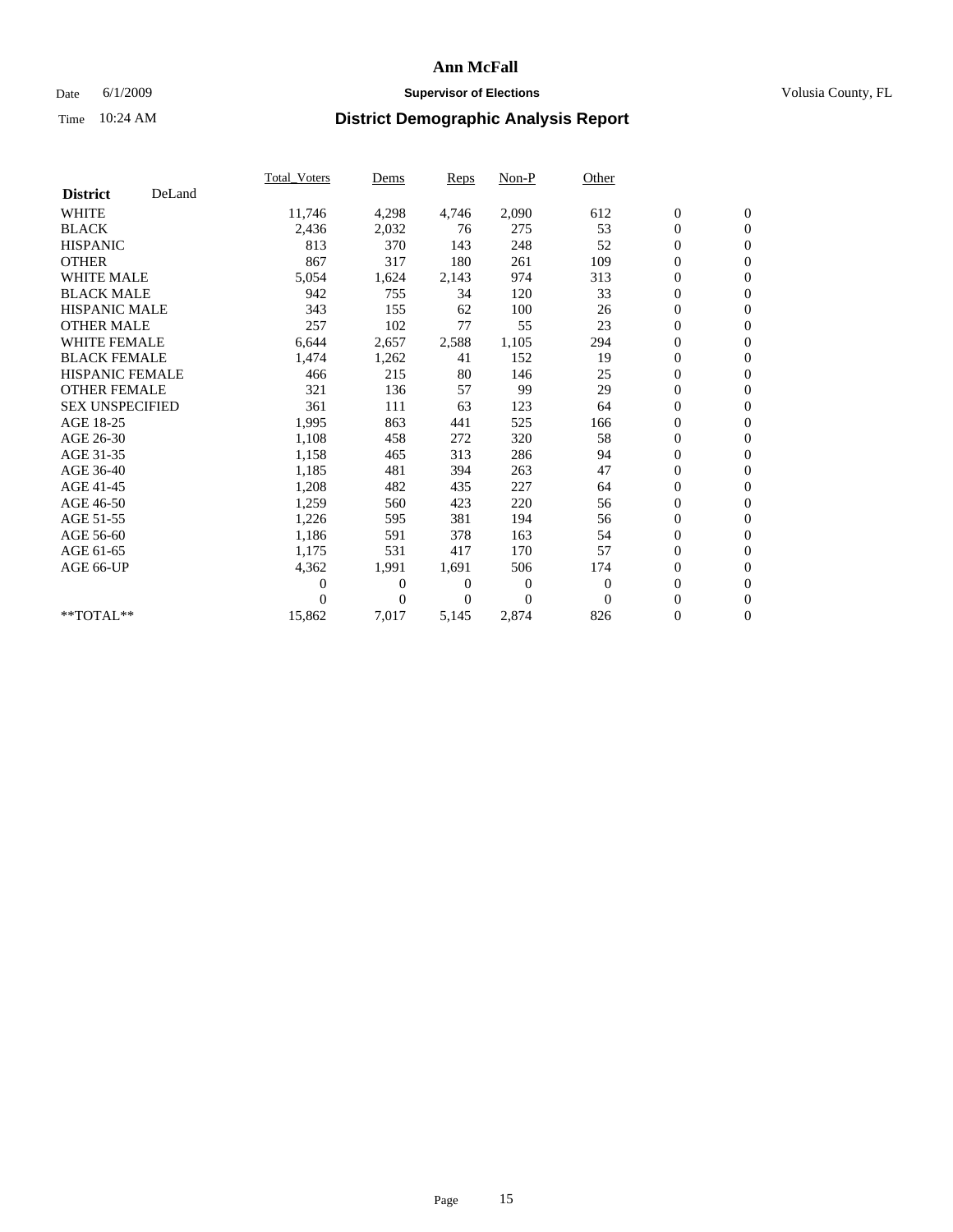### Date 6/1/2009 **Supervisor of Elections Supervisor of Elections** Volusia County, FL

|                        |         | <b>Total Voters</b> | Dems   | <b>Reps</b> | $Non-P$  | Other    |                  |                  |  |
|------------------------|---------|---------------------|--------|-------------|----------|----------|------------------|------------------|--|
| <b>District</b>        | Deltona |                     |        |             |          |          |                  |                  |  |
| <b>WHITE</b>           |         | 34,606              | 11,959 | 13,284      | 7,569    | 1,794    | $\boldsymbol{0}$ | $\boldsymbol{0}$ |  |
| <b>BLACK</b>           |         | 4,639               | 3,594  | 239         | 656      | 150      | 0                | $\mathbf{0}$     |  |
| <b>HISPANIC</b>        |         | 11,923              | 6,003  | 1,966       | 3,594    | 360      | 0                | $\mathbf{0}$     |  |
| <b>OTHER</b>           |         | 3,134               | 1,015  | 562         | 1,176    | 381      | 0                | $\mathbf{0}$     |  |
| <b>WHITE MALE</b>      |         | 16,102              | 4,999  | 6,517       | 3,655    | 931      | 0                | $\mathbf{0}$     |  |
| <b>BLACK MALE</b>      |         | 2,079               | 1,518  | 136         | 332      | 93       | 0                | $\mathbf{0}$     |  |
| <b>HISPANIC MALE</b>   |         | 5,568               | 2,694  | 983         | 1,707    | 184      | 0                | $\mathbf{0}$     |  |
| <b>OTHER MALE</b>      |         | 1,036               | 373    | 225         | 375      | 63       | 0                | $\mathbf{0}$     |  |
| <b>WHITE FEMALE</b>    |         | 18,307              | 6,889  | 6,697       | 3,866    | 855      | $\boldsymbol{0}$ | $\mathbf{0}$     |  |
| <b>BLACK FEMALE</b>    |         | 2,519               | 2,040  | 103         | 319      | 57       | 0                | $\mathbf{0}$     |  |
| <b>HISPANIC FEMALE</b> |         | 6,262               | 3,260  | 974         | 1,859    | 169      | 0                | $\mathbf{0}$     |  |
| <b>OTHER FEMALE</b>    |         | 1,182               | 475    | 217         | 411      | 79       | 0                | $\mathbf{0}$     |  |
| <b>SEX UNSPECIFIED</b> |         | 1,247               | 323    | 199         | 471      | 254      | 0                | $\mathbf{0}$     |  |
| AGE 18-25              |         | 6,805               | 2,517  | 1,365       | 2,364    | 559      | 0                | $\mathbf{0}$     |  |
| AGE 26-30              |         | 4,534               | 1,649  | 1,047       | 1,548    | 290      | 0                | $\mathbf{0}$     |  |
| AGE 31-35              |         | 4,824               | 1,883  | 1,251       | 1,405    | 285      | $\boldsymbol{0}$ | $\mathbf{0}$     |  |
| AGE 36-40              |         | 4,921               | 1,801  | 1,523       | 1,329    | 268      | 0                | $\mathbf{0}$     |  |
| AGE 41-45              |         | 5,328               | 2,129  | 1,646       | 1,309    | 244      | 0                | $\mathbf{0}$     |  |
| AGE 46-50              |         | 5,614               | 2,222  | 1,936       | 1,229    | 227      | 0                | $\mathbf{0}$     |  |
| AGE 51-55              |         | 5,159               | 2,145  | 1,704       | 1,072    | 238      | $\boldsymbol{0}$ | $\mathbf{0}$     |  |
| AGE 56-60              |         | 4,202               | 1,888  | 1,325       | 825      | 164      | 0                | $\mathbf{0}$     |  |
| AGE 61-65              |         | 3,498               | 1,570  | 1,142       | 652      | 134      | 0                | $\mathbf{0}$     |  |
| AGE 66-UP              |         | 9,416               | 4,767  | 3,112       | 1,261    | 276      | 0                | $\mathbf{0}$     |  |
|                        |         | 0                   | 0      | $\Omega$    | $\theta$ | $\theta$ | $\overline{0}$   | $\mathbf{0}$     |  |
|                        |         | 0                   | 0      | 0           | $\Omega$ | $\Omega$ | 0                | $\mathbf{0}$     |  |
| **TOTAL**              |         | 54,302              | 22,571 | 16,051      | 12,995   | 2,685    | 0                | $\boldsymbol{0}$ |  |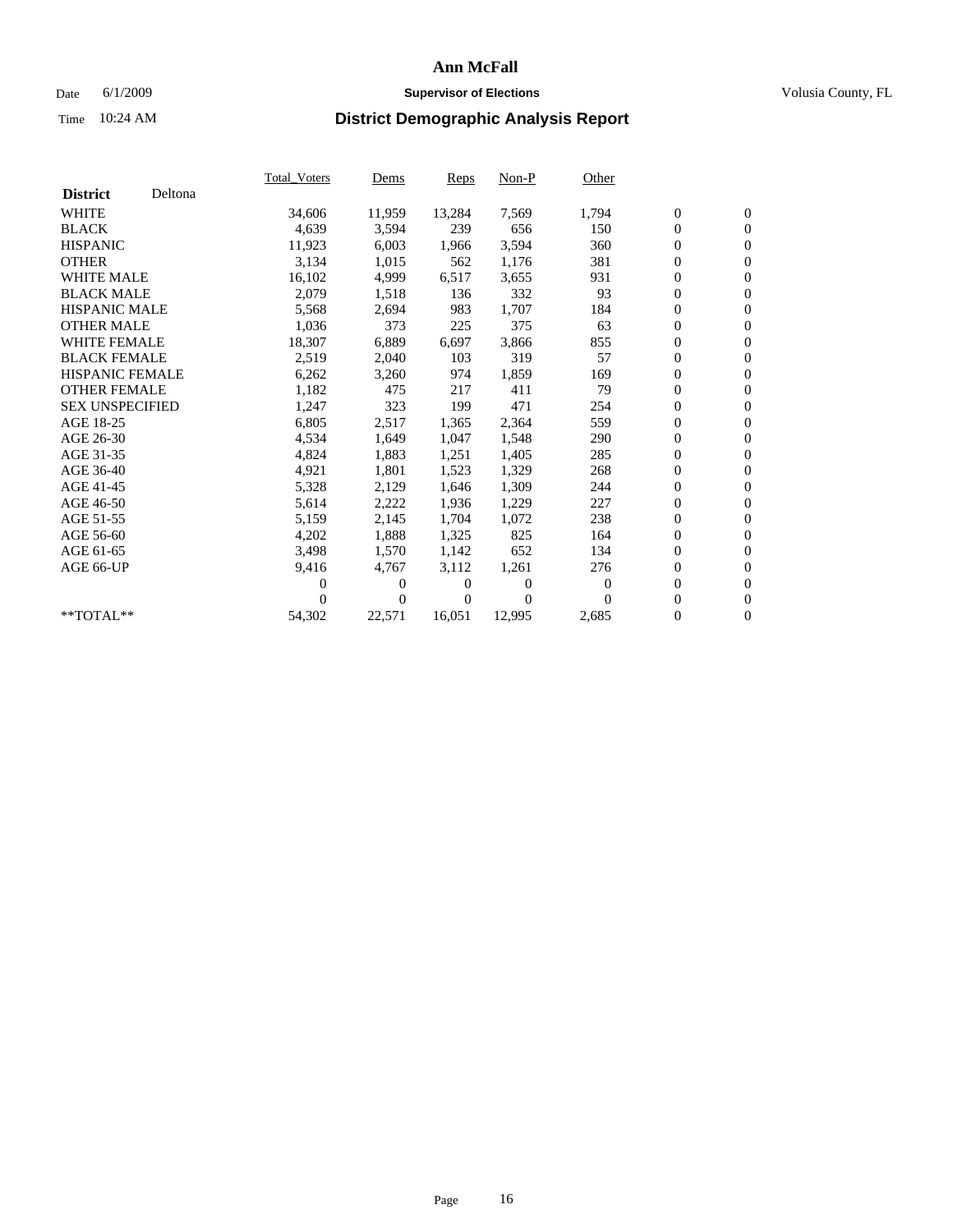### Date 6/1/2009 **Supervisor of Elections Supervisor of Elections** Volusia County, FL

|                        |           | <b>Total_Voters</b> | Dems         | <b>Reps</b> | Non-P    | Other          |                  |                |  |
|------------------------|-----------|---------------------|--------------|-------------|----------|----------------|------------------|----------------|--|
| <b>District</b>        | Edgewater |                     |              |             |          |                |                  |                |  |
| <b>WHITE</b>           |           | 13,649              | 5,305        | 4,560       | 3,277    | 507            | $\boldsymbol{0}$ | $\mathbf{0}$   |  |
| <b>BLACK</b>           |           | 270                 | 202          | 10          | 51       |                | $\boldsymbol{0}$ | $\mathbf{0}$   |  |
| <b>HISPANIC</b>        |           | 171                 | 72           | 35          | 57       |                | $\mathbf{0}$     | $\mathbf{0}$   |  |
| <b>OTHER</b>           |           | 489                 | 144          | 91          | 185      | 69             | 0                | $\mathbf{0}$   |  |
| <b>WHITE MALE</b>      |           | 6,207               | 2,153        | 2,241       | 1,551    | 262            | 0                | $\mathbf{0}$   |  |
| <b>BLACK MALE</b>      |           | 135                 | 97           | 5           | 29       | 4              | 0                | $\mathbf{0}$   |  |
| <b>HISPANIC MALE</b>   |           | 75                  | 29           | 14          | 27       |                | 0                | $\mathbf{0}$   |  |
| <b>OTHER MALE</b>      |           | 149                 | 52           | 40          | 50       |                | 0                | $\mathbf{0}$   |  |
| <b>WHITE FEMALE</b>    |           | 7,356               | 3,121        | 2,286       | 1,706    | 243            | 0                | $\Omega$       |  |
| <b>BLACK FEMALE</b>    |           | 130                 | 102          | 5           | 21       | 2              | $\boldsymbol{0}$ | $\mathbf{0}$   |  |
| HISPANIC FEMALE        |           | 93                  | 42           | 21          | 28       | $\overline{c}$ | 0                | $\mathbf{0}$   |  |
| <b>OTHER FEMALE</b>    |           | 177                 | 65           | 37          | 65       | 10             | 0                | $\Omega$       |  |
| <b>SEX UNSPECIFIED</b> |           | 257                 | 62           | 47          | 93       | 55             | 0                | $\mathbf{0}$   |  |
| AGE 18-25              |           | 1,353               | 428          | 289         | 530      | 106            | 0                | $\mathbf{0}$   |  |
| AGE 26-30              |           | 914                 | 307          | 240         | 325      | 42             | 0                | $\mathbf{0}$   |  |
| AGE 31-35              |           | 956                 | 308          | 259         | 345      | 44             | 0                | $\mathbf{0}$   |  |
| AGE 36-40              |           | 1,068               | 347          | 328         | 352      | 41             | 0                | $\mathbf{0}$   |  |
| AGE 41-45              |           | 1,056               | 383          | 352         | 273      | 48             | $\overline{0}$   | $\mathbf{0}$   |  |
| AGE 46-50              |           | 1,384               | 513          | 489         | 332      | 50             | 0                | $\mathbf{0}$   |  |
| AGE 51-55              |           | 1,435               | 563          | 496         | 336      | 40             | 0                | $\mathbf{0}$   |  |
| AGE 56-60              |           | 1,333               | 574          | 426         | 284      | 49             | 0                | $\Omega$       |  |
| AGE 61-65              |           | 1,229               | 515          | 414         | 248      | 52             | 0                | $\mathbf{0}$   |  |
| AGE 66-UP              |           | 3,851               | 1,785        | 1,403       | 545      | 118            | 0                | $\mathbf{0}$   |  |
|                        |           | 0                   | $\mathbf{0}$ | 0           | $\theta$ | $\theta$       | 0                | $\Omega$       |  |
|                        |           | 0                   | $\Omega$     | 0           | $\theta$ | $\Omega$       | $\overline{0}$   | $\overline{0}$ |  |
| **TOTAL**              |           | 14,579              | 5,723        | 4,696       | 3,570    | 590            | 0                | $\overline{0}$ |  |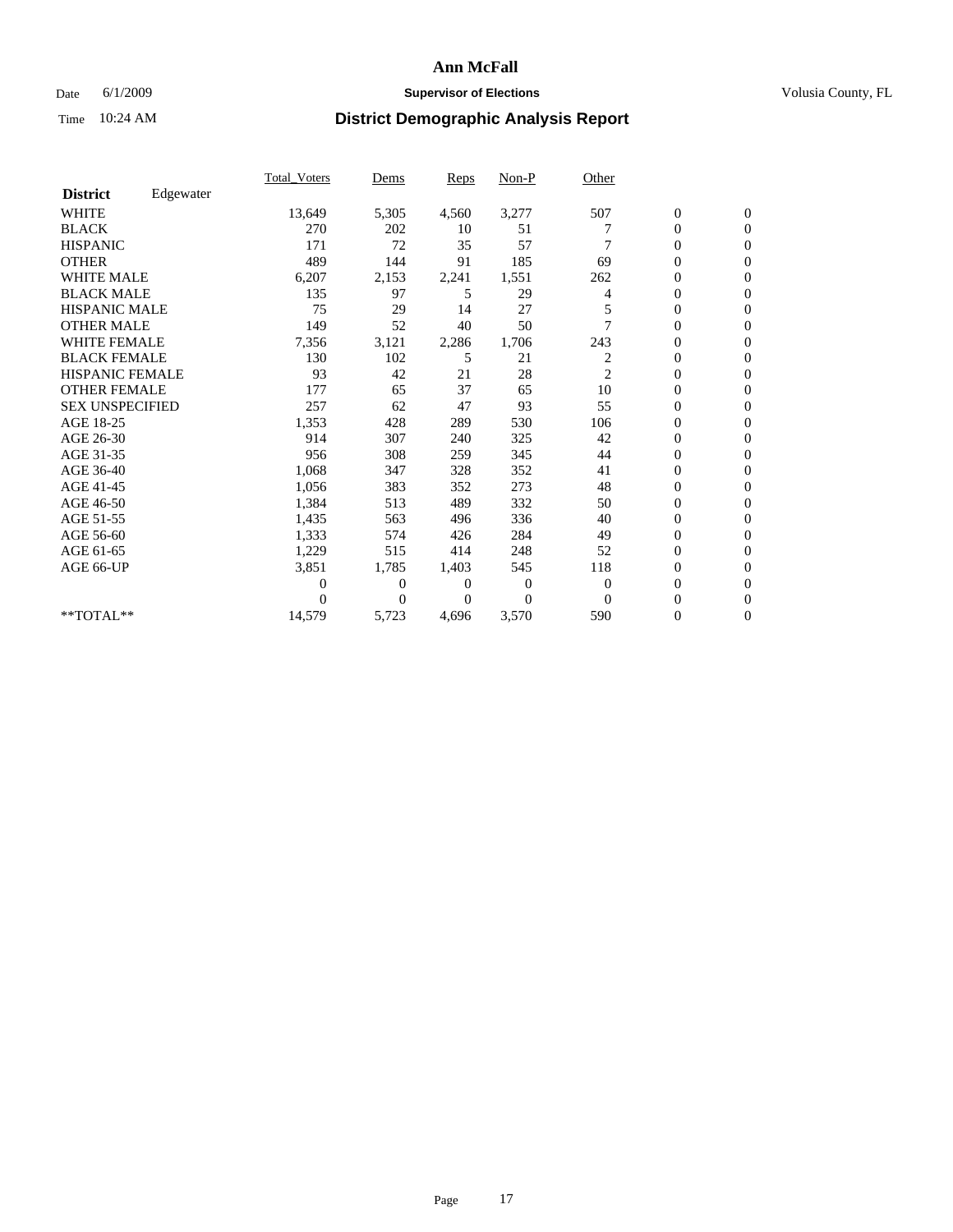### Date 6/1/2009 **Supervisor of Elections Supervisor of Elections** Volusia County, FL

|                        |            | <b>Total_Voters</b> | Dems           | Reps           | Non-P    | Other    |                  |                  |  |
|------------------------|------------|---------------------|----------------|----------------|----------|----------|------------------|------------------|--|
| <b>District</b>        | Holly Hill |                     |                |                |          |          |                  |                  |  |
| <b>WHITE</b>           |            | 5,940               | 2,547          | 1,771          | 1,338    | 284      | $\boldsymbol{0}$ | $\boldsymbol{0}$ |  |
| <b>BLACK</b>           |            | 763                 | 632            | 24             | 96       | 11       | $\boldsymbol{0}$ | $\mathbf{0}$     |  |
| <b>HISPANIC</b>        |            | 146                 | 78             | 22             | 38       | 8        | $\overline{0}$   | $\mathbf{0}$     |  |
| <b>OTHER</b>           |            | 363                 | 135            | 57             | 131      | 40       | 0                | $\mathbf{0}$     |  |
| <b>WHITE MALE</b>      |            | 2,665               | 1,008          | 880            | 644      | 133      | 0                | $\mathbf{0}$     |  |
| <b>BLACK MALE</b>      |            | 287                 | 226            | 11             | 43       |          | $\boldsymbol{0}$ | $\mathbf{0}$     |  |
| <b>HISPANIC MALE</b>   |            | 71                  | 34             | 16             | 18       | 3        | 0                | $\mathbf{0}$     |  |
| <b>OTHER MALE</b>      |            | 98                  | 33             | 20             | 35       | 10       | 0                | $\mathbf{0}$     |  |
| <b>WHITE FEMALE</b>    |            | 3,237               | 1,521          | 885            | 687      | 144      | 0                | $\mathbf{0}$     |  |
| <b>BLACK FEMALE</b>    |            | 473                 | 404            | 13             | 52       | 4        | 0                | $\mathbf{0}$     |  |
| <b>HISPANIC FEMALE</b> |            | 75                  | 44             | 6              | 20       | 5        | $\boldsymbol{0}$ | $\mathbf{0}$     |  |
| <b>OTHER FEMALE</b>    |            | 143                 | 62             | 29             | 46       | 6        | $\overline{0}$   | $\mathbf{0}$     |  |
| <b>SEX UNSPECIFIED</b> |            | 163                 | 60             | 14             | 58       | 31       | 0                | $\mathbf{0}$     |  |
| AGE 18-25              |            | 806                 | 350            | 155            | 241      | 60       | 0                | $\mathbf{0}$     |  |
| AGE 26-30              |            | 544                 | 240            | 96             | 178      | 30       | $\overline{0}$   | $\mathbf{0}$     |  |
| AGE 31-35              |            | 460                 | 212            | 81             | 141      | 26       | 0                | $\mathbf{0}$     |  |
| AGE 36-40              |            | 493                 | 202            | 121            | 140      | 30       | 0                | $\mathbf{0}$     |  |
| AGE 41-45              |            | 619                 | 253            | 167            | 170      | 29       | $\overline{0}$   | $\mathbf{0}$     |  |
| AGE 46-50              |            | 713                 | 311            | 188            | 171      | 43       | $\boldsymbol{0}$ | $\mathbf{0}$     |  |
| AGE 51-55              |            | 657                 | 320            | 166            | 143      | 28       | $\boldsymbol{0}$ | $\mathbf{0}$     |  |
| AGE 56-60              |            | 642                 | 308            | 178            | 137      | 19       | $\overline{0}$   | $\Omega$         |  |
| AGE 61-65              |            | 505                 | 250            | 139            | 91       | 25       | $\overline{0}$   | $\mathbf{0}$     |  |
| AGE 66-UP              |            | 1,773               | 946            | 583            | 191      | 53       | $\boldsymbol{0}$ | $\mathbf{0}$     |  |
|                        |            | 0                   | $\mathbf{0}$   | $\overline{0}$ | $\theta$ | $\theta$ | $\overline{0}$   | $\mathbf{0}$     |  |
|                        |            | 0                   | $\overline{0}$ | $\Omega$       | $\Omega$ | $\Omega$ | 0                | $\mathbf{0}$     |  |
| **TOTAL**              |            | 7,212               | 3,392          | 1,874          | 1,603    | 343      | 0                | $\overline{0}$   |  |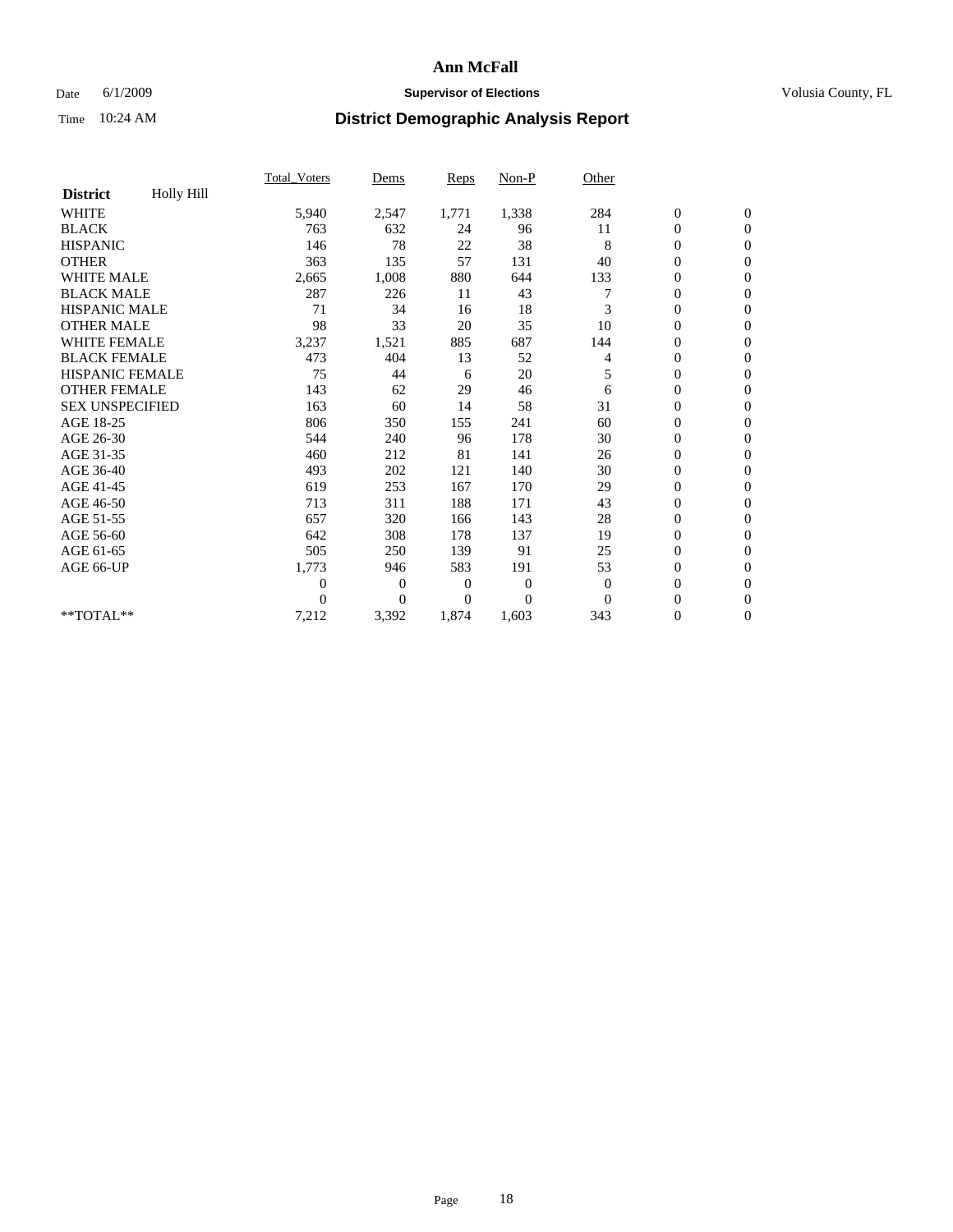### Date 6/1/2009 **Supervisor of Elections Supervisor of Elections** Volusia County, FL

|                        |            | Total Voters | Dems           | <b>Reps</b>  | $Non-P$        | Other            |                  |              |  |
|------------------------|------------|--------------|----------------|--------------|----------------|------------------|------------------|--------------|--|
| <b>District</b>        | Lake Helen |              |                |              |                |                  |                  |              |  |
| <b>WHITE</b>           |            | 1,586        | 656            | 552          | 308            | 70               | $\boldsymbol{0}$ | $\mathbf{0}$ |  |
| <b>BLACK</b>           |            | 195          | 171            | 7            | 14             | 3                | $\overline{0}$   | $\Omega$     |  |
| <b>HISPANIC</b>        |            | 31           | 14             | 8            | 4              | 5                | 0                | $\Omega$     |  |
| <b>OTHER</b>           |            | 65           | 21             | 15           | 21             | 8                | 0                | $\Omega$     |  |
| <b>WHITE MALE</b>      |            | 710          | 267            | 269          | 139            | 35               | 0                | 0            |  |
| <b>BLACK MALE</b>      |            | 84           | 72             | 3            | 7              | 2                | $\mathbf{0}$     | $\Omega$     |  |
| HISPANIC MALE          |            | 10           | 3              | 5            | $\overline{0}$ | $\boldsymbol{2}$ | 0                | $\Omega$     |  |
| <b>OTHER MALE</b>      |            | 20           | 8              | 3            | 6              | 3                | 0                | 0            |  |
| <b>WHITE FEMALE</b>    |            | 865          | 386            | 278          | 166            | 35               | 0                | $\Omega$     |  |
| <b>BLACK FEMALE</b>    |            | 111          | 99             | 4            | 7              |                  | 0                | $\Omega$     |  |
| <b>HISPANIC FEMALE</b> |            | 21           | 11             | 3            | 4              | 3                | 0                | 0            |  |
| <b>OTHER FEMALE</b>    |            | 26           | 12             | 4            | 9              |                  | 0                | 0            |  |
| <b>SEX UNSPECIFIED</b> |            | 30           | 4              | 13           | 9              | 4                | 0                | $\Omega$     |  |
| AGE 18-25              |            | 188          | 74             | 44           | 59             | 11               | 0                | $\Omega$     |  |
| AGE 26-30              |            | 105          | 44             | 23           | 31             |                  | 0                | 0            |  |
| AGE 31-35              |            | 91           | 28             | 29           | 26             | 8                | 0                | $\Omega$     |  |
| AGE 36-40              |            | 131          | 56             | 30           | 34             | 11               | 0                | 0            |  |
| AGE 41-45              |            | 142          | 54             | 54           | 22             | 12               | 0                | $\Omega$     |  |
| AGE 46-50              |            | 208          | 86             | 75           | 39             | 8                | 0                | $\Omega$     |  |
| AGE 51-55              |            | 213          | 98             | 69           | 37             | 9                | 0                | 0            |  |
| AGE 56-60              |            | 183          | 94             | 55           | 28             | 6                | 0                | $\Omega$     |  |
| AGE 61-65              |            | 167          | 93             | 49           | 22             | 3                | $\overline{0}$   | 0            |  |
| AGE 66-UP              |            | 449          | 235            | 154          | 49             | 11               | 0                | 0            |  |
|                        |            | 0            | $\overline{0}$ | $\mathbf{0}$ | $\mathbf{0}$   | $\Omega$         | 0                | $\Omega$     |  |
|                        |            | $\theta$     | $\overline{0}$ | $\Omega$     | $\overline{0}$ | $\Omega$         | 0                | 0            |  |
| **TOTAL**              |            | 1,877        | 862            | 582          | 347            | 86               | 0                | 0            |  |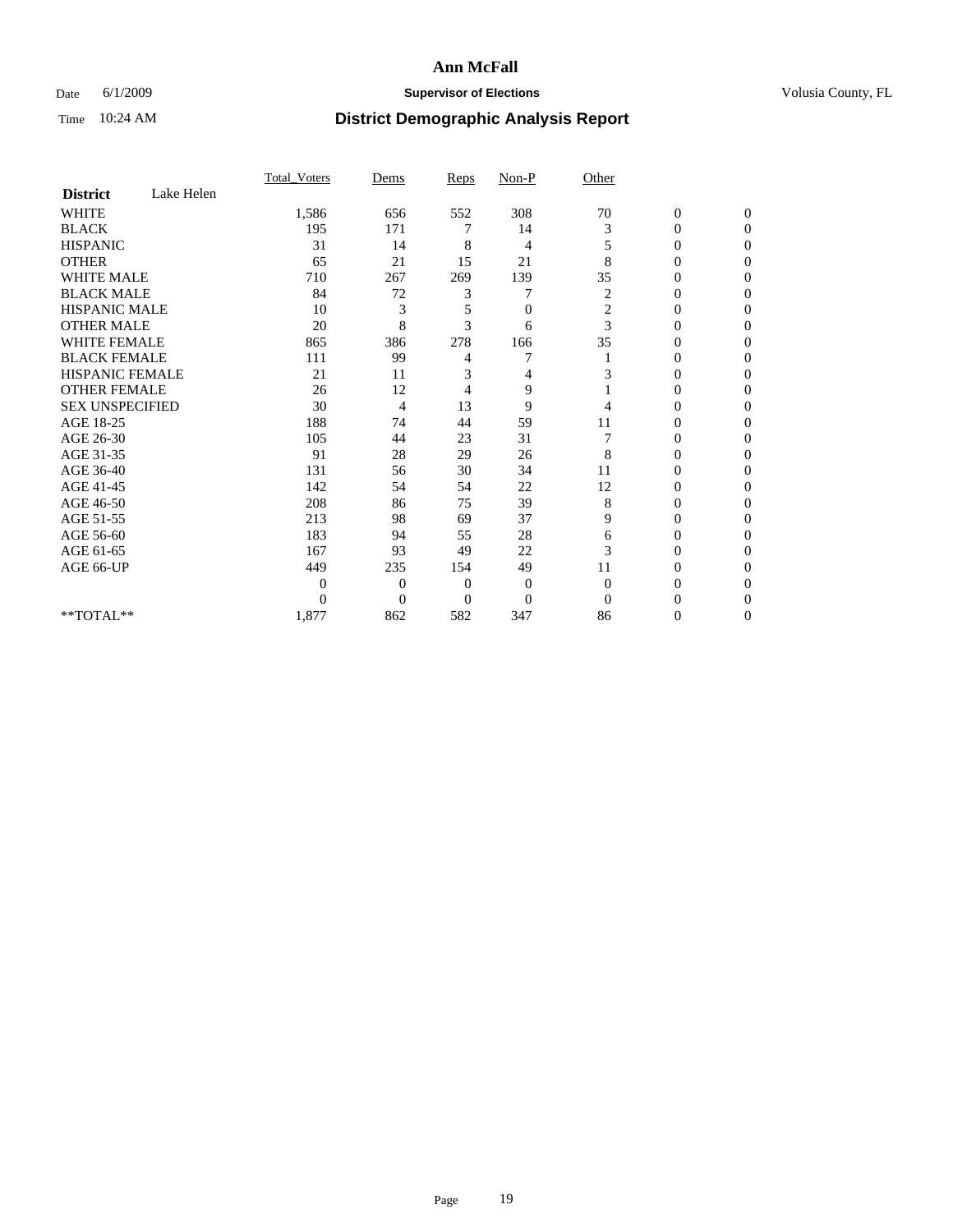### Date 6/1/2009 **Supervisor of Elections Supervisor of Elections** Volusia County, FL

|                        |                  | Total Voters | Dems     | <b>Reps</b> | Non-P          | Other        |                  |                  |  |
|------------------------|------------------|--------------|----------|-------------|----------------|--------------|------------------|------------------|--|
| <b>District</b>        | New Smyrna Beach |              |          |             |                |              |                  |                  |  |
| <b>WHITE</b>           |                  | 15,395       | 5,447    | 6,175       | 3,180          | 593          | $\boldsymbol{0}$ | $\boldsymbol{0}$ |  |
| <b>BLACK</b>           |                  | 782          | 654      | 29          | 85             | 14           | $\boldsymbol{0}$ | $\mathbf{0}$     |  |
| <b>HISPANIC</b>        |                  | 184          | 61       | 44          | 68             | 11           | $\overline{0}$   | $\mathbf{0}$     |  |
| <b>OTHER</b>           |                  | 606          | 146      | 125         | 218            | 117          | $\boldsymbol{0}$ | $\mathbf{0}$     |  |
| <b>WHITE MALE</b>      |                  | 7,027        | 2,183    | 2,925       | 1,601          | 318          | $\overline{0}$   | $\mathbf{0}$     |  |
| <b>BLACK MALE</b>      |                  | 330          | 257      | 12          | 51             | 10           | $\boldsymbol{0}$ | $\mathbf{0}$     |  |
| <b>HISPANIC MALE</b>   |                  | 85           | 21       | 19          | 40             | 5            | $\boldsymbol{0}$ | $\mathbf{0}$     |  |
| <b>OTHER MALE</b>      |                  | 174          | 46       | 51          | 67             | 10           | $\boldsymbol{0}$ | $\mathbf{0}$     |  |
| <b>WHITE FEMALE</b>    |                  | 8,259        | 3,223    | 3,210       | 1,553          | 273          | $\overline{0}$   | $\mathbf{0}$     |  |
| <b>BLACK FEMALE</b>    |                  | 447          | 392      | 17          | 34             | 4            | $\boldsymbol{0}$ | $\mathbf{0}$     |  |
| <b>HISPANIC FEMALE</b> |                  | 99           | 40       | 25          | 28             | 6            | $\boldsymbol{0}$ | $\mathbf{0}$     |  |
| <b>OTHER FEMALE</b>    |                  | 210          | 69       | 55          | 71             | 15           | $\mathbf{0}$     | $\mathbf{0}$     |  |
| <b>SEX UNSPECIFIED</b> |                  | 336          | 77       | 59          | 106            | 94           | $\boldsymbol{0}$ | $\mathbf{0}$     |  |
| AGE 18-25              |                  | 1,246        | 437      | 262         | 438            | 109          | $\overline{0}$   | $\mathbf{0}$     |  |
| AGE 26-30              |                  | 870          | 300      | 223         | 296            | 51           | $\overline{0}$   | $\mathbf{0}$     |  |
| AGE 31-35              |                  | 828          | 285      | 250         | 245            | 48           | $\boldsymbol{0}$ | $\mathbf{0}$     |  |
| AGE 36-40              |                  | 896          | 295      | 287         | 262            | 52           | 0                | $\mathbf{0}$     |  |
| AGE 41-45              |                  | 964          | 345      | 355         | 218            | 46           | $\overline{0}$   | $\mathbf{0}$     |  |
| AGE 46-50              |                  | 1,324        | 459      | 505         | 304            | 56           | $\boldsymbol{0}$ | $\mathbf{0}$     |  |
| AGE 51-55              |                  | 1,553        | 639      | 547         | 303            | 64           | $\boldsymbol{0}$ | $\mathbf{0}$     |  |
| AGE 56-60              |                  | 1,635        | 642      | 587         | 334            | 72           | $\boldsymbol{0}$ | $\Omega$         |  |
| AGE 61-65              |                  | 1,694        | 625      | 681         | 337            | 51           | $\overline{0}$   | $\mathbf{0}$     |  |
| AGE 66-UP              |                  | 5,957        | 2,281    | 2,676       | 814            | 186          | $\boldsymbol{0}$ | $\mathbf{0}$     |  |
|                        |                  | 0            | 0        | 0           | $\overline{0}$ | $\mathbf{0}$ | $\overline{0}$   | $\mathbf{0}$     |  |
|                        |                  | $\theta$     | $\theta$ | $\Omega$    | $\Omega$       | $\Omega$     | $\boldsymbol{0}$ | $\mathbf{0}$     |  |
| **TOTAL**              |                  | 16,967       | 6,308    | 6,373       | 3,551          | 735          | 0                | $\mathbf{0}$     |  |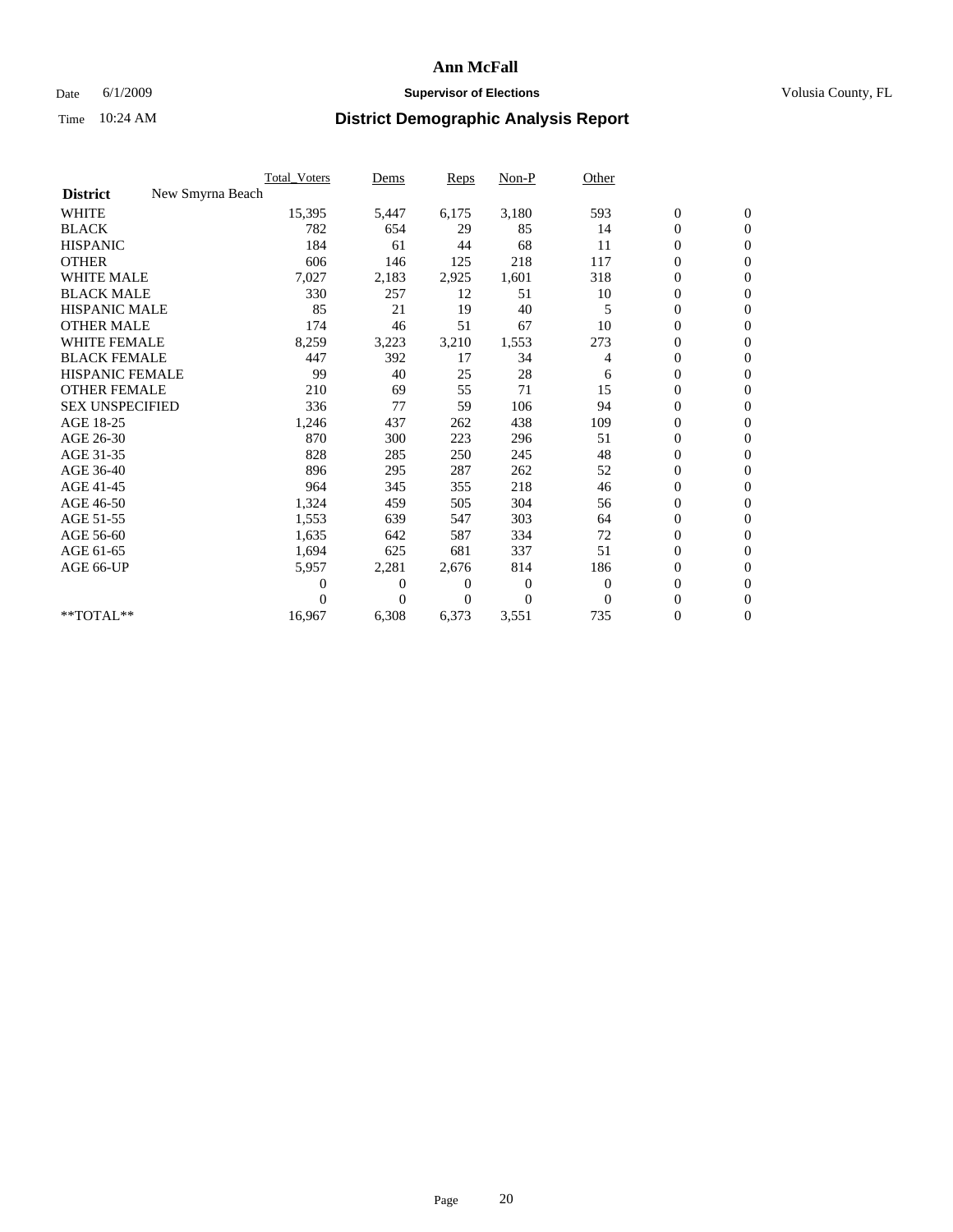### Date 6/1/2009 **Supervisor of Elections Supervisor of Elections** Volusia County, FL

|                        |          | <b>Total Voters</b> | Dems           | Reps           | Non-P          | Other          |                  |                  |
|------------------------|----------|---------------------|----------------|----------------|----------------|----------------|------------------|------------------|
| <b>District</b>        | Oak Hill |                     |                |                |                |                |                  |                  |
| <b>WHITE</b>           |          | 1,117               | 433            | 400            | 247            | 37             | $\boldsymbol{0}$ | $\boldsymbol{0}$ |
| <b>BLACK</b>           |          | 179                 | 156            | 6              | 15             | $\overline{2}$ | $\overline{0}$   | $\Omega$         |
| <b>HISPANIC</b>        |          | 3                   | $\overline{c}$ |                | $\mathbf{0}$   | $\Omega$       | $\overline{0}$   | $\Omega$         |
| <b>OTHER</b>           |          | 39                  | 11             | 7              | 14             | 7              | 0                | $\Omega$         |
| <b>WHITE MALE</b>      |          | 539                 | 187            | 206            | 123            | 23             | 0                | $\Omega$         |
| <b>BLACK MALE</b>      |          | 81                  | 68             | 4              | 7              | 2              | $\overline{0}$   | $\Omega$         |
| <b>HISPANIC MALE</b>   |          |                     | 0              |                | $\mathbf{0}$   | $\mathbf{0}$   | 0                | 0                |
| <b>OTHER MALE</b>      |          | 18                  | 4              | 4              | 9              |                | 0                | 0                |
| <b>WHITE FEMALE</b>    |          | 569                 | 245            | 188            | 122            | 14             | 0                | $\Omega$         |
| <b>BLACK FEMALE</b>    |          | 97                  | 88             |                | 8              | $\mathbf{0}$   | 0                | 0                |
| <b>HISPANIC FEMALE</b> |          | $\overline{2}$      | 2              | $\mathbf{0}$   | $\mathbf{0}$   | $\Omega$       | 0                | $\Omega$         |
| <b>OTHER FEMALE</b>    |          | 14                  | 6              | $\overline{c}$ | 4              | 2              | 0                | $\Omega$         |
| <b>SEX UNSPECIFIED</b> |          | 17                  | $\overline{2}$ | 8              | 3              | 4              | 0                | $\Omega$         |
| AGE 18-25              |          | 102                 | 46             | 20             | 28             | 8              | $\theta$         | $\Omega$         |
| AGE 26-30              |          | 72                  | 36             | 21             | 14             |                | 0                | 0                |
| AGE 31-35              |          | 57                  | 17             | 19             | 18             | 3              | $\overline{0}$   | 0                |
| AGE 36-40              |          | 75                  | 37             | 19             | 16             | 3              | $\theta$         | $\Omega$         |
| AGE 41-45              |          | 100                 | 41             | 36             | 19             |                | 0                | 0                |
| AGE 46-50              |          | 119                 | 56             | 39             | 20             | 4              | $\overline{0}$   | $\Omega$         |
| AGE 51-55              |          | 157                 | 74             | 38             | 37             | 8              | 0                | $\Omega$         |
| AGE 56-60              |          | 123                 | 59             | 34             | 28             | $\overline{c}$ | 0                | 0                |
| AGE 61-65              |          | 149                 | 63             | 43             | 35             | 8              | $\theta$         | $\Omega$         |
| AGE 66-UP              |          | 384                 | 173            | 145            | 61             |                | $\overline{0}$   | $\Omega$         |
|                        |          | $\theta$            | $\overline{0}$ | $\mathbf{0}$   | $\mathbf{0}$   | $\Omega$       | 0                | 0                |
|                        |          | $\theta$            | $\theta$       | $\theta$       | $\overline{0}$ | $\Omega$       | 0                | $\Omega$         |
| $**TOTAL**$            |          | 1,338               | 602            | 414            | 276            | 46             | 0                | $\overline{0}$   |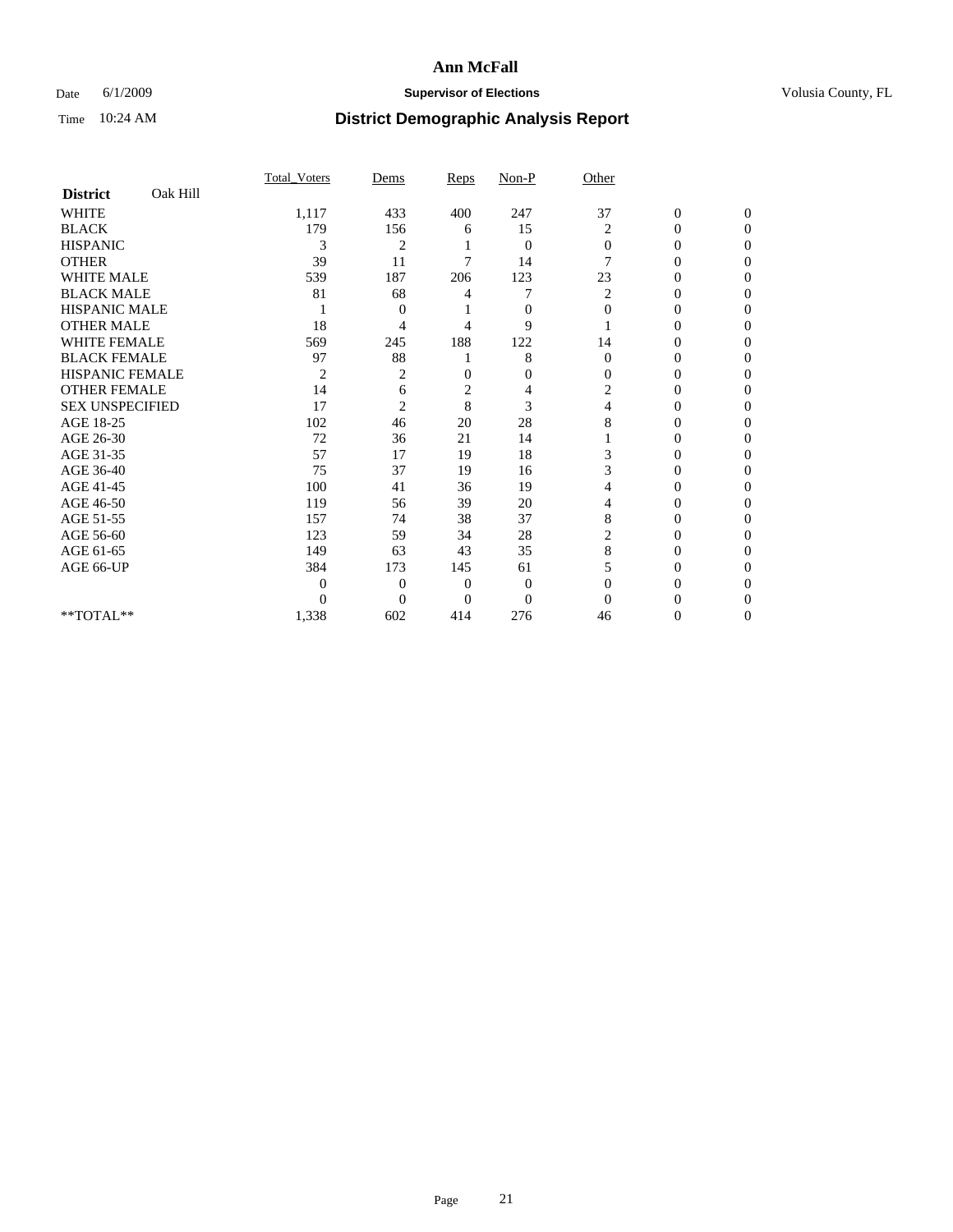### Date 6/1/2009 **Supervisor of Elections Supervisor of Elections** Volusia County, FL

|                        |             | <b>Total_Voters</b> | Dems         | Reps           | $Non-P$        | Other          |                  |                |  |
|------------------------|-------------|---------------------|--------------|----------------|----------------|----------------|------------------|----------------|--|
| <b>District</b>        | Orange City |                     |              |                |                |                |                  |                |  |
| <b>WHITE</b>           |             | 4,629               | 1,649        | 1,927          | 837            | 216            | $\boldsymbol{0}$ | $\mathbf{0}$   |  |
| <b>BLACK</b>           |             | 269                 | 213          | 12             | 33             | 11             | $\boldsymbol{0}$ | $\mathbf{0}$   |  |
| <b>HISPANIC</b>        |             | 498                 | 248          | 77             | 156            | 17             | $\mathbf{0}$     | $\mathbf{0}$   |  |
| <b>OTHER</b>           |             | 260                 | 101          | 61             | 78             | 20             | 0                | $\mathbf{0}$   |  |
| <b>WHITE MALE</b>      |             | 1,992               | 635          | 857            | 377            | 123            | 0                | $\mathbf{0}$   |  |
| <b>BLACK MALE</b>      |             | 99                  | 69           | 7              | 17             | 6              | 0                | $\mathbf{0}$   |  |
| HISPANIC MALE          |             | 210                 | 109          | 35             | 61             |                | 0                | $\mathbf{0}$   |  |
| <b>OTHER MALE</b>      |             | 89                  | 36           | 24             | 26             | 3              | 0                | $\mathbf{0}$   |  |
| <b>WHITE FEMALE</b>    |             | 2,612               | 1,005        | 1,060          | 455            | 92             | 0                | $\mathbf{0}$   |  |
| <b>BLACK FEMALE</b>    |             | 168                 | 142          | 5              | 16             | 5              | $\boldsymbol{0}$ | $\mathbf{0}$   |  |
| HISPANIC FEMALE        |             | 287                 | 139          | 41             | 95             | 12             | 0                | $\mathbf{0}$   |  |
| <b>OTHER FEMALE</b>    |             | 99                  | 46           | 24             | 22             | $\overline{7}$ | $\overline{0}$   | $\Omega$       |  |
| <b>SEX UNSPECIFIED</b> |             | 100                 | 30           | 24             | 35             | 11             | 0                | $\mathbf{0}$   |  |
| AGE 18-25              |             | 477                 | 173          | 123            | 139            | 42             | 0                | $\mathbf{0}$   |  |
| AGE 26-30              |             | 385                 | 116          | 122            | 112            | 35             | $\overline{0}$   | $\mathbf{0}$   |  |
| AGE 31-35              |             | 320                 | 115          | 96             | 95             | 14             | 0                | $\mathbf{0}$   |  |
| AGE 36-40              |             | 335                 | 126          | 99             | 96             | 14             | 0                | $\mathbf{0}$   |  |
| AGE 41-45              |             | 366                 | 137          | 123            | 94             | 12             | $\overline{0}$   | $\mathbf{0}$   |  |
| AGE 46-50              |             | 394                 | 151          | 137            | 85             | 21             | $\overline{0}$   | $\mathbf{0}$   |  |
| AGE 51-55              |             | 435                 | 189          | 149            | 83             | 14             | 0                | $\mathbf{0}$   |  |
| AGE 56-60              |             | 406                 | 165          | 139            | 80             | 22             | 0                | $\Omega$       |  |
| AGE 61-65              |             | 422                 | 191          | 149            | 60             | 22             | 0                | $\mathbf{0}$   |  |
| AGE 66-UP              |             | 2,116               | 848          | 940            | 260            | 68             | 0                | $\mathbf{0}$   |  |
|                        |             | 0                   | $\mathbf{0}$ | $\overline{0}$ | $\theta$       | $\theta$       | 0                | $\Omega$       |  |
|                        |             | $\Omega$            | $\Omega$     | $\theta$       | $\overline{0}$ | $\Omega$       | $\overline{0}$   | $\overline{0}$ |  |
| **TOTAL**              |             | 5,656               | 2,211        | 2,077          | 1,104          | 264            | 0                | $\overline{0}$ |  |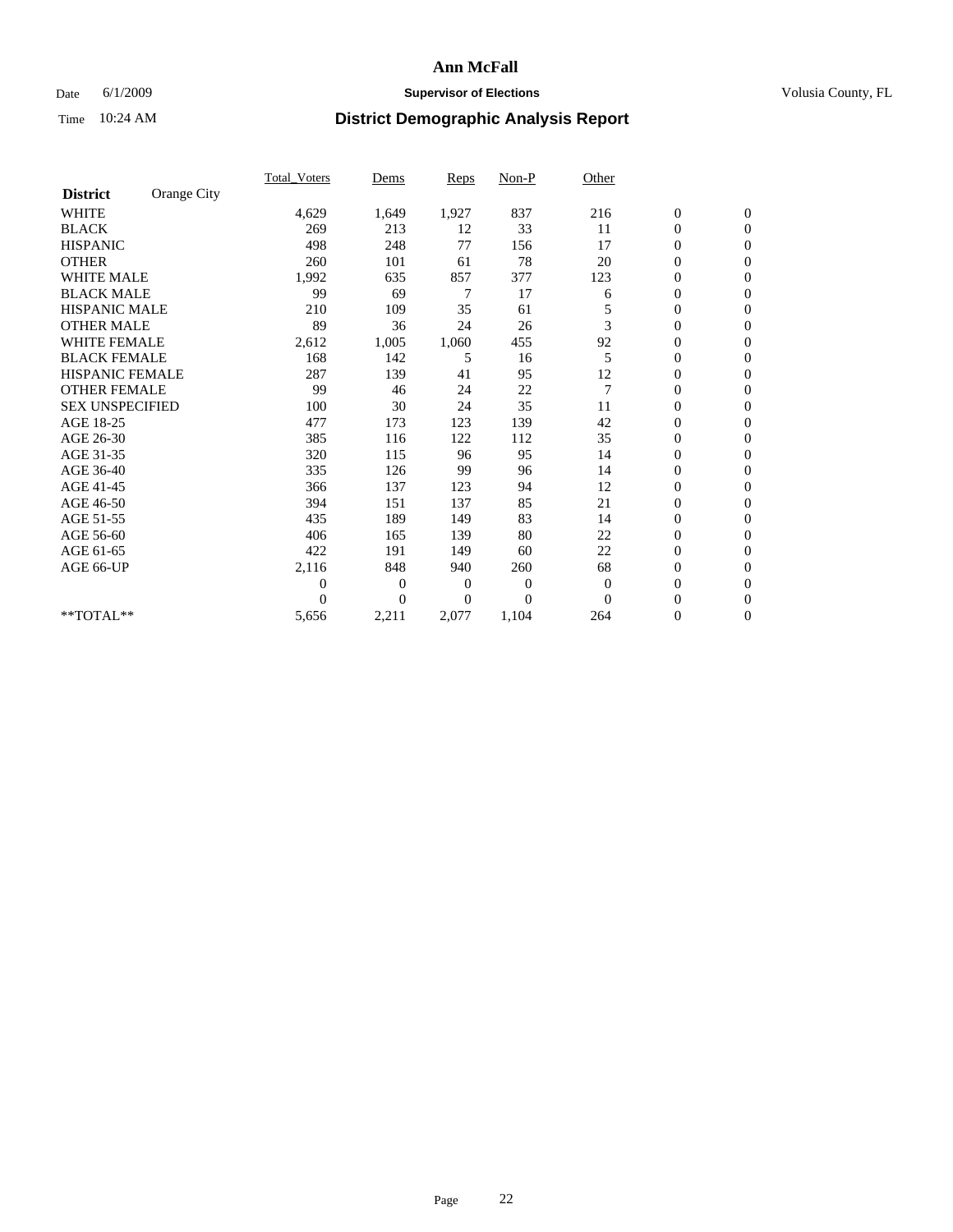### Date 6/1/2009 **Supervisor of Elections Supervisor of Elections** Volusia County, FL

|                        |              | <b>Total Voters</b> | Dems   | <b>Reps</b> | Non-P    | Other          |                  |                  |  |
|------------------------|--------------|---------------------|--------|-------------|----------|----------------|------------------|------------------|--|
| <b>District</b>        | Ormond Beach |                     |        |             |          |                |                  |                  |  |
| <b>WHITE</b>           |              | 25,844              | 9,358  | 10,919      | 4,693    | 874            | $\boldsymbol{0}$ | $\boldsymbol{0}$ |  |
| <b>BLACK</b>           |              | 786                 | 591    | 58          | 112      | 25             | $\boldsymbol{0}$ | $\mathbf{0}$     |  |
| <b>HISPANIC</b>        |              | 447                 | 189    | 125         | 121      | 12             | $\overline{0}$   | $\mathbf{0}$     |  |
| <b>OTHER</b>           |              | 1,473               | 504    | 379         | 461      | 129            | 0                | $\mathbf{0}$     |  |
| <b>WHITE MALE</b>      |              | 11,617              | 3,770  | 5,143       | 2,254    | 450            | 0                | $\mathbf{0}$     |  |
| <b>BLACK MALE</b>      |              | 357                 | 255    | 30          | 58       | 14             | $\overline{0}$   | $\mathbf{0}$     |  |
| <b>HISPANIC MALE</b>   |              | 189                 | 64     | 61          | 56       | 8              | 0                | $\mathbf{0}$     |  |
| <b>OTHER MALE</b>      |              | 518                 | 163    | 152         | 182      | 21             | 0                | $\mathbf{0}$     |  |
| <b>WHITE FEMALE</b>    |              | 14,085              | 5,545  | 5,728       | 2,396    | 416            | 0                | $\mathbf{0}$     |  |
| <b>BLACK FEMALE</b>    |              | 423                 | 331    | 28          | 54       | 10             | 0                | $\mathbf{0}$     |  |
| <b>HISPANIC FEMALE</b> |              | 251                 | 122    | 60          | 65       | $\overline{4}$ | 0                | $\mathbf{0}$     |  |
| <b>OTHER FEMALE</b>    |              | 598                 | 244    | 172         | 156      | 26             | 0                | $\mathbf{0}$     |  |
| <b>SEX UNSPECIFIED</b> |              | 512                 | 148    | 107         | 166      | 91             | 0                | $\mathbf{0}$     |  |
| AGE 18-25              |              | 2,432               | 852    | 766         | 665      | 149            | 0                | $\mathbf{0}$     |  |
| AGE 26-30              |              | 1,327               | 449    | 434         | 382      | 62             | 0                | $\mathbf{0}$     |  |
| AGE 31-35              |              | 1,328               | 430    | 430         | 386      | 82             | 0                | $\mathbf{0}$     |  |
| AGE 36-40              |              | 1,759               | 542    | 747         | 397      | 73             | 0                | $\mathbf{0}$     |  |
| AGE 41-45              |              | 2,163               | 661    | 947         | 473      | 82             | 0                | $\mathbf{0}$     |  |
| AGE 46-50              |              | 2,553               | 878    | 1,121       | 483      | 71             | 0                | $\mathbf{0}$     |  |
| AGE 51-55              |              | 2,766               | 1,055  | 1,156       | 480      | 75             | $\boldsymbol{0}$ | $\mathbf{0}$     |  |
| AGE 56-60              |              | 2,723               | 1,098  | 1.040       | 506      | 79             | 0                | $\mathbf{0}$     |  |
| AGE 61-65              |              | 2,600               | 1,008  | 1.077       | 426      | 89             | 0                | $\mathbf{0}$     |  |
| AGE 66-UP              |              | 8,899               | 3,669  | 3,763       | 1,189    | 278            | 0                | $\mathbf{0}$     |  |
|                        |              | 0                   | 0      | 0           | $\theta$ | $\theta$       | 0                | $\mathbf{0}$     |  |
|                        |              | 0                   | 0      | 0           | $\Omega$ | $\Omega$       | 0                | $\mathbf{0}$     |  |
| **TOTAL**              |              | 28,550              | 10,642 | 11,481      | 5,387    | 1,040          | 0                | $\boldsymbol{0}$ |  |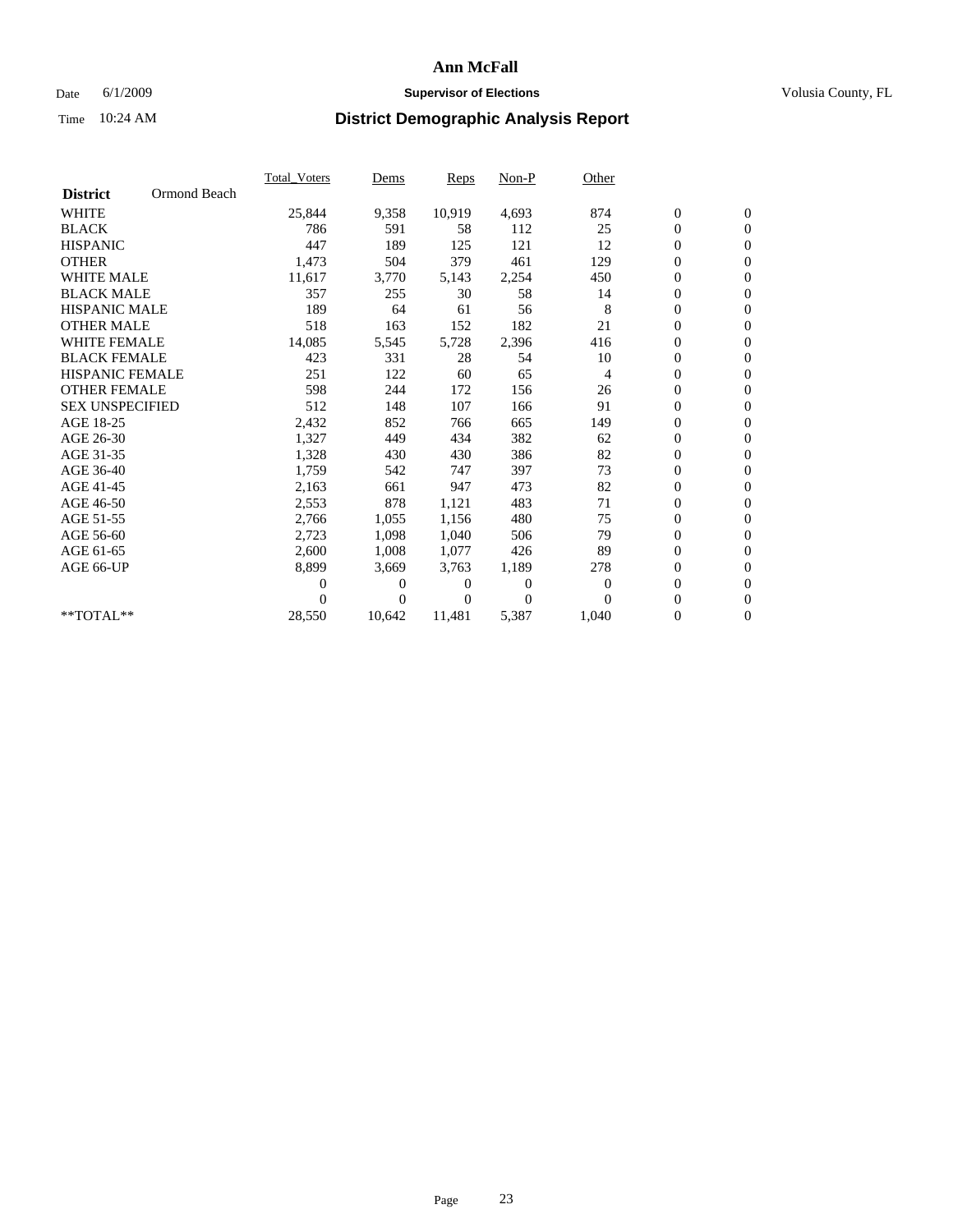### Date 6/1/2009 **Supervisor of Elections Supervisor of Elections** Volusia County, FL

|                        |         | Total Voters   | Dems           | Reps           | $Non-P$        | Other          |                  |              |  |
|------------------------|---------|----------------|----------------|----------------|----------------|----------------|------------------|--------------|--|
| <b>District</b>        | Pierson |                |                |                |                |                |                  |              |  |
| <b>WHITE</b>           |         | 551            | 223            | 223            | 87             | 18             | $\boldsymbol{0}$ | $\mathbf{0}$ |  |
| <b>BLACK</b>           |         | 60             | 52             | 4              | 3              |                | $\mathbf{0}$     | $\Omega$     |  |
| <b>HISPANIC</b>        |         | 85             | 36             | 6              | 40             | 3              | 0                | $\Omega$     |  |
| <b>OTHER</b>           |         | 27             | 5              | $\overline{2}$ | 19             |                | 0                | 0            |  |
| <b>WHITE MALE</b>      |         | 265            | 100            | 116            | 35             | 14             | 0                | 0            |  |
| <b>BLACK MALE</b>      |         | 25             | 22             | 2              |                | $\Omega$       | 0                | $\Omega$     |  |
| HISPANIC MALE          |         | 42             | 23             | $\overline{c}$ | 16             |                | 0                | $\Omega$     |  |
| <b>OTHER MALE</b>      |         | 11             | $\overline{2}$ | $\overline{2}$ | 7              | 0              | 0                | 0            |  |
| <b>WHITE FEMALE</b>    |         | 284            | 123            | 106            | 51             | 4              | 0                | $\Omega$     |  |
| <b>BLACK FEMALE</b>    |         | 35             | 30             | 2              | $\overline{c}$ |                | $\overline{0}$   | 0            |  |
| <b>HISPANIC FEMALE</b> |         | 41             | 13             | 4              | 22             | 2              | 0                | 0            |  |
| <b>OTHER FEMALE</b>    |         | 5              | 3              | 0              | $\overline{2}$ | $\Omega$       | 0                | 0            |  |
| <b>SEX UNSPECIFIED</b> |         | 15             | $\overline{0}$ |                | 13             |                | 0                | 0            |  |
| AGE 18-25              |         | 105            | 30             | 26             | 45             | 4              | 0                | $\Omega$     |  |
| AGE 26-30              |         | 57             | 21             | 13             | 22             |                | 0                | 0            |  |
| AGE 31-35              |         | 54             | 17             | 19             | 15             | 3              | 0                | 0            |  |
| AGE 36-40              |         | 46             | 19             | 14             | 11             | 2              | 0                | 0            |  |
| AGE 41-45              |         | 49             | 18             | 18             | 11             | 2              | 0                | $\Omega$     |  |
| AGE 46-50              |         | 64             | 33             | 17             | 12             | $\overline{c}$ | 0                | $\Omega$     |  |
| AGE 51-55              |         | 93             | 42             | 37             | 11             | 3              | 0                | 0            |  |
| AGE 56-60              |         | 54             | 25             | 25             | 4              | $\Omega$       | 0                | 0            |  |
| AGE 61-65              |         | 51             | 29             | 14             | $\overline{7}$ |                | 0                | 0            |  |
| AGE 66-UP              |         | 150            | 82             | 52             | 11             | 5              | 0                | 0            |  |
|                        |         | $\theta$       | $\overline{0}$ | $\mathbf{0}$   | $\mathbf{0}$   | $\Omega$       | 0                | 0            |  |
|                        |         | $\overline{0}$ | $\overline{0}$ | $\overline{0}$ | $\overline{0}$ | 0              |                  | 0            |  |
| **TOTAL**              |         | 723            | 316            | 235            | 149            | 23             | 0                | 0            |  |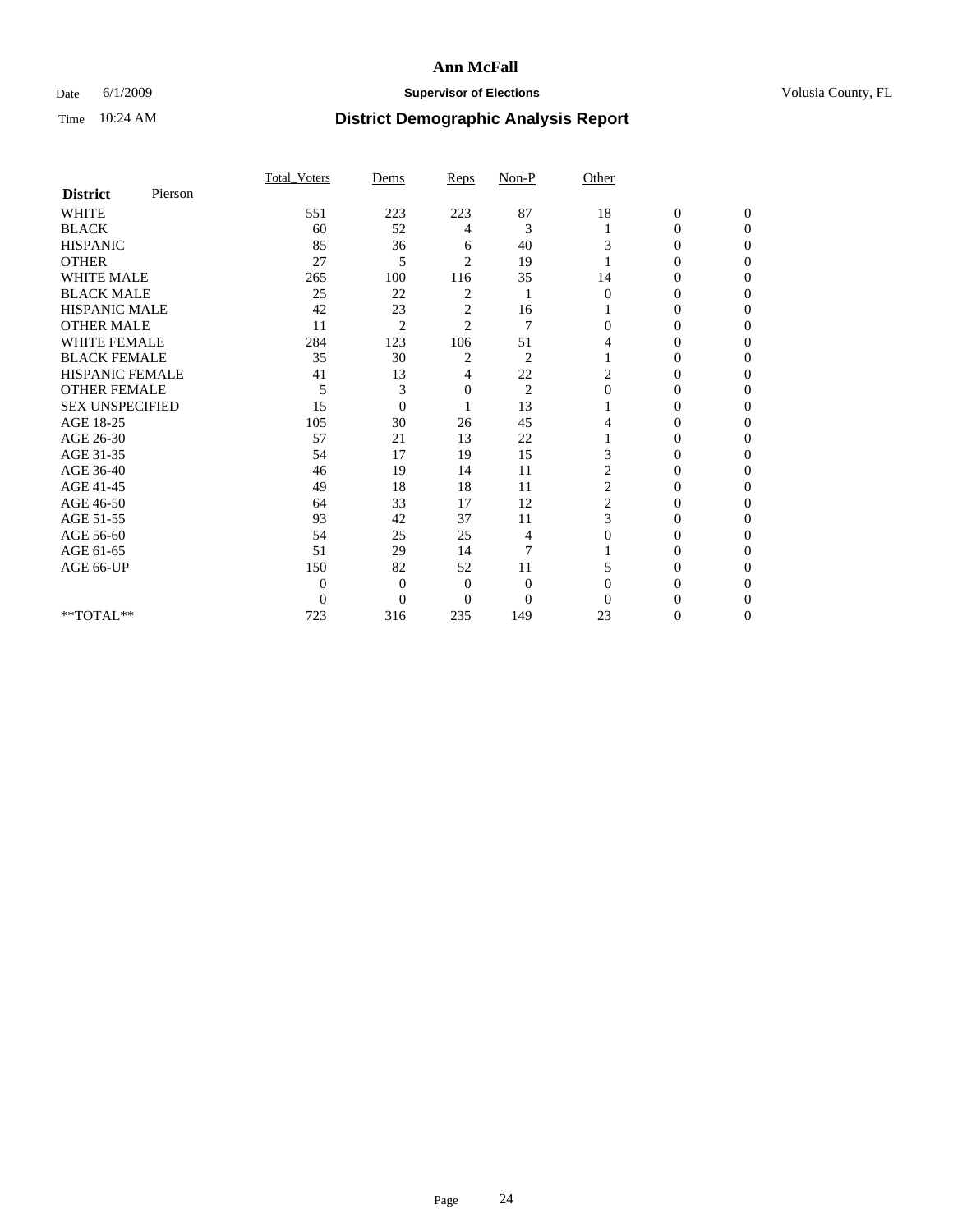### Date 6/1/2009 **Supervisor of Elections Supervisor of Elections** Volusia County, FL

|                        |             | Total Voters | Dems           | <b>Reps</b> | $Non-P$        | Other        |                  |              |  |
|------------------------|-------------|--------------|----------------|-------------|----------------|--------------|------------------|--------------|--|
| <b>District</b>        | Ponce Inlet |              |                |             |                |              |                  |              |  |
| <b>WHITE</b>           |             | 2,549        | 704            | 1,267       | 495            | 83           | $\boldsymbol{0}$ | $\mathbf{0}$ |  |
| <b>BLACK</b>           |             | 8            | 5              |             | 2              | $\Omega$     | $\mathbf{0}$     | $\Omega$     |  |
| <b>HISPANIC</b>        |             | 26           | 4              | 11          | 9              | 2            | 0                | $\Omega$     |  |
| <b>OTHER</b>           |             | 108          | 29             | 34          | 35             | 10           | 0                | $\Omega$     |  |
| <b>WHITE MALE</b>      |             | 1,219        | 299            | 626         | 251            | 43           | 0                | 0            |  |
| <b>BLACK MALE</b>      |             | 3            | 2              | 0           |                | $\mathbf{0}$ | $\mathbf{0}$     | $\Omega$     |  |
| HISPANIC MALE          |             | 11           | $\overline{2}$ | 4           | 3              | 2            | 0                | $\Omega$     |  |
| <b>OTHER MALE</b>      |             | 44           | 10             | 15          | 15             | 4            | 0                | 0            |  |
| <b>WHITE FEMALE</b>    |             | 1,313        | 401            | 634         | 239            | 39           | 0                | $\Omega$     |  |
| <b>BLACK FEMALE</b>    |             | 5            | 3              |             |                | $\mathbf{0}$ | 0                | 0            |  |
| <b>HISPANIC FEMALE</b> |             | 15           | $\overline{2}$ | 7           | 6              | 0            | 0                | 0            |  |
| <b>OTHER FEMALE</b>    |             | 35           | 12             | 11          | 9              | 3            | 0                | 0            |  |
| <b>SEX UNSPECIFIED</b> |             | 46           | 11             | 15          | 16             | 4            | 0                | $\Omega$     |  |
| AGE 18-25              |             | 135          | 41             | 57          | 28             | 9            | 0                | $\Omega$     |  |
| AGE 26-30              |             | 78           | 20             | 19          | 37             | 2            | 0                | 0            |  |
| AGE 31-35              |             | 73           | 16             | 22          | 28             |              | 0                | 0            |  |
| AGE 36-40              |             | 88           | 19             | 42          | 24             | 3            | 0                | 0            |  |
| AGE 41-45              |             | 125          | 41             | 58          | 21             | 5            | 0                | $\Omega$     |  |
| AGE 46-50              |             | 199          | 37             | 119         | 38             | 5            | 0                | $\Omega$     |  |
| AGE 51-55              |             | 251          | 85             | 105         | 54             | 7            | 0                | 0            |  |
| AGE 56-60              |             | 344          | 96             | 151         | 79             | 18           | 0                | 0            |  |
| AGE 61-65              |             | 400          | 109            | 203         | 73             | 15           | $\overline{0}$   | 0            |  |
| AGE 66-UP              |             | 998          | 278            | 537         | 159            | 24           | 0                | 0            |  |
|                        |             | $\Omega$     | $\overline{0}$ | 0           | $\overline{0}$ | $\Omega$     | 0                | 0            |  |
|                        |             | $\Omega$     | $\overline{0}$ | 0           | $\overline{0}$ | $\Omega$     |                  | 0            |  |
| **TOTAL**              |             | 2,691        | 742            | 1,313       | 541            | 95           | 0                | 0            |  |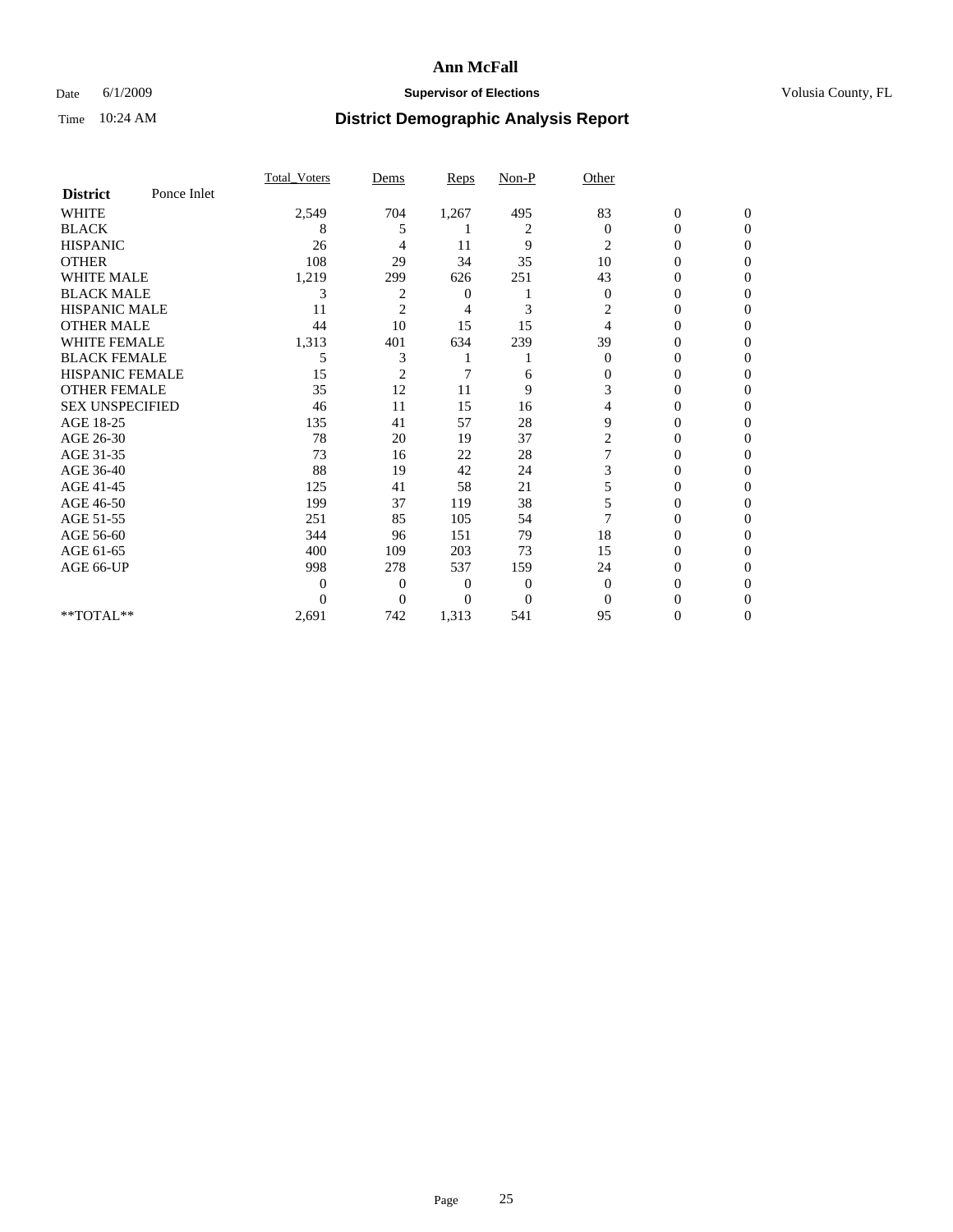### Date 6/1/2009 **Supervisor of Elections Supervisor of Elections** Volusia County, FL

|                        |             | <b>Total Voters</b> | Dems     | <b>Reps</b> | $Non-P$  | Other    |                  |                  |  |
|------------------------|-------------|---------------------|----------|-------------|----------|----------|------------------|------------------|--|
| <b>District</b>        | Port Orange |                     |          |             |          |          |                  |                  |  |
| <b>WHITE</b>           |             | 34,599              | 12,670   | 13,138      | 7,425    | 1,366    | $\boldsymbol{0}$ | $\boldsymbol{0}$ |  |
| <b>BLACK</b>           |             | 887                 | 716      | 49          | 104      | 18       | $\overline{0}$   | $\mathbf{0}$     |  |
| <b>HISPANIC</b>        |             | 821                 | 347      | 173         | 268      | 33       | $\overline{0}$   | $\mathbf{0}$     |  |
| <b>OTHER</b>           |             | 1,806               | 590      | 393         | 650      | 173      | 0                | $\mathbf{0}$     |  |
| <b>WHITE MALE</b>      |             | 15,817              | 5,152    | 6,383       | 3,573    | 709      | $\boldsymbol{0}$ | $\mathbf{0}$     |  |
| <b>BLACK MALE</b>      |             | 415                 | 316      | 31          | 59       | 9        | $\boldsymbol{0}$ | $\mathbf{0}$     |  |
| <b>HISPANIC MALE</b>   |             | 354                 | 146      | 75          | 120      | 13       | 0                | $\mathbf{0}$     |  |
| <b>OTHER MALE</b>      |             | 615                 | 194      | 143         | 244      | 34       | $\boldsymbol{0}$ | $\mathbf{0}$     |  |
| <b>WHITE FEMALE</b>    |             | 18,533              | 7,445    | 6,661       | 3,792    | 635      | 0                | $\mathbf{0}$     |  |
| <b>BLACK FEMALE</b>    |             | 468                 | 397      | 17          | 45       | 9        | 0                | $\Omega$         |  |
| <b>HISPANIC FEMALE</b> |             | 460                 | 201      | 95          | 145      | 19       | $\boldsymbol{0}$ | $\mathbf{0}$     |  |
| <b>OTHER FEMALE</b>    |             | 722                 | 286      | 162         | 232      | 42       | 0                | $\mathbf{0}$     |  |
| <b>SEX UNSPECIFIED</b> |             | 729                 | 186      | 186         | 237      | 120      | 0                | $\Omega$         |  |
| AGE 18-25              |             | 3,809               | 1,364    | 1,028       | 1,142    | 275      | $\overline{0}$   | $\mathbf{0}$     |  |
| AGE 26-30              |             | 2,480               | 840      | 705         | 811      | 124      | $\boldsymbol{0}$ | $\mathbf{0}$     |  |
| AGE 31-35              |             | 2,186               | 741      | 678         | 673      | 94       | 0                | $\mathbf{0}$     |  |
| AGE 36-40              |             | 2,587               | 849      | 940         | 688      | 110      | $\overline{0}$   | $\mathbf{0}$     |  |
| AGE 41-45              |             | 2,900               | 939      | 1,125       | 718      | 118      | $\boldsymbol{0}$ | $\mathbf{0}$     |  |
| AGE 46-50              |             | 3,489               | 1,171    | 1,418       | 776      | 124      | 0                | $\Omega$         |  |
| AGE 51-55              |             | 3,552               | 1,367    | 1,428       | 639      | 118      | $\boldsymbol{0}$ | $\mathbf{0}$     |  |
| AGE 56-60              |             | 3,403               | 1,412    | 1,181       | 686      | 124      | 0                | $\mathbf{0}$     |  |
| AGE 61-65              |             | 3,380               | 1,336    | 1,248       | 646      | 150      | 0                | $\Omega$         |  |
| AGE 66-UP              |             | 10,327              | 4,304    | 4,002       | 1,668    | 353      | $\overline{0}$   | $\mathbf{0}$     |  |
|                        |             | 0                   | 0        | 0           | $\theta$ | $\theta$ | $\boldsymbol{0}$ | $\mathbf{0}$     |  |
|                        |             | 0                   | $\Omega$ | 0           | $\Omega$ | $\Omega$ | 0                | $\mathbf{0}$     |  |
| **TOTAL**              |             | 38,113              | 14,323   | 13,753      | 8,447    | 1,590    | $\overline{0}$   | $\boldsymbol{0}$ |  |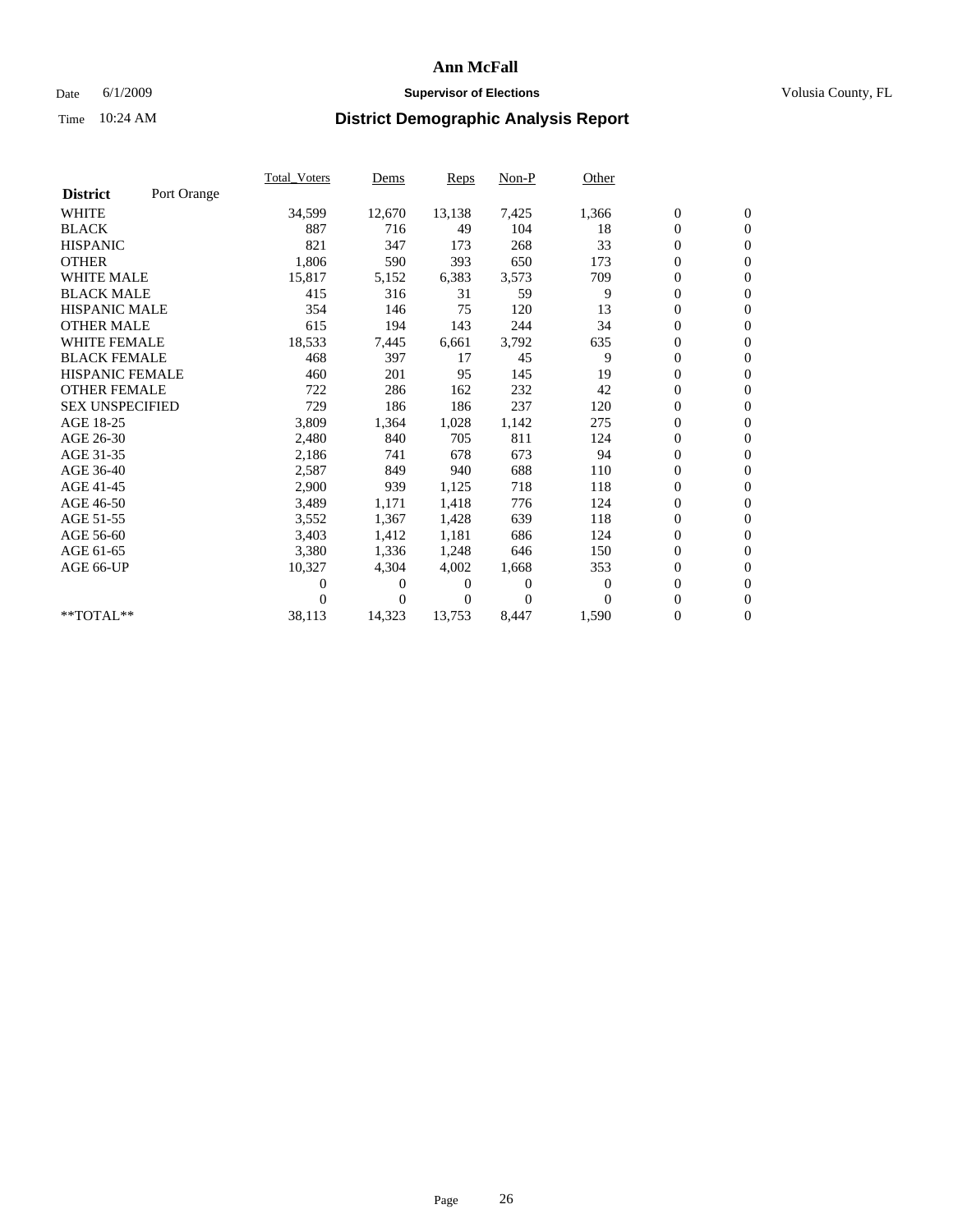### Date 6/1/2009 **Supervisor of Elections Supervisor of Elections** Volusia County, FL

|                        |               | Total Voters   | Dems           | <b>Reps</b> | $Non-P$      | Other          |                  |                  |  |
|------------------------|---------------|----------------|----------------|-------------|--------------|----------------|------------------|------------------|--|
| <b>District</b>        | South Daytona |                |                |             |              |                |                  |                  |  |
| <b>WHITE</b>           |               | 6,855          | 2,899          | 2,262       | 1,432        | 262            | $\boldsymbol{0}$ | $\boldsymbol{0}$ |  |
| <b>BLACK</b>           |               | 601            | 491            | 18          | 82           | 10             | $\boldsymbol{0}$ | $\mathbf{0}$     |  |
| <b>HISPANIC</b>        |               | 174            | 84             | 33          | 51           | 6              | $\overline{0}$   | $\mathbf{0}$     |  |
| <b>OTHER</b>           |               | 397            | 154            | 74          | 146          | 23             | $\boldsymbol{0}$ | $\Omega$         |  |
| <b>WHITE MALE</b>      |               | 3,140          | 1,169          | 1,137       | 680          | 154            | $\overline{0}$   | $\mathbf{0}$     |  |
| <b>BLACK MALE</b>      |               | 220            | 168            | 9           | 39           | 4              | $\boldsymbol{0}$ | $\mathbf{0}$     |  |
| <b>HISPANIC MALE</b>   |               | 90             | 42             | 16          | 30           | $\overline{c}$ | $\overline{0}$   | $\overline{0}$   |  |
| <b>OTHER MALE</b>      |               | 129            | 48             | 34          | 43           | 4              | $\boldsymbol{0}$ | $\mathbf{0}$     |  |
| WHITE FEMALE           |               | 3,672          | 1,707          | 1,112       | 746          | 107            | $\overline{0}$   | $\mathbf{0}$     |  |
| <b>BLACK FEMALE</b>    |               | 375            | 318            | 8           | 43           | 6              | $\boldsymbol{0}$ | $\mathbf{0}$     |  |
| <b>HISPANIC FEMALE</b> |               | 81             | 40             | 16          | 21           | 4              | $\boldsymbol{0}$ | $\mathbf{0}$     |  |
| <b>OTHER FEMALE</b>    |               | 159            | 78             | 28          | 51           | $\overline{c}$ | $\mathbf{0}$     | $\mathbf{0}$     |  |
| <b>SEX UNSPECIFIED</b> |               | 161            | 58             | 27          | 58           | 18             | $\boldsymbol{0}$ | $\mathbf{0}$     |  |
| AGE 18-25              |               | 925            | 425            | 184         | 269          | 47             | $\overline{0}$   | $\mathbf{0}$     |  |
| AGE 26-30              |               | 602            | 237            | 121         | 209          | 35             | $\overline{0}$   | $\mathbf{0}$     |  |
| AGE 31-35              |               | 491            | 178            | 139         | 149          | 25             | $\boldsymbol{0}$ | $\mathbf{0}$     |  |
| AGE 36-40              |               | 594            | 260            | 164         | 146          | 24             | $\boldsymbol{0}$ | $\mathbf{0}$     |  |
| AGE 41-45              |               | 727            | 260            | 254         | 176          | 37             | $\overline{0}$   | $\mathbf{0}$     |  |
| AGE 46-50              |               | 772            | 330            | 251         | 159          | 32             | $\boldsymbol{0}$ | $\mathbf{0}$     |  |
| AGE 51-55              |               | 727            | 350            | 224         | 132          | 21             | $\boldsymbol{0}$ | $\mathbf{0}$     |  |
| AGE 56-60              |               | 670            | 310            | 212         | 128          | 20             | $\overline{0}$   | $\Omega$         |  |
| AGE 61-65              |               | 636            | 268            | 240         | 103          | 25             | $\mathbf{0}$     | $\mathbf{0}$     |  |
| AGE 66-UP              |               | 1,883          | 1,010          | 598         | 240          | 35             | $\boldsymbol{0}$ | $\mathbf{0}$     |  |
|                        |               | $\overline{0}$ | $\overline{0}$ | 0           | $\mathbf{0}$ | $\theta$       | $\overline{0}$   | $\mathbf{0}$     |  |
|                        |               | $\Omega$       | $\theta$       | $\Omega$    | $\theta$     | $\Omega$       | $\boldsymbol{0}$ | $\mathbf{0}$     |  |
| **TOTAL**              |               | 8,027          | 3,628          | 2,387       | 1,711        | 301            | 0                | $\mathbf{0}$     |  |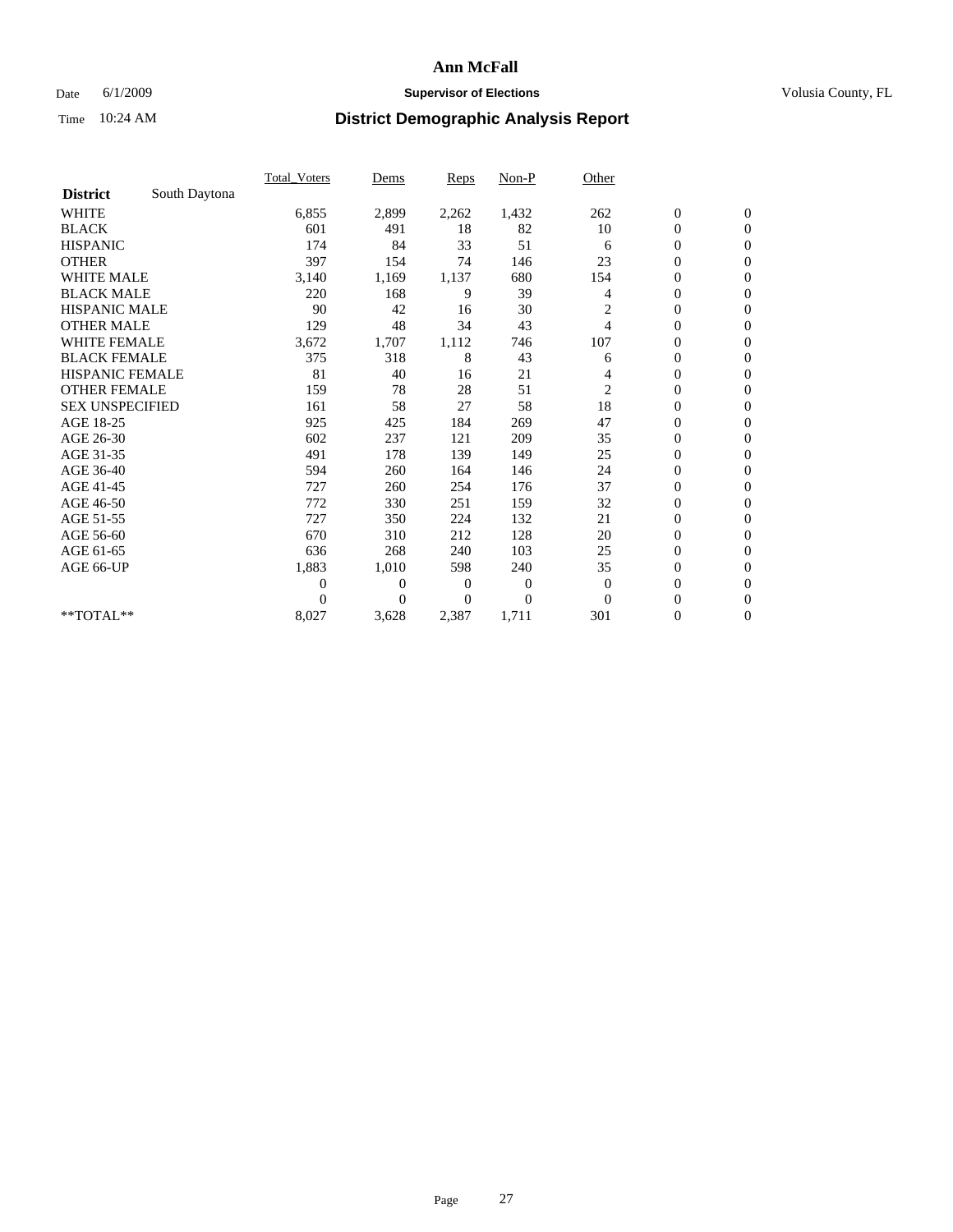### Date 6/1/2009 **Supervisor of Elections Supervisor of Elections** Volusia County, FL

|                        |               | Total Voters   | Dems              | Reps     | $Non-P$           | Other    |                |              |  |
|------------------------|---------------|----------------|-------------------|----------|-------------------|----------|----------------|--------------|--|
| <b>District</b>        | Flagler Beach |                |                   |          |                   |          |                |              |  |
| <b>WHITE</b>           |               | 60             | 25                | 21       | 13                |          | $\overline{0}$ | $\mathbf{0}$ |  |
| <b>BLACK</b>           |               | 0              | $\theta$          | $\Omega$ | $\Omega$          | $\Omega$ | 0              | 0            |  |
| <b>HISPANIC</b>        |               |                |                   |          |                   |          |                |              |  |
| <b>OTHER</b>           |               |                |                   | 2        |                   |          |                |              |  |
| WHITE MALE             |               | 28             | 12                | 11       |                   |          |                |              |  |
| <b>BLACK MALE</b>      |               | 0              | 0                 | $\Omega$ |                   |          |                |              |  |
| HISPANIC MALE          |               | 0              |                   |          |                   |          |                |              |  |
| <b>OTHER MALE</b>      |               | $\overline{c}$ |                   |          | $\mathbf{\Omega}$ |          |                |              |  |
| WHITE FEMALE           |               | 32             | 13                | 10       | 8                 |          |                |              |  |
| <b>BLACK FEMALE</b>    |               | 0              | 0                 | $\theta$ |                   |          |                |              |  |
| HISPANIC FEMALE        |               |                |                   |          |                   |          |                |              |  |
| <b>OTHER FEMALE</b>    |               |                |                   |          |                   |          |                |              |  |
| <b>SEX UNSPECIFIED</b> |               |                |                   |          |                   |          |                |              |  |
| AGE 18-25              |               |                |                   |          | 0                 |          |                |              |  |
| AGE 26-30              |               |                | $\mathbf{\Omega}$ | 0        |                   |          |                |              |  |
| AGE 31-35              |               |                |                   |          |                   |          |                |              |  |
| AGE 36-40              |               |                |                   |          |                   |          |                |              |  |
| AGE 41-45              |               |                |                   |          |                   |          |                |              |  |
| AGE 46-50              |               |                |                   |          |                   |          |                |              |  |
| AGE 51-55              |               |                |                   | 0        |                   |          |                |              |  |
| AGE 56-60              |               |                |                   | $\theta$ |                   |          |                |              |  |
| AGE 61-65              |               |                |                   | 2        |                   |          |                |              |  |
| AGE 66-UP              |               | 46             | 20                | 19       |                   |          |                |              |  |
|                        |               |                | $\Omega$          | 0        |                   |          |                |              |  |
|                        |               |                | 0                 | 0        |                   |          |                |              |  |
| **TOTAL**              |               | 64             | 26                | 23       | 14                |          |                |              |  |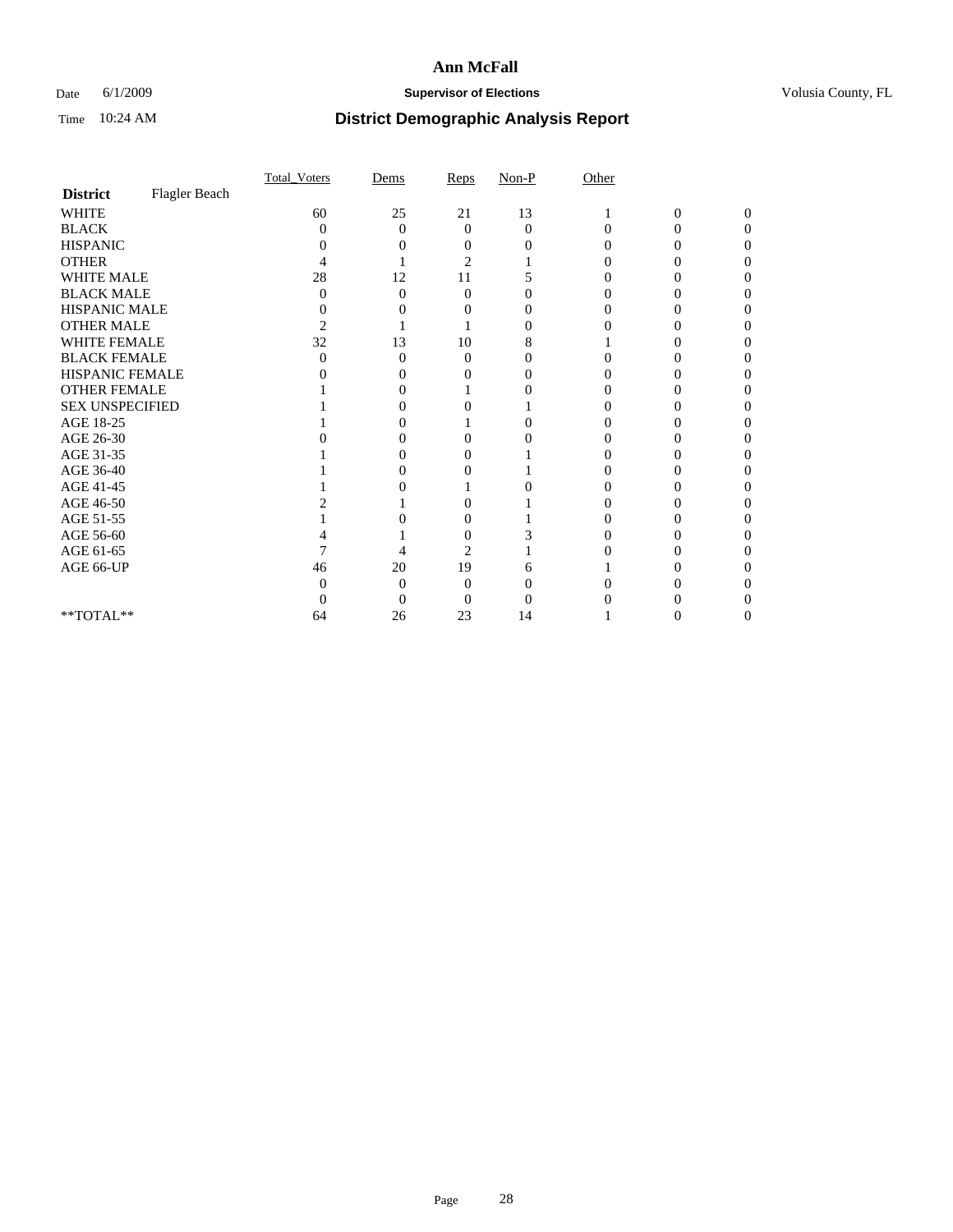### Date 6/1/2009 **Supervisor of Elections Supervisor of Elections** Volusia County, FL

|                        |                           | <b>Total Voters</b> | Dems           | <b>Reps</b> | $Non-P$  | Other    |                  |                  |  |
|------------------------|---------------------------|---------------------|----------------|-------------|----------|----------|------------------|------------------|--|
| <b>District</b>        | <b>Hospital Authority</b> |                     |                |             |          |          |                  |                  |  |
| <b>WHITE</b>           |                           | 99,598              | 34,350         | 40,700      | 19,719   | 4,829    | $\boldsymbol{0}$ | $\boldsymbol{0}$ |  |
| <b>BLACK</b>           |                           | 9,674               | 7,704          | 449         | 1,260    | 261      | $\boldsymbol{0}$ | $\mathbf{0}$     |  |
| <b>HISPANIC</b>        |                           | 15,881              | 7,729          | 2,760       | 4,852    | 540      | $\overline{0}$   | $\mathbf{0}$     |  |
| <b>OTHER</b>           |                           | 6,897               | 2,202          | 1,498       | 2,431    | 766      | $\overline{0}$   | $\mathbf{0}$     |  |
| <b>WHITE MALE</b>      |                           | 46,090              | 14,077         | 19,915      | 9,527    | 2,571    | $\boldsymbol{0}$ | $\mathbf{0}$     |  |
| <b>BLACK MALE</b>      |                           | 4,175               | 3,155          | 232         | 628      | 160      | $\boldsymbol{0}$ | $\mathbf{0}$     |  |
| <b>HISPANIC MALE</b>   |                           | 7,403               | 3,473          | 1,377       | 2,278    | 275      | $\boldsymbol{0}$ | $\mathbf{0}$     |  |
| <b>OTHER MALE</b>      |                           | 2,249               | 769            | 588         | 752      | 140      | $\boldsymbol{0}$ | $\mathbf{0}$     |  |
| <b>WHITE FEMALE</b>    |                           | 52,953              | 20,092         | 20,568      | 10,063   | 2,230    | $\boldsymbol{0}$ | $\mathbf{0}$     |  |
| <b>BLACK FEMALE</b>    |                           | 5,417               | 4,482          | 215         | 620      | 100      | $\boldsymbol{0}$ | $\Omega$         |  |
| <b>HISPANIC FEMALE</b> |                           | 8,353               | 4,192          | 1,371       | 2,535    | 255      | $\boldsymbol{0}$ | $\mathbf{0}$     |  |
| <b>OTHER FEMALE</b>    |                           | 2,636               | 1,021          | 583         | 865      | 167      | $\mathbf{0}$     | $\mathbf{0}$     |  |
| <b>SEX UNSPECIFIED</b> |                           | 2,774               | 724            | 558         | 994      | 498      | $\boldsymbol{0}$ | $\mathbf{0}$     |  |
| AGE 18-25              |                           | 14,769              | 5,074          | 3,610       | 4,880    | 1,205    | $\boldsymbol{0}$ | $\mathbf{0}$     |  |
| AGE 26-30              |                           | 9,484               | 3,305          | 2,488       | 3,082    | 609      | $\boldsymbol{0}$ | $\mathbf{0}$     |  |
| AGE 31-35              |                           | 9,617               | 3,452          | 2,808       | 2,758    | 599      | $\boldsymbol{0}$ | $\mathbf{0}$     |  |
| AGE 36-40              |                           | 10,622              | 3,639          | 3,666       | 2,757    | 560      | $\boldsymbol{0}$ | $\mathbf{0}$     |  |
| AGE 41-45              |                           | 11,780              | 4,199          | 4,322       | 2,731    | 528      | $\boldsymbol{0}$ | $\mathbf{0}$     |  |
| AGE 46-50              |                           | 13,077              | 4,851          | 5,002       | 2,649    | 575      | $\boldsymbol{0}$ | $\Omega$         |  |
| AGE 51-55              |                           | 12,619              | 5,088          | 4,654       | 2,350    | 527      | $\boldsymbol{0}$ | $\mathbf{0}$     |  |
| AGE 56-60              |                           | 11,217              | 4.785          | 4.033       | 1,935    | 464      | $\mathbf{0}$     | $\mathbf{0}$     |  |
| AGE 61-65              |                           | 10,086              | 4,298          | 3,765       | 1,622    | 401      | $\boldsymbol{0}$ | $\mathbf{0}$     |  |
| AGE 66-UP              |                           | 28,778              | 13,294         | 11,059      | 3,497    | 928      | $\mathbf{0}$     | $\mathbf{0}$     |  |
|                        |                           | 0                   | 0              | 0           | 0        | $\bf{0}$ | $\boldsymbol{0}$ | $\mathbf{0}$     |  |
|                        |                           | 0                   | $\overline{0}$ | 0           | $\Omega$ | $\Omega$ | 0                | $\mathbf{0}$     |  |
| **TOTAL**              |                           | 132,050             | 51,985         | 45,407      | 28,262   | 6,396    | $\boldsymbol{0}$ | $\boldsymbol{0}$ |  |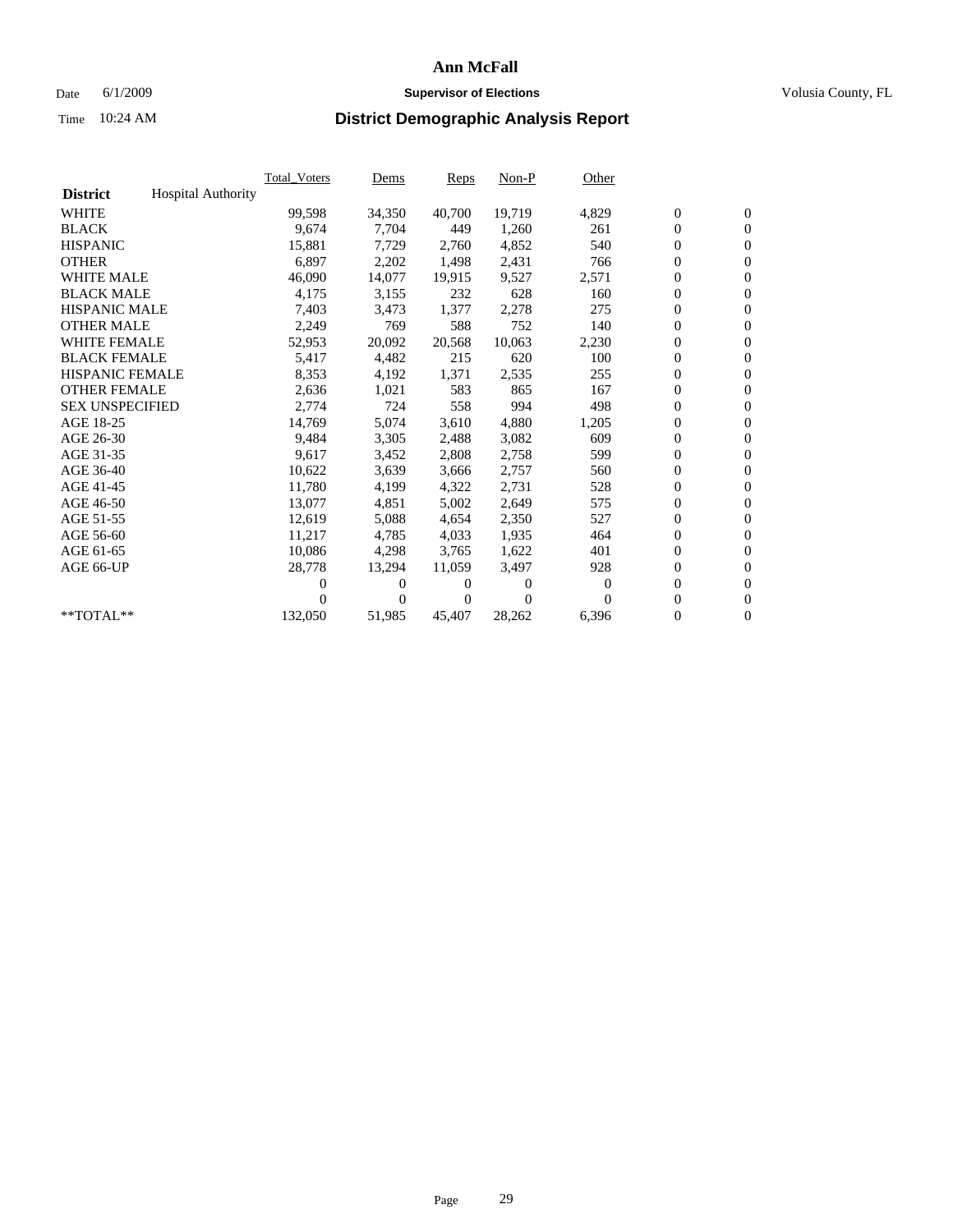### Date 6/1/2009 **Supervisor of Elections Supervisor of Elections** Volusia County, FL

|                        |                       | <b>Total_Voters</b> | Dems           | <b>Reps</b>  | $Non-P$        | Other          |                  |              |
|------------------------|-----------------------|---------------------|----------------|--------------|----------------|----------------|------------------|--------------|
| <b>District</b>        | Florida House Seat 21 |                     |                |              |                |                |                  |              |
| <b>WHITE</b>           |                       | 2,234               | 829            | 942          | 382            | 81             | $\boldsymbol{0}$ | $\mathbf{0}$ |
| <b>BLACK</b>           |                       | 179                 | 158            | 8            | 12             |                | $\boldsymbol{0}$ | $\mathbf{0}$ |
| <b>HISPANIC</b>        |                       | 181                 | 73             | 29           | 72             |                | $\mathbf{0}$     | $\Omega$     |
| <b>OTHER</b>           |                       | 113                 | 35             | 28           | 46             | 4              | 0                | $\Omega$     |
| <b>WHITE MALE</b>      |                       | 1,078               | 358            | 485          | 194            | 41             | 0                | $\Omega$     |
| <b>BLACK MALE</b>      |                       | 77                  | 69             | 4            | 4              | $\overline{0}$ | 0                | $\Omega$     |
| <b>HISPANIC MALE</b>   |                       | 96                  | 43             | 13           | 37             | 3              | $\boldsymbol{0}$ | $\Omega$     |
| <b>OTHER MALE</b>      |                       | 40                  | 15             | 11           | 14             | $\Omega$       | 0                | $\Omega$     |
| <b>WHITE FEMALE</b>    |                       | 1,146               | 466            | 453          | 187            | 40             | 0                | $\Omega$     |
| <b>BLACK FEMALE</b>    |                       | 102                 | 89             | 4            | 8              |                | $\overline{0}$   | $\mathbf{0}$ |
| <b>HISPANIC FEMALE</b> |                       | 81                  | 29             | 16           | 32             | 4              | 0                | $\Omega$     |
| <b>OTHER FEMALE</b>    |                       | 40                  | 16             | 10           | 14             | $\Omega$       | 0                | 0            |
| <b>SEX UNSPECIFIED</b> |                       | 47                  | 10             | 11           | 22             | 4              | 0                | $\Omega$     |
| AGE 18-25              |                       | 285                 | 81             | 90           | 103            | 11             | 0                | $\mathbf{0}$ |
| AGE 26-30              |                       | 174                 | 52             | 54           | 61             |                | 0                | $\Omega$     |
| AGE 31-35              |                       | 168                 | 42             | 72           | 47             |                | 0                | $\Omega$     |
| AGE 36-40              |                       | 152                 | 44             | 60           | 41             | $\overline{7}$ | 0                | $\mathbf{0}$ |
| AGE 41-45              |                       | 206                 | 66             | 90           | 39             | 11             | 0                | $\Omega$     |
| AGE 46-50              |                       | 263                 | 113            | 91           | 51             | 8              | $\overline{0}$   | $\mathbf{0}$ |
| AGE 51-55              |                       | 295                 | 122            | 124          | 42             | 7              | 0                | 0            |
| AGE 56-60              |                       | 254                 | 103            | 101          | 39             | 11             | 0                | $\Omega$     |
| AGE 61-65              |                       | 255                 | 125            | 89           | 34             | $\overline{7}$ | $\overline{0}$   | $\Omega$     |
| AGE 66-UP              |                       | 655                 | 347            | 236          | 55             | 17             | 0                | 0            |
|                        |                       | $\theta$            | $\overline{0}$ | $\mathbf{0}$ | $\mathbf{0}$   | $\Omega$       | 0                | $\Omega$     |
|                        |                       | $\theta$            | $\overline{0}$ | $\Omega$     | $\overline{0}$ | $\Omega$       | $\theta$         | $\Omega$     |
| **TOTAL**              |                       | 2,707               | 1,095          | 1,007        | 512            | 93             | 0                | $\mathbf{0}$ |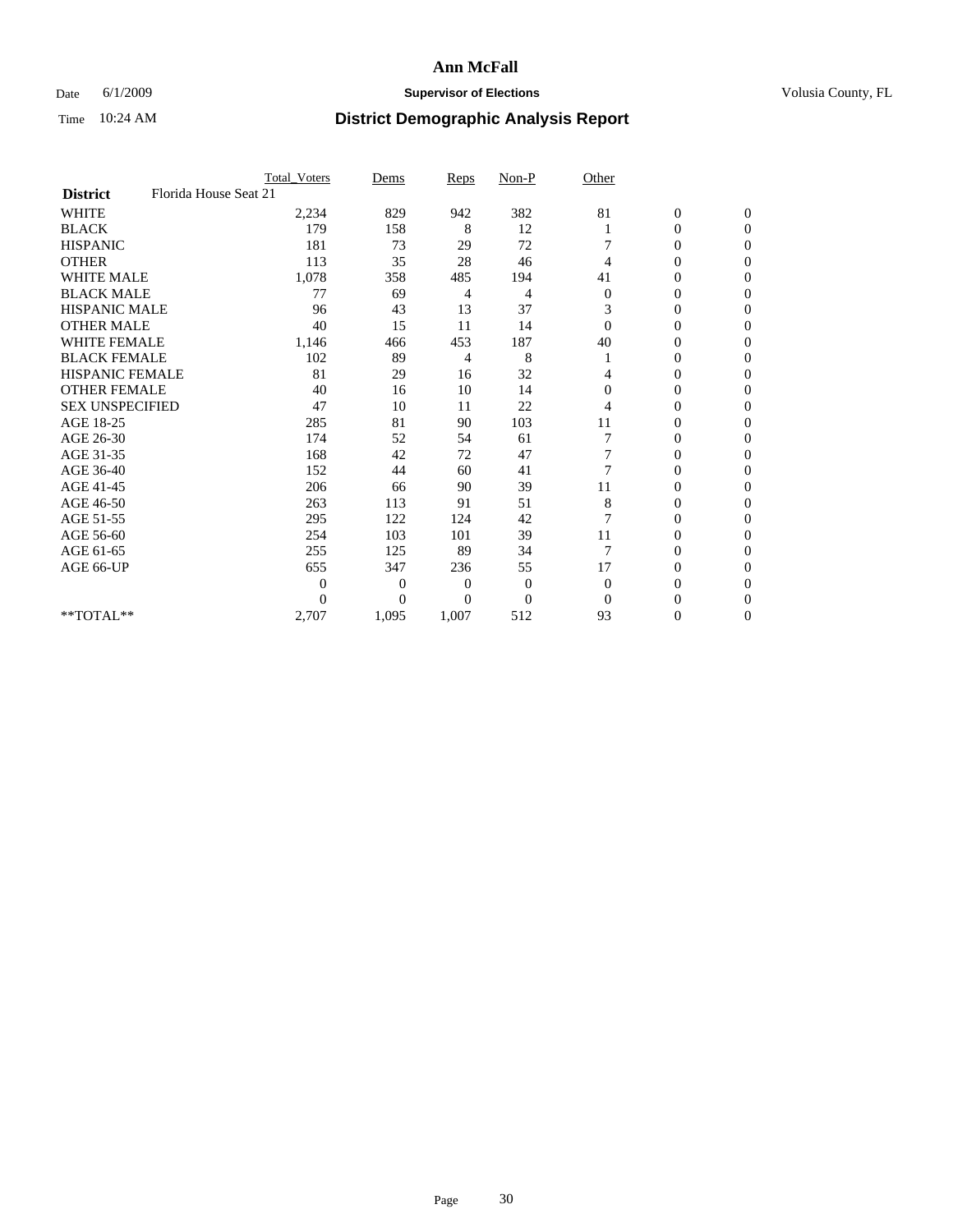### Date 6/1/2009 **Supervisor of Elections Supervisor of Elections** Volusia County, FL

|                        |                       | Total Voters | Dems     | <b>Reps</b> | $Non-P$        | Other        |                  |                  |  |
|------------------------|-----------------------|--------------|----------|-------------|----------------|--------------|------------------|------------------|--|
| <b>District</b>        | Florida House Seat 25 |              |          |             |                |              |                  |                  |  |
| <b>WHITE</b>           |                       | 16,346       | 5,685    | 6,381       | 3,483          | 797          | $\boldsymbol{0}$ | $\boldsymbol{0}$ |  |
| <b>BLACK</b>           |                       | 1,343        | 1,045    | 75          | 181            | 42           | $\boldsymbol{0}$ | $\mathbf{0}$     |  |
| <b>HISPANIC</b>        |                       | 4,181        | 2,098    | 709         | 1.248          | 126          | $\overline{0}$   | $\mathbf{0}$     |  |
| <b>OTHER</b>           |                       | 1,270        | 403      | 257         | 457            | 153          | $\boldsymbol{0}$ | $\mathbf{0}$     |  |
| <b>WHITE MALE</b>      |                       | 7,552        | 2,319    | 3,098       | 1,723          | 412          | $\boldsymbol{0}$ | $\mathbf{0}$     |  |
| <b>BLACK MALE</b>      |                       | 600          | 440      | 43          | 93             | 24           | $\boldsymbol{0}$ | $\mathbf{0}$     |  |
| <b>HISPANIC MALE</b>   |                       | 1,952        | 951      | 350         | 584            | 67           | $\boldsymbol{0}$ | $\mathbf{0}$     |  |
| <b>OTHER MALE</b>      |                       | 413          | 147      | 94          | 148            | 24           | $\boldsymbol{0}$ | $\mathbf{0}$     |  |
| <b>WHITE FEMALE</b>    |                       | 8,690        | 3,329    | 3,245       | 1,740          | 376          | $\boldsymbol{0}$ | $\mathbf{0}$     |  |
| <b>BLACK FEMALE</b>    |                       | 731          | 594      | 32          | 87             | 18           | $\boldsymbol{0}$ | $\mathbf{0}$     |  |
| <b>HISPANIC FEMALE</b> |                       | 2,199        | 1,128    | 356         | 657            | 58           | 0                | $\mathbf{0}$     |  |
| <b>OTHER FEMALE</b>    |                       | 510          | 185      | 112         | 177            | 36           | $\mathbf{0}$     | $\mathbf{0}$     |  |
| <b>SEX UNSPECIFIED</b> |                       | 493          | 138      | 92          | 160            | 103          | $\boldsymbol{0}$ | $\mathbf{0}$     |  |
| AGE 18-25              |                       | 2,539        | 886      | 549         | 887            | 217          | $\overline{0}$   | $\mathbf{0}$     |  |
| AGE 26-30              |                       | 1,820        | 655      | 427         | 622            | 116          | $\boldsymbol{0}$ | $\mathbf{0}$     |  |
| AGE 31-35              |                       | 1,895        | 687      | 527         | 572            | 109          | $\boldsymbol{0}$ | $\mathbf{0}$     |  |
| AGE 36-40              |                       | 2,055        | 701      | 697         | 544            | 113          | 0                | $\mathbf{0}$     |  |
| AGE 41-45              |                       | 2,100        | 807      | 690         | 505            | 98           | $\overline{0}$   | $\mathbf{0}$     |  |
| AGE 46-50              |                       | 2,306        | 849      | 840         | 508            | 109          | $\boldsymbol{0}$ | $\mathbf{0}$     |  |
| AGE 51-55              |                       | 2,119        | 844      | 734         | 452            | 89           | $\boldsymbol{0}$ | $\mathbf{0}$     |  |
| AGE 56-60              |                       | 1,943        | 832      | 682         | 368            | 61           | $\boldsymbol{0}$ | $\Omega$         |  |
| AGE 61-65              |                       | 1,695        | 715      | 621         | 299            | 60           | $\mathbf{0}$     | $\mathbf{0}$     |  |
| AGE 66-UP              |                       | 4,668        | 2,255    | 1,655       | 612            | 146          | $\boldsymbol{0}$ | $\boldsymbol{0}$ |  |
|                        |                       | 0            | 0        | 0           | $\overline{0}$ | $\mathbf{0}$ | $\overline{0}$   | $\mathbf{0}$     |  |
|                        |                       | $\theta$     | $\Omega$ | 0           | $\Omega$       | $\Omega$     | $\boldsymbol{0}$ | $\mathbf{0}$     |  |
| **TOTAL**              |                       | 23,140       | 9,231    | 7,422       | 5,369          | 1,118        | 0                | $\mathbf{0}$     |  |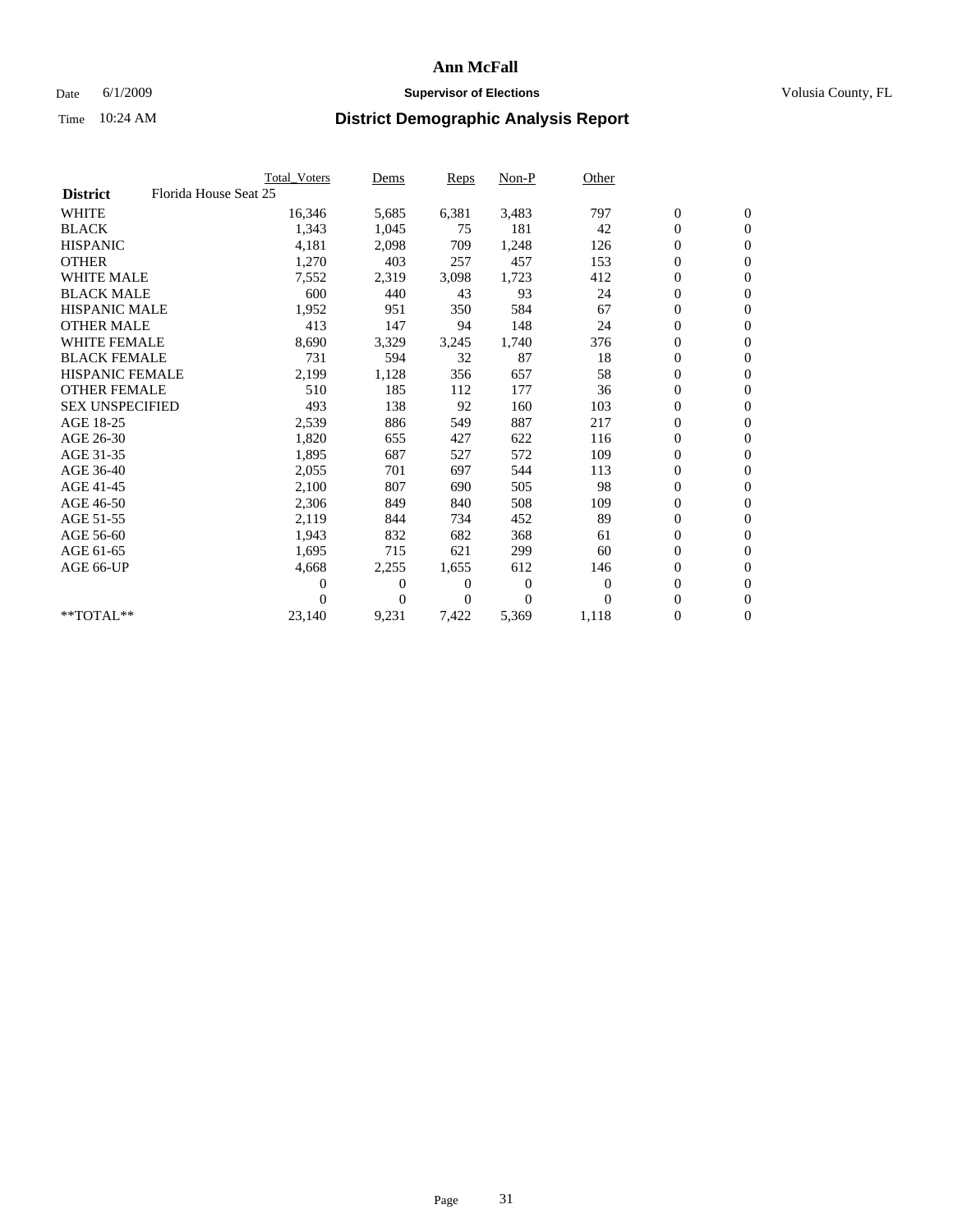### Date 6/1/2009 **Supervisor of Elections Supervisor of Elections** Volusia County, FL

|                        | Total Voters          | <u>Dems</u>    | <b>Reps</b> | $Non-P$      | Other    |                  |                  |  |
|------------------------|-----------------------|----------------|-------------|--------------|----------|------------------|------------------|--|
| <b>District</b>        | Florida House Seat 26 |                |             |              |          |                  |                  |  |
| <b>WHITE</b>           | 90,651                | 31,682         | 38,104      | 16,964       | 3,901    | $\boldsymbol{0}$ | $\boldsymbol{0}$ |  |
| <b>BLACK</b>           | 3,902                 | 2,995          | 227         | 555          | 125      | $\boldsymbol{0}$ | $\mathbf{0}$     |  |
| <b>HISPANIC</b>        | 6,929                 | 3,258          | 1,346       | 2,105        | 220      | $\boldsymbol{0}$ | $\mathbf{0}$     |  |
| <b>OTHER</b>           | 5,260                 | 1,643          | 1,311       | 1,759        | 547      | 0                | $\overline{0}$   |  |
| <b>WHITE MALE</b>      | 41,587                | 12,867         | 18,488      | 8,151        | 2,081    | $\boldsymbol{0}$ | $\mathbf{0}$     |  |
| <b>BLACK MALE</b>      | 1,698                 | 1,215          | 124         | 288          | 71       | $\overline{0}$   | $\mathbf{0}$     |  |
| <b>HISPANIC MALE</b>   | 3,202                 | 1,431          | 677         | 986          | 108      | 0                | $\Omega$         |  |
| <b>OTHER MALE</b>      | 1,796                 | 560            | 535         | 598          | 103      | 0                | $\mathbf{0}$     |  |
| <b>WHITE FEMALE</b>    | 48,560                | 18,662         | 19,406      | 8,696        | 1,796    | $\boldsymbol{0}$ | $\mathbf{0}$     |  |
| <b>BLACK FEMALE</b>    | 2,174                 | 1,753          | 103         | 266          | 52       | $\boldsymbol{0}$ | $\overline{0}$   |  |
| <b>HISPANIC FEMALE</b> | 3,672                 | 1,800          | 660         | 1,107        | 105      | 0                | $\mathbf{0}$     |  |
| <b>OTHER FEMALE</b>    | 2,007                 | 777            | 510         | 596          | 124      | $\overline{0}$   | $\mathbf{0}$     |  |
| <b>SEX UNSPECIFIED</b> | 2,046                 | 513            | 485         | 695          | 353      | $\boldsymbol{0}$ | $\mathbf{0}$     |  |
| AGE 18-25              | 10,213                | 3,342          | 2,867       | 3,203        | 801      | $\boldsymbol{0}$ | $\mathbf{0}$     |  |
| AGE 26-30              | 6,094                 | 1,988          | 1,863       | 1,860        | 383      | 0                | $\mathbf{0}$     |  |
| AGE 31-35              | 6,118                 | 2,024          | 1,980       | 1,739        | 375      | $\boldsymbol{0}$ | $\mathbf{0}$     |  |
| AGE 36-40              | 7,266                 | 2,309          | 2,750       | 1,839        | 368      | $\boldsymbol{0}$ | $\mathbf{0}$     |  |
| AGE 41-45              | 8,590                 | 2,746          | 3,506       | 1,986        | 352      | 0                | $\mathbf{0}$     |  |
| AGE 46-50              | 9,901                 | 3,370          | 4,154       | 1,964        | 413      | 0                | $\Omega$         |  |
| AGE 51-55              | 10,232                | 3,921          | 4,116       | 1,792        | 403      | $\boldsymbol{0}$ | $\mathbf{0}$     |  |
| AGE 56-60              | 9.992                 | 4,025          | 3.818       | 1,753        | 396      | 0                | $\mathbf{0}$     |  |
| AGE 61-65              | 9,563                 | 3,721          | 3,888       | 1,567        | 387      | 0                | $\mathbf{0}$     |  |
| AGE 66-UP              | 28,772                | 12,132         | 12,046      | 3,679        | 915      | $\boldsymbol{0}$ | $\mathbf{0}$     |  |
|                        | 0                     | $\overline{0}$ | $^{(1)}$    | $\mathbf{0}$ | 0        | $\mathbf{0}$     | $\mathbf{0}$     |  |
|                        | 0                     | $\overline{0}$ | 0           | $\Omega$     | $\Omega$ | 0                | $\mathbf{0}$     |  |
| **TOTAL**              | 106,742               | 39,578         | 40,988      | 21,383       | 4,793    | 0                | $\boldsymbol{0}$ |  |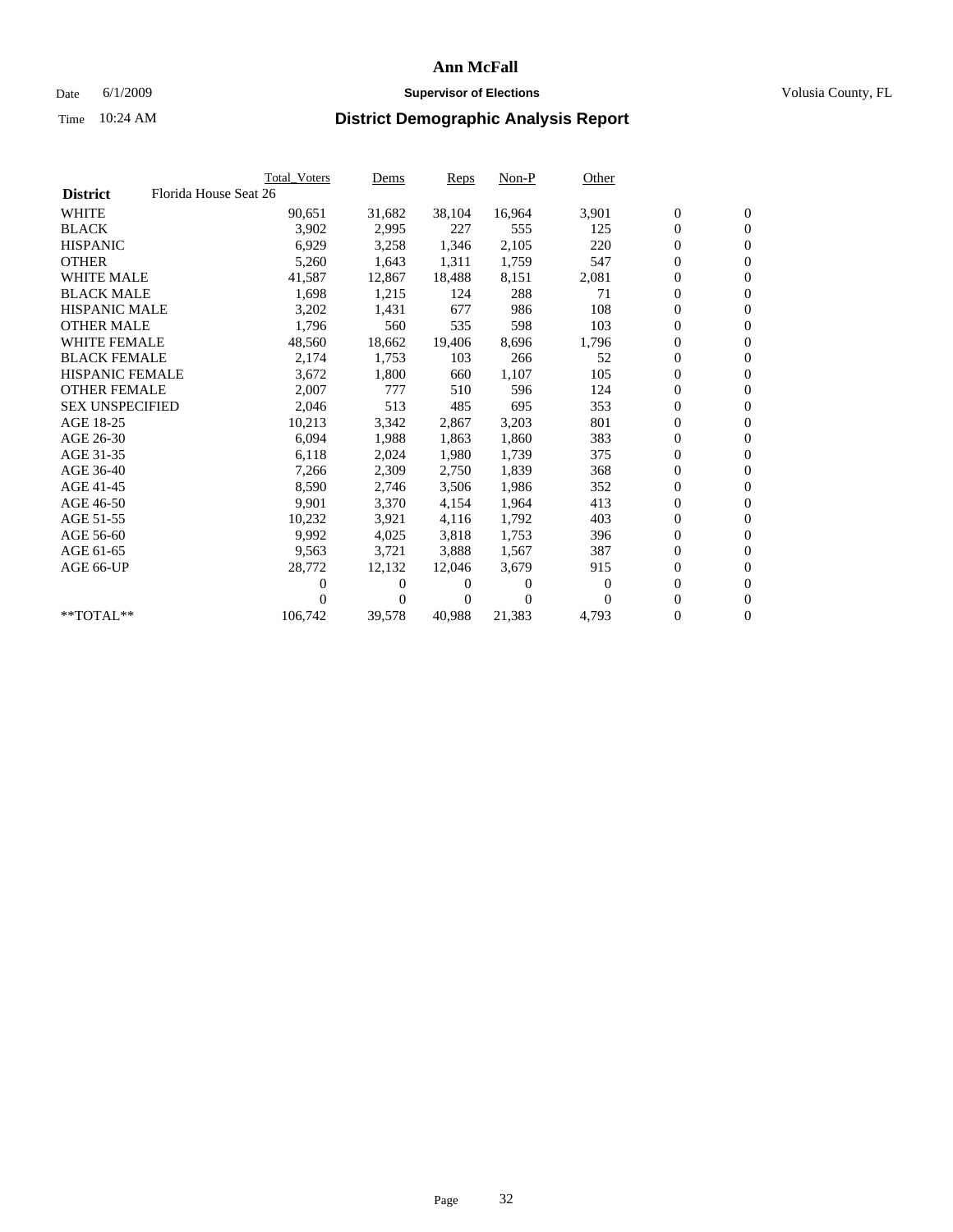### Date 6/1/2009 **Supervisor of Elections Supervisor of Elections** Volusia County, FL

|                        |                       | <b>Total Voters</b> | Dems           | <b>Reps</b> | $Non-P$  | Other    |                  |                  |  |
|------------------------|-----------------------|---------------------|----------------|-------------|----------|----------|------------------|------------------|--|
| <b>District</b>        | Florida House Seat 27 |                     |                |             |          |          |                  |                  |  |
| <b>WHITE</b>           |                       | 55,490              | 22,755         | 18,203      | 12,109   | 2,423    | $\boldsymbol{0}$ | $\boldsymbol{0}$ |  |
| <b>BLACK</b>           |                       | 18,104              | 15,277         | 518         | 2,004    | 305      | $\overline{0}$   | $\mathbf{0}$     |  |
| <b>HISPANIC</b>        |                       | 1,958               | 944            | 331         | 595      | 88       | $\overline{0}$   | $\mathbf{0}$     |  |
| <b>OTHER</b>           |                       | 4,793               | 1,961          | 745         | 1,618    | 469      | 0                | $\mathbf{0}$     |  |
| <b>WHITE MALE</b>      |                       | 25,539              | 9,241          | 9,023       | 5,922    | 1,353    | $\boldsymbol{0}$ | $\mathbf{0}$     |  |
| <b>BLACK MALE</b>      |                       | 7,218               | 5,882          | 270         | 902      | 164      | $\boldsymbol{0}$ | $\mathbf{0}$     |  |
| <b>HISPANIC MALE</b>   |                       | 934                 | 428            | 166         | 293      | 47       | 0                | $\mathbf{0}$     |  |
| <b>OTHER MALE</b>      |                       | 1,451               | 616            | 279         | 468      | 88       | $\boldsymbol{0}$ | $\mathbf{0}$     |  |
| <b>WHITE FEMALE</b>    |                       | 29,604              | 13,372         | 9,080       | 6,108    | 1,044    | 0                | $\mathbf{0}$     |  |
| <b>BLACK FEMALE</b>    |                       | 10,720              | 9,261          | 243         | 1,076    | 140      | 0                | $\Omega$         |  |
| <b>HISPANIC FEMALE</b> |                       | 1,006               | 510            | 164         | 295      | 37       | $\boldsymbol{0}$ | $\mathbf{0}$     |  |
| <b>OTHER FEMALE</b>    |                       | 1,751               | 838            | 303         | 533      | 77       | 0                | $\mathbf{0}$     |  |
| <b>SEX UNSPECIFIED</b> |                       | 2,122               | 789            | 269         | 729      | 335      | 0                | $\mathbf{0}$     |  |
| AGE 18-25              |                       | 11,784              | 6,529          | 1,629       | 2,954    | 672      | $\overline{0}$   | $\mathbf{0}$     |  |
| AGE 26-30              |                       | 6,154               | 2,848          | 1,095       | 1,931    | 280      | 0                | $\mathbf{0}$     |  |
| AGE 31-35              |                       | 5,016               | 2,317          | 1,009       | 1,439    | 251      | 0                | $\mathbf{0}$     |  |
| AGE 36-40              |                       | 5,299               | 2,445          | 1,297       | 1,322    | 235      | $\overline{0}$   | $\mathbf{0}$     |  |
| AGE 41-45              |                       | 5,893               | 2,760          | 1,524       | 1,340    | 269      | $\boldsymbol{0}$ | $\mathbf{0}$     |  |
| AGE 46-50              |                       | 7,015               | 3,440          | 1,872       | 1,402    | 301      | 0                | $\Omega$         |  |
| AGE 51-55              |                       | 7,042               | 3,700          | 1,846       | 1,246    | 250      | $\boldsymbol{0}$ | $\mathbf{0}$     |  |
| AGE 56-60              |                       | 6,461               | 3,336          | 1,719       | 1.170    | 236      | 0                | $\mathbf{0}$     |  |
| AGE 61-65              |                       | 5,981               | 2,994          | 1,736       | 1,028    | 223      | 0                | $\Omega$         |  |
| AGE 66-UP              |                       | 19,700              | 10,568         | 6,070       | 2,494    | 568      | $\overline{0}$   | $\mathbf{0}$     |  |
|                        |                       | 0                   | 0              | 0           | $\theta$ | $\Omega$ | 0                | $\mathbf{0}$     |  |
|                        |                       | 0                   | $\overline{0}$ | 0           | $\Omega$ | $\Omega$ | 0                | $\mathbf{0}$     |  |
| $*$ TOTAL $**$         |                       | 80,345              | 40,937         | 19,797      | 16,326   | 3,285    | 0                | $\boldsymbol{0}$ |  |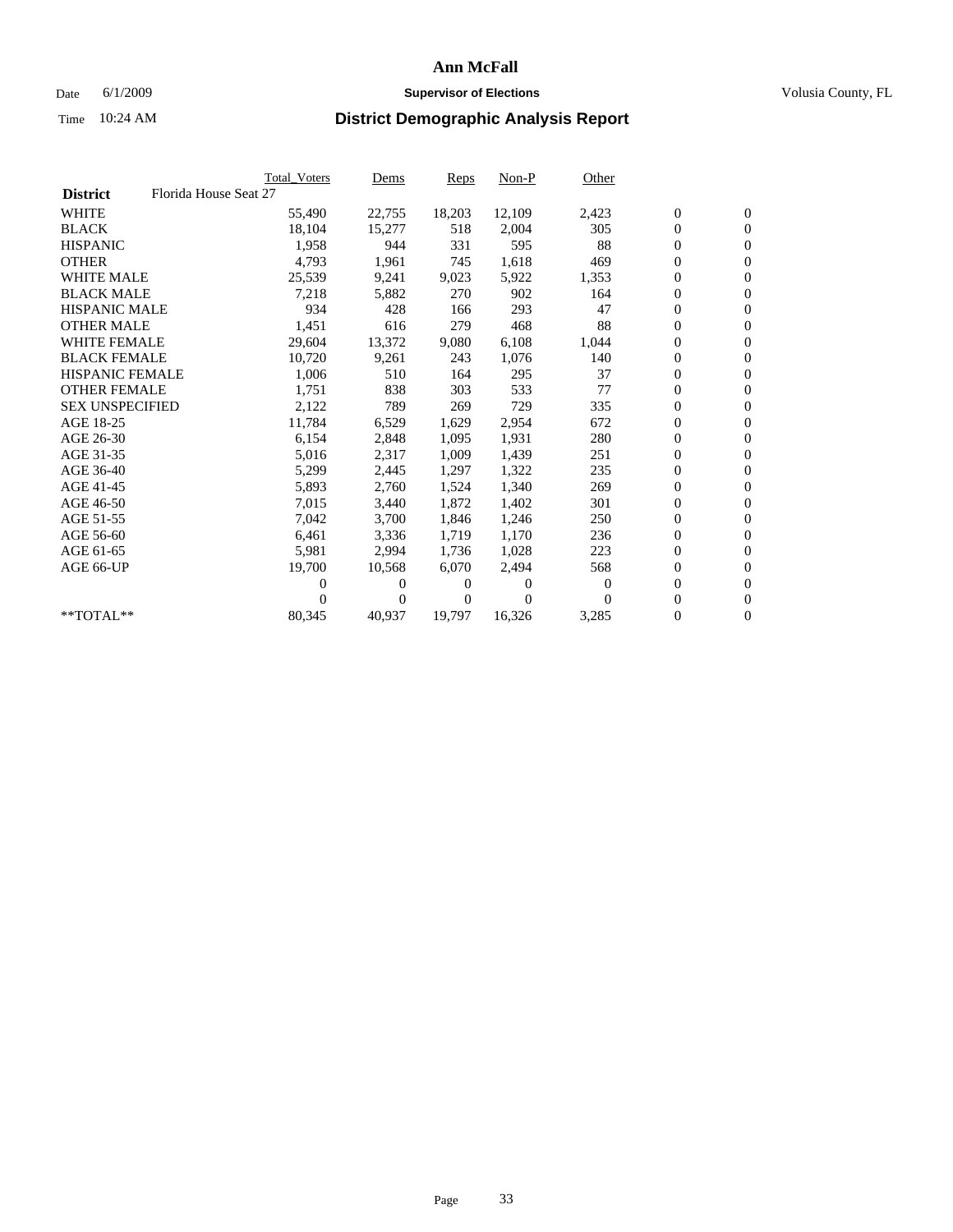### Date 6/1/2009 **Supervisor of Elections Supervisor of Elections** Volusia County, FL

|                        |                       | <b>Total Voters</b> | Dems   | <b>Reps</b> | $Non-P$  | Other            |                  |                  |  |
|------------------------|-----------------------|---------------------|--------|-------------|----------|------------------|------------------|------------------|--|
| <b>District</b>        | Florida House Seat 28 |                     |        |             |          |                  |                  |                  |  |
| <b>WHITE</b>           |                       | 95,352              | 33,597 | 37,628      | 20,350   | 3,777            | $\boldsymbol{0}$ | $\boldsymbol{0}$ |  |
| <b>BLACK</b>           |                       | 4,214               | 3,367  | 198         | 550      | 99               | $\overline{0}$   | $\mathbf{0}$     |  |
| <b>HISPANIC</b>        |                       | 5,032               | 2,372  | 946         | 1,528    | 186              | 0                | $\mathbf{0}$     |  |
| <b>OTHER</b>           |                       | 4,822               | 1,387  | 1,070       | 1,792    | 573              | 0                | $\mathbf{0}$     |  |
| <b>WHITE MALE</b>      |                       | 44,398              | 13,939 | 18,441      | 9,995    | 2,023            | 0                | $\mathbf{0}$     |  |
| <b>BLACK MALE</b>      |                       | 1,929               | 1,447  | 110         | 308      | 64               | 0                | $\mathbf{0}$     |  |
| <b>HISPANIC MALE</b>   |                       | 2,334               | 1,064  | 441         | 725      | 104              | 0                | $\mathbf{0}$     |  |
| <b>OTHER MALE</b>      |                       | 1,601               | 472    | 427         | 606      | 96               | 0                | $\mathbf{0}$     |  |
| <b>WHITE FEMALE</b>    |                       | 50,316              | 19,448 | 18,951      | 10,191   | 1,726            | $\boldsymbol{0}$ | $\mathbf{0}$     |  |
| <b>BLACK FEMALE</b>    |                       | 2,259               | 1,901  | 86          | 238      | 34               | 0                | $\mathbf{0}$     |  |
| <b>HISPANIC FEMALE</b> |                       | 2,661               | 1,290  | 497         | 792      | 82               | 0                | $\mathbf{0}$     |  |
| <b>OTHER FEMALE</b>    |                       | 1,841               | 669    | 435         | 621      | 116              | 0                | $\mathbf{0}$     |  |
| <b>SEX UNSPECIFIED</b> |                       | 2,081               | 493    | 454         | 744      | 390              | 0                | $\mathbf{0}$     |  |
| AGE 18-25              |                       | 10,321              | 3,506  | 2,611       | 3,398    | 806              | 0                | $\mathbf{0}$     |  |
| AGE 26-30              |                       | 6,589               | 2,197  | 1,780       | 2,258    | 354              | 0                | $\mathbf{0}$     |  |
| AGE 31-35              |                       | 6,308               | 2,171  | 1,859       | 1,951    | 327              | 0                | $\mathbf{0}$     |  |
| AGE 36-40              |                       | 7,304               | 2,396  | 2,512       | 2,054    | 342              | 0                | $\mathbf{0}$     |  |
| AGE 41-45              |                       | 8,138               | 2,783  | 3,090       | 1,931    | 334              | 0                | $\mathbf{0}$     |  |
| AGE 46-50              |                       | 9,955               | 3,448  | 3,995       | 2,180    | 332              | 0                | $\mathbf{0}$     |  |
| AGE 51-55              |                       | 10,451              | 4,038  | 3,951       | 2,103    | 359              | 0                | $\mathbf{0}$     |  |
| AGE 56-60              |                       | 10,042              | 4,064  | 3,562       | 2,002    | 414              | 0                | $\mathbf{0}$     |  |
| AGE 61-65              |                       | 9,896               | 3,773  | 3,829       | 1,896    | 398              | 0                | $\mathbf{0}$     |  |
| AGE 66-UP              |                       | 30,416              | 12,347 | 12,653      | 4,447    | 969              | 0                | $\mathbf{0}$     |  |
|                        |                       | 0                   | 0      | 0           | $\theta$ | $\boldsymbol{0}$ | 0                | $\mathbf{0}$     |  |
|                        |                       | 0                   | 0      | 0           | $\Omega$ | $\Omega$         | 0                | $\mathbf{0}$     |  |
| **TOTAL**              |                       | 109,420             | 40,723 | 39,842      | 24,220   | 4,635            | 0                | $\boldsymbol{0}$ |  |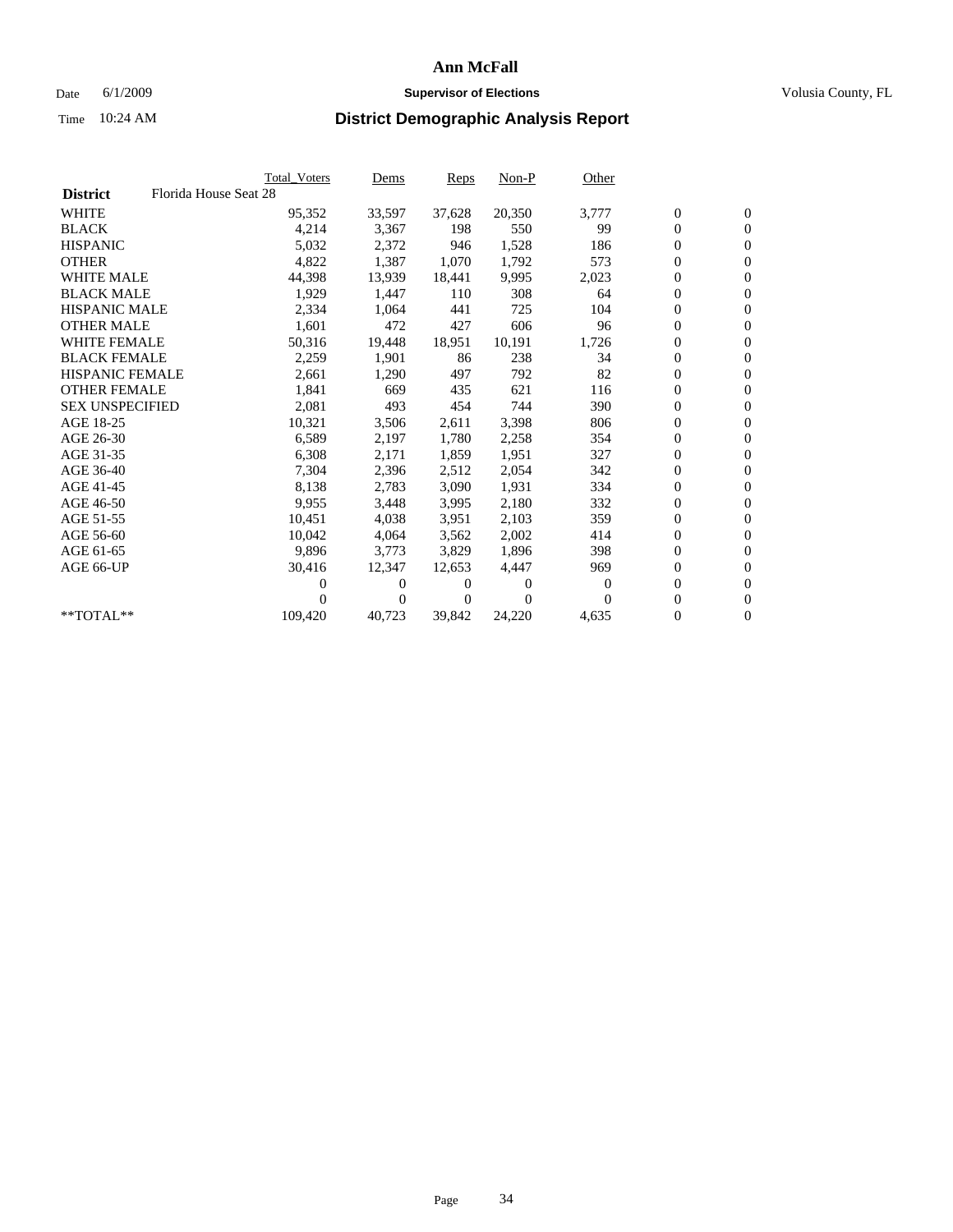### Date 6/1/2009 **Supervisor of Elections Supervisor of Elections** Volusia County, FL

|                        |                       | Total Voters     | Dems           | <b>Reps</b> | Non-P          | Other        |                  |                  |  |
|------------------------|-----------------------|------------------|----------------|-------------|----------------|--------------|------------------|------------------|--|
| <b>District</b>        | Florida House Seat 33 |                  |                |             |                |              |                  |                  |  |
| <b>WHITE</b>           |                       | 5,207            | 1,612          | 2,260       | 1,085          | 250          | $\boldsymbol{0}$ | $\boldsymbol{0}$ |  |
| <b>BLACK</b>           |                       | 523              | 408            | 27          | 77             | 11           | $\boldsymbol{0}$ | $\mathbf{0}$     |  |
| <b>HISPANIC</b>        |                       | 1,059            | 491            | 179         | 348            | 41           | $\overline{0}$   | $\mathbf{0}$     |  |
| <b>OTHER</b>           |                       | 395              | 123            | 88          | 132            | 52           | $\boldsymbol{0}$ | $\mathbf{0}$     |  |
| <b>WHITE MALE</b>      |                       | 2,464            | 657            | 1,144       | 543            | 120          | $\boldsymbol{0}$ | $\mathbf{0}$     |  |
| <b>BLACK MALE</b>      |                       | 221              | 172            | 10          | 33             | 6            | $\boldsymbol{0}$ | $\mathbf{0}$     |  |
| <b>HISPANIC MALE</b>   |                       | 487              | 208            | 95          | 169            | 15           | $\boldsymbol{0}$ | $\mathbf{0}$     |  |
| <b>OTHER MALE</b>      |                       | 138              | 50             | 32          | 49             | 7            | $\boldsymbol{0}$ | $\mathbf{0}$     |  |
| <b>WHITE FEMALE</b>    |                       | 2,703            | 943            | 1,099       | 533            | 128          | $\overline{0}$   | $\mathbf{0}$     |  |
| <b>BLACK FEMALE</b>    |                       | 296              | 231            | 17          | 43             | 5            | $\boldsymbol{0}$ | $\mathbf{0}$     |  |
| <b>HISPANIC FEMALE</b> |                       | 560              | 278            | 83          | 173            | 26           | $\boldsymbol{0}$ | $\mathbf{0}$     |  |
| <b>OTHER FEMALE</b>    |                       | 144              | 50             | 34          | 48             | 12           | $\mathbf{0}$     | $\mathbf{0}$     |  |
| <b>SEX UNSPECIFIED</b> |                       | 171              | 45             | 40          | 51             | 35           | $\boldsymbol{0}$ | $\mathbf{0}$     |  |
| AGE 18-25              |                       | 849              | 273            | 210         | 304            | 62           | $\overline{0}$   | $\mathbf{0}$     |  |
| AGE 26-30              |                       | 512              | 169            | 129         | 173            | 41           | $\boldsymbol{0}$ | $\mathbf{0}$     |  |
| AGE 31-35              |                       | 552              | 196            | 164         | 155            | 37           | $\boldsymbol{0}$ | $\mathbf{0}$     |  |
| AGE 36-40              |                       | 599              | 196            | 214         | 156            | 33           | 0                | $\mathbf{0}$     |  |
| AGE 41-45              |                       | 680              | 248            | 238         | 152            | 42           | $\overline{0}$   | $\mathbf{0}$     |  |
| AGE 46-50              |                       | 834              | 271            | 356         | 170            | 37           | $\boldsymbol{0}$ | $\mathbf{0}$     |  |
| AGE 51-55              |                       | 771              | 277            | 306         | 153            | 35           | $\boldsymbol{0}$ | $\mathbf{0}$     |  |
| AGE 56-60              |                       | 640              | 246            | 256         | 126            | 12           | $\overline{0}$   | $\Omega$         |  |
| AGE 61-65              |                       | 534              | 239            | 188         | 87             | 20           | $\mathbf{0}$     | $\mathbf{0}$     |  |
| AGE 66-UP              |                       | 1,213            | 519            | 493         | 166            | 35           | $\boldsymbol{0}$ | $\mathbf{0}$     |  |
|                        |                       | $\boldsymbol{0}$ | $\overline{0}$ | 0           | $\overline{0}$ | $\mathbf{0}$ | $\overline{0}$   | $\mathbf{0}$     |  |
|                        |                       | $\theta$         | $\theta$       | 0           | $\Omega$       | $\Omega$     | $\boldsymbol{0}$ | $\mathbf{0}$     |  |
| **TOTAL**              |                       | 7,184            | 2,634          | 2,554       | 1,642          | 354          | 0                | $\mathbf{0}$     |  |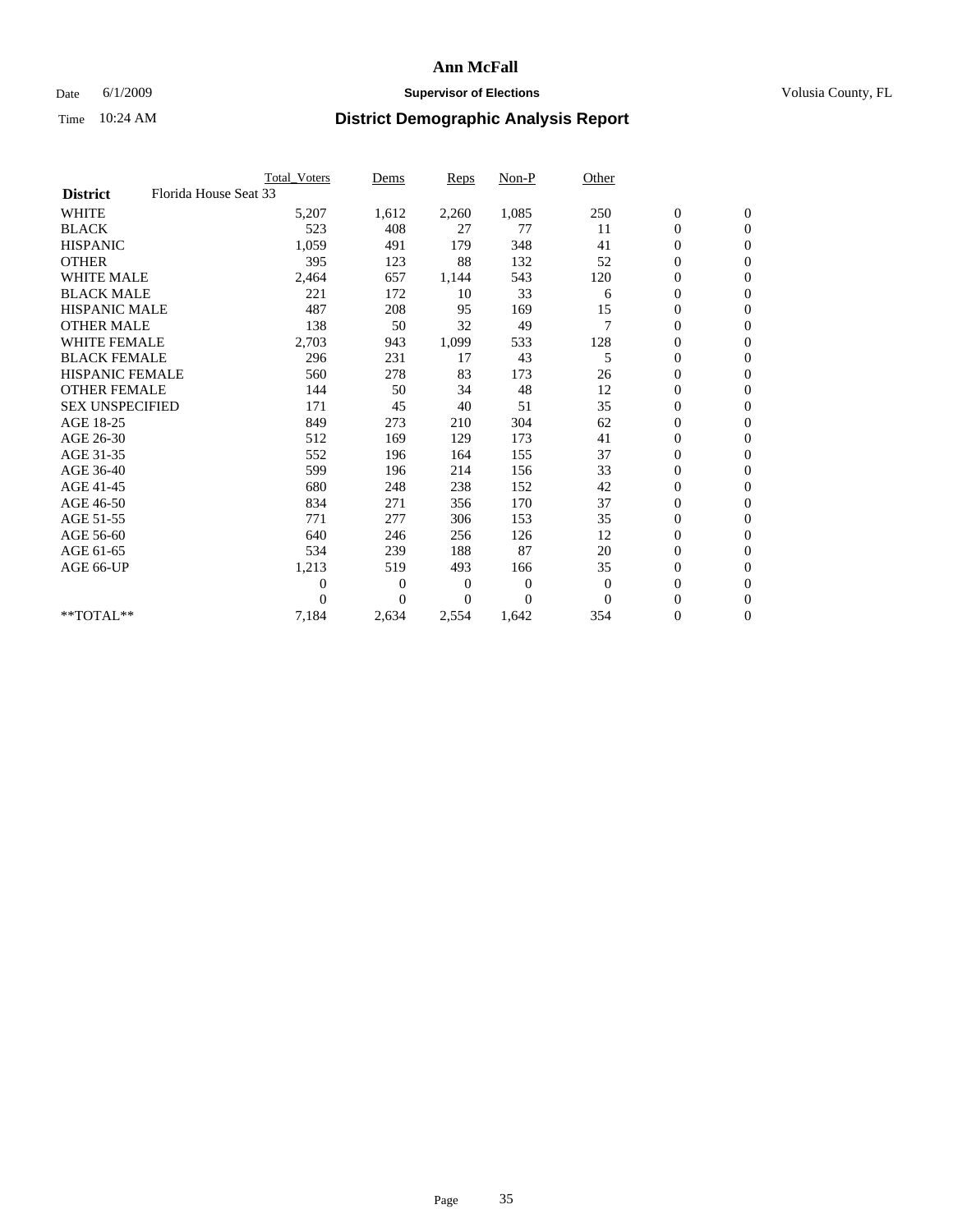### Date 6/1/2009 **Supervisor of Elections Supervisor of Elections** Volusia County, FL

|                        |                         | <b>Total Voters</b> | Dems           | <b>Reps</b> | $Non-P$  | Other    |                  |                  |  |
|------------------------|-------------------------|---------------------|----------------|-------------|----------|----------|------------------|------------------|--|
| <b>District</b>        | School Board District 1 |                     |                |             |          |          |                  |                  |  |
| <b>WHITE</b>           |                         | 50,693              | 18,302         | 20,624      | 9,397    | 2,370    | $\boldsymbol{0}$ | $\boldsymbol{0}$ |  |
| <b>BLACK</b>           |                         | 4,471               | 3,678          | 169         | 526      | 98       | $\overline{0}$   | $\mathbf{0}$     |  |
| <b>HISPANIC</b>        |                         | 2,955               | 1,308          | 541         | 965      | 141      | 0                | $\mathbf{0}$     |  |
| <b>OTHER</b>           |                         | 2,918               | 961            | 699         | 966      | 292      | 0                | $\mathbf{0}$     |  |
| <b>WHITE MALE</b>      |                         | 23,218              | 7,428          | 9,990       | 4,518    | 1,282    | 0                | $\mathbf{0}$     |  |
| <b>BLACK MALE</b>      |                         | 1,834               | 1,449          | 78          | 246      | 61       | $\boldsymbol{0}$ | $\mathbf{0}$     |  |
| <b>HISPANIC MALE</b>   |                         | 1,337               | 591            | 258         | 418      | 70       | 0                | $\mathbf{0}$     |  |
| <b>OTHER MALE</b>      |                         | 935                 | 320            | 275         | 276      | 64       | 0                | $\mathbf{0}$     |  |
| <b>WHITE FEMALE</b>    |                         | 27,219              | 10,788         | 10,538      | 4,816    | 1,077    | 0                | $\mathbf{0}$     |  |
| <b>BLACK FEMALE</b>    |                         | 2,601               | 2,203          | 89          | 273      | 36       | 0                | $\Omega$         |  |
| HISPANIC FEMALE        |                         | 1,595               | 708            | 280         | 539      | 68       | $\boldsymbol{0}$ | $\mathbf{0}$     |  |
| <b>OTHER FEMALE</b>    |                         | 1,104               | 442            | 262         | 338      | 62       | 0                | $\mathbf{0}$     |  |
| <b>SEX UNSPECIFIED</b> |                         | 1,194               | 320            | 263         | 430      | 181      | 0                | $\Omega$         |  |
| AGE 18-25              |                         | 6,536               | 2,199          | 1,752       | 2,062    | 523      | $\overline{0}$   | $\mathbf{0}$     |  |
| AGE 26-30              |                         | 4,084               | 1,434          | 1,135       | 1,249    | 266      | 0                | $\mathbf{0}$     |  |
| AGE 31-35              |                         | 3,882               | 1,302          | 1,233       | 1,082    | 265      | 0                | $\mathbf{0}$     |  |
| AGE 36-40              |                         | 4,423               | 1,515          | 1,593       | 1,093    | 222      | $\overline{0}$   | $\mathbf{0}$     |  |
| AGE 41-45              |                         | 4,980               | 1,677          | 2,004       | 1,088    | 211      | 0                | $\mathbf{0}$     |  |
| AGE 46-50              |                         | 5,760               | 2,163          | 2,249       | 1,088    | 260      | 0                | $\Omega$         |  |
| AGE 51-55              |                         | 5,750               | 2,395          | 2,173       | 950      | 232      | $\boldsymbol{0}$ | $\mathbf{0}$     |  |
| AGE 56-60              |                         | 5,436               | 2,371          | 1.987       | 832      | 246      | 0                | $\mathbf{0}$     |  |
| AGE 61-65              |                         | 4,998               | 2,215          | 1,871       | 716      | 196      | 0                | $\Omega$         |  |
| AGE 66-UP              |                         | 15,188              | 6,978          | 6,036       | 1,694    | 480      | $\overline{0}$   | $\mathbf{0}$     |  |
|                        |                         | 0                   | 0              | 0           | $\theta$ | $\Omega$ | 0                | $\mathbf{0}$     |  |
|                        |                         | 0                   | $\overline{0}$ | 0           | $\Omega$ | $\Omega$ | 0                | $\mathbf{0}$     |  |
| $*$ TOTAL $**$         |                         | 61,037              | 24,249         | 22,033      | 11,854   | 2,901    | 0                | $\boldsymbol{0}$ |  |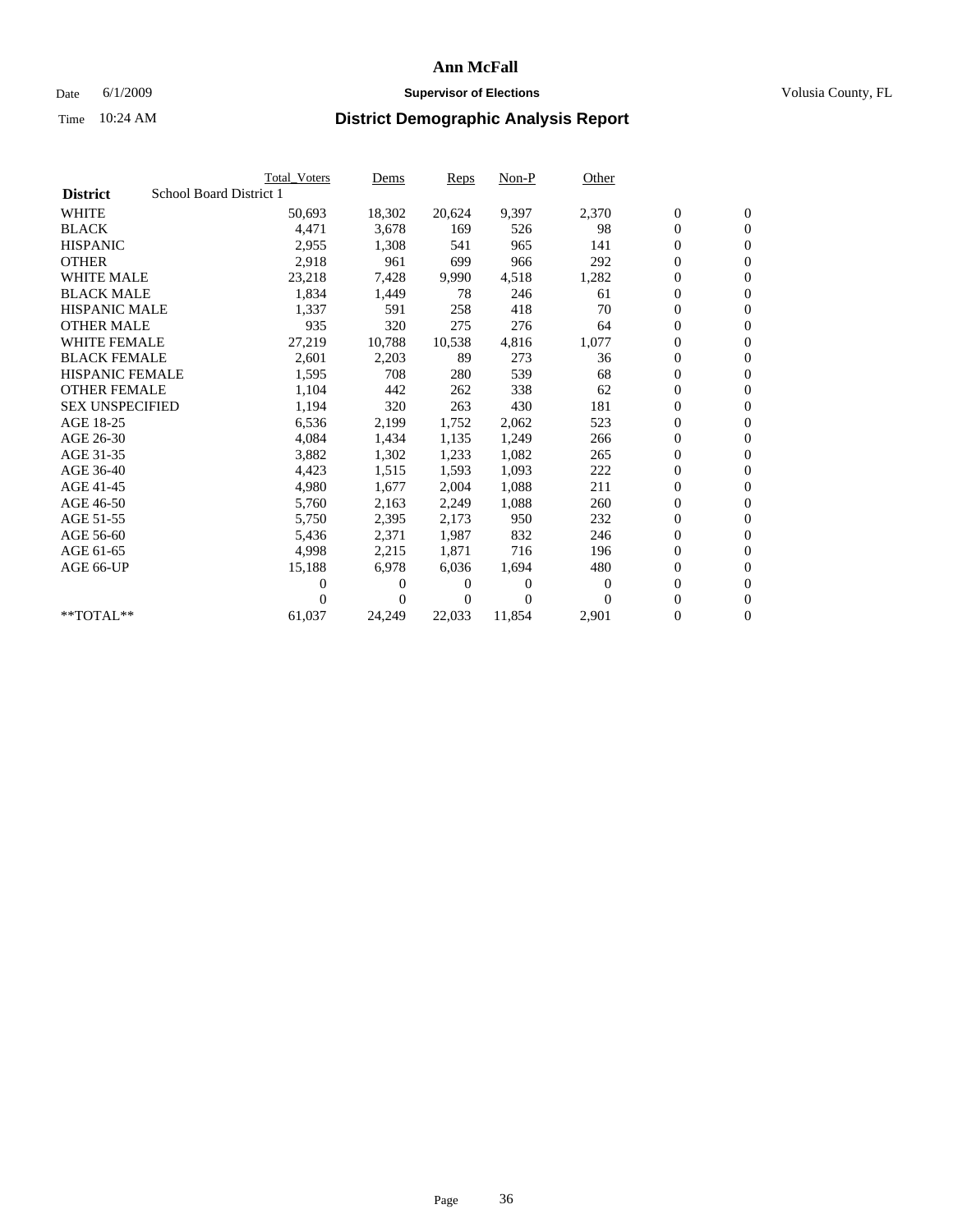## Date 6/1/2009 **Supervisor of Elections Supervisor of Elections** Volusia County, FL

|                        | <b>Total Voters</b>     | <u>Dems</u> | <b>Reps</b> | $Non-P$  | Other    |                  |                  |  |
|------------------------|-------------------------|-------------|-------------|----------|----------|------------------|------------------|--|
| <b>District</b>        | School Board District 2 |             |             |          |          |                  |                  |  |
| <b>WHITE</b>           | 43,320                  | 16,803      | 15,421      | 9,290    | 1,806    | $\boldsymbol{0}$ | $\boldsymbol{0}$ |  |
| <b>BLACK</b>           | 11,122                  | 9,405       | 319         | 1,220    | 178      | $\boldsymbol{0}$ | $\mathbf{0}$     |  |
| <b>HISPANIC</b>        | 1,252                   | 563         | 232         | 407      | 50       | $\overline{0}$   | $\mathbf{0}$     |  |
| <b>OTHER</b>           | 3,349                   | 1,338       | 559         | 1,119    | 333      | 0                | $\mathbf{0}$     |  |
| <b>WHITE MALE</b>      | 20,287                  | 6,984       | 7,670       | 4,614    | 1,019    | $\boldsymbol{0}$ | $\mathbf{0}$     |  |
| <b>BLACK MALE</b>      | 4,458                   | 3,656       | 167         | 556      | 79       | $\boldsymbol{0}$ | $\mathbf{0}$     |  |
| <b>HISPANIC MALE</b>   | 604                     | 263         | 110         | 206      | 25       | $\boldsymbol{0}$ | $\overline{0}$   |  |
| <b>OTHER MALE</b>      | 1,107                   | 453         | 225         | 372      | 57       | $\boldsymbol{0}$ | $\mathbf{0}$     |  |
| <b>WHITE FEMALE</b>    | 22,731                  | 9,705       | 7,651       | 4,612    | 763      | $\overline{0}$   | $\mathbf{0}$     |  |
| <b>BLACK FEMALE</b>    | 6,561                   | 5,666       | 149         | 648      | 98       | $\boldsymbol{0}$ | $\mathbf{0}$     |  |
| HISPANIC FEMALE        | 636                     | 296         | 119         | 198      | 23       | 0                | $\mathbf{0}$     |  |
| <b>OTHER FEMALE</b>    | 1,243                   | 578         | 215         | 386      | 64       | 0                | $\mathbf{0}$     |  |
| <b>SEX UNSPECIFIED</b> | 1,416                   | 508         | 225         | 444      | 239      | $\overline{0}$   | $\mathbf{0}$     |  |
| AGE 18-25              | 8,173                   | 4,656       | 1,188       | 1,915    | 414      | 0                | $\mathbf{0}$     |  |
| AGE 26-30              | 4,110                   | 1,795       | 809         | 1,310    | 196      | 0                | $\mathbf{0}$     |  |
| AGE 31-35              | 3,234                   | 1,407       | 727         | 964      | 136      | $\boldsymbol{0}$ | $\mathbf{0}$     |  |
| AGE 36-40              | 3,530                   | 1,574       | 939         | 867      | 150      | 0                | $\mathbf{0}$     |  |
| AGE 41-45              | 3,999                   | 1,745       | 1.167       | 907      | 180      | 0                | $\mathbf{0}$     |  |
| AGE 46-50              | 4,842                   | 2,187       | 1,470       | 991      | 194      | $\boldsymbol{0}$ | $\mathbf{0}$     |  |
| AGE 51-55              | 5,039                   | 2,406       | 1,508       | 942      | 183      | 0                | $\mathbf{0}$     |  |
| AGE 56-60              | 4.996                   | 2,322       | 1,499       | 982      | 193      | 0                | $\mathbf{0}$     |  |
| AGE 61-65              | 4,946                   | 2,202       | 1,617       | 928      | 199      | $\overline{0}$   | $\mathbf{0}$     |  |
| AGE 66-UP              | 16,174                  | 7,815       | 5,607       | 2,230    | 522      | $\boldsymbol{0}$ | $\mathbf{0}$     |  |
|                        | 0                       | 0           | 0           | 0        | $\bf{0}$ | 0                | $\mathbf{0}$     |  |
|                        | 0                       | $\Omega$    | $\Omega$    | $\Omega$ | $\Omega$ | $\boldsymbol{0}$ | $\mathbf{0}$     |  |
| $*$ TOTAL $*$          | 59,043                  | 28,109      | 16,531      | 12,036   | 2,367    | 0                | $\mathbf{0}$     |  |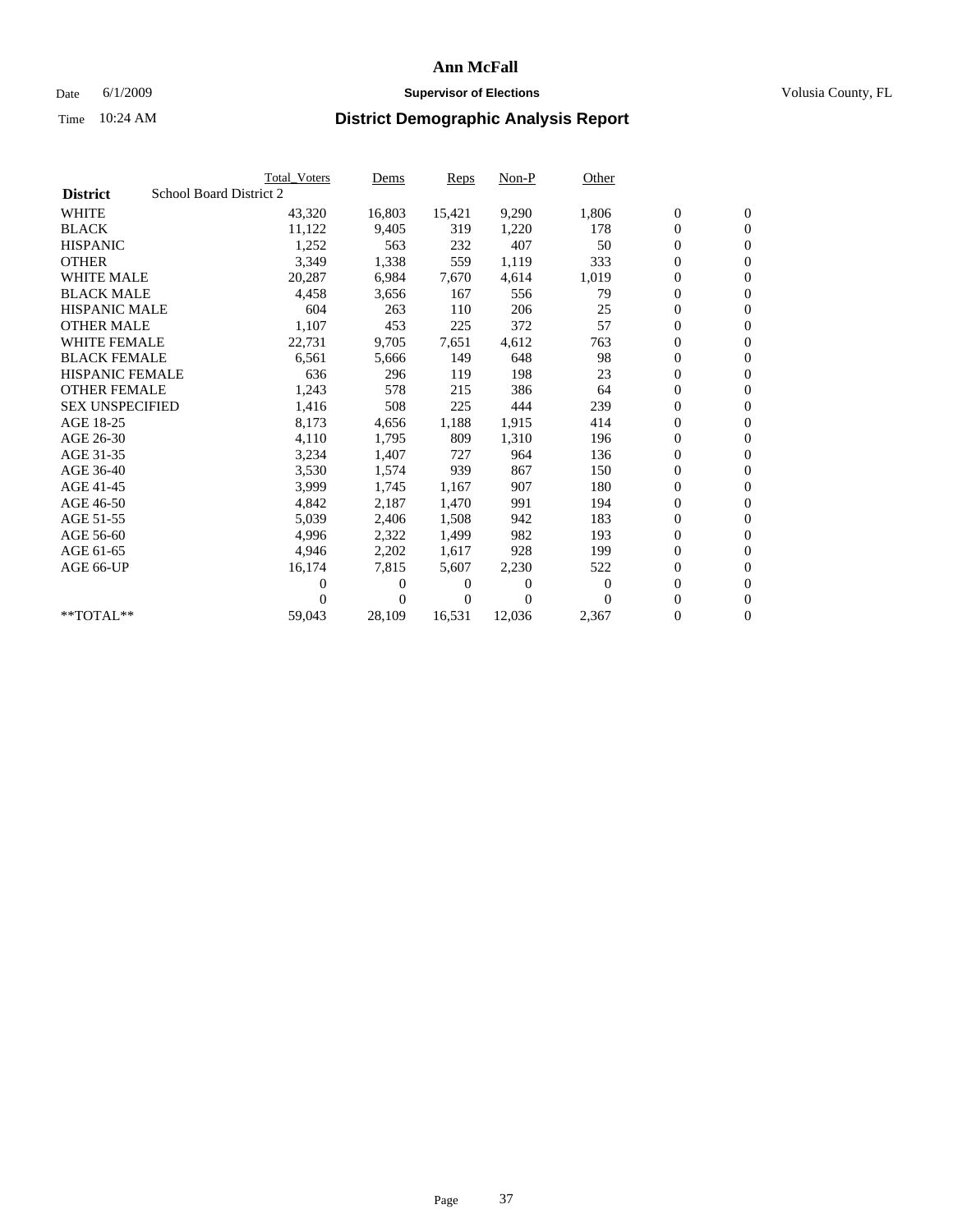### Date 6/1/2009 **Supervisor of Elections Supervisor of Elections** Volusia County, FL

|                        |                         | <b>Total Voters</b> | Dems         | Reps   | $Non-P$  | Other    |                  |                  |  |
|------------------------|-------------------------|---------------------|--------------|--------|----------|----------|------------------|------------------|--|
| <b>District</b>        | School Board District 3 |                     |              |        |          |          |                  |                  |  |
| <b>WHITE</b>           |                         | 66,035              | 24,115       | 25,202 | 14,222   | 2,496    | $\boldsymbol{0}$ | $\mathbf{0}$     |  |
| <b>BLACK</b>           |                         | 1,965               | 1,610        | 85     | 236      | 34       | $\overline{0}$   | $\mathbf{0}$     |  |
| <b>HISPANIC</b>        |                         | 953                 | 383          | 229    | 300      | 41       | 0                | $\mathbf{0}$     |  |
| <b>OTHER</b>           |                         | 2,767               | 769          | 604    | 1,030    | 364      | 0                | $\mathbf{0}$     |  |
| <b>WHITE MALE</b>      |                         | 30,497              | 9,903        | 12,342 | 6,929    | 1,323    | 0                | $\mathbf{0}$     |  |
| <b>BLACK MALE</b>      |                         | 900                 | 695          | 46     | 136      | 23       | $\boldsymbol{0}$ | $\mathbf{0}$     |  |
| <b>HISPANIC MALE</b>   |                         | 426                 | 158          | 96     | 150      | 22       | 0                | $\mathbf{0}$     |  |
| <b>OTHER MALE</b>      |                         | 883                 | 251          | 241    | 339      | 52       | 0                | $\mathbf{0}$     |  |
| <b>WHITE FEMALE</b>    |                         | 35,084              | 14,058       | 12,692 | 7,178    | 1,156    | 0                | $\mathbf{0}$     |  |
| <b>BLACK FEMALE</b>    |                         | 1,048               | 902          | 37     | 99       | 10       | 0                | $\Omega$         |  |
| HISPANIC FEMALE        |                         | 517                 | 221          | 131    | 146      | 19       | 0                | $\mathbf{0}$     |  |
| <b>OTHER FEMALE</b>    |                         | 1,027               | 367          | 255    | 338      | 67       | 0                | $\mathbf{0}$     |  |
| <b>SEX UNSPECIFIED</b> |                         | 1,338               | 322          | 280    | 473      | 263      | 0                | $\Omega$         |  |
| AGE 18-25              |                         | 6,073               | 2,010        | 1,483  | 2,083    | 497      | $\overline{0}$   | $\mathbf{0}$     |  |
| AGE 26-30              |                         | 3,865               | 1,301        | 1,057  | 1,307    | 200      | 0                | $\mathbf{0}$     |  |
| AGE 31-35              |                         | 3,710               | 1,216        | 1,109  | 1,195    | 190      | 0                | $\mathbf{0}$     |  |
| AGE 36-40              |                         | 4,489               | 1,424        | 1,530  | 1,328    | 207      | 0                | $\mathbf{0}$     |  |
| AGE 41-45              |                         | 5,082               | 1,701        | 1,920  | 1,247    | 214      | 0                | $\mathbf{0}$     |  |
| AGE 46-50              |                         | 6,525               | 2,210        | 2,620  | 1,465    | 230      | 0                | $\Omega$         |  |
| AGE 51-55              |                         | 7,091               | 2,772        | 2,686  | 1,389    | 244      | $\boldsymbol{0}$ | $\mathbf{0}$     |  |
| AGE 56-60              |                         | 6,883               | 2.842        | 2,425  | 1.354    | 262      | 0                | $\mathbf{0}$     |  |
| AGE 61-65              |                         | 6,849               | 2,629        | 2,655  | 1,297    | 268      | 0                | $\Omega$         |  |
| AGE 66-UP              |                         | 21,153              | 8,772        | 8,635  | 3,123    | 623      | $\overline{0}$   | $\mathbf{0}$     |  |
|                        |                         | 0                   | 0            | 0      | $\theta$ | $\Omega$ | 0                | $\mathbf{0}$     |  |
|                        |                         | 0                   | $\mathbf{0}$ | 0      | $\Omega$ | $\Omega$ | 0                | $\mathbf{0}$     |  |
| $*$ TOTAL $**$         |                         | 71,720              | 26,877       | 26,120 | 15,788   | 2,935    | 0                | $\boldsymbol{0}$ |  |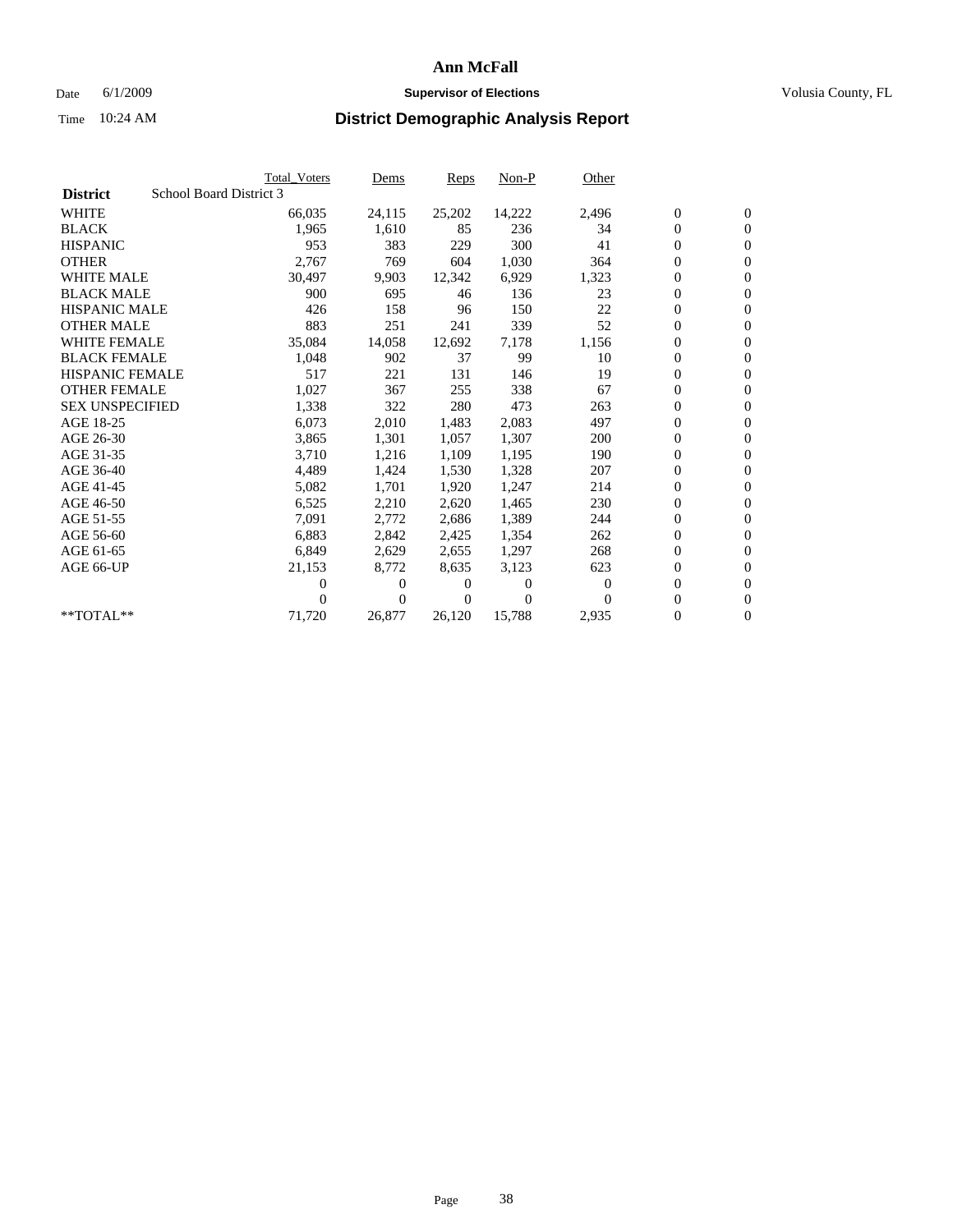## Date 6/1/2009 **Supervisor of Elections Supervisor of Elections** Volusia County, FL

|                                            | <b>Total Voters</b> | Dems           | <b>Reps</b> | $Non-P$  | Other    |                  |                  |  |
|--------------------------------------------|---------------------|----------------|-------------|----------|----------|------------------|------------------|--|
| School Board District 4<br><b>District</b> |                     |                |             |          |          |                  |                  |  |
| <b>WHITE</b>                               | 55,491              | 20,471         | 21,976      | 10,963   | 2,081    | $\boldsymbol{0}$ | $\boldsymbol{0}$ |  |
| <b>BLACK</b>                               | 5,500               | 4,523          | 199         | 669      | 109      | $\overline{0}$   | $\mathbf{0}$     |  |
| <b>HISPANIC</b>                            | 1,251               | 557            | 321         | 333      | 40       | $\overline{0}$   | $\mathbf{0}$     |  |
| <b>OTHER</b>                               | 3,616               | 1,223          | 835         | 1,220    | 338      | 0                | $\mathbf{0}$     |  |
| <b>WHITE MALE</b>                          | 25,350              | 8,227          | 10,651      | 5,364    | 1,108    | $\boldsymbol{0}$ | $\mathbf{0}$     |  |
| <b>BLACK MALE</b>                          | 2,208               | 1,715          | 116         | 311      | 66       | $\boldsymbol{0}$ | $\mathbf{0}$     |  |
| <b>HISPANIC MALE</b>                       | 576                 | 229            | 161         | 162      | 24       | 0                | $\overline{0}$   |  |
| <b>OTHER MALE</b>                          | 1,191               | 380            | 327         | 418      | 66       | $\boldsymbol{0}$ | $\mathbf{0}$     |  |
| <b>WHITE FEMALE</b>                        | 29,812              | 12,137         | 11,202      | 5,520    | 953      | $\mathbf{0}$     | $\mathbf{0}$     |  |
| <b>BLACK FEMALE</b>                        | 3,255               | 2,776          | 83          | 354      | 42       | $\boldsymbol{0}$ | $\Omega$         |  |
| <b>HISPANIC FEMALE</b>                     | 665                 | 323            | 155         | 171      | 16       | $\boldsymbol{0}$ | $\mathbf{0}$     |  |
| <b>OTHER FEMALE</b>                        | 1,379               | 559            | 352         | 399      | 69       | $\mathbf{0}$     | $\mathbf{0}$     |  |
| <b>SEX UNSPECIFIED</b>                     | 1,422               | 428            | 284         | 486      | 224      | $\boldsymbol{0}$ | $\mathbf{0}$     |  |
| AGE 18-25                                  | 6,866               | 2,831          | 1,655       | 1,932    | 448      | $\boldsymbol{0}$ | $\mathbf{0}$     |  |
| AGE 26-30                                  | 3,825               | 1,486          | 988         | 1,174    | 177      | $\overline{0}$   | $\mathbf{0}$     |  |
| AGE 31-35                                  | 3,433               | 1,341          | 942         | 970      | 180      | $\boldsymbol{0}$ | $\mathbf{0}$     |  |
| AGE 36-40                                  | 3,958               | 1,415          | 1,384       | 977      | 182      | $\boldsymbol{0}$ | $\mathbf{0}$     |  |
| AGE 41-45                                  | 4,720               | 1,741          | 1,738       | 1,059    | 182      | $\boldsymbol{0}$ | $\mathbf{0}$     |  |
| AGE 46-50                                  | 5,757               | 2,206          | 2,193       | 1,157    | 201      | 0                | $\Omega$         |  |
| AGE 51-55                                  | 6,067               | 2,584          | 2,195       | 1,102    | 186      | $\boldsymbol{0}$ | $\mathbf{0}$     |  |
| AGE 56-60                                  | 6,093               | 2,582          | 2,125       | 1,176    | 210      | $\mathbf{0}$     | $\mathbf{0}$     |  |
| AGE 61-65                                  | 5,991               | 2,396          | 2,308       | 1,059    | 228      | 0                | $\mathbf{0}$     |  |
| AGE 66-UP                                  | 19,148              | 8,192          | 7,803       | 2,579    | 574      | $\mathbf{0}$     | $\mathbf{0}$     |  |
|                                            | 0                   | $\overline{0}$ | 0           | 0        | $\bf{0}$ | $\overline{0}$   | $\mathbf{0}$     |  |
|                                            | 0                   | $\overline{0}$ | 0           | $\Omega$ | $\Omega$ | 0                | $\mathbf{0}$     |  |
| $*$ TOTAL $**$                             | 65,858              | 26,774         | 23,331      | 13,185   | 2,568    | $\boldsymbol{0}$ | $\boldsymbol{0}$ |  |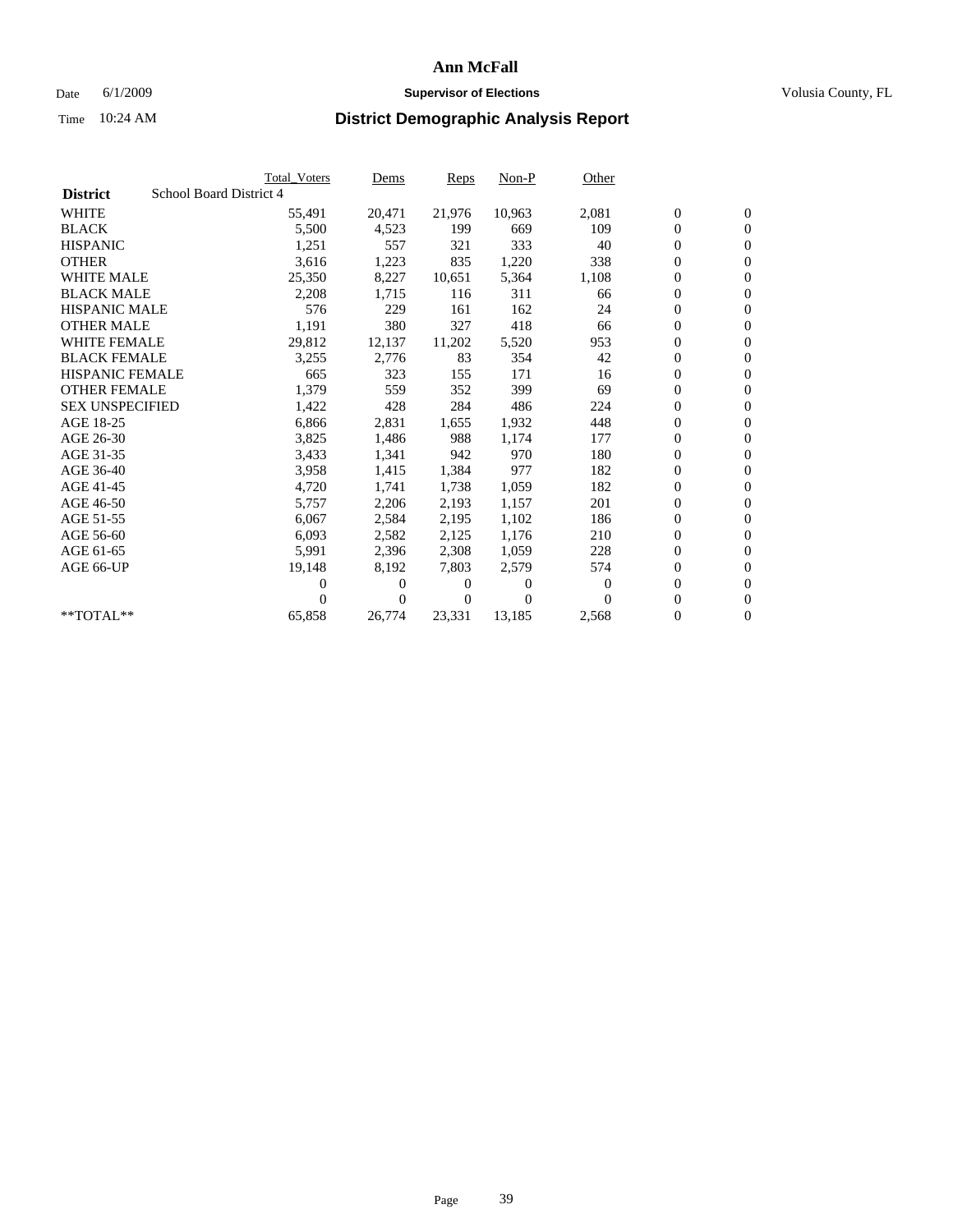## Date 6/1/2009 **Supervisor of Elections Supervisor of Elections** Volusia County, FL

|                        | <b>Total Voters</b>     | <u>Dems</u>    | <b>Reps</b> | $Non-P$      | Other    |                  |                  |  |
|------------------------|-------------------------|----------------|-------------|--------------|----------|------------------|------------------|--|
| <b>District</b>        | School Board District 5 |                |             |              |          |                  |                  |  |
| <b>WHITE</b>           | 49,741                  | 16,469         | 20,295      | 10,501       | 2,476    | $\boldsymbol{0}$ | $\boldsymbol{0}$ |  |
| <b>BLACK</b>           | 5,207                   | 4,034          | 281         | 728          | 164      | $\boldsymbol{0}$ | $\mathbf{0}$     |  |
| <b>HISPANIC</b>        | 12,929                  | 6,425          | 2,217       | 3,891        | 396      | $\boldsymbol{0}$ | $\mathbf{0}$     |  |
| <b>OTHER</b>           | 4,003                   | 1,261          | 802         | 1,469        | 471      | 0                | $\mathbf{0}$     |  |
| <b>WHITE MALE</b>      | 23,266                  | 6,839          | 10,026      | 5,103        | 1,298    | $\boldsymbol{0}$ | $\mathbf{0}$     |  |
| <b>BLACK MALE</b>      | 2,343                   | 1.710          | 154         | 379          | 100      | $\overline{0}$   | $\mathbf{0}$     |  |
| <b>HISPANIC MALE</b>   | 6,062                   | 2,884          | 1,117       | 1,858        | 203      | 0                | $\mathbf{0}$     |  |
| <b>OTHER MALE</b>      | 1,323                   | 456            | 310         | 478          | 79       | $\overline{0}$   | $\mathbf{0}$     |  |
| <b>WHITE FEMALE</b>    | 26,173                  | 9,532          | 10,151      | 5,329        | 1,161    | $\boldsymbol{0}$ | $\mathbf{0}$     |  |
| <b>BLACK FEMALE</b>    | 2,817                   | 2,282          | 127         | 344          | 64       | $\boldsymbol{0}$ | $\mathbf{0}$     |  |
| <b>HISPANIC FEMALE</b> | 6,766                   | 3,487          | 1,091       | 2,002        | 186      | $\boldsymbol{0}$ | $\mathbf{0}$     |  |
| <b>OTHER FEMALE</b>    | 1,540                   | 589            | 320         | 528          | 103      | $\mathbf{0}$     | $\mathbf{0}$     |  |
| <b>SEX UNSPECIFIED</b> | 1,590                   | 410            | 299         | 568          | 313      | $\boldsymbol{0}$ | $\mathbf{0}$     |  |
| AGE 18-25              | 8,343                   | 2,921          | 1,878       | 2,857        | 687      | $\boldsymbol{0}$ | $\mathbf{0}$     |  |
| AGE 26-30              | 5,459                   | 1,893          | 1,359       | 1,865        | 342      | $\overline{0}$   | $\mathbf{0}$     |  |
| AGE 31-35              | 5,798                   | 2,171          | 1,600       | 1,692        | 335      | $\boldsymbol{0}$ | $\mathbf{0}$     |  |
| AGE 36-40              | 6,275                   | 2,163          | 2,084       | 1,691        | 337      | $\boldsymbol{0}$ | $\mathbf{0}$     |  |
| AGE 41-45              | 6,826                   | 2,546          | 2,309       | 1,652        | 319      | $\boldsymbol{0}$ | $\mathbf{0}$     |  |
| AGE 46-50              | 7,390                   | 2,725          | 2,776       | 1,574        | 315      | $\boldsymbol{0}$ | $\mathbf{0}$     |  |
| AGE 51-55              | 6,963                   | 2,745          | 2,515       | 1,405        | 298      | $\boldsymbol{0}$ | $\mathbf{0}$     |  |
| AGE 56-60              | 5,924                   | 2,489          | 2,102       | 1,114        | 219      | $\overline{0}$   | $\mathbf{0}$     |  |
| AGE 61-65              | 5,140                   | 2,125          | 1,900       | 911          | 204      | 0                | $\mathbf{0}$     |  |
| AGE 66-UP              | 13,761                  | 6,411          | 5,072       | 1,827        | 451      | $\boldsymbol{0}$ | $\mathbf{0}$     |  |
|                        | 0                       | $\overline{0}$ | 0           | $\mathbf{0}$ | $\bf{0}$ | $\mathbf{0}$     | $\mathbf{0}$     |  |
|                        | 0                       | $\overline{0}$ | 0           | $\Omega$     | 0        | 0                | $\mathbf{0}$     |  |
| **TOTAL**              | 71,880                  | 28,189         | 23,595      | 16,589       | 3,507    | 0                | $\boldsymbol{0}$ |  |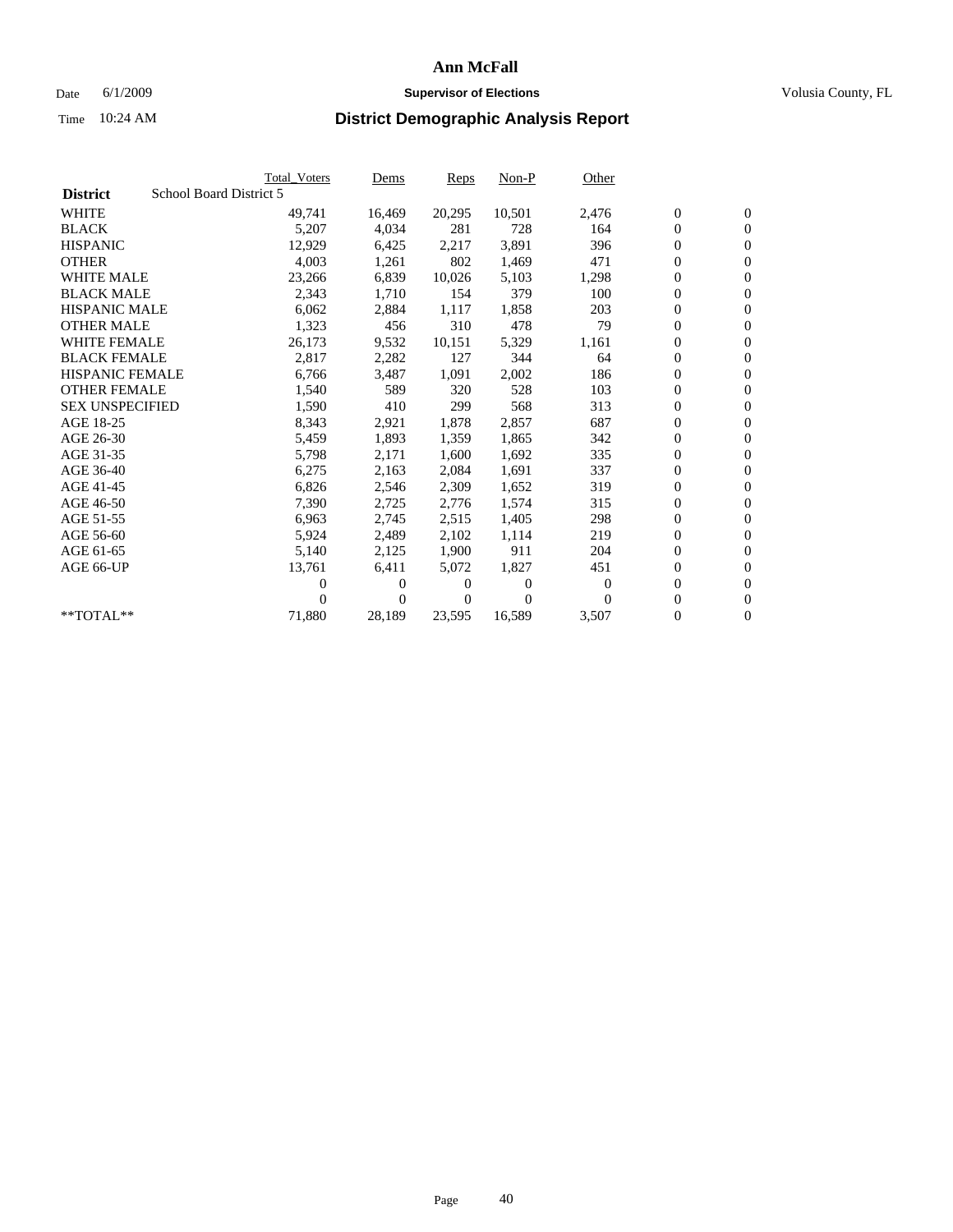## Date 6/1/2009 **Supervisor of Elections Supervisor of Elections** Volusia County, FL

|                        |                       | Total Voters | Dems     | <b>Reps</b> | $Non-P$        | Other        |                  |                  |  |
|------------------------|-----------------------|--------------|----------|-------------|----------------|--------------|------------------|------------------|--|
| <b>District</b>        | Florida Senate Seat 1 |              |          |             |                |              |                  |                  |  |
| <b>WHITE</b>           |                       | 6,513        | 2,485    | 2,192       | 1,544          | 292          | $\boldsymbol{0}$ | $\boldsymbol{0}$ |  |
| <b>BLACK</b>           |                       | 11,660       | 9,953    | 311         | 1,215          | 181          | $\boldsymbol{0}$ | $\mathbf{0}$     |  |
| <b>HISPANIC</b>        |                       | 449          | 216      | 75          | 143            | 15           | $\overline{0}$   | $\mathbf{0}$     |  |
| <b>OTHER</b>           |                       | 1,477        | 707      | 141         | 463            | 166          | 0                | $\mathbf{0}$     |  |
| <b>WHITE MALE</b>      |                       | 3,062        | 956      | 1,152       | 786            | 168          | $\boldsymbol{0}$ | $\mathbf{0}$     |  |
| <b>BLACK MALE</b>      |                       | 4,556        | 3,758    | 172         | 538            | 88           | $\boldsymbol{0}$ | $\mathbf{0}$     |  |
| <b>HISPANIC MALE</b>   |                       | 219          | 92       | 37          | 81             | 9            | $\boldsymbol{0}$ | $\mathbf{0}$     |  |
| <b>OTHER MALE</b>      |                       | 422          | 210      | 51          | 134            | 27           | 0                | $\mathbf{0}$     |  |
| <b>WHITE FEMALE</b>    |                       | 3,418        | 1,514    | 1,029       | 753            | 122          | $\overline{0}$   | $\mathbf{0}$     |  |
| <b>BLACK FEMALE</b>    |                       | 6,990        | 6,099    | 137         | 662            | 92           | $\boldsymbol{0}$ | $\mathbf{0}$     |  |
| HISPANIC FEMALE        |                       | 225          | 121      | 38          | 61             | 5            | $\boldsymbol{0}$ | $\mathbf{0}$     |  |
| <b>OTHER FEMALE</b>    |                       | 503          | 277      | 63          | 144            | 19           | $\mathbf{0}$     | $\mathbf{0}$     |  |
| <b>SEX UNSPECIFIED</b> |                       | 704          | 334      | 40          | 206            | 124          | $\boldsymbol{0}$ | $\mathbf{0}$     |  |
| AGE 18-25              |                       | 5,027        | 3,506    | 343         | 936            | 242          | 0                | $\mathbf{0}$     |  |
| AGE 26-30              |                       | 1,810        | 1,032    | 228         | 499            | 51           | $\overline{0}$   | $\mathbf{0}$     |  |
| AGE 31-35              |                       | 1,421        | 836      | 184         | 353            | 48           | $\boldsymbol{0}$ | $\mathbf{0}$     |  |
| AGE 36-40              |                       | 1,374        | 831      | 213         | 281            | 49           | 0                | $\mathbf{0}$     |  |
| AGE 41-45              |                       | 1,549        | 980      | 231         | 285            | 53           | $\overline{0}$   | $\mathbf{0}$     |  |
| AGE 46-50              |                       | 1,683        | 1,080    | 307         | 236            | 60           | $\boldsymbol{0}$ | $\mathbf{0}$     |  |
| AGE 51-55              |                       | 1,664        | 1,123    | 282         | 218            | 41           | $\boldsymbol{0}$ | $\mathbf{0}$     |  |
| AGE 56-60              |                       | 1,390        | 932      | 227         | 195            | 36           | $\boldsymbol{0}$ | $\Omega$         |  |
| AGE 61-65              |                       | 1,147        | 788      | 203         | 130            | 26           | $\mathbf{0}$     | $\mathbf{0}$     |  |
| AGE 66-UP              |                       | 3,034        | 2,253    | 501         | 232            | 48           | $\boldsymbol{0}$ | $\mathbf{0}$     |  |
|                        |                       | 0            | 0        | 0           | $\overline{0}$ | $\mathbf{0}$ | $\overline{0}$   | $\mathbf{0}$     |  |
|                        |                       | $\theta$     | $\theta$ | $\Omega$    | $\Omega$       | $\Omega$     | $\boldsymbol{0}$ | $\boldsymbol{0}$ |  |
| $*$ TOTAL $**$         |                       | 20,099       | 13,361   | 2,719       | 3,365          | 654          | 0                | $\mathbf{0}$     |  |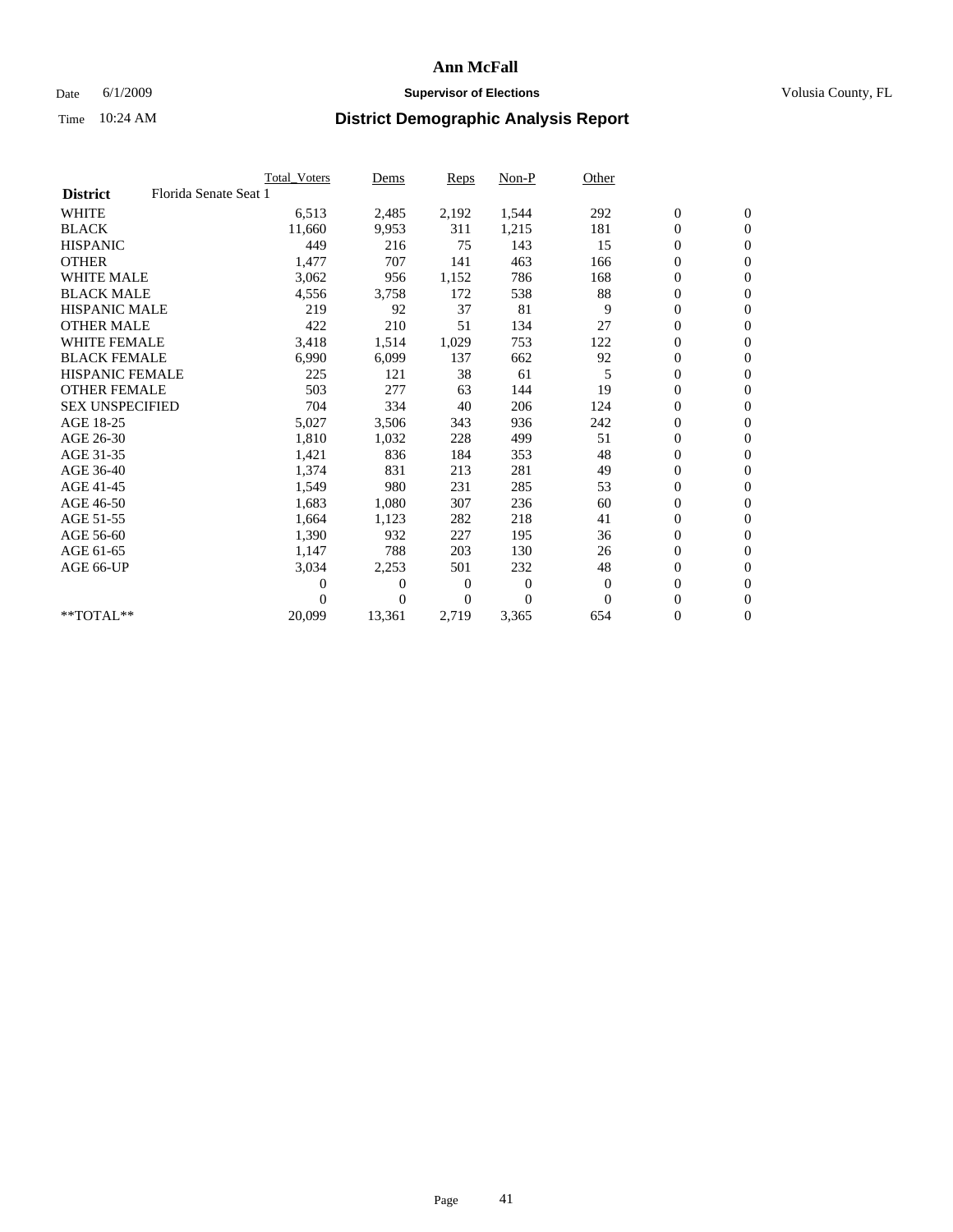## Date 6/1/2009 **Supervisor of Elections Supervisor of Elections** Volusia County, FL

|                        |                       | <b>Total Voters</b> | <u>Dems</u>    | <b>Reps</b> | $Non-P$      | Other    |                  |                  |  |
|------------------------|-----------------------|---------------------|----------------|-------------|--------------|----------|------------------|------------------|--|
| <b>District</b>        | Florida Senate Seat 7 |                     |                |             |              |          |                  |                  |  |
| <b>WHITE</b>           |                       | 160,389             | 59,438         | 61,241      | 33,348       | 6,362    | $\boldsymbol{0}$ | $\boldsymbol{0}$ |  |
| <b>BLACK</b>           |                       | 7,571               | 6,095          | 336         | 999          | 141      | $\boldsymbol{0}$ | $\mathbf{0}$     |  |
| <b>HISPANIC</b>        |                       | 5,768               | 2,621          | 1,127       | 1,787        | 233      | $\boldsymbol{0}$ | $\mathbf{0}$     |  |
| <b>OTHER</b>           |                       | 8,405               | 2,642          | 1,896       | 2,972        | 895      | 0                | $\overline{0}$   |  |
| <b>WHITE MALE</b>      |                       | 74,330              | 24,479         | 30,070      | 16,350       | 3,431    | $\boldsymbol{0}$ | $\mathbf{0}$     |  |
| <b>BLACK MALE</b>      |                       | 3,314               | 2,538          | 178         | 518          | 80       | $\overline{0}$   | $\mathbf{0}$     |  |
| <b>HISPANIC MALE</b>   |                       | 2,680               | 1,168          | 543         | 846          | 123      | 0                | $\overline{0}$   |  |
| <b>OTHER MALE</b>      |                       | 2,817               | 879            | 764         | 1,019        | 155      | $\overline{0}$   | $\mathbf{0}$     |  |
| <b>WHITE FEMALE</b>    |                       | 85,004              | 34,589         | 30,795      | 16,742       | 2,878    | $\boldsymbol{0}$ | $\mathbf{0}$     |  |
| <b>BLACK FEMALE</b>    |                       | 4,207               | 3,518          | 155         | 475          | 59       | $\boldsymbol{0}$ | $\overline{0}$   |  |
| <b>HISPANIC FEMALE</b> |                       | 3,036               | 1,431          | 573         | 924          | 108      | 0                | $\mathbf{0}$     |  |
| <b>OTHER FEMALE</b>    |                       | 3,198               | 1,241          | 769         | 1,013        | 175      | $\overline{0}$   | $\mathbf{0}$     |  |
| <b>SEX UNSPECIFIED</b> |                       | 3,547               | 953            | 753         | 1,219        | 622      | $\boldsymbol{0}$ | $\mathbf{0}$     |  |
| AGE 18-25              |                       | 17,050              | 6,164          | 4,198       | 5,477        | 1,211    | $\boldsymbol{0}$ | $\mathbf{0}$     |  |
| AGE 26-30              |                       | 10,812              | 3,741          | 2,847       | 3,638        | 586      | 0                | $\mathbf{0}$     |  |
| AGE 31-35              |                       | 9,866               | 3,430          | 2,891       | 3,023        | 522      | $\boldsymbol{0}$ | $\mathbf{0}$     |  |
| AGE 36-40              |                       | 11,639              | 3,940          | 3,962       | 3,170        | 567      | $\boldsymbol{0}$ | $\mathbf{0}$     |  |
| AGE 41-45              |                       | 13,419              | 4,623          | 4,999       | 3,203        | 594      | 0                | $\mathbf{0}$     |  |
| AGE 46-50              |                       | 16,634              | 5,948          | 6,456       | 3,605        | 625      | $\boldsymbol{0}$ | $\overline{0}$   |  |
| AGE 51-55              |                       | 17,460              | 6,995          | 6,451       | 3,367        | 647      | $\boldsymbol{0}$ | $\mathbf{0}$     |  |
| AGE 56-60              |                       | 17.073              | 7.065          | 5.988       | 3,363        | 657      | $\overline{0}$   | $\mathbf{0}$     |  |
| AGE 61-65              |                       | 16,455              | 6,527          | 6,207       | 3,057        | 664      | 0                | $\mathbf{0}$     |  |
| AGE 66-UP              |                       | 51,725              | 22,363         | 20,601      | 7,203        | 1,558    | 0                | $\mathbf{0}$     |  |
|                        |                       | 0                   | 0              | 0           | $\mathbf{0}$ | $\Omega$ | $\mathbf{0}$     | $\mathbf{0}$     |  |
|                        |                       | 0                   | $\overline{0}$ | 0           | $\Omega$     | 0        | 0                | $\mathbf{0}$     |  |
| **TOTAL**              |                       | 182,133             | 70,796         | 64,600      | 39,106       | 7,631    | 0                | $\boldsymbol{0}$ |  |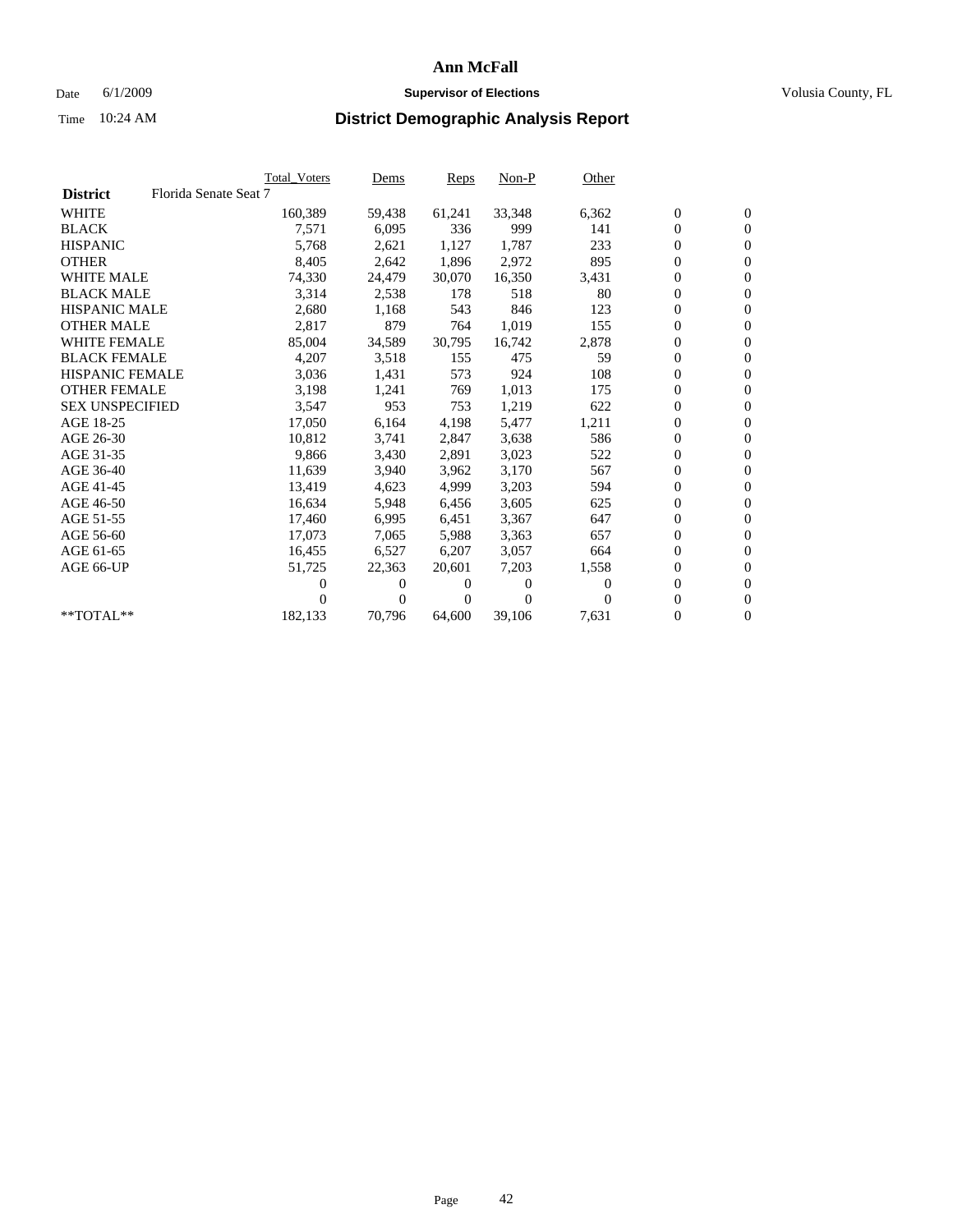## Date 6/1/2009 **Supervisor of Elections Supervisor of Elections** Volusia County, FL

|                        |                       | Total Voters | Dems           | <b>Reps</b> | $Non-P$        | Other        |                  |                  |  |
|------------------------|-----------------------|--------------|----------------|-------------|----------------|--------------|------------------|------------------|--|
| <b>District</b>        | Florida Senate Seat 8 |              |                |             |                |              |                  |                  |  |
| <b>WHITE</b>           |                       | 23,971       | 8,281          | 10,087      | 4,729          | 874          | $\boldsymbol{0}$ | $\boldsymbol{0}$ |  |
| <b>BLACK</b>           |                       | 1,073        | 833            | 50          | 154            | 36           | $\overline{0}$   | $\mathbf{0}$     |  |
| <b>HISPANIC</b>        |                       | 522          | 214            | 146         | 143            | 19           | $\overline{0}$   | $\mathbf{0}$     |  |
| <b>OTHER</b>           |                       | 1,487        | 474            | 360         | 519            | 134          | 0                | $\mathbf{0}$     |  |
| <b>WHITE MALE</b>      |                       | 11,039       | 3,362          | 4,899       | 2,319          | 459          | $\boldsymbol{0}$ | $\mathbf{0}$     |  |
| <b>BLACK MALE</b>      |                       | 451          | 334            | 29          | 70             | 18           | $\boldsymbol{0}$ | $\mathbf{0}$     |  |
| <b>HISPANIC MALE</b>   |                       | 261          | 95             | 79          | 75             | 12           | $\boldsymbol{0}$ | $\mathbf{0}$     |  |
| <b>OTHER MALE</b>      |                       | 502          | 164            | 137         | 175            | 26           | $\boldsymbol{0}$ | $\mathbf{0}$     |  |
| <b>WHITE FEMALE</b>    |                       | 12,769       | 4,875          | 5,120       | 2,368          | 406          | $\overline{0}$   | $\mathbf{0}$     |  |
| <b>BLACK FEMALE</b>    |                       | 616          | 495            | 21          | 82             | 18           | $\boldsymbol{0}$ | $\Omega$         |  |
| <b>HISPANIC FEMALE</b> |                       | 260          | 119            | 66          | 68             |              | $\boldsymbol{0}$ | $\mathbf{0}$     |  |
| <b>OTHER FEMALE</b>    |                       | 559          | 218            | 139         | 170            | 32           | $\overline{0}$   | $\mathbf{0}$     |  |
| <b>SEX UNSPECIFIED</b> |                       | 596          | 140            | 153         | 218            | 85           | $\boldsymbol{0}$ | $\mathbf{0}$     |  |
| AGE 18-25              |                       | 2,769        | 967            | 819         | 806            | 177          | $\boldsymbol{0}$ | $\mathbf{0}$     |  |
| AGE 26-30              |                       | 1,376        | 487            | 391         | 423            | 75           | $\overline{0}$   | $\mathbf{0}$     |  |
| AGE 31-35              |                       | 1,295        | 423            | 416         | 387            | 69           | $\boldsymbol{0}$ | $\mathbf{0}$     |  |
| AGE 36-40              |                       | 1,501        | 439            | 623         | 374            | 65           | $\boldsymbol{0}$ | $\mathbf{0}$     |  |
| AGE 41-45              |                       | 1,839        | 601            | 780         | 388            | 70           | $\boldsymbol{0}$ | $\mathbf{0}$     |  |
| AGE 46-50              |                       | 2,279        | 761            | 974         | 472            | 72           | 0                | $\Omega$         |  |
| AGE 51-55              |                       | 2,425        | 912            | 1,005       | 447            | 61           | $\boldsymbol{0}$ | $\mathbf{0}$     |  |
| AGE 56-60              |                       | 2,519        | 964            | 992         | 472            | 91           | $\mathbf{0}$     | $\mathbf{0}$     |  |
| AGE 61-65              |                       | 2,743        | 1,019          | 1,122       | 502            | 100          | 0                | $\Omega$         |  |
| AGE 66-UP              |                       | 8,307        | 3,229          | 3,521       | 1,274          | 283          | $\mathbf{0}$     | $\mathbf{0}$     |  |
|                        |                       | 0            | 0              | 0           | $\overline{0}$ | $\mathbf{0}$ | $\boldsymbol{0}$ | $\mathbf{0}$     |  |
|                        |                       | 0            | $\overline{0}$ | 0           | $\Omega$       | $\Omega$     | 0                | $\mathbf{0}$     |  |
| $*$ TOTAL $**$         |                       | 27,053       | 9,802          | 10,643      | 5,545          | 1,063        | $\boldsymbol{0}$ | $\boldsymbol{0}$ |  |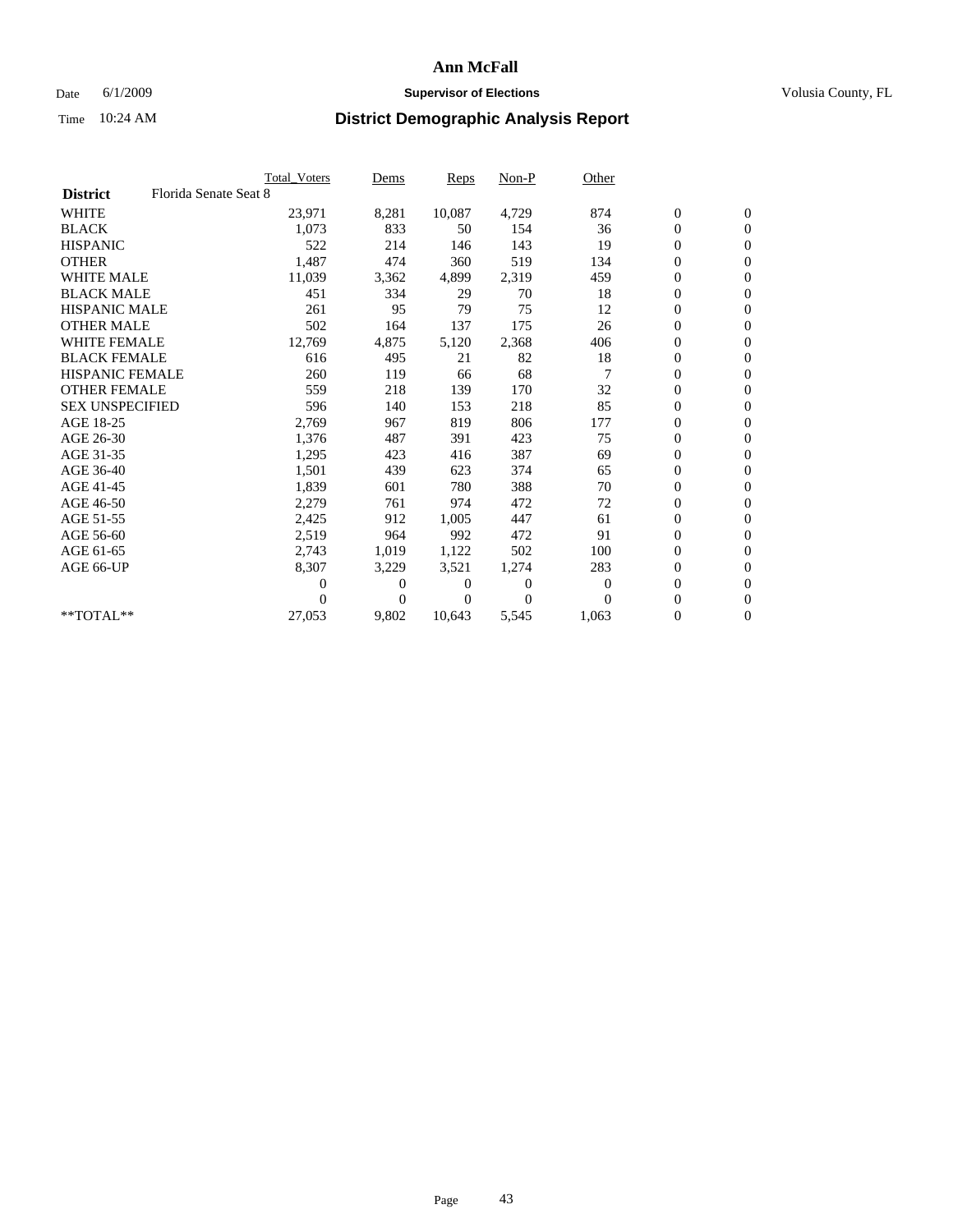## Date 6/1/2009 **Supervisor of Elections Supervisor of Elections** Volusia County, FL

|                        |                        | <b>Total Voters</b> | Dems     | Reps   | $Non-P$  | Other    |                  |                  |  |
|------------------------|------------------------|---------------------|----------|--------|----------|----------|------------------|------------------|--|
| <b>District</b>        | Florida Senate Seat 20 |                     |          |        |          |          |                  |                  |  |
| <b>WHITE</b>           |                        | 74,407              | 25,956   | 29,998 | 14,752   | 3,701    | $\boldsymbol{0}$ | $\boldsymbol{0}$ |  |
| <b>BLACK</b>           |                        | 7,961               | 6,369    | 356    | 1,011    | 225      | $\boldsymbol{0}$ | $\mathbf{0}$     |  |
| <b>HISPANIC</b>        |                        | 12,601              | 6,185    | 2,192  | 3,823    | 401      | 0                | $\mathbf{0}$     |  |
| <b>OTHER</b>           |                        | 5,284               | 1,729    | 1,102  | 1,850    | 603      | 0                | $\mathbf{0}$     |  |
| <b>WHITE MALE</b>      |                        | 34,187              | 10,584   | 14,558 | 7,073    | 1,972    | 0                | $\mathbf{0}$     |  |
| <b>BLACK MALE</b>      |                        | 3,422               | 2,595    | 182    | 502      | 143      | 0                | $\mathbf{0}$     |  |
| <b>HISPANIC MALE</b>   |                        | 5,845               | 2,770    | 1,083  | 1,792    | 200      | 0                | $\mathbf{0}$     |  |
| <b>OTHER MALE</b>      |                        | 1,698               | 607      | 426    | 555      | 110      | 0                | $\mathbf{0}$     |  |
| <b>WHITE FEMALE</b>    |                        | 39,828              | 15,242   | 15,290 | 7,592    | 1,704    | $\boldsymbol{0}$ | $\mathbf{0}$     |  |
| <b>BLACK FEMALE</b>    |                        | 4,469               | 3,717    | 172    | 499      | 81       | 0                | $\mathbf{0}$     |  |
| <b>HISPANIC FEMALE</b> |                        | 6,658               | 3,364    | 1,099  | 2,003    | 192      | 0                | $\mathbf{0}$     |  |
| <b>OTHER FEMALE</b>    |                        | 2,033               | 799      | 433    | 662      | 139      | 0                | $\mathbf{0}$     |  |
| <b>SEX UNSPECIFIED</b> |                        | 2,113               | 561      | 405    | 758      | 389      | 0                | $\mathbf{0}$     |  |
| AGE 18-25              |                        | 11,145              | 3,980    | 2,596  | 3,630    | 939      | 0                | $\mathbf{0}$     |  |
| AGE 26-30              |                        | 7,345               | 2,649    | 1,882  | 2,345    | 469      | 0                | $\mathbf{0}$     |  |
| AGE 31-35              |                        | 7,475               | 2,748    | 2,120  | 2,140    | 467      | 0                | $\mathbf{0}$     |  |
| AGE 36-40              |                        | 8,161               | 2,881    | 2,732  | 2,131    | 417      | 0                | $\mathbf{0}$     |  |
| AGE 41-45              |                        | 8,800               | 3,206    | 3,128  | 2,077    | 389      | 0                | $\mathbf{0}$     |  |
| AGE 46-50              |                        | 9,678               | 3,702    | 3,571  | 1,962    | 443      | 0                | $\mathbf{0}$     |  |
| AGE 51-55              |                        | 9,361               | 3,872    | 3,339  | 1,756    | 394      | 0                | $\mathbf{0}$     |  |
| AGE 56-60              |                        | 8,350               | 3,645    | 2.931  | 1.428    | 346      | 0                | $\mathbf{0}$     |  |
| AGE 61-65              |                        | 7,579               | 3,233    | 2,819  | 1,222    | 305      | 0                | $\mathbf{0}$     |  |
| AGE 66-UP              |                        | 22,358              | 10,323   | 8,530  | 2,744    | 761      | 0                | $\mathbf{0}$     |  |
|                        |                        | 0                   | $\theta$ | 0      | $\theta$ | $\theta$ | 0                | $\mathbf{0}$     |  |
|                        |                        | 0                   | 0        | 0      | $\Omega$ | $\Omega$ | 0                | $\mathbf{0}$     |  |
| **TOTAL**              |                        | 100,253             | 40,239   | 33,648 | 21,436   | 4,930    | 0                | $\boldsymbol{0}$ |  |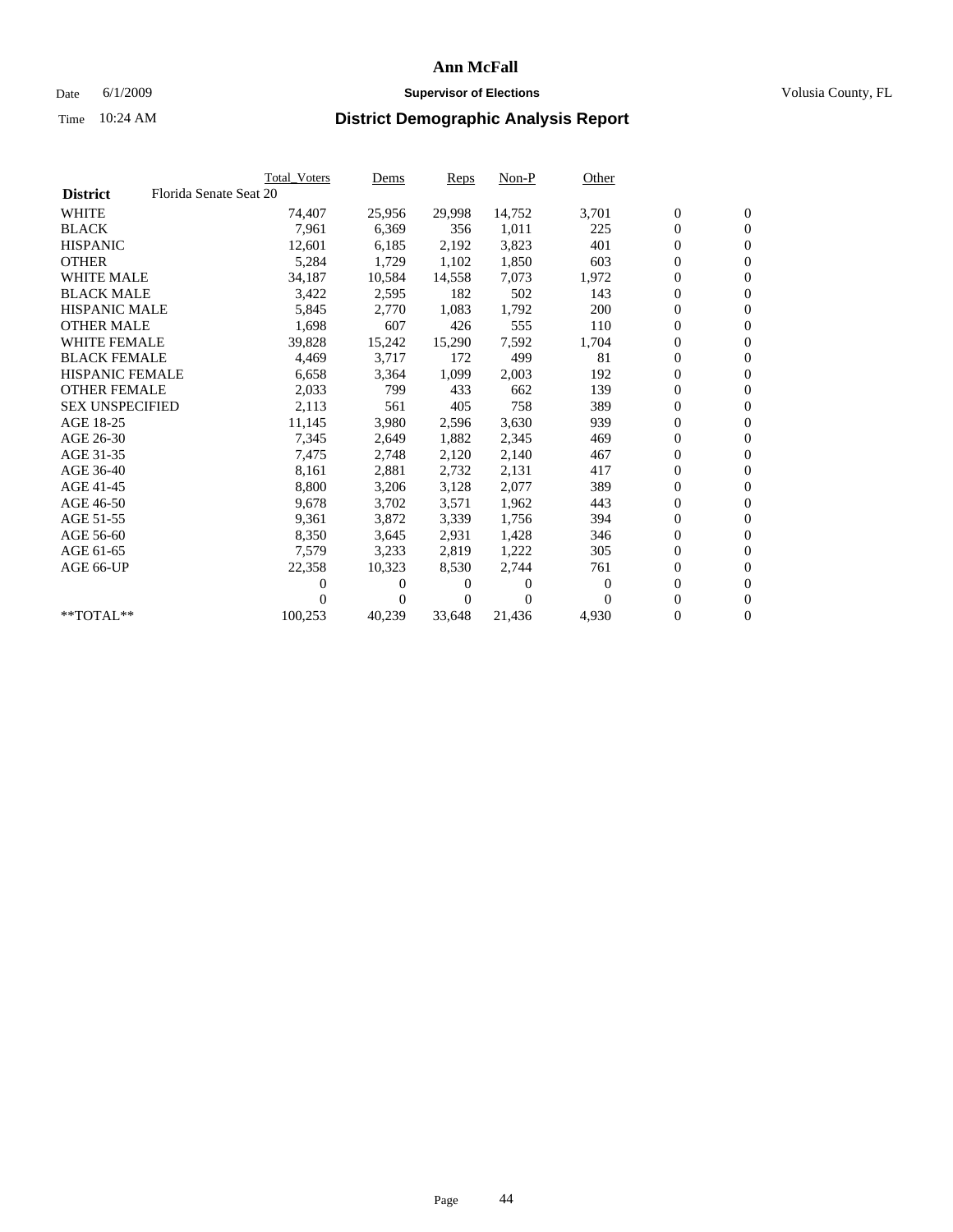### Date 6/1/2009 **Supervisor of Elections Supervisor of Elections** Volusia County, FL

|                                       | Total Voters   | Dems           | <b>Reps</b>  | Non-P        | Other          |                  |                  |  |
|---------------------------------------|----------------|----------------|--------------|--------------|----------------|------------------|------------------|--|
| Daytona Bch Zone 1<br><b>District</b> |                |                |              |              |                |                  |                  |  |
| <b>WHITE</b>                          | 4,787          | 1,961          | 1,586        | 1,049        | 191            | $\boldsymbol{0}$ | $\boldsymbol{0}$ |  |
| <b>BLACK</b>                          | 980            | 813            | 28           | 120          | 19             | $\boldsymbol{0}$ | $\mathbf{0}$     |  |
| <b>HISPANIC</b>                       | 142            | 69             | 28           | 40           | 5              | $\overline{0}$   | $\mathbf{0}$     |  |
| <b>OTHER</b>                          | 406            | 155            | 90           | 116          | 45             | $\boldsymbol{0}$ | $\mathbf{0}$     |  |
| <b>WHITE MALE</b>                     | 2,254          | 804            | 805          | 536          | 109            | $\overline{0}$   | $\mathbf{0}$     |  |
| <b>BLACK MALE</b>                     | 448            | 371            | 14           | 52           | 11             | $\boldsymbol{0}$ | $\mathbf{0}$     |  |
| <b>HISPANIC MALE</b>                  | 71             | 26             | 19           | 23           | 3              | $\boldsymbol{0}$ | $\mathbf{0}$     |  |
| <b>OTHER MALE</b>                     | 160            | 62             | 37           | 51           | 10             | $\boldsymbol{0}$ | $\mathbf{0}$     |  |
| <b>WHITE FEMALE</b>                   | 2,503          | 1,145          | 776          | 502          | 80             | $\overline{0}$   | $\mathbf{0}$     |  |
| <b>BLACK FEMALE</b>                   | 527            | 439            | 14           | 66           | 8              | $\boldsymbol{0}$ | $\mathbf{0}$     |  |
| <b>HISPANIC FEMALE</b>                | 71             | 43             | 9            | 17           | $\overline{c}$ | $\boldsymbol{0}$ | $\mathbf{0}$     |  |
| <b>OTHER FEMALE</b>                   | 153            | 66             | 36           | 40           | 11             | $\mathbf{0}$     | $\mathbf{0}$     |  |
| <b>SEX UNSPECIFIED</b>                | 128            | 42             | 22           | 38           | 26             | $\boldsymbol{0}$ | $\mathbf{0}$     |  |
| AGE 18-25                             | 814            | 428            | 122          | 219          | 45             | $\boldsymbol{0}$ | $\mathbf{0}$     |  |
| AGE 26-30                             | 502            | 234            | 92           | 143          | 33             | $\overline{0}$   | $\mathbf{0}$     |  |
| AGE 31-35                             | 345            | 139            | 83           | 113          | 10             | $\boldsymbol{0}$ | $\mathbf{0}$     |  |
| AGE 36-40                             | 359            | 131            | 107          | 98           | 23             | $\boldsymbol{0}$ | $\mathbf{0}$     |  |
| AGE 41-45                             | 415            | 173            | 133          | 96           | 13             | $\overline{0}$   | $\mathbf{0}$     |  |
| AGE 46-50                             | 493            | 217            | 155          | 101          | 20             | $\boldsymbol{0}$ | $\mathbf{0}$     |  |
| AGE 51-55                             | 561            | 264            | 159          | 111          | 27             | $\boldsymbol{0}$ | $\mathbf{0}$     |  |
| AGE 56-60                             | 544            | 252            | 153          | 122          | 17             | $\boldsymbol{0}$ | $\Omega$         |  |
| AGE 61-65                             | 520            | 248            | 153          | 98           | 21             | $\overline{0}$   | $\mathbf{0}$     |  |
| AGE 66-UP                             | 1,762          | 912            | 575          | 224          | 51             | $\boldsymbol{0}$ | $\mathbf{0}$     |  |
|                                       | $\overline{0}$ | $\overline{0}$ | 0            | $\mathbf{0}$ | $\overline{0}$ | $\overline{0}$   | $\mathbf{0}$     |  |
|                                       | $\theta$       | $\overline{0}$ | $\mathbf{0}$ | $\Omega$     | $\Omega$       | $\boldsymbol{0}$ | $\mathbf{0}$     |  |
| **TOTAL**                             | 6,315          | 2,998          | 1,732        | 1,325        | 260            | 0                | $\mathbf{0}$     |  |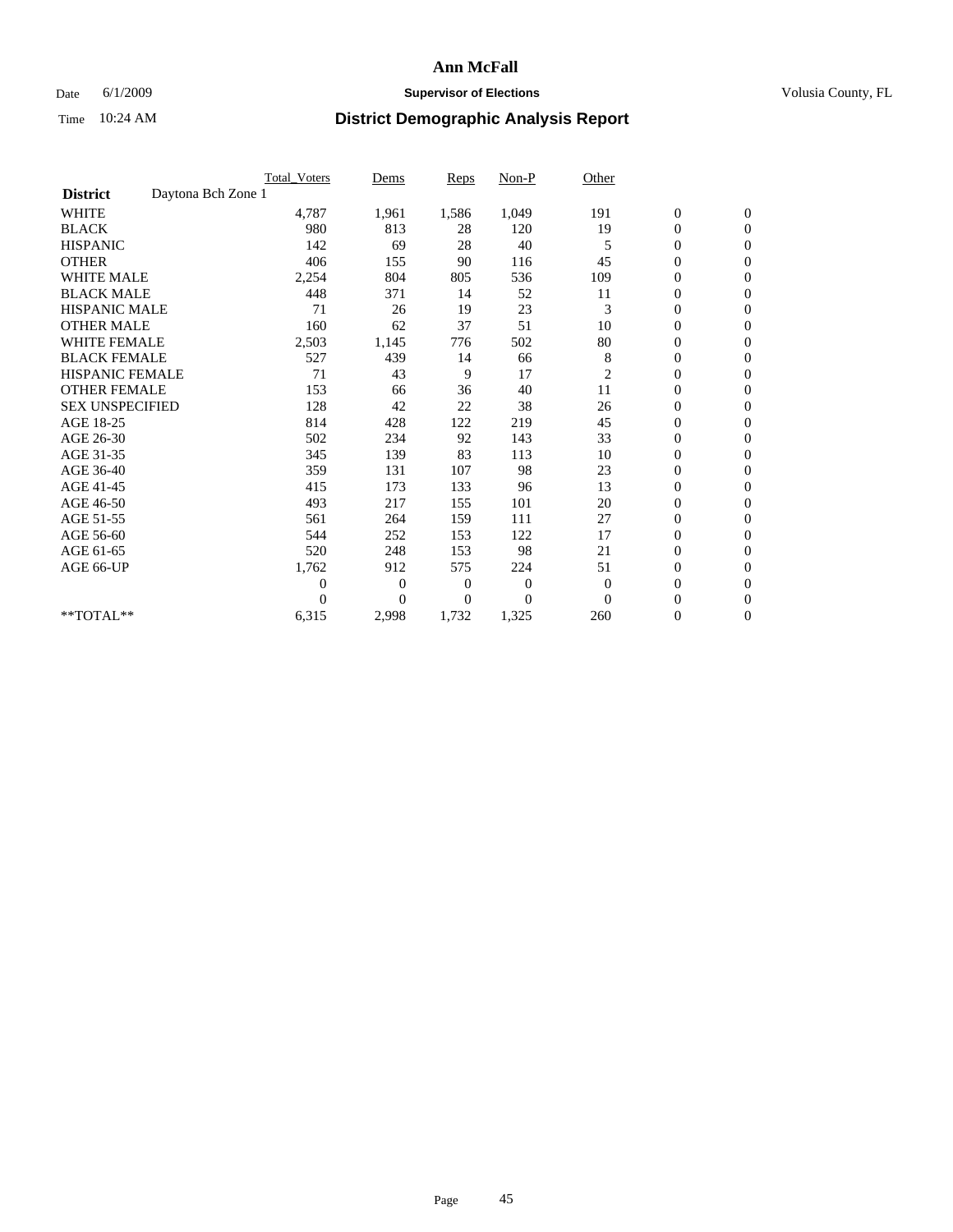## Date 6/1/2009 **Supervisor of Elections Supervisor of Elections** Volusia County, FL

|                        |                    | <b>Total Voters</b> | Dems           | <b>Reps</b>    | $Non-P$        | Other        |                  |                  |  |
|------------------------|--------------------|---------------------|----------------|----------------|----------------|--------------|------------------|------------------|--|
| <b>District</b>        | Daytona Bch Zone 2 |                     |                |                |                |              |                  |                  |  |
| <b>WHITE</b>           |                    | 4,163               | 1,753          | 1,376          | 861            | 173          | $\boldsymbol{0}$ | $\boldsymbol{0}$ |  |
| <b>BLACK</b>           |                    | 1,319               | 1,105          | 48             | 141            | 25           | $\boldsymbol{0}$ | $\mathbf{0}$     |  |
| <b>HISPANIC</b>        |                    | 131                 | 56             | 28             | 40             |              | $\overline{0}$   | $\mathbf{0}$     |  |
| <b>OTHER</b>           |                    | 357                 | 144            | 51             | 134            | 28           | 0                | $\mathbf{0}$     |  |
| <b>WHITE MALE</b>      |                    | 2,018               | 777            | 716            | 428            | 97           | $\boldsymbol{0}$ | $\mathbf{0}$     |  |
| <b>BLACK MALE</b>      |                    | 536                 | 424            | 26             | 72             | 14           | $\overline{0}$   | $\mathbf{0}$     |  |
| <b>HISPANIC MALE</b>   |                    | 67                  | 29             | 14             | 19             | 5            | $\boldsymbol{0}$ | $\Omega$         |  |
| <b>OTHER MALE</b>      |                    | 113                 | 48             | 20             | 39             | 6            | $\overline{0}$   | $\mathbf{0}$     |  |
| <b>WHITE FEMALE</b>    |                    | 2,117               | 964            | 649            | 430            | 74           | $\boldsymbol{0}$ | $\mathbf{0}$     |  |
| <b>BLACK FEMALE</b>    |                    | 775                 | 675            | 22             | 67             | 11           | $\boldsymbol{0}$ | $\mathbf{0}$     |  |
| <b>HISPANIC FEMALE</b> |                    | 64                  | 27             | 14             | 21             | 2            | $\boldsymbol{0}$ | $\mathbf{0}$     |  |
| <b>OTHER FEMALE</b>    |                    | 138                 | 67             | 24             | 44             | 3            | $\mathbf{0}$     | $\mathbf{0}$     |  |
| <b>SEX UNSPECIFIED</b> |                    | 142                 | 47             | 18             | 56             | 21           | $\boldsymbol{0}$ | $\Omega$         |  |
| AGE 18-25              |                    | 609                 | 299            | 107            | 165            | 38           | $\boldsymbol{0}$ | $\mathbf{0}$     |  |
| AGE 26-30              |                    | 396                 | 188            | 65             | 125            | 18           | $\overline{0}$   | $\Omega$         |  |
| AGE 31-35              |                    | 345                 | 164            | 58             | 112            | 11           | $\boldsymbol{0}$ | $\mathbf{0}$     |  |
| AGE 36-40              |                    | 365                 | 170            | 84             | 96             | 15           | $\boldsymbol{0}$ | $\mathbf{0}$     |  |
| AGE 41-45              |                    | 435                 | 199            | 119            | 94             | 23           | $\boldsymbol{0}$ | $\mathbf{0}$     |  |
| AGE 46-50              |                    | 562                 | 277            | 145            | 116            | 24           | $\boldsymbol{0}$ | $\Omega$         |  |
| AGE 51-55              |                    | 563                 | 287            | 156            | 103            | 17           | $\overline{0}$   | $\mathbf{0}$     |  |
| AGE 56-60              |                    | 562                 | 297            | 140            | 104            | 21           | $\overline{0}$   | $\mathbf{0}$     |  |
| AGE 61-65              |                    | 459                 | 221            | 145            | 76             | 17           | $\overline{0}$   | $\mathbf{0}$     |  |
| AGE 66-UP              |                    | 1,674               | 956            | 484            | 185            | 49           | $\boldsymbol{0}$ | $\mathbf{0}$     |  |
|                        |                    | $\overline{0}$      | $\overline{0}$ | $\mathbf{0}$   | $\mathbf{0}$   | $\mathbf{0}$ | $\mathbf{0}$     | $\mathbf{0}$     |  |
|                        |                    | $\Omega$            | $\overline{0}$ | $\overline{0}$ | $\overline{0}$ | $\mathbf{0}$ | 0                | $\mathbf{0}$     |  |
| **TOTAL**              |                    | 5,970               | 3,058          | 1,503          | 1,176          | 233          | 0                | $\boldsymbol{0}$ |  |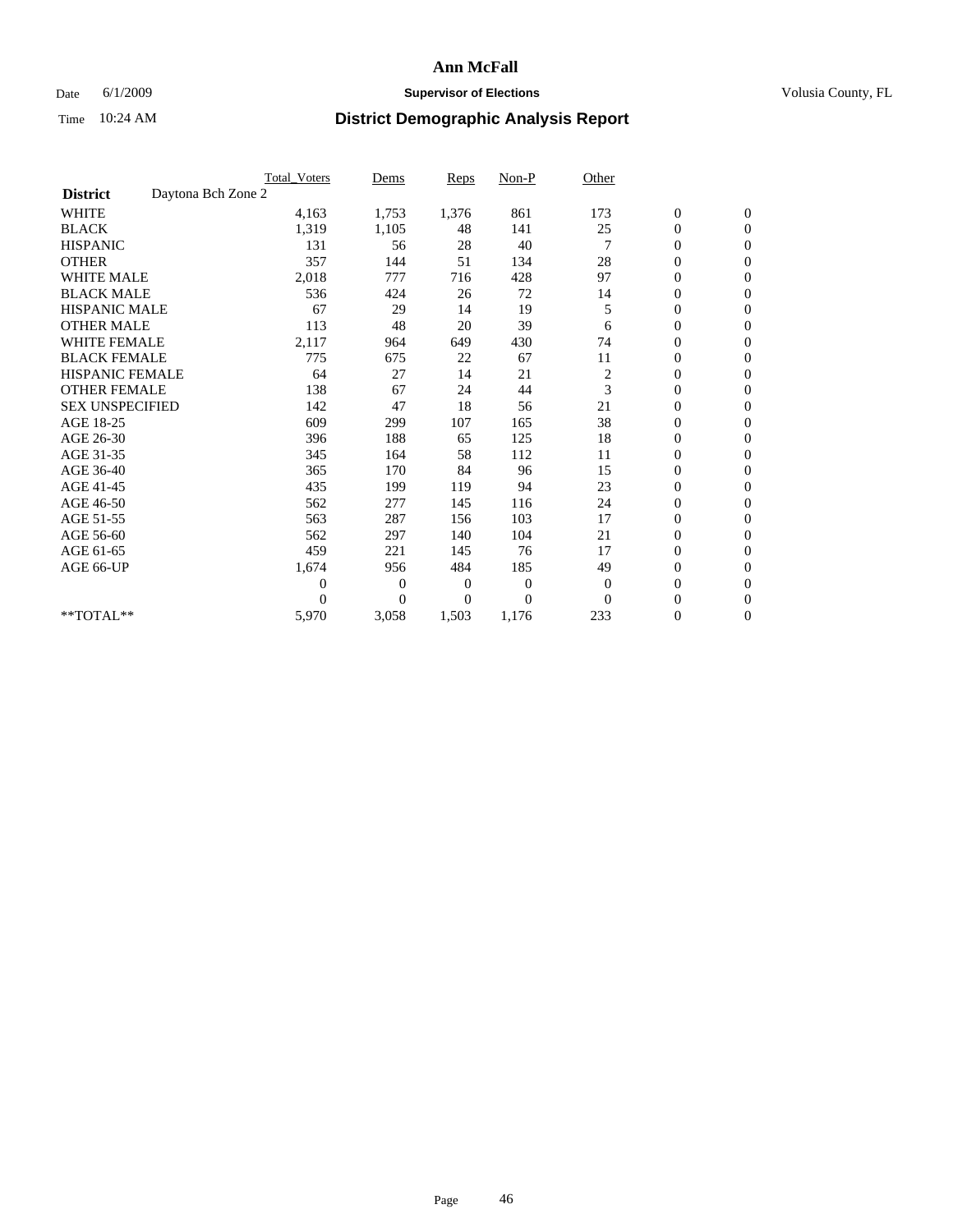## Date 6/1/2009 **Supervisor of Elections Supervisor of Elections** Volusia County, FL

|                        | <b>Total Voters</b> | Dems                             | <b>Reps</b> | $Non-P$      | Other          |                  |                  |  |
|------------------------|---------------------|----------------------------------|-------------|--------------|----------------|------------------|------------------|--|
| <b>District</b>        | Daytona Bch Zone 3  |                                  |             |              |                |                  |                  |  |
| <b>WHITE</b>           |                     | 3,814<br>1,653                   | 1,059       | 901          | 201            | $\boldsymbol{0}$ | $\boldsymbol{0}$ |  |
| <b>BLACK</b>           |                     | 2,229<br>1,913                   | 48          | 227          | 41             | $\boldsymbol{0}$ | $\mathbf{0}$     |  |
| <b>HISPANIC</b>        |                     | 132<br>67                        | 17          | 44           | $\overline{4}$ | $\overline{0}$   | $\mathbf{0}$     |  |
| <b>OTHER</b>           |                     | 487<br>219                       | 49          | 157          | 62             | $\boldsymbol{0}$ | $\Omega$         |  |
| <b>WHITE MALE</b>      |                     | 1,950<br>752                     | 593         | 478          | 127            | $\overline{0}$   | $\mathbf{0}$     |  |
| <b>BLACK MALE</b>      |                     | 700<br>592                       | 21          | 72           | 15             | $\boldsymbol{0}$ | $\mathbf{0}$     |  |
| <b>HISPANIC MALE</b>   |                     | 64<br>35                         | 4           | 23           | $\overline{c}$ | $\boldsymbol{0}$ | $\mathbf{0}$     |  |
| <b>OTHER MALE</b>      |                     | 118<br>58                        | 19          | 35           | 6              | $\boldsymbol{0}$ | $\mathbf{0}$     |  |
| <b>WHITE FEMALE</b>    | 1,837               | 891                              | 460         | 414          | 72             | $\overline{0}$   | $\mathbf{0}$     |  |
| <b>BLACK FEMALE</b>    |                     | 1,511<br>1,309                   | 27          | 149          | 26             | $\boldsymbol{0}$ | $\mathbf{0}$     |  |
| <b>HISPANIC FEMALE</b> |                     | 67<br>31                         | 13          | 21           | $\overline{c}$ | $\boldsymbol{0}$ | $\mathbf{0}$     |  |
| <b>OTHER FEMALE</b>    |                     | 165<br>86                        | 12          | 57           | 10             | $\mathbf{0}$     | $\mathbf{0}$     |  |
| <b>SEX UNSPECIFIED</b> |                     | 250<br>98                        | 24          | 80           | 48             | $\boldsymbol{0}$ | $\mathbf{0}$     |  |
| AGE 18-25              |                     | 2,123<br>1,611                   | 104         | 322          | 86             | $\overline{0}$   | $\mathbf{0}$     |  |
| AGE 26-30              |                     | 451<br>199                       | 72          | 158          | 22             | $\overline{0}$   | $\mathbf{0}$     |  |
| AGE 31-35              |                     | 297<br>139                       | 43          | 94           | 21             | $\boldsymbol{0}$ | $\mathbf{0}$     |  |
| AGE 36-40              |                     | 334<br>150                       | 78          | 89           | 17             | $\boldsymbol{0}$ | $\mathbf{0}$     |  |
| AGE 41-45              |                     | 321<br>148                       | 75          | 82           | 16             | $\overline{0}$   | $\mathbf{0}$     |  |
| AGE 46-50              |                     | 473<br>231                       | 97          | 115          | 30             | $\boldsymbol{0}$ | $\mathbf{0}$     |  |
| AGE 51-55              |                     | 529<br>282                       | 123         | 97           | 27             | $\boldsymbol{0}$ | $\mathbf{0}$     |  |
| AGE 56-60              |                     | 489<br>245                       | 128         | 96           | 20             | $\boldsymbol{0}$ | $\Omega$         |  |
| AGE 61-65              |                     | 449<br>200                       | 128         | 103          | 18             | $\mathbf{0}$     | $\mathbf{0}$     |  |
| AGE 66-UP              |                     | 1,196<br>647                     | 325         | 173          | 51             | $\boldsymbol{0}$ | $\mathbf{0}$     |  |
|                        |                     | $\overline{0}$<br>$\overline{0}$ | 0           | $\mathbf{0}$ | $\overline{0}$ | $\overline{0}$   | $\mathbf{0}$     |  |
|                        |                     | $\overline{0}$<br>$\Omega$       | $\Omega$    | $\Omega$     | $\Omega$       | $\boldsymbol{0}$ | $\mathbf{0}$     |  |
| **TOTAL**              | 6,662               | 3,852                            | 1,173       | 1,329        | 308            | 0                | $\mathbf{0}$     |  |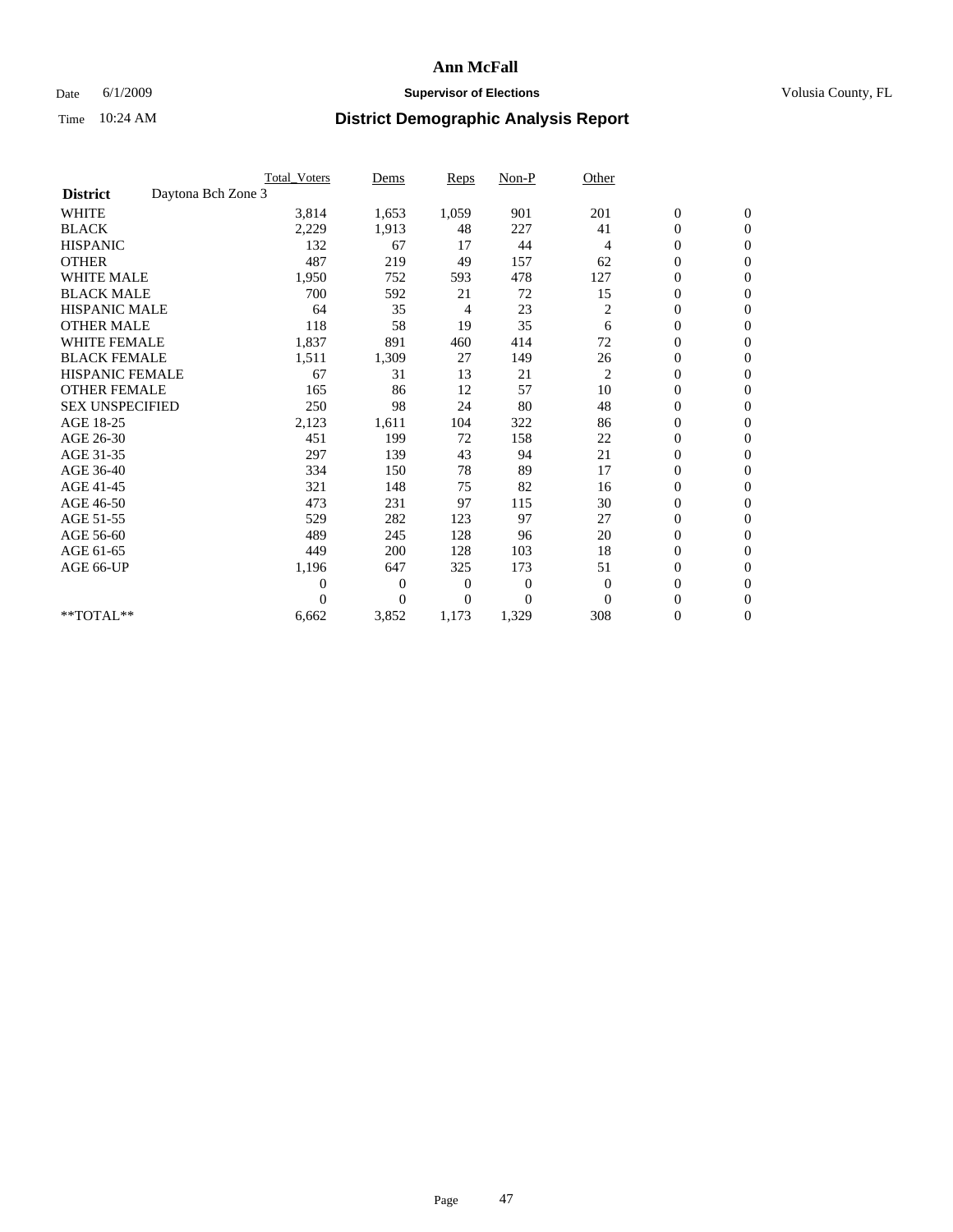## Date 6/1/2009 **Supervisor of Elections Supervisor of Elections** Volusia County, FL

|                        |                    | <b>Total Voters</b> | Dems           | <b>Reps</b> | Non-P          | Other        |                  |                  |  |
|------------------------|--------------------|---------------------|----------------|-------------|----------------|--------------|------------------|------------------|--|
| <b>District</b>        | Daytona Bch Zone 4 |                     |                |             |                |              |                  |                  |  |
| <b>WHITE</b>           |                    | 6,128               | 1,986          | 2,707       | 1,180          | 255          | $\boldsymbol{0}$ | $\boldsymbol{0}$ |  |
| <b>BLACK</b>           |                    | 784                 | 622            | 25          | 114            | 23           | $\boldsymbol{0}$ | $\mathbf{0}$     |  |
| <b>HISPANIC</b>        |                    | 225                 | 91             | 58          | 70             | 6            | $\overline{0}$   | $\mathbf{0}$     |  |
| <b>OTHER</b>           |                    | 569                 | 151            | 156         | 212            | 50           | $\boldsymbol{0}$ | $\Omega$         |  |
| <b>WHITE MALE</b>      |                    | 2,957               | 829            | 1,342       | 632            | 154          | $\overline{0}$   | $\mathbf{0}$     |  |
| <b>BLACK MALE</b>      |                    | 323                 | 237            | 18          | 57             | 11           | $\boldsymbol{0}$ | $\mathbf{0}$     |  |
| <b>HISPANIC MALE</b>   |                    | 109                 | 42             | 29          | 35             | 3            | $\boldsymbol{0}$ | $\mathbf{0}$     |  |
| <b>OTHER MALE</b>      |                    | 187                 | 44             | 54          | 74             | 15           | $\boldsymbol{0}$ | $\mathbf{0}$     |  |
| <b>WHITE FEMALE</b>    |                    | 3,141               | 1,144          | 1,355       | 543            | 99           | $\overline{0}$   | $\mathbf{0}$     |  |
| <b>BLACK FEMALE</b>    |                    | 458                 | 383            | 7           | 56             | 12           | $\boldsymbol{0}$ | $\mathbf{0}$     |  |
| <b>HISPANIC FEMALE</b> |                    | 114                 | 48             | 28          | 35             | 3            | $\boldsymbol{0}$ | $\mathbf{0}$     |  |
| <b>OTHER FEMALE</b>    |                    | 177                 | 64             | 47          | 57             | 9            | $\mathbf{0}$     | $\mathbf{0}$     |  |
| <b>SEX UNSPECIFIED</b> |                    | 240                 | 59             | 66          | 87             | 28           | $\overline{0}$   | $\mathbf{0}$     |  |
| AGE 18-25              |                    | 1,373               | 546            | 359         | 380            | 88           | $\overline{0}$   | $\mathbf{0}$     |  |
| AGE 26-30              |                    | 689                 | 236            | 200         | 221            | 32           | $\overline{0}$   | $\mathbf{0}$     |  |
| AGE 31-35              |                    | 398                 | 143            | 140         | 97             | 18           | $\boldsymbol{0}$ | $\mathbf{0}$     |  |
| AGE 36-40              |                    | 411                 | 132            | 156         | 100            | 23           | 0                | $\mathbf{0}$     |  |
| AGE 41-45              |                    | 363                 | 133            | 138         | 86             | 6            | $\overline{0}$   | $\mathbf{0}$     |  |
| AGE 46-50              |                    | 470                 | 161            | 210         | 83             | 16           | $\boldsymbol{0}$ | $\mathbf{0}$     |  |
| AGE 51-55              |                    | 517                 | 206            | 211         | 87             | 13           | $\boldsymbol{0}$ | $\mathbf{0}$     |  |
| AGE 56-60              |                    | 580                 | 223            | 209         | 114            | 34           | $\overline{0}$   | $\Omega$         |  |
| AGE 61-65              |                    | 639                 | 221            | 276         | 115            | 27           | $\overline{0}$   | $\mathbf{0}$     |  |
| AGE 66-UP              |                    | 2,266               | 849            | 1,047       | 293            | 77           | $\boldsymbol{0}$ | $\mathbf{0}$     |  |
|                        |                    | 0                   | $\overline{0}$ | 0           | $\overline{0}$ | $\mathbf{0}$ | $\overline{0}$   | $\mathbf{0}$     |  |
|                        |                    | $\theta$            | $\theta$       | 0           | $\theta$       | $\Omega$     | $\overline{0}$   | $\mathbf{0}$     |  |
| **TOTAL**              |                    | 7,706               | 2,850          | 2,946       | 1,576          | 334          | 0                | $\mathbf{0}$     |  |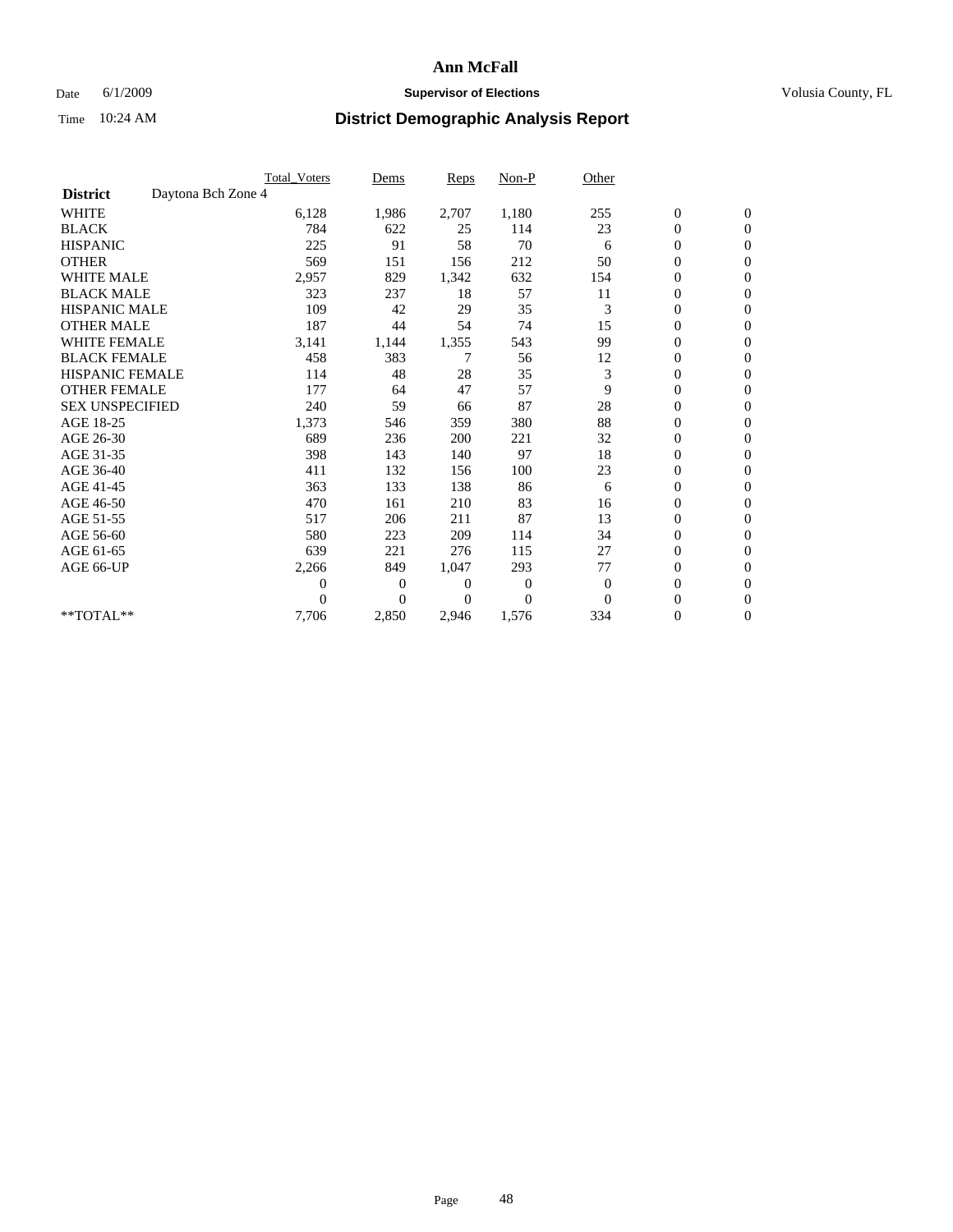## Date 6/1/2009 **Supervisor of Elections Supervisor of Elections** Volusia County, FL

|                        |                    | <b>Total Voters</b> | Dems           | <b>Reps</b>  | $Non-P$  | Other          |                  |                  |  |
|------------------------|--------------------|---------------------|----------------|--------------|----------|----------------|------------------|------------------|--|
| <b>District</b>        | Daytona Bch Zone 5 |                     |                |              |          |                |                  |                  |  |
| <b>WHITE</b>           |                    | 2,087               | 881            | 619          | 491      | 96             | $\boldsymbol{0}$ | $\boldsymbol{0}$ |  |
| <b>BLACK</b>           |                    | 3,733               | 3,200          | 90           | 388      | 55             | $\boldsymbol{0}$ | $\mathbf{0}$     |  |
| <b>HISPANIC</b>        |                    | 162                 | 90             | 33           | 35       | $\overline{4}$ | $\overline{0}$   | $\mathbf{0}$     |  |
| <b>OTHER</b>           |                    | 445                 | 224            | 43           | 134      | 44             | $\boldsymbol{0}$ | $\Omega$         |  |
| <b>WHITE MALE</b>      |                    | 978                 | 341            | 342          | 237      | 58             | $\boldsymbol{0}$ | $\mathbf{0}$     |  |
| <b>BLACK MALE</b>      |                    | 1,465               | 1,209          | 54           | 168      | 34             | $\boldsymbol{0}$ | $\mathbf{0}$     |  |
| <b>HISPANIC MALE</b>   |                    | 79                  | 42             | 18           | 17       | $\overline{c}$ | $\boldsymbol{0}$ | $\mathbf{0}$     |  |
| <b>OTHER MALE</b>      |                    | 117                 | 63             | 13           | 32       | 9              | $\boldsymbol{0}$ | $\mathbf{0}$     |  |
| <b>WHITE FEMALE</b>    |                    | 1,098               | 537            | 272          | 252      | 37             | $\overline{0}$   | $\mathbf{0}$     |  |
| <b>BLACK FEMALE</b>    |                    | 2,233               | 1,958          | 36           | 218      | 21             | $\boldsymbol{0}$ | $\mathbf{0}$     |  |
| <b>HISPANIC FEMALE</b> |                    | 82                  | 47             | 15           | 18       | 2              | $\boldsymbol{0}$ | $\mathbf{0}$     |  |
| <b>OTHER FEMALE</b>    |                    | 171                 | 92             | 21           | 50       | 8              | $\mathbf{0}$     | $\mathbf{0}$     |  |
| <b>SEX UNSPECIFIED</b> |                    | 204                 | 106            | 14           | 56       | 28             | $\boldsymbol{0}$ | $\mathbf{0}$     |  |
| AGE 18-25              |                    | 1,243               | 820            | 106          | 260      | 57             | $\overline{0}$   | $\mathbf{0}$     |  |
| AGE 26-30              |                    | 594                 | 345            | 79           | 154      | 16             | $\overline{0}$   | $\mathbf{0}$     |  |
| AGE 31-35              |                    | 520                 | 328            | 51           | 122      | 19             | $\boldsymbol{0}$ | $\mathbf{0}$     |  |
| AGE 36-40              |                    | 482                 | 329            | 55           | 86       | 12             | 0                | $\mathbf{0}$     |  |
| AGE 41-45              |                    | 544                 | 378            | 65           | 86       | 15             | $\overline{0}$   | $\mathbf{0}$     |  |
| AGE 46-50              |                    | 585                 | 414            | 72           | 81       | 18             | $\boldsymbol{0}$ | $\mathbf{0}$     |  |
| AGE 51-55              |                    | 532                 | 396            | 70           | 55       | 11             | $\boldsymbol{0}$ | $\mathbf{0}$     |  |
| AGE 56-60              |                    | 481                 | 350            | 58           | 57       | 16             | $\boldsymbol{0}$ | $\Omega$         |  |
| AGE 61-65              |                    | 389                 | 280            | 50           | 49       | 10             | $\mathbf{0}$     | $\mathbf{0}$     |  |
| AGE 66-UP              |                    | 1,057               | 755            | 179          | 98       | 25             | $\boldsymbol{0}$ | $\mathbf{0}$     |  |
|                        |                    | 0                   | $\overline{0}$ | 0            | $\bf{0}$ | $\theta$       | $\overline{0}$   | $\mathbf{0}$     |  |
|                        |                    | $\theta$            | $\overline{0}$ | $\mathbf{0}$ | $\theta$ | $\Omega$       | $\boldsymbol{0}$ | $\mathbf{0}$     |  |
| **TOTAL**              |                    | 6,427               | 4,395          | 785          | 1,048    | 199            | 0                | $\mathbf{0}$     |  |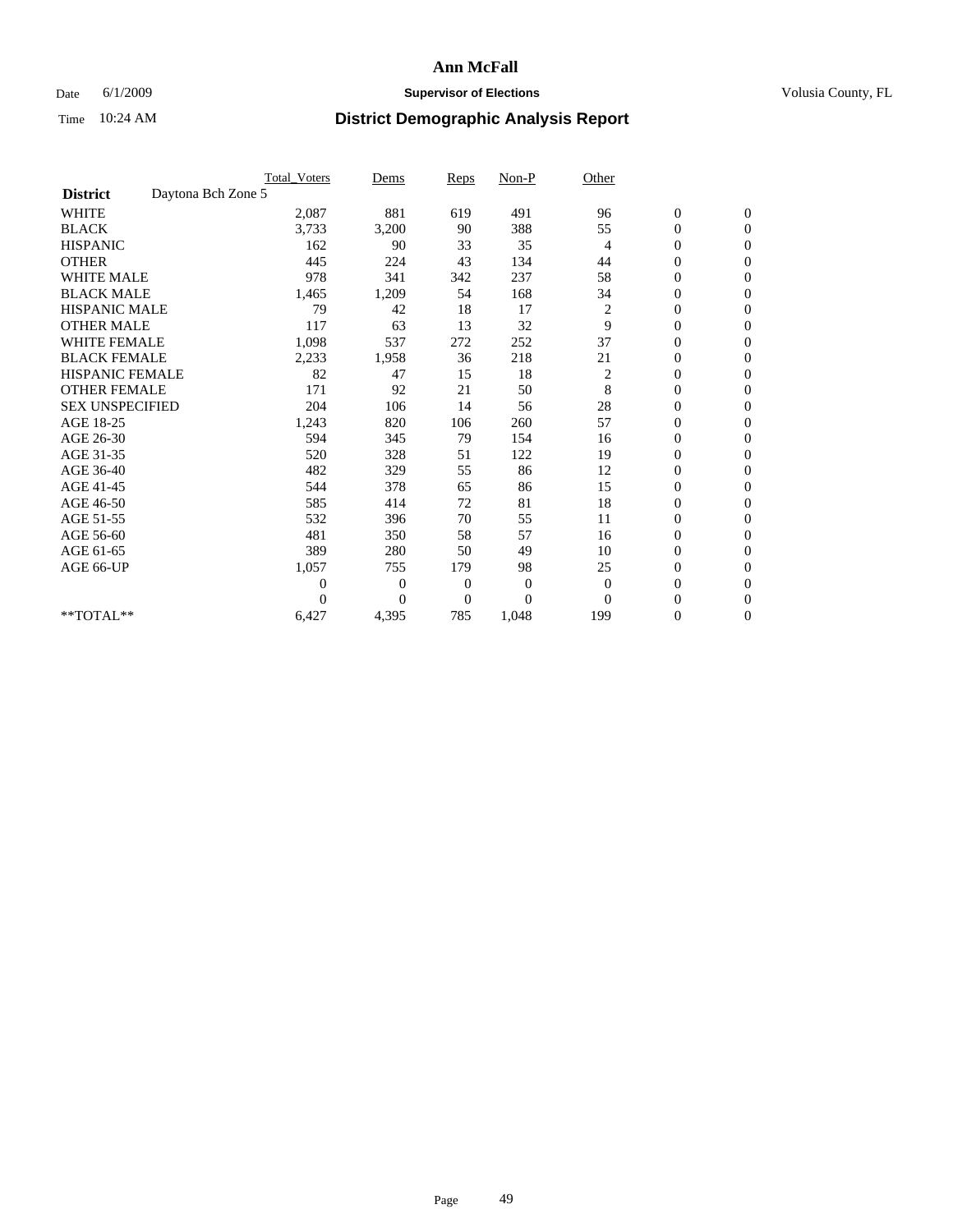## Date 6/1/2009 **Supervisor of Elections Supervisor of Elections** Volusia County, FL

|                        |                    | <b>Total_Voters</b> | Dems           | <b>Reps</b>    | $Non-P$      | Other    |                  |                |  |
|------------------------|--------------------|---------------------|----------------|----------------|--------------|----------|------------------|----------------|--|
| <b>District</b>        | Daytona Bch Zone 6 |                     |                |                |              |          |                  |                |  |
| <b>WHITE</b>           |                    | 1,378               | 600            | 378            | 335          | 65       | $\boldsymbol{0}$ | $\mathbf{0}$   |  |
| <b>BLACK</b>           |                    | 4,297               | 3,660          | 116            | 466          | 55       | $\boldsymbol{0}$ | $\mathbf{0}$   |  |
| <b>HISPANIC</b>        |                    | 137                 | 66             | 10             | 55           | 6        | $\mathbf{0}$     | $\mathbf{0}$   |  |
| <b>OTHER</b>           |                    | 451                 | 225            | 26             | 150          | 50       | $\overline{0}$   | $\mathbf{0}$   |  |
| <b>WHITE MALE</b>      |                    | 656                 | 234            | 204            | 174          | 44       | 0                | $\mathbf{0}$   |  |
| <b>BLACK MALE</b>      |                    | 1,834               | 1,514          | 62             | 236          | 22       | $\boldsymbol{0}$ | $\mathbf{0}$   |  |
| <b>HISPANIC MALE</b>   |                    | 71                  | 30             | 5              | 32           | 4        | $\boldsymbol{0}$ | $\Omega$       |  |
| <b>OTHER MALE</b>      |                    | 142                 | 80             | 11             | 43           | 8        | 0                | $\mathbf{0}$   |  |
| <b>WHITE FEMALE</b>    |                    | 716                 | 360            | 174            | 161          | 21       | $\overline{0}$   | $\mathbf{0}$   |  |
| <b>BLACK FEMALE</b>    |                    | 2,413               | 2,104          | 52             | 225          | 32       | $\boldsymbol{0}$ | $\mathbf{0}$   |  |
| <b>HISPANIC FEMALE</b> |                    | 63                  | 35             | 5              | 22           |          | $\boldsymbol{0}$ | $\mathbf{0}$   |  |
| <b>OTHER FEMALE</b>    |                    | 127                 | 76             | 11             | 35           | 5        | $\overline{0}$   | $\Omega$       |  |
| <b>SEX UNSPECIFIED</b> |                    | 241                 | 118            | 6              | 78           | 39       | $\overline{0}$   | $\mathbf{0}$   |  |
| AGE 18-25              |                    | 1,341               | 926            | 70             | 288          | 57       | 0                | $\mathbf{0}$   |  |
| AGE 26-30              |                    | 617                 | 380            | 44             | 173          | 20       | $\overline{0}$   | $\mathbf{0}$   |  |
| AGE 31-35              |                    | 454                 | 296            | 36             | 107          | 15       | $\boldsymbol{0}$ | $\mathbf{0}$   |  |
| AGE 36-40              |                    | 441                 | 307            | 43             | 75           | 16       | 0                | $\mathbf{0}$   |  |
| AGE 41-45              |                    | 510                 | 361            | 35             | 96           | 18       | $\overline{0}$   | $\mathbf{0}$   |  |
| AGE 46-50              |                    | 525                 | 380            | 61             | 67           | 17       | $\overline{0}$   | $\mathbf{0}$   |  |
| AGE 51-55              |                    | 548                 | 402            | 60             | 73           | 13       | $\boldsymbol{0}$ | $\mathbf{0}$   |  |
| AGE 56-60              |                    | 431                 | 328            | 50             | 47           | 6        | $\overline{0}$   | $\Omega$       |  |
| AGE 61-65              |                    | 373                 | 299            | 35             | 33           | 6        | $\boldsymbol{0}$ | $\overline{0}$ |  |
| AGE 66-UP              |                    | 1,023               | 872            | 96             | 47           | 8        | $\overline{0}$   | $\mathbf{0}$   |  |
|                        |                    | $\theta$            | $\overline{0}$ | $\mathbf{0}$   | $\mathbf{0}$ | $\Omega$ | 0                | $\Omega$       |  |
|                        |                    | $\Omega$            | $\overline{0}$ | $\overline{0}$ | $\theta$     | $\Omega$ | $\overline{0}$   | $\overline{0}$ |  |
| **TOTAL**              |                    | 6,263               | 4,551          | 530            | 1,006        | 176      | 0                | $\overline{0}$ |  |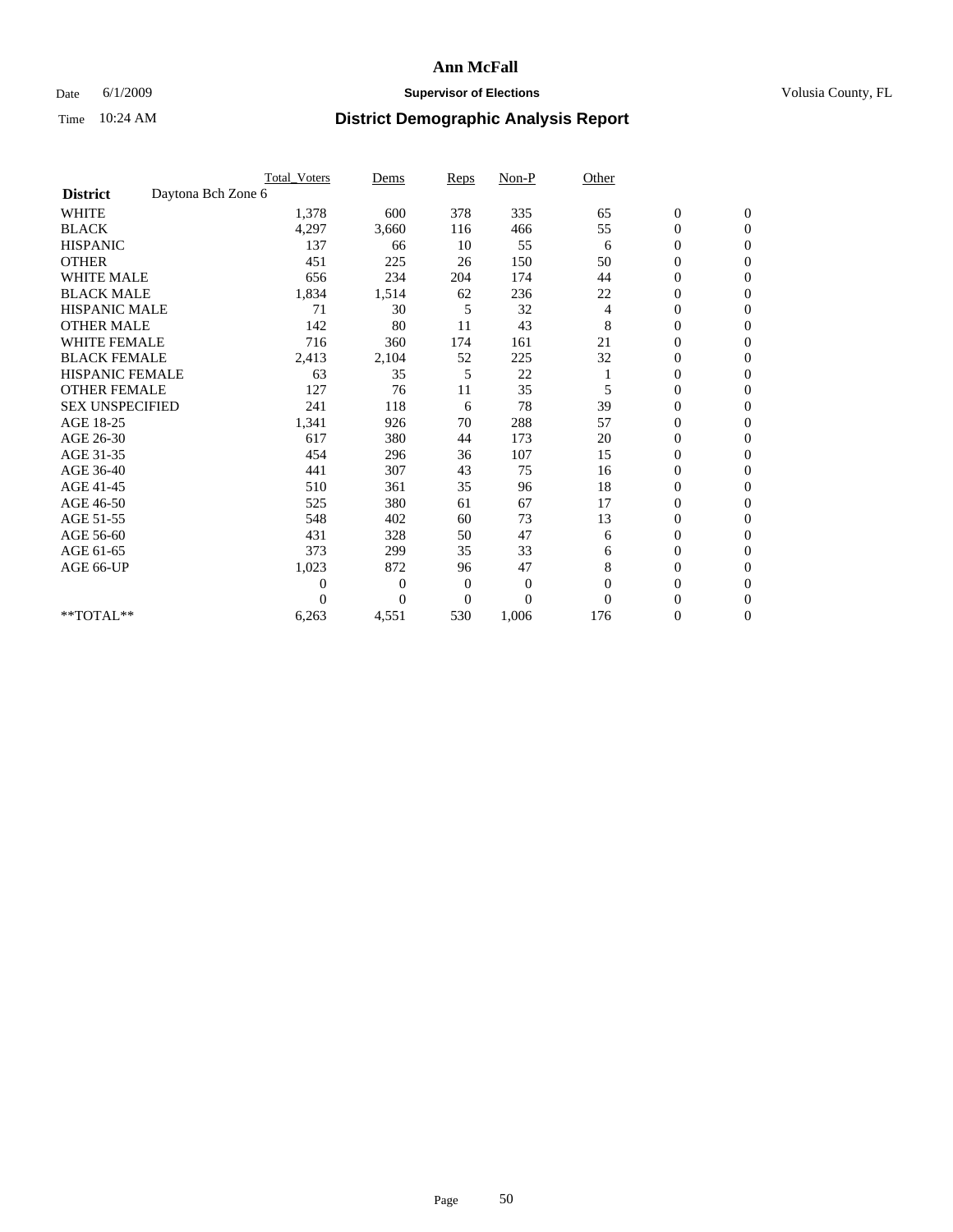### Date 6/1/2009 **Supervisor of Elections Supervisor of Elections** Volusia County, FL

|                        |                    | Total Voters   | Dems           | <b>Reps</b> | Non-P        | Other    |                  |                  |  |
|------------------------|--------------------|----------------|----------------|-------------|--------------|----------|------------------|------------------|--|
| <b>District</b>        | Deltona District 1 |                |                |             |              |          |                  |                  |  |
| <b>WHITE</b>           |                    | 5,372          | 1,932          | 1,930       | 1,268        | 242      | $\boldsymbol{0}$ | $\boldsymbol{0}$ |  |
| <b>BLACK</b>           |                    | 936            | 723            | 47          | 132          | 34       | $\boldsymbol{0}$ | $\mathbf{0}$     |  |
| <b>HISPANIC</b>        |                    | 2,036          | 1,009          | 314         | 655          | 58       | $\overline{0}$   | $\mathbf{0}$     |  |
| <b>OTHER</b>           |                    | 552            | 171            | 89          | 241          | 51       | $\boldsymbol{0}$ | $\mathbf{0}$     |  |
| <b>WHITE MALE</b>      |                    | 2,556          | 836            | 972         | 610          | 138      | $\boldsymbol{0}$ | $\mathbf{0}$     |  |
| <b>BLACK MALE</b>      |                    | 434            | 310            | 30          | 69           | 25       | $\boldsymbol{0}$ | $\mathbf{0}$     |  |
| <b>HISPANIC MALE</b>   |                    | 956            | 451            | 163         | 315          | 27       | $\boldsymbol{0}$ | $\mathbf{0}$     |  |
| <b>OTHER MALE</b>      |                    | 164            | 56             | 33          | 64           | 11       | $\boldsymbol{0}$ | $\mathbf{0}$     |  |
| <b>WHITE FEMALE</b>    |                    | 2,784          | 1,084          | 950         | 647          | 103      | $\mathbf{0}$     | $\mathbf{0}$     |  |
| <b>BLACK FEMALE</b>    |                    | 499            | 412            | 17          | 61           | 9        | $\boldsymbol{0}$ | $\mathbf{0}$     |  |
| <b>HISPANIC FEMALE</b> |                    | 1,064          | 551            | 149         | 333          | 31       | $\boldsymbol{0}$ | $\mathbf{0}$     |  |
| <b>OTHER FEMALE</b>    |                    | 214            | 79             | 42          | 80           | 13       | $\mathbf{0}$     | $\mathbf{0}$     |  |
| <b>SEX UNSPECIFIED</b> |                    | 225            | 56             | 24          | 117          | 28       | $\boldsymbol{0}$ | $\mathbf{0}$     |  |
| AGE 18-25              |                    | 1,280          | 496            | 240         | 455          | 89       | $\boldsymbol{0}$ | $\mathbf{0}$     |  |
| AGE 26-30              |                    | 849            | 307            | 187         | 307          | 48       | $\overline{0}$   | $\mathbf{0}$     |  |
| AGE 31-35              |                    | 912            | 383            | 199         | 284          | 46       | $\boldsymbol{0}$ | $\mathbf{0}$     |  |
| AGE 36-40              |                    | 940            | 362            | 280         | 251          | 47       | $\boldsymbol{0}$ | $\mathbf{0}$     |  |
| AGE 41-45              |                    | 931            | 380            | 282         | 236          | 33       | $\overline{0}$   | $\mathbf{0}$     |  |
| AGE 46-50              |                    | 977            | 403            | 329         | 217          | 28       | $\boldsymbol{0}$ | $\mathbf{0}$     |  |
| AGE 51-55              |                    | 840            | 360            | 270         | 182          | 28       | $\boldsymbol{0}$ | $\mathbf{0}$     |  |
| AGE 56-60              |                    | 609            | 292            | 170         | 117          | 30       | $\boldsymbol{0}$ | $\mathbf{0}$     |  |
| AGE 61-65              |                    | 480            | 232            | 130         | 104          | 14       | $\boldsymbol{0}$ | $\mathbf{0}$     |  |
| AGE 66-UP              |                    | 1,078          | 620            | 293         | 143          | 22       | $\boldsymbol{0}$ | $\mathbf{0}$     |  |
|                        |                    | $\overline{0}$ | $\overline{0}$ | 0           | $\mathbf{0}$ | $\theta$ | $\overline{0}$   | $\mathbf{0}$     |  |
|                        |                    | $\Omega$       | $\overline{0}$ | $\Omega$    | $\theta$     | $\Omega$ | $\boldsymbol{0}$ | $\mathbf{0}$     |  |
| $*$ TOTAL $**$         |                    | 8,896          | 3,835          | 2,380       | 2,296        | 385      | 0                | $\mathbf{0}$     |  |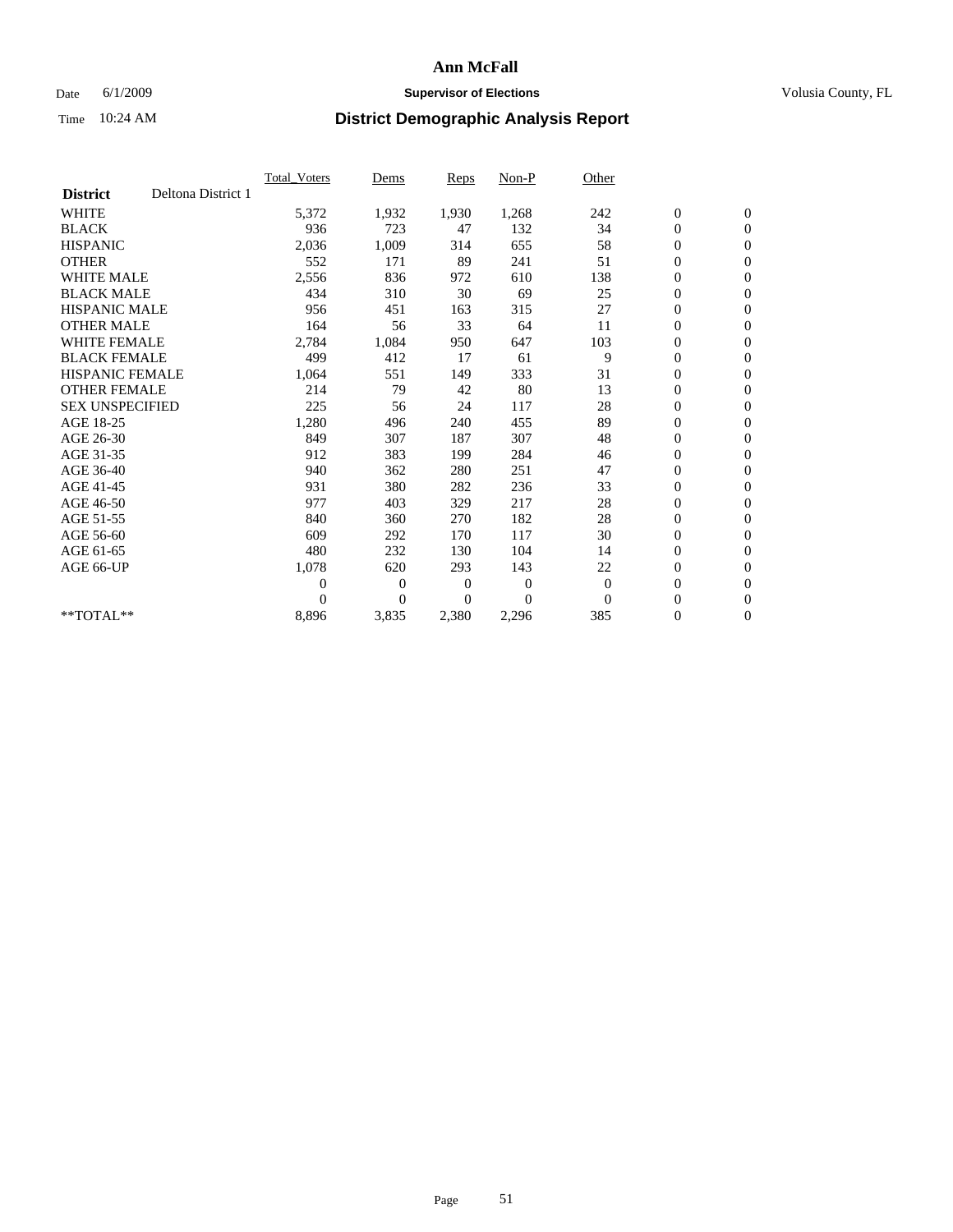### Date 6/1/2009 **Supervisor of Elections Supervisor of Elections** Volusia County, FL

|                        |                    | <b>Total Voters</b> | Dems           | <b>Reps</b> | Non-P        | Other        |                  |                  |  |
|------------------------|--------------------|---------------------|----------------|-------------|--------------|--------------|------------------|------------------|--|
| <b>District</b>        | Deltona District 2 |                     |                |             |              |              |                  |                  |  |
| <b>WHITE</b>           |                    | 6,492               | 2,155          | 2,653       | 1,355        | 329          | $\boldsymbol{0}$ | $\boldsymbol{0}$ |  |
| <b>BLACK</b>           |                    | 723                 | 564            | 40          | 90           | 29           | $\boldsymbol{0}$ | $\mathbf{0}$     |  |
| <b>HISPANIC</b>        |                    | 1,981               | 985            | 352         | 595          | 49           | $\overline{0}$   | $\mathbf{0}$     |  |
| <b>OTHER</b>           |                    | 545                 | 186            | 98          | 190          | 71           | $\boldsymbol{0}$ | $\mathbf{0}$     |  |
| <b>WHITE MALE</b>      |                    | 3,017               | 909            | 1,282       | 656          | 170          | $\boldsymbol{0}$ | $\mathbf{0}$     |  |
| <b>BLACK MALE</b>      |                    | 326                 | 227            | 28          | 51           | 20           | $\boldsymbol{0}$ | $\mathbf{0}$     |  |
| <b>HISPANIC MALE</b>   |                    | 941                 | 454            | 170         | 289          | 28           | $\boldsymbol{0}$ | $\mathbf{0}$     |  |
| <b>OTHER MALE</b>      |                    | 200                 | 83             | 37          | 67           | 13           | $\boldsymbol{0}$ | $\mathbf{0}$     |  |
| <b>WHITE FEMALE</b>    |                    | 3,446               | 1,235          | 1,362       | 690          | 159          | $\overline{0}$   | $\mathbf{0}$     |  |
| <b>BLACK FEMALE</b>    |                    | 388                 | 328            | 12          | 39           | 9            | $\boldsymbol{0}$ | $\mathbf{0}$     |  |
| <b>HISPANIC FEMALE</b> |                    | 1,025               | 523            | 181         | 303          | 18           | $\boldsymbol{0}$ | $\mathbf{0}$     |  |
| <b>OTHER FEMALE</b>    |                    | 193                 | 82             | 36          | 60           | 15           | $\mathbf{0}$     | $\mathbf{0}$     |  |
| <b>SEX UNSPECIFIED</b> |                    | 205                 | 49             | 35          | 75           | 46           | $\boldsymbol{0}$ | $\mathbf{0}$     |  |
| AGE 18-25              |                    | 1,111               | 415            | 232         | 372          | 92           | $\overline{0}$   | $\mathbf{0}$     |  |
| AGE 26-30              |                    | 682                 | 231            | 193         | 212          | 46           | $\overline{0}$   | $\mathbf{0}$     |  |
| AGE 31-35              |                    | 738                 | 275            | 204         | 207          | 52           | $\boldsymbol{0}$ | $\mathbf{0}$     |  |
| AGE 36-40              |                    | 808                 | 286            | 236         | 238          | 48           | 0                | $\mathbf{0}$     |  |
| AGE 41-45              |                    | 924                 | 319            | 307         | 257          | 41           | $\overline{0}$   | $\mathbf{0}$     |  |
| AGE 46-50              |                    | 980                 | 392            | 344         | 203          | 41           | $\boldsymbol{0}$ | $\mathbf{0}$     |  |
| AGE 51-55              |                    | 975                 | 387            | 366         | 181          | 41           | $\boldsymbol{0}$ | $\mathbf{0}$     |  |
| AGE 56-60              |                    | 804                 | 340            | 274         | 160          | 30           | $\boldsymbol{0}$ | $\mathbf{0}$     |  |
| AGE 61-65              |                    | 672                 | 283            | 248         | 113          | 28           | $\mathbf{0}$     | $\mathbf{0}$     |  |
| AGE 66-UP              |                    | 2,046               | 962            | 739         | 286          | 59           | $\boldsymbol{0}$ | $\mathbf{0}$     |  |
|                        |                    | $\overline{0}$      | $\overline{0}$ | 0           | $\mathbf{0}$ | $\mathbf{0}$ | $\overline{0}$   | $\mathbf{0}$     |  |
|                        |                    | $\theta$            | $\overline{0}$ | $\Omega$    | $\theta$     | $\Omega$     | $\boldsymbol{0}$ | $\mathbf{0}$     |  |
| $*$ TOTAL $**$         |                    | 9,741               | 3,890          | 3,143       | 2,230        | 478          | 0                | $\mathbf{0}$     |  |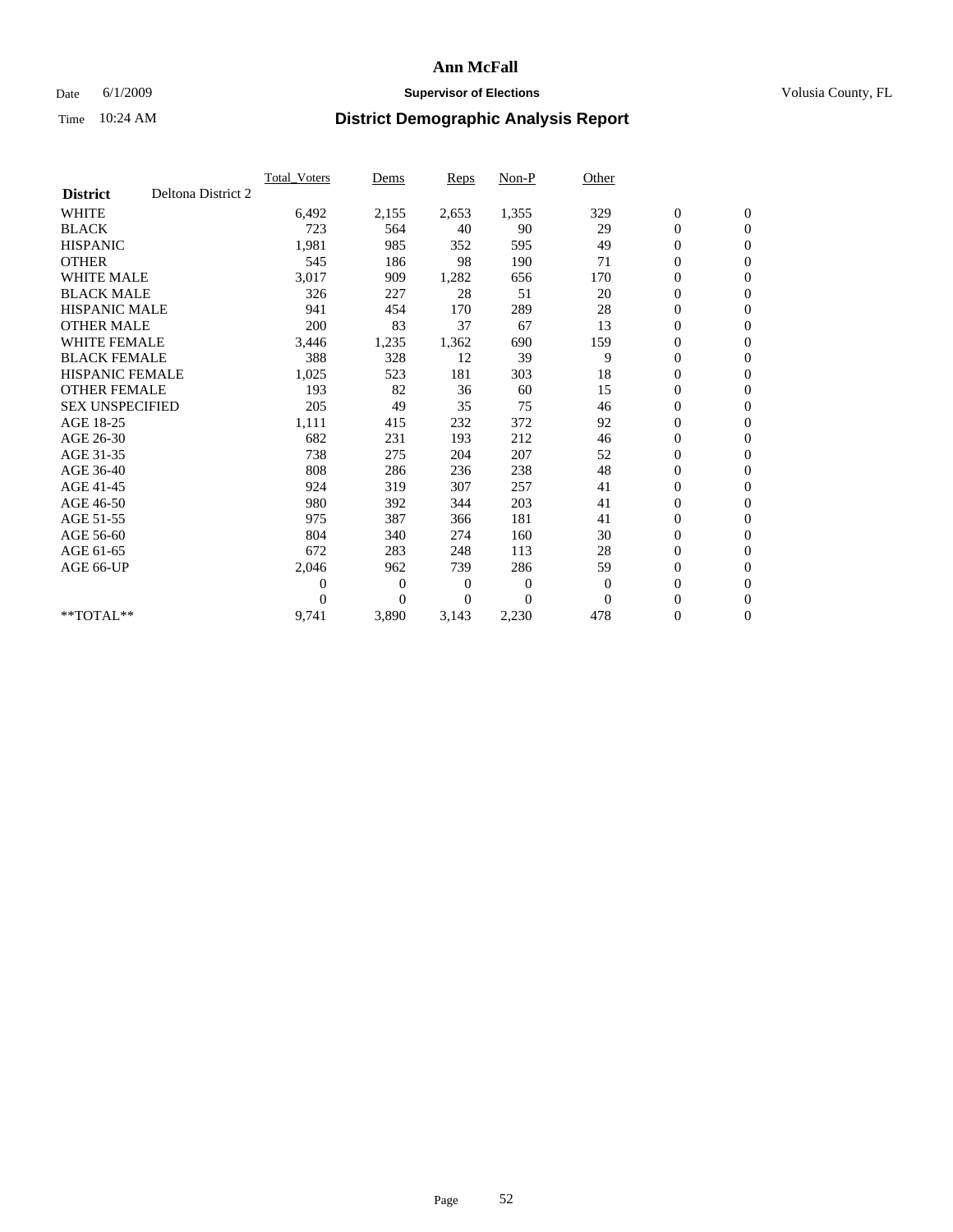## Date 6/1/2009 **Supervisor of Elections Supervisor of Elections** Volusia County, FL

|                        |                    | Total Voters   | Dems           | <b>Reps</b> | Non-P        | Other        |                  |                  |  |
|------------------------|--------------------|----------------|----------------|-------------|--------------|--------------|------------------|------------------|--|
| <b>District</b>        | Deltona District 3 |                |                |             |              |              |                  |                  |  |
| <b>WHITE</b>           |                    | 5,398          | 1,918          | 1,971       | 1,256        | 253          | $\boldsymbol{0}$ | $\boldsymbol{0}$ |  |
| <b>BLACK</b>           |                    | 624            | 492            | 35          | 75           | 22           | $\boldsymbol{0}$ | $\mathbf{0}$     |  |
| <b>HISPANIC</b>        |                    | 2,086          | 1,053          | 338         | 640          | 55           | $\overline{0}$   | $\mathbf{0}$     |  |
| <b>OTHER</b>           |                    | 501            | 155            | 90          | 192          | 64           | $\boldsymbol{0}$ | $\mathbf{0}$     |  |
| <b>WHITE MALE</b>      |                    | 2,420          | 771            | 928         | 598          | 123          | $\boldsymbol{0}$ | $\mathbf{0}$     |  |
| <b>BLACK MALE</b>      |                    | 268            | 202            | 18          | 34           | 14           | $\boldsymbol{0}$ | $\mathbf{0}$     |  |
| <b>HISPANIC MALE</b>   |                    | 977            | 487            | 163         | 295          | 32           | $\boldsymbol{0}$ | $\mathbf{0}$     |  |
| <b>OTHER MALE</b>      |                    | 174            | 63             | 36          | 65           | 10           | $\boldsymbol{0}$ | $\mathbf{0}$     |  |
| <b>WHITE FEMALE</b>    |                    | 2,952          | 1,136          | 1,036       | 653          | 127          | $\overline{0}$   | $\mathbf{0}$     |  |
| <b>BLACK FEMALE</b>    |                    | 352            | 286            | 17          | 41           | 8            | $\boldsymbol{0}$ | $\mathbf{0}$     |  |
| <b>HISPANIC FEMALE</b> |                    | 1,091          | 554            | 172         | 343          | 22           | $\boldsymbol{0}$ | $\mathbf{0}$     |  |
| <b>OTHER FEMALE</b>    |                    | 196            | 71             | 38          | 76           | 11           | $\mathbf{0}$     | $\mathbf{0}$     |  |
| <b>SEX UNSPECIFIED</b> |                    | 179            | 48             | 26          | 58           | 47           | $\boldsymbol{0}$ | $\mathbf{0}$     |  |
| AGE 18-25              |                    | 1,006          | 385            | 169         | 372          | 80           | $\boldsymbol{0}$ | $\mathbf{0}$     |  |
| AGE 26-30              |                    | 770            | 277            | 152         | 288          | 53           | $\overline{0}$   | $\mathbf{0}$     |  |
| AGE 31-35              |                    | 758            | 282            | 195         | 248          | 33           | $\boldsymbol{0}$ | $\mathbf{0}$     |  |
| AGE 36-40              |                    | 795            | 304            | 251         | 193          | 47           | $\boldsymbol{0}$ | $\mathbf{0}$     |  |
| AGE 41-45              |                    | 775            | 334            | 224         | 188          | 29           | $\overline{0}$   | $\mathbf{0}$     |  |
| AGE 46-50              |                    | 825            | 315            | 278         | 205          | 27           | $\boldsymbol{0}$ | $\mathbf{0}$     |  |
| AGE 51-55              |                    | 715            | 303            | 197         | 178          | 37           | $\boldsymbol{0}$ | $\mathbf{0}$     |  |
| AGE 56-60              |                    | 658            | 299            | 201         | 130          | 28           | $\overline{0}$   | $\Omega$         |  |
| AGE 61-65              |                    | 552            | 246            | 180         | 111          | 15           | $\overline{0}$   | $\mathbf{0}$     |  |
| AGE 66-UP              |                    | 1,755          | 873            | 587         | 250          | 45           | $\boldsymbol{0}$ | $\mathbf{0}$     |  |
|                        |                    | $\overline{0}$ | $\overline{0}$ | 0           | $\mathbf{0}$ | $\mathbf{0}$ | $\overline{0}$   | $\mathbf{0}$     |  |
|                        |                    | $\theta$       | $\theta$       | $\Omega$    | $\Omega$     | $\Omega$     | $\boldsymbol{0}$ | $\mathbf{0}$     |  |
| **TOTAL**              |                    | 8,609          | 3,618          | 2,434       | 2,163        | 394          | 0                | $\mathbf{0}$     |  |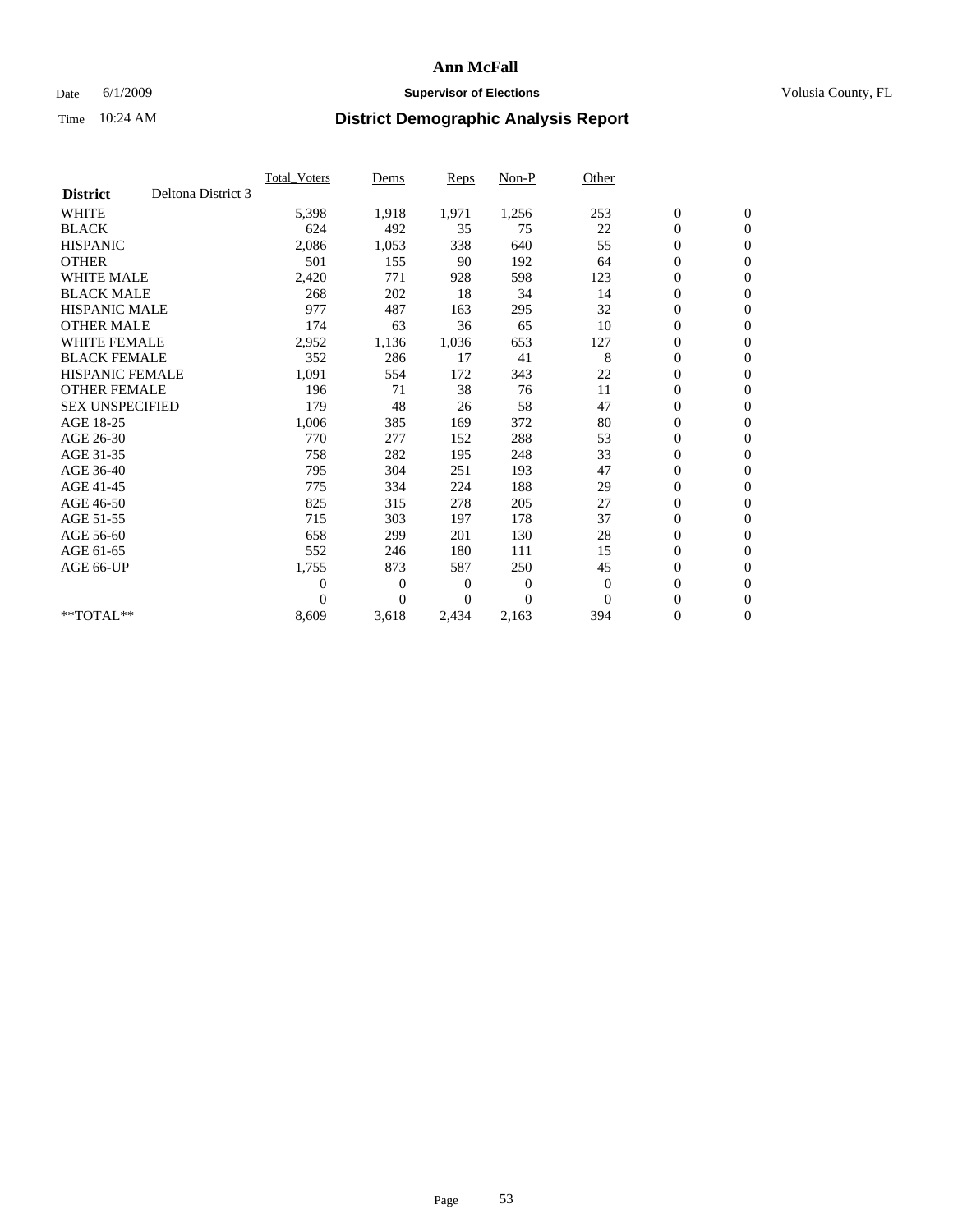## Date 6/1/2009 **Supervisor of Elections Supervisor of Elections** Volusia County, FL

|                        |                    | Total Voters   | Dems           | <b>Reps</b> | Non-P        | Other        |                  |                  |  |
|------------------------|--------------------|----------------|----------------|-------------|--------------|--------------|------------------|------------------|--|
| <b>District</b>        | Deltona District 4 |                |                |             |              |              |                  |                  |  |
| <b>WHITE</b>           |                    | 5,187          | 1,928          | 1,913       | 1,036        | 310          | $\boldsymbol{0}$ | $\boldsymbol{0}$ |  |
| <b>BLACK</b>           |                    | 603            | 472            | 24          | 88           | 19           | $\boldsymbol{0}$ | $\mathbf{0}$     |  |
| <b>HISPANIC</b>        |                    | 2,000          | 1,072          | 322         | 542          | 64           | $\overline{0}$   | $\mathbf{0}$     |  |
| <b>OTHER</b>           |                    | 478            | 185            | 79          | 158          | 56           | $\boldsymbol{0}$ | $\mathbf{0}$     |  |
| <b>WHITE MALE</b>      |                    | 2,342          | 782            | 908         | 496          | 156          | $\boldsymbol{0}$ | $\mathbf{0}$     |  |
| <b>BLACK MALE</b>      |                    | 271            | 196            | 17          | 48           | 10           | $\boldsymbol{0}$ | $\mathbf{0}$     |  |
| <b>HISPANIC MALE</b>   |                    | 902            | 464            | 166         | 243          | 29           | $\boldsymbol{0}$ | $\mathbf{0}$     |  |
| <b>OTHER MALE</b>      |                    | 142            | 58             | 28          | 47           | 9            | $\boldsymbol{0}$ | $\mathbf{0}$     |  |
| <b>WHITE FEMALE</b>    |                    | 2,809          | 1,131          | 992         | 535          | 151          | $\overline{0}$   | $\mathbf{0}$     |  |
| <b>BLACK FEMALE</b>    |                    | 325            | 270            | 7           | 39           | 9            | $\boldsymbol{0}$ | $\mathbf{0}$     |  |
| <b>HISPANIC FEMALE</b> |                    | 1,086          | 601            | 156         | 294          | 35           | $\boldsymbol{0}$ | $\mathbf{0}$     |  |
| <b>OTHER FEMALE</b>    |                    | 189            | 92             | 34          | 50           | 13           | $\mathbf{0}$     | $\mathbf{0}$     |  |
| <b>SEX UNSPECIFIED</b> |                    | 202            | 63             | 30          | 72           | 37           | $\boldsymbol{0}$ | $\mathbf{0}$     |  |
| AGE 18-25              |                    | 957            | 372            | 184         | 319          | 82           | $\boldsymbol{0}$ | $\mathbf{0}$     |  |
| AGE 26-30              |                    | 661            | 259            | 148         | 210          | 44           | $\overline{0}$   | $\mathbf{0}$     |  |
| AGE 31-35              |                    | 702            | 292            | 184         | 173          | 53           | $\boldsymbol{0}$ | $\mathbf{0}$     |  |
| AGE 36-40              |                    | 669            | 243            | 200         | 191          | 35           | $\boldsymbol{0}$ | $\mathbf{0}$     |  |
| AGE 41-45              |                    | 760            | 329            | 213         | 181          | 37           | $\overline{0}$   | $\mathbf{0}$     |  |
| AGE 46-50              |                    | 758            | 332            | 229         | 151          | 46           | $\boldsymbol{0}$ | $\mathbf{0}$     |  |
| AGE 51-55              |                    | 732            | 311            | 228         | 147          | 46           | $\boldsymbol{0}$ | $\mathbf{0}$     |  |
| AGE 56-60              |                    | 680            | 312            | 214         | 133          | 21           | $\boldsymbol{0}$ | $\Omega$         |  |
| AGE 61-65              |                    | 570            | 265            | 181         | 101          | 23           | $\mathbf{0}$     | $\mathbf{0}$     |  |
| AGE 66-UP              |                    | 1,779          | 942            | 557         | 218          | 62           | $\boldsymbol{0}$ | $\mathbf{0}$     |  |
|                        |                    | $\overline{0}$ | $\overline{0}$ | 0           | $\mathbf{0}$ | $\mathbf{0}$ | $\overline{0}$   | $\mathbf{0}$     |  |
|                        |                    | $\Omega$       | $\theta$       | $\Omega$    | $\Omega$     | $\Omega$     | $\boldsymbol{0}$ | $\mathbf{0}$     |  |
| **TOTAL**              |                    | 8,268          | 3,657          | 2,338       | 1,824        | 449          | 0                | $\mathbf{0}$     |  |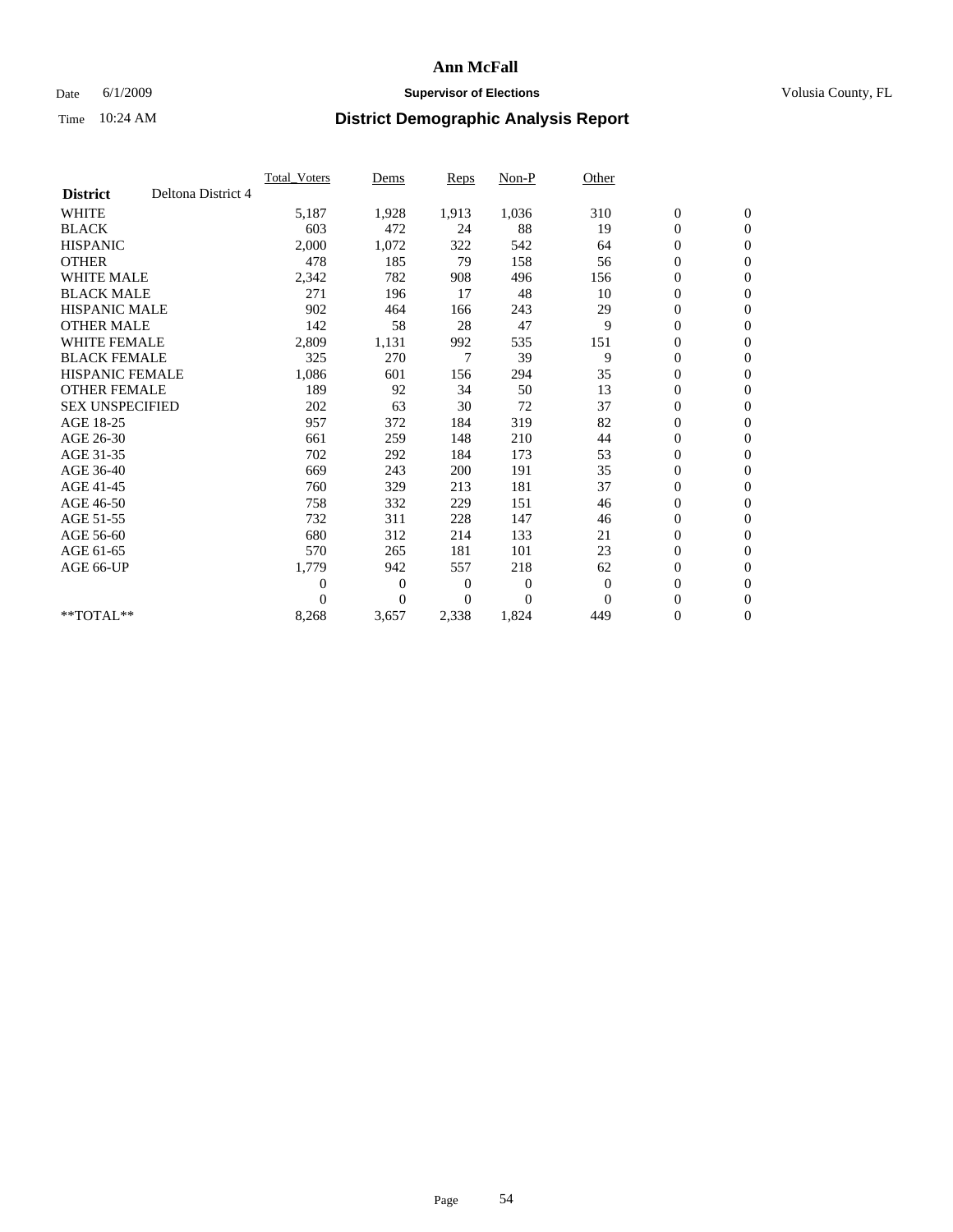### Date 6/1/2009 **Supervisor of Elections Supervisor of Elections** Volusia County, FL

|                        |                    | <b>Total Voters</b> | Dems           | <b>Reps</b>    | Non-P          | Other        |                  |                  |  |
|------------------------|--------------------|---------------------|----------------|----------------|----------------|--------------|------------------|------------------|--|
| <b>District</b>        | Deltona District 5 |                     |                |                |                |              |                  |                  |  |
| <b>WHITE</b>           |                    | 6,233               | 2,157          | 2,403          | 1,315          | 358          | $\boldsymbol{0}$ | $\boldsymbol{0}$ |  |
| <b>BLACK</b>           |                    | 954                 | 730            | 56             | 144            | 24           | $\boldsymbol{0}$ | $\mathbf{0}$     |  |
| <b>HISPANIC</b>        |                    | 2,125               | 1,058          | 367            | 629            | 71           | $\boldsymbol{0}$ | $\mathbf{0}$     |  |
| <b>OTHER</b>           |                    | 564                 | 171            | 109            | 213            | 71           | $\boldsymbol{0}$ | $\mathbf{0}$     |  |
| <b>WHITE MALE</b>      |                    | 2,983               | 932            | 1,220          | 629            | 202          | $\boldsymbol{0}$ | $\mathbf{0}$     |  |
| <b>BLACK MALE</b>      |                    | 434                 | 323            | 28             | 70             | 13           | $\overline{0}$   | $\mathbf{0}$     |  |
| <b>HISPANIC MALE</b>   |                    | 1,016               | 488            | 181            | 306            | 41           | $\boldsymbol{0}$ | $\mathbf{0}$     |  |
| <b>OTHER MALE</b>      |                    | 181                 | 55             | 49             | 65             | 12           | $\overline{0}$   | $\mathbf{0}$     |  |
| <b>WHITE FEMALE</b>    |                    | 3,217               | 1,215          | 1,168          | 678            | 156          | $\boldsymbol{0}$ | $\mathbf{0}$     |  |
| <b>BLACK FEMALE</b>    |                    | 510                 | 397            | 28             | 74             | 11           | $\boldsymbol{0}$ | $\mathbf{0}$     |  |
| <b>HISPANIC FEMALE</b> |                    | 1,093               | 564            | 184            | 318            | 27           | $\boldsymbol{0}$ | $\mathbf{0}$     |  |
| <b>OTHER FEMALE</b>    |                    | 213                 | 84             | 34             | 80             | 15           | $\mathbf{0}$     | $\mathbf{0}$     |  |
| <b>SEX UNSPECIFIED</b> |                    | 229                 | 58             | 43             | 81             | 47           | $\boldsymbol{0}$ | $\mathbf{0}$     |  |
| AGE 18-25              |                    | 1,243               | 434            | 269            | 424            | 116          | $\boldsymbol{0}$ | $\mathbf{0}$     |  |
| AGE 26-30              |                    | 802                 | 299            | 189            | 266            | 48           | $\boldsymbol{0}$ | $\mathbf{0}$     |  |
| AGE 31-35              |                    | 889                 | 344            | 231            | 255            | 59           | $\boldsymbol{0}$ | $\mathbf{0}$     |  |
| AGE 36-40              |                    | 870                 | 326            | 275            | 226            | 43           | $\boldsymbol{0}$ | $\mathbf{0}$     |  |
| AGE 41-45              |                    | 993                 | 396            | 309            | 235            | 53           | $\boldsymbol{0}$ | $\mathbf{0}$     |  |
| AGE 46-50              |                    | 1,034               | 399            | 357            | 242            | 36           | $\boldsymbol{0}$ | $\mathbf{0}$     |  |
| AGE 51-55              |                    | 990                 | 436            | 307            | 200            | 47           | $\boldsymbol{0}$ | $\mathbf{0}$     |  |
| AGE 56-60              |                    | 763                 | 339            | 240            | 148            | 36           | $\boldsymbol{0}$ | $\mathbf{0}$     |  |
| AGE 61-65              |                    | 656                 | 299            | 216            | 113            | 28           | $\overline{0}$   | $\mathbf{0}$     |  |
| AGE 66-UP              |                    | 1,636               | 844            | 542            | 192            | 58           | $\boldsymbol{0}$ | $\mathbf{0}$     |  |
|                        |                    | $\overline{0}$      | $\overline{0}$ | $\mathbf{0}$   | $\mathbf{0}$   | $\mathbf{0}$ | $\mathbf{0}$     | $\mathbf{0}$     |  |
|                        |                    | $\Omega$            | $\overline{0}$ | $\overline{0}$ | $\overline{0}$ | $\mathbf{0}$ | $\boldsymbol{0}$ | $\mathbf{0}$     |  |
| **TOTAL**              |                    | 9,876               | 4,116          | 2,935          | 2,301          | 524          | 0                | $\boldsymbol{0}$ |  |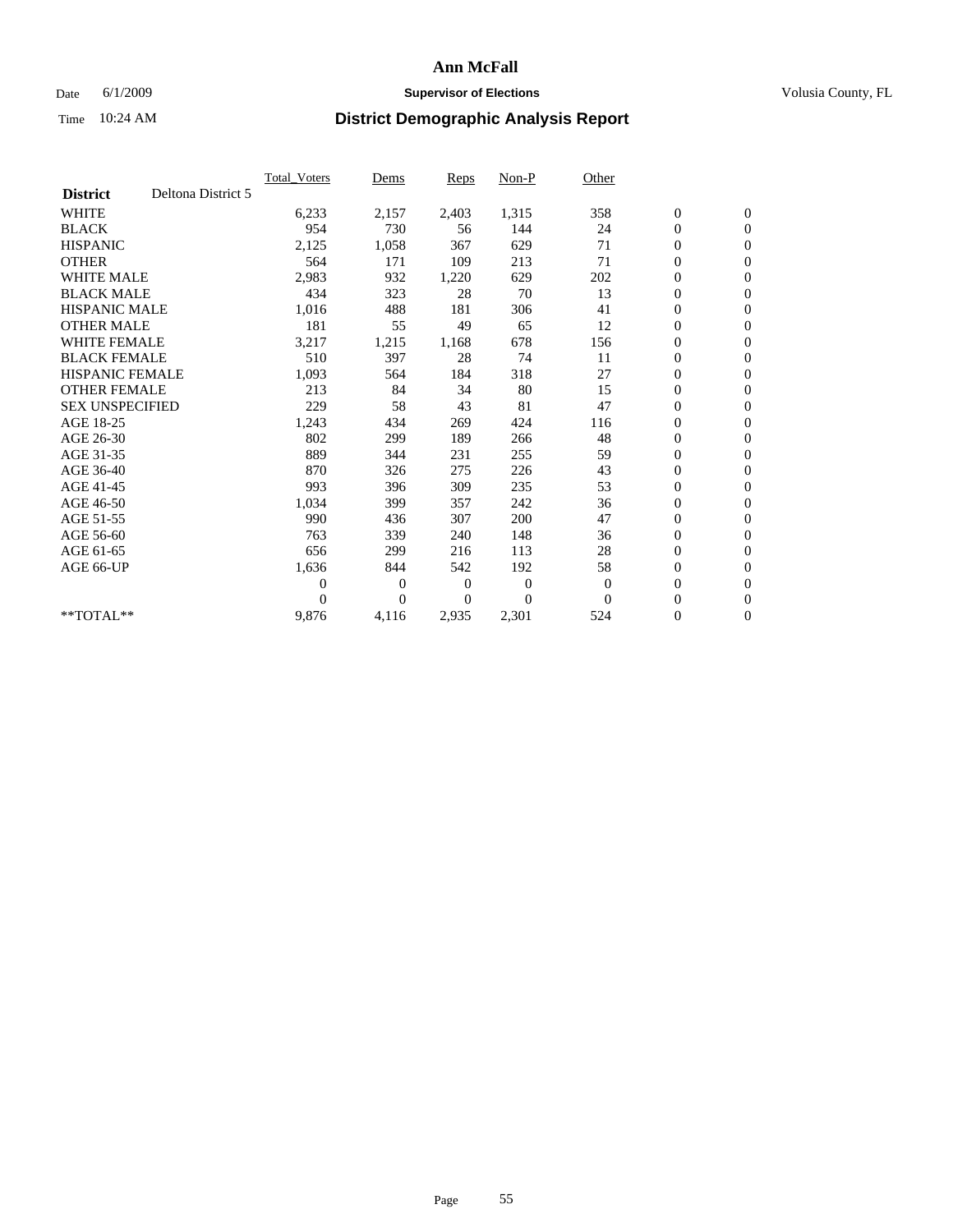### Date 6/1/2009 **Supervisor of Elections Supervisor of Elections** Volusia County, FL

|                        |                    | <b>Total Voters</b> | Dems           | Reps           | Non-P          | Other    |                  |                  |  |
|------------------------|--------------------|---------------------|----------------|----------------|----------------|----------|------------------|------------------|--|
| <b>District</b>        | Deltona District 6 |                     |                |                |                |          |                  |                  |  |
| <b>WHITE</b>           |                    | 5,924               | 1,869          | 2,414          | 1,339          | 302      | $\boldsymbol{0}$ | $\boldsymbol{0}$ |  |
| <b>BLACK</b>           |                    | 799                 | 613            | 37             | 127            | 22       | $\boldsymbol{0}$ | $\mathbf{0}$     |  |
| <b>HISPANIC</b>        |                    | 1,695               | 826            | 273            | 533            | 63       | $\boldsymbol{0}$ | $\mathbf{0}$     |  |
| <b>OTHER</b>           |                    | 494                 | 147            | 97             | 182            | 68       | 0                | $\mathbf{0}$     |  |
| <b>WHITE MALE</b>      |                    | 2,784               | 769            | 1,207          | 666            | 142      | 0                | $\mathbf{0}$     |  |
| <b>BLACK MALE</b>      |                    | 346                 | 260            | 15             | 60             | 11       | $\overline{0}$   | $\mathbf{0}$     |  |
| <b>HISPANIC MALE</b>   |                    | 776                 | 350            | 140            | 259            | 27       | 0                | $\mathbf{0}$     |  |
| <b>OTHER MALE</b>      |                    | 175                 | 58             | 42             | 67             | 8        | 0                | $\mathbf{0}$     |  |
| <b>WHITE FEMALE</b>    |                    | 3,099               | 1,088          | 1,189          | 663            | 159      | $\boldsymbol{0}$ | $\mathbf{0}$     |  |
| <b>BLACK FEMALE</b>    |                    | 445                 | 347            | 22             | 65             | 11       | 0                | $\mathbf{0}$     |  |
| <b>HISPANIC FEMALE</b> |                    | 903                 | 467            | 132            | 268            | 36       | $\boldsymbol{0}$ | $\mathbf{0}$     |  |
| <b>OTHER FEMALE</b>    |                    | 177                 | 67             | 33             | 65             | 12       | $\overline{0}$   | $\mathbf{0}$     |  |
| <b>SEX UNSPECIFIED</b> |                    | 207                 | 49             | 41             | 68             | 49       | 0                | $\mathbf{0}$     |  |
| AGE 18-25              |                    | 1,208               | 415            | 271            | 422            | 100      | 0                | $\mathbf{0}$     |  |
| AGE 26-30              |                    | 770                 | 276            | 178            | 265            | 51       | $\boldsymbol{0}$ | $\mathbf{0}$     |  |
| AGE 31-35              |                    | 825                 | 307            | 238            | 238            | 42       | 0                | $\mathbf{0}$     |  |
| AGE 36-40              |                    | 839                 | 280            | 281            | 230            | 48       | 0                | $\mathbf{0}$     |  |
| AGE 41-45              |                    | 945                 | 371            | 311            | 212            | 51       | 0                | $\mathbf{0}$     |  |
| AGE 46-50              |                    | 1,040               | 381            | 399            | 211            | 49       | 0                | $\mathbf{0}$     |  |
| AGE 51-55              |                    | 907                 | 348            | 336            | 184            | 39       | $\boldsymbol{0}$ | $\mathbf{0}$     |  |
| AGE 56-60              |                    | 688                 | 306            | 226            | 137            | 19       | $\overline{0}$   | $\mathbf{0}$     |  |
| AGE 61-65              |                    | 568                 | 245            | 187            | 110            | 26       | 0                | $\mathbf{0}$     |  |
| AGE 66-UP              |                    | 1,122               | 526            | 394            | 172            | 30       | $\boldsymbol{0}$ | $\mathbf{0}$     |  |
|                        |                    | 0                   | $\mathbf{0}$   | $\overline{0}$ | $\overline{0}$ | $\theta$ | $\overline{0}$   | $\mathbf{0}$     |  |
|                        |                    | 0                   | $\overline{0}$ | $\overline{0}$ | $\theta$       | $\theta$ | 0                | $\mathbf{0}$     |  |
| **TOTAL**              |                    | 8,912               | 3,455          | 2,821          | 2,181          | 455      | 0                | $\boldsymbol{0}$ |  |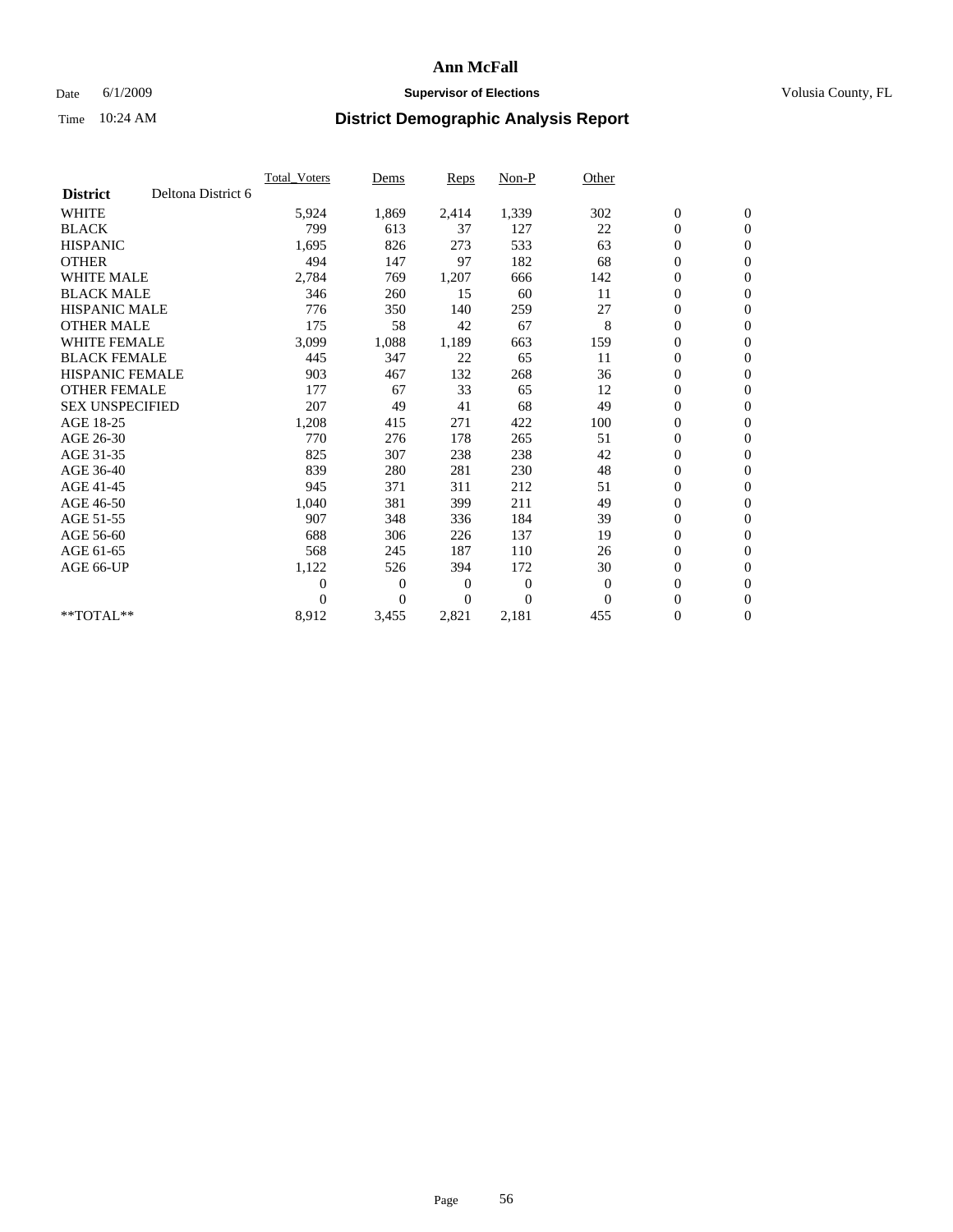## Date 6/1/2009 **Supervisor of Elections Supervisor of Elections** Volusia County, FL

|                        |                  | Total Voters   | Dems           | <b>Reps</b> | $Non-P$        | Other          |                  |                  |  |
|------------------------|------------------|----------------|----------------|-------------|----------------|----------------|------------------|------------------|--|
| <b>District</b>        | Edgewater Ward 1 |                |                |             |                |                |                  |                  |  |
| <b>WHITE</b>           |                  | 2,906          | 1,186          | 938         | 684            | 98             | $\boldsymbol{0}$ | $\boldsymbol{0}$ |  |
| <b>BLACK</b>           |                  | 48             | 29             | 3           | 12             | 4              | $\overline{0}$   | $\Omega$         |  |
| <b>HISPANIC</b>        |                  | 41             | 20             | 8           | 12             |                | 0                | $\Omega$         |  |
| <b>OTHER</b>           |                  | 103            | 32             | 15          | 39             | 17             | 0                | $\Omega$         |  |
| <b>WHITE MALE</b>      |                  | 1,299          | 469            | 458         | 317            | 55             | $\mathbf{0}$     | $\mathbf{0}$     |  |
| <b>BLACK MALE</b>      |                  | 28             | 14             | 2           | 9              | 3              | 0                | $\Omega$         |  |
| <b>HISPANIC MALE</b>   |                  | 14             | 7              |             | 6              | $\mathbf{0}$   | 0                | $\Omega$         |  |
| <b>OTHER MALE</b>      |                  | 24             | 8              | 6           | 9              |                | 0                | 0                |  |
| <b>WHITE FEMALE</b>    |                  | 1,588          | 705            | 475         | 365            | 43             | 0                | $\Omega$         |  |
| <b>BLACK FEMALE</b>    |                  | 18             | 14             |             | 2              |                | 0                | $\Omega$         |  |
| HISPANIC FEMALE        |                  | 27             | 13             | 7           | 6              |                | 0                | $\Omega$         |  |
| <b>OTHER FEMALE</b>    |                  | 42             | 18             | 6           | 16             | $\overline{c}$ | 0                | $\Omega$         |  |
| <b>SEX UNSPECIFIED</b> |                  | 58             | 19             | 8           | 17             | 14             | 0                | $\Omega$         |  |
| AGE 18-25              |                  | 296            | 83             | 66          | 125            | 22             | 0                | $\Omega$         |  |
| AGE 26-30              |                  | 186            | 73             | 37          | 67             | 9              | 0                | $\Omega$         |  |
| AGE 31-35              |                  | 176            | 64             | 42          | 58             | 12             | $\boldsymbol{0}$ | $\Omega$         |  |
| AGE 36-40              |                  | 199            | 66             | 56          | 69             | 8              | 0                | 0                |  |
| AGE 41-45              |                  | 218            | 72             | 73          | 59             | 14             | 0                | $\Omega$         |  |
| AGE 46-50              |                  | 311            | 118            | 108         | 73             | 12             | 0                | $\Omega$         |  |
| AGE 51-55              |                  | 312            | 127            | 96          | 83             | 6              | 0                | $\mathbf{0}$     |  |
| AGE 56-60              |                  | 285            | 129            | 86          | 58             | 12             | 0                | 0                |  |
| AGE 61-65              |                  | 271            | 115            | 95          | 53             | 8              | $\overline{0}$   | $\Omega$         |  |
| AGE 66-UP              |                  | 844            | 420            | 305         | 102            | 17             | 0                | 0                |  |
|                        |                  | $\overline{0}$ | 0              | 0           | $\mathbf{0}$   | $\overline{0}$ | 0                | $\Omega$         |  |
|                        |                  | $\theta$       | $\overline{0}$ | $\Omega$    | $\overline{0}$ | $\Omega$       | 0                | $\Omega$         |  |
| **TOTAL**              |                  | 3,098          | 1,267          | 964         | 747            | 120            | 0                | $\mathbf{0}$     |  |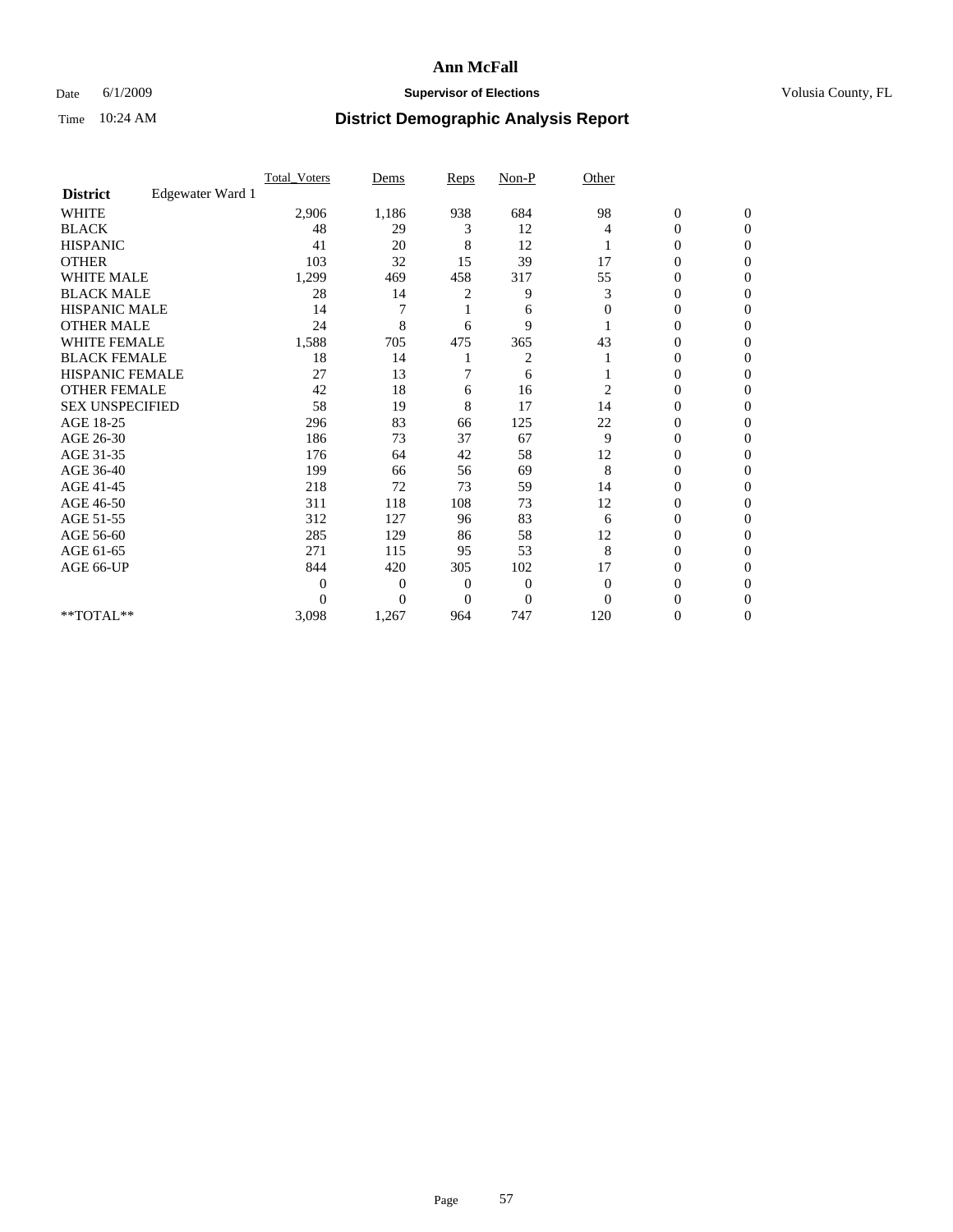## Date 6/1/2009 **Supervisor of Elections Supervisor of Elections** Volusia County, FL

|                        |                  | <b>Total_Voters</b> | Dems           | <b>Reps</b>    | $Non-P$        | Other        |                  |                |  |
|------------------------|------------------|---------------------|----------------|----------------|----------------|--------------|------------------|----------------|--|
| <b>District</b>        | Edgewater Ward 2 |                     |                |                |                |              |                  |                |  |
| <b>WHITE</b>           |                  | 3,608               | 1,372          | 1,205          | 905            | 126          | $\boldsymbol{0}$ | $\mathbf{0}$   |  |
| <b>BLACK</b>           |                  | 78                  | 64             |                | 13             | $\Omega$     | $\boldsymbol{0}$ | $\mathbf{0}$   |  |
| <b>HISPANIC</b>        |                  | 57                  | 22             | 12             | 22             |              | $\mathbf{0}$     | $\Omega$       |  |
| <b>OTHER</b>           |                  | 126                 | 34             | 31             | 40             | 21           | 0                | $\Omega$       |  |
| <b>WHITE MALE</b>      |                  | 1,663               | 581            | 597            | 419            | 66           | 0                | $\Omega$       |  |
| <b>BLACK MALE</b>      |                  | 37                  | 29             | 0              | 8              | $\mathbf{0}$ | $\boldsymbol{0}$ | $\Omega$       |  |
| HISPANIC MALE          |                  | 27                  | 10             | 6              | 10             |              | $\boldsymbol{0}$ | $\Omega$       |  |
| <b>OTHER MALE</b>      |                  | 46                  | 14             | 15             | 14             | 3            | 0                | $\mathbf{0}$   |  |
| <b>WHITE FEMALE</b>    |                  | 1,925               | 785            | 599            | 482            | 59           | 0                | $\Omega$       |  |
| <b>BLACK FEMALE</b>    |                  | 40                  | 34             |                | 5              | $\mathbf{0}$ | $\overline{0}$   | $\mathbf{0}$   |  |
| <b>HISPANIC FEMALE</b> |                  | 28                  | 12             | 6              | 10             | 0            | 0                | $\mathbf{0}$   |  |
| <b>OTHER FEMALE</b>    |                  | 38                  | 13             | 11             | 11             | 3            | $\theta$         | $\Omega$       |  |
| <b>SEX UNSPECIFIED</b> |                  | 65                  | 14             | 14             | 21             | 16           | 0                | $\mathbf{0}$   |  |
| AGE 18-25              |                  | 395                 | 126            | 84             | 151            | 34           | 0                | $\mathbf{0}$   |  |
| AGE 26-30              |                  | 259                 | 86             | 71             | 90             | 12           | 0                | $\Omega$       |  |
| AGE 31-35              |                  | 263                 | 88             | 76             | 90             | 9            | $\boldsymbol{0}$ | $\Omega$       |  |
| AGE 36-40              |                  | 292                 | 100            | 84             | 99             | 9            | 0                | $\mathbf{0}$   |  |
| AGE 41-45              |                  | 284                 | 113            | 90             | 70             | 11           | $\mathbf{0}$     | $\Omega$       |  |
| AGE 46-50              |                  | 363                 | 121            | 133            | 94             | 15           | $\overline{0}$   | $\mathbf{0}$   |  |
| AGE 51-55              |                  | 405                 | 148            | 154            | 96             | 7            | $\overline{0}$   | $\mathbf{0}$   |  |
| AGE 56-60              |                  | 382                 | 152            | 125            | 91             | 14           | $\overline{0}$   | $\Omega$       |  |
| AGE 61-65              |                  | 334                 | 137            | 113            | 72             | 12           | $\overline{0}$   | $\Omega$       |  |
| AGE 66-UP              |                  | 892                 | 421            | 319            | 127            | 25           | 0                | $\mathbf{0}$   |  |
|                        |                  | $\Omega$            | $\overline{0}$ | $\mathbf{0}$   | 0              | $\mathbf{0}$ | 0                | $\Omega$       |  |
|                        |                  | $\theta$            | $\overline{0}$ | $\overline{0}$ | $\overline{0}$ | $\Omega$     | $\overline{0}$   | $\Omega$       |  |
| **TOTAL**              |                  | 3,869               | 1,492          | 1,249          | 980            | 148          | 0                | $\overline{0}$ |  |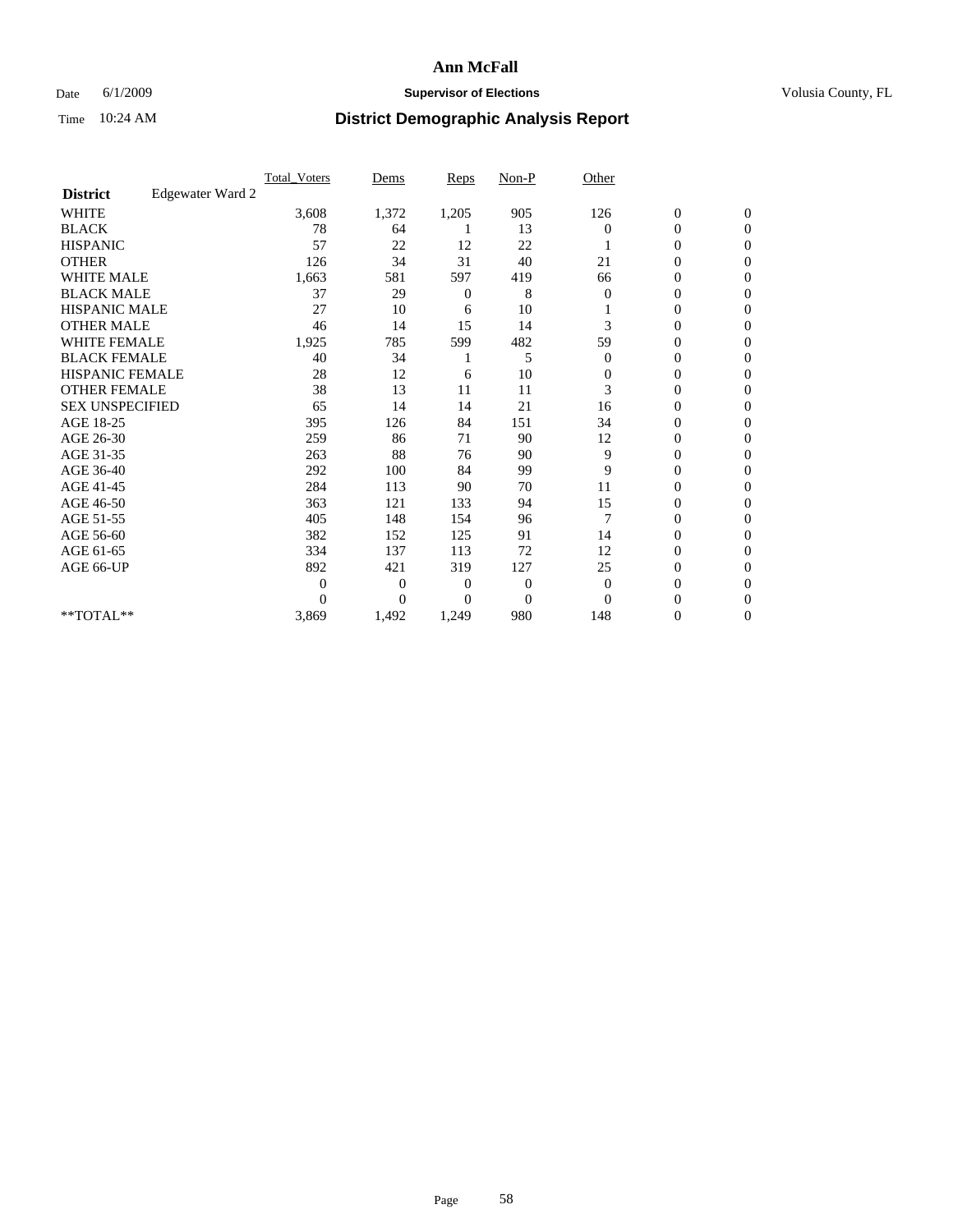## Date 6/1/2009 **Supervisor of Elections Supervisor of Elections** Volusia County, FL

|                        |                  | <b>Total_Voters</b> | Dems           | <b>Reps</b>  | $Non-P$        | Other        |                  |                  |  |
|------------------------|------------------|---------------------|----------------|--------------|----------------|--------------|------------------|------------------|--|
| <b>District</b>        | Edgewater Ward 3 |                     |                |              |                |              |                  |                  |  |
| <b>WHITE</b>           |                  | 3,496               | 1,358          | 1,176        | 835            | 127          | $\boldsymbol{0}$ | $\boldsymbol{0}$ |  |
| <b>BLACK</b>           |                  | 80                  | 63             |              | 14             | 2            | $\overline{0}$   | $\mathbf{0}$     |  |
| <b>HISPANIC</b>        |                  | 44                  | 15             | 11           | 14             | 4            | $\mathbf{0}$     | $\Omega$         |  |
| <b>OTHER</b>           |                  | 145                 | 45             | 28           | 55             | 17           | 0                | $\Omega$         |  |
| <b>WHITE MALE</b>      |                  | 1,567               | 535            | 571          | 395            | 66           | $\mathbf{0}$     | $\mathbf{0}$     |  |
| <b>BLACK MALE</b>      |                  | 44                  | 35             |              |                |              | $\mathbf{0}$     | $\Omega$         |  |
| <b>HISPANIC MALE</b>   |                  | 20                  | 5              | 5            | $\overline{7}$ | 3            | 0                | $\Omega$         |  |
| <b>OTHER MALE</b>      |                  | 45                  | 18             | 11           | 15             |              | 0                | $\Omega$         |  |
| <b>WHITE FEMALE</b>    |                  | 1,909               | 817            | 598          | 434            | 60           | 0                | $\mathbf{0}$     |  |
| <b>BLACK FEMALE</b>    |                  | 34                  | 27             | $\mathbf{0}$ | 7              | $\mathbf{0}$ | $\boldsymbol{0}$ | $\Omega$         |  |
| <b>HISPANIC FEMALE</b> |                  | 23                  | 9              | 6            | 7              |              | 0                | $\mathbf{0}$     |  |
| <b>OTHER FEMALE</b>    |                  | 58                  | 19             | 14           | 21             | 4            | 0                | $\Omega$         |  |
| <b>SEX UNSPECIFIED</b> |                  | 65                  | 16             | 10           | 25             | 14           | 0                | $\mathbf{0}$     |  |
| AGE 18-25              |                  | 350                 | 115            | 78           | 131            | 26           | 0                | $\mathbf{0}$     |  |
| AGE 26-30              |                  | 230                 | 69             | 58           | 91             | 12           | $\overline{0}$   | $\Omega$         |  |
| AGE 31-35              |                  | 271                 | 85             | 76           | 100            | 10           | $\boldsymbol{0}$ | $\mathbf{0}$     |  |
| AGE 36-40              |                  | 286                 | 87             | 100          | 85             | 14           | 0                | $\Omega$         |  |
| AGE 41-45              |                  | 276                 | 94             | 104          | 65             | 13           | 0                | $\Omega$         |  |
| AGE 46-50              |                  | 349                 | 135            | 116          | 87             | 11           | $\boldsymbol{0}$ | $\Omega$         |  |
| AGE 51-55              |                  | 367                 | 147            | 125          | 82             | 13           | 0                | $\mathbf{0}$     |  |
| AGE 56-60              |                  | 356                 | 154            | 121          | 68             | 13           | $\mathbf{0}$     | $\Omega$         |  |
| AGE 61-65              |                  | 319                 | 122            | 120          | 66             | 11           | 0                | $\mathbf{0}$     |  |
| AGE 66-UP              |                  | 961                 | 473            | 318          | 143            | 27           | 0                | $\Omega$         |  |
|                        |                  | $\overline{0}$      | $\overline{0}$ | 0            | $\mathbf{0}$   | $\mathbf{0}$ | 0                | $\Omega$         |  |
|                        |                  | $\Omega$            | $\overline{0}$ | $\Omega$     | $\Omega$       | $\Omega$     | 0                | $\Omega$         |  |
| **TOTAL**              |                  | 3,765               | 1,481          | 1,216        | 918            | 150          | 0                | $\mathbf{0}$     |  |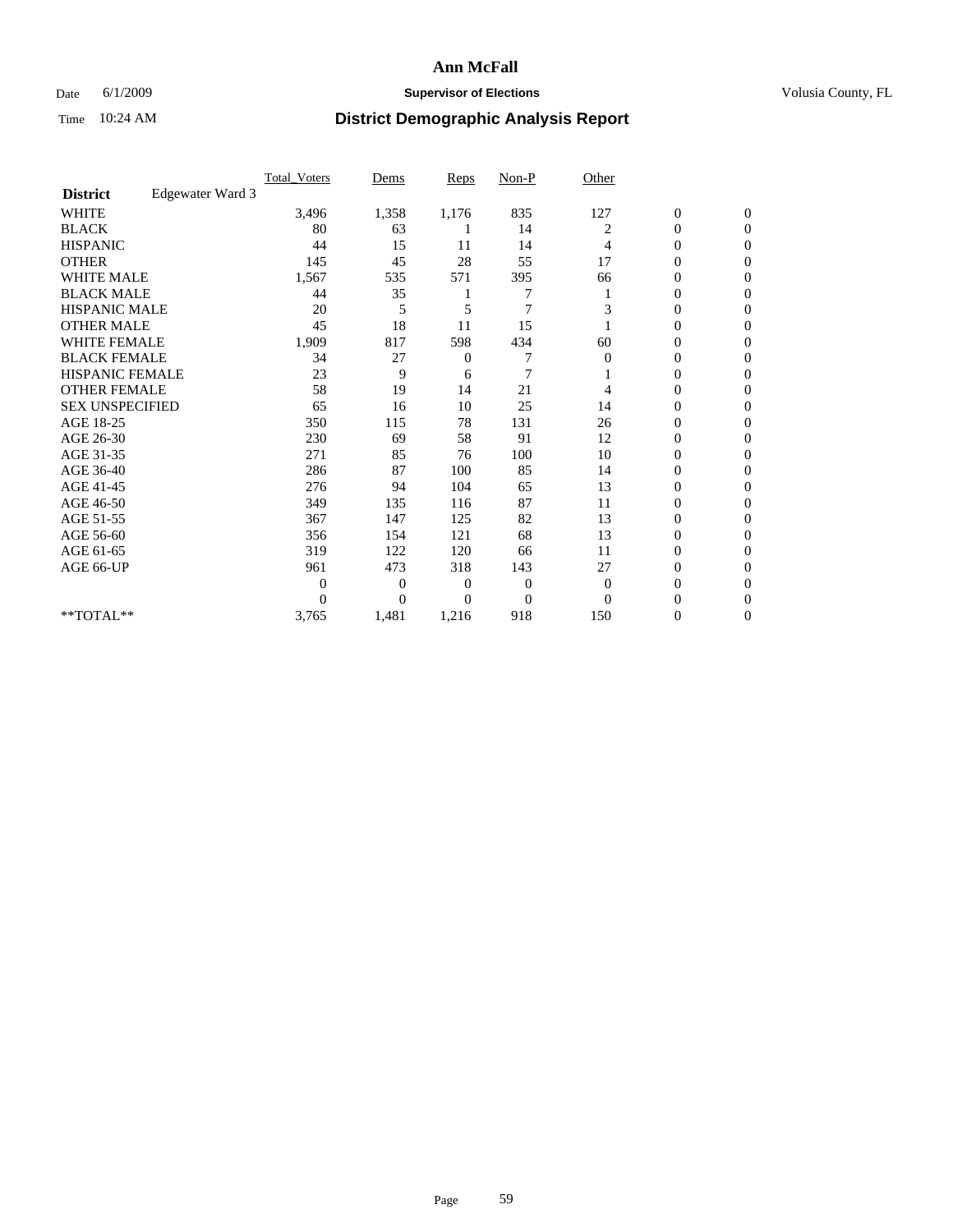## Date 6/1/2009 **Supervisor of Elections Supervisor of Elections** Volusia County, FL

|                        |                  | Total Voters   | Dems           | <b>Reps</b>    | $Non-P$      | Other        |                  |                  |  |
|------------------------|------------------|----------------|----------------|----------------|--------------|--------------|------------------|------------------|--|
| <b>District</b>        | Edgewater Ward 4 |                |                |                |              |              |                  |                  |  |
| <b>WHITE</b>           |                  | 3,639          | 1,389          | 1,241          | 853          | 156          | $\boldsymbol{0}$ | $\boldsymbol{0}$ |  |
| <b>BLACK</b>           |                  | 64             | 46             | 5              | 12           |              | $\boldsymbol{0}$ | $\Omega$         |  |
| <b>HISPANIC</b>        |                  | 29             | 15             | 4              | 9            |              | 0                | $\Omega$         |  |
| <b>OTHER</b>           |                  | 115            | 33             | 17             | 51           | 14           | 0                | $\Omega$         |  |
| <b>WHITE MALE</b>      |                  | 1,678          | 568            | 615            | 420          | 75           | $\overline{0}$   | $\mathbf{0}$     |  |
| <b>BLACK MALE</b>      |                  | 26             | 19             | 2              | 5            | $\mathbf{0}$ | $\overline{0}$   | $\Omega$         |  |
| <b>HISPANIC MALE</b>   |                  | 14             | 7              | $\overline{2}$ | 4            |              | 0                | $\Omega$         |  |
| <b>OTHER MALE</b>      |                  | 34             | 12             | 8              | 12           | 2            | 0                | 0                |  |
| <b>WHITE FEMALE</b>    |                  | 1,934          | 814            | 614            | 425          | 81           | 0                | $\Omega$         |  |
| <b>BLACK FEMALE</b>    |                  | 38             | 27             | 3              | 7            |              | 0                | $\Omega$         |  |
| <b>HISPANIC FEMALE</b> |                  | 15             | 8              | $\overline{c}$ | 5            | 0            | 0                | $\Omega$         |  |
| <b>OTHER FEMALE</b>    |                  | 39             | 15             | 6              | 17           |              | 0                | $\Omega$         |  |
| <b>SEX UNSPECIFIED</b> |                  | 69             | 13             | 15             | 30           | 11           | 0                | $\overline{0}$   |  |
| AGE 18-25              |                  | 312            | 104            | 61             | 123          | 24           | 0                | $\Omega$         |  |
| AGE 26-30              |                  | 239            | 79             | 74             | 77           | 9            | $\overline{0}$   | $\Omega$         |  |
| AGE 31-35              |                  | 246            | 71             | 65             | 97           | 13           | $\boldsymbol{0}$ | $\Omega$         |  |
| AGE 36-40              |                  | 291            | 94             | 88             | 99           | 10           | 0                | 0                |  |
| AGE 41-45              |                  | 278            | 104            | 85             | 79           | 10           | 0                | $\Omega$         |  |
| AGE 46-50              |                  | 361            | 139            | 132            | 78           | 12           | 0                | $\Omega$         |  |
| AGE 51-55              |                  | 351            | 141            | 121            | 75           | 14           | 0                | $\mathbf{0}$     |  |
| AGE 56-60              |                  | 310            | 139            | 94             | 67           | 10           | $\mathbf{0}$     | 0                |  |
| AGE 61-65              |                  | 305            | 141            | 86             | 57           | 21           | 0                | $\Omega$         |  |
| AGE 66-UP              |                  | 1,154          | 471            | 461            | 173          | 49           | 0                | 0                |  |
|                        |                  | $\overline{0}$ | $\overline{0}$ | 0              | $\mathbf{0}$ | $\mathbf{0}$ | 0                | $\Omega$         |  |
|                        |                  | $\theta$       | $\overline{0}$ | $\Omega$       | $\Omega$     | $\Omega$     | 0                | $\Omega$         |  |
| **TOTAL**              |                  | 3,847          | 1,483          | 1,267          | 925          | 172          | 0                | $\mathbf{0}$     |  |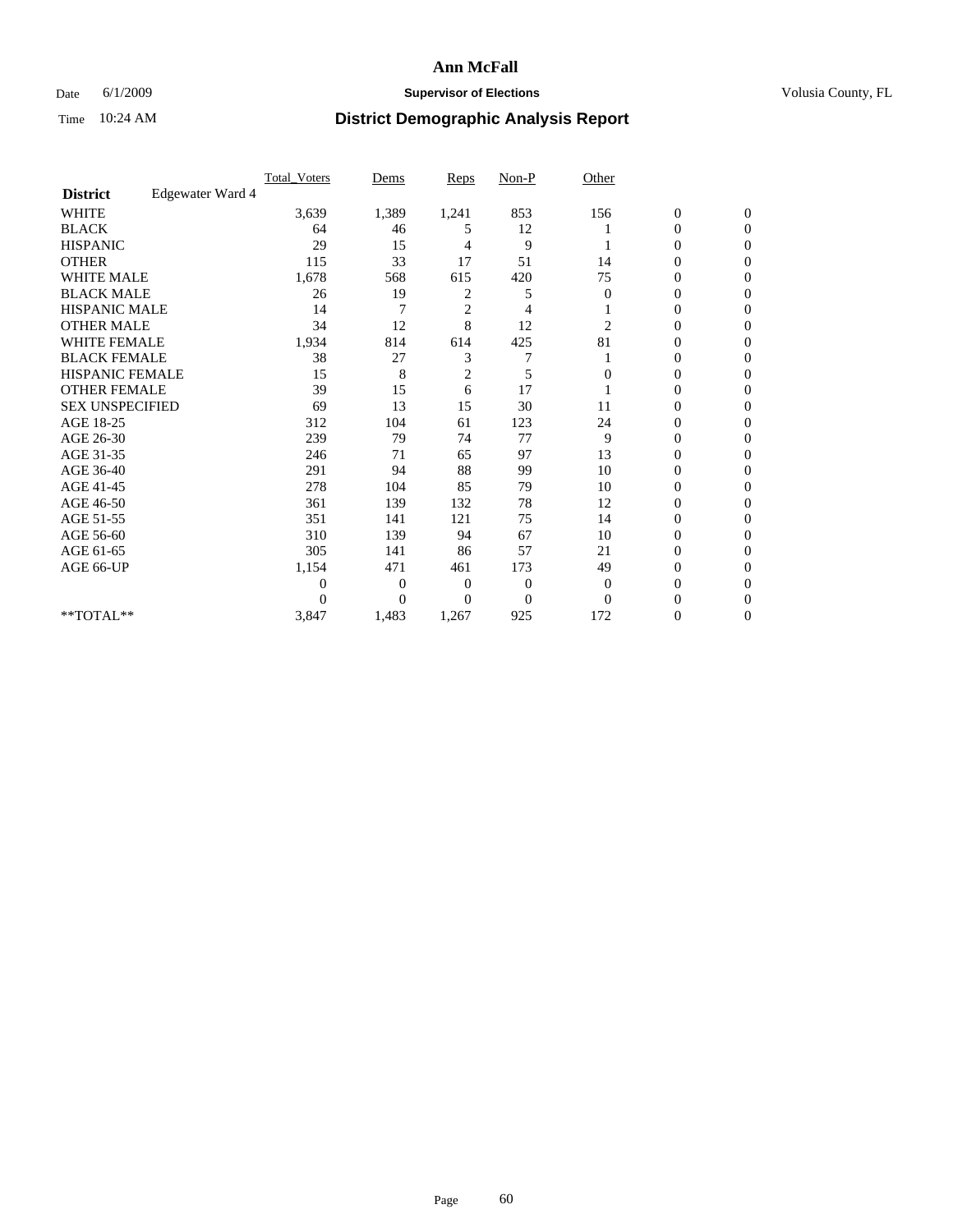## Date 6/1/2009 **Supervisor of Elections Supervisor of Elections** Volusia County, FL

|                        |                   | Total Voters   | Dems           | Reps         | Non-P          | Other                   |                  |                  |
|------------------------|-------------------|----------------|----------------|--------------|----------------|-------------------------|------------------|------------------|
| <b>District</b>        | Holly Hill Zone 1 |                |                |              |                |                         |                  |                  |
| <b>WHITE</b>           |                   | 1,304          | 557            | 351          | 334            | 62                      | $\boldsymbol{0}$ | $\boldsymbol{0}$ |
| <b>BLACK</b>           |                   | 111            | 88             | 6            | 15             | $\overline{c}$          | 0                | $\Omega$         |
| <b>HISPANIC</b>        |                   | 39             | 21             | 3            | 11             | 4                       | $\mathbf{0}$     | $\Omega$         |
| <b>OTHER</b>           |                   | 73             | 24             | 18           | 24             | 7                       | 0                | $\Omega$         |
| <b>WHITE MALE</b>      |                   | 625            | 241            | 191          | 165            | 28                      | $\theta$         | $\Omega$         |
| <b>BLACK MALE</b>      |                   | 41             | 30             | 2            | 7              | 2                       | $\overline{0}$   | $\mathbf{0}$     |
| <b>HISPANIC MALE</b>   |                   | 20             | 9              | 2            | 8              |                         | 0                | 0                |
| <b>OTHER MALE</b>      |                   | 19             | 3              | 6            | $\overline{7}$ | 3                       | $\theta$         | $\Omega$         |
| <b>WHITE FEMALE</b>    |                   | 668            | 312            | 158          | 167            | 31                      | $\overline{0}$   | $\mathbf{0}$     |
| <b>BLACK FEMALE</b>    |                   | 70             | 58             | 4            | 8              | $\mathbf{0}$            | 0                | $\mathbf{0}$     |
| <b>HISPANIC FEMALE</b> |                   | 19             | 12             |              | 3              | 3                       | 0                | $\Omega$         |
| <b>OTHER FEMALE</b>    |                   | 30             | 11             | 11           | 6              | $\overline{\mathbf{c}}$ | $\overline{0}$   | $\Omega$         |
| <b>SEX UNSPECIFIED</b> |                   | 35             | 14             | 3            | 13             | 5                       | 0                | $\mathbf{0}$     |
| AGE 18-25              |                   | 139            | 57             | 32           | 39             | 11                      | 0                | $\Omega$         |
| AGE 26-30              |                   | 120            | 56             | 14           | 42             | 8                       | 0                | 0                |
| AGE 31-35              |                   | 104            | 36             | 21           | 37             | 10                      | $\overline{0}$   | 0                |
| AGE 36-40              |                   | 101            | 41             | 27           | 30             | 3                       | $\overline{0}$   | $\overline{0}$   |
| AGE 41-45              |                   | 159            | 64             | 40           | 47             | 8                       | 0                | 0                |
| AGE 46-50              |                   | 155            | 64             | 41           | 39             | 11                      | $\overline{0}$   | $\mathbf{0}$     |
| AGE 51-55              |                   | 164            | 74             | 37           | 44             | 9                       | $\overline{0}$   | $\mathbf{0}$     |
| AGE 56-60              |                   | 167            | 81             | 45           | 39             | $\overline{c}$          | 0                | $\Omega$         |
| AGE 61-65              |                   | 132            | 51             | 44           | 30             | 7                       | $\overline{0}$   | $\Omega$         |
| AGE 66-UP              |                   | 286            | 166            | 77           | 37             | 6                       | 0                | $\mathbf{0}$     |
|                        |                   | $\overline{0}$ | $\overline{0}$ | $\mathbf{0}$ | $\mathbf{0}$   | $\Omega$                | 0                | $\Omega$         |
|                        |                   | $\theta$       | $\overline{0}$ | $\mathbf{0}$ | $\overline{0}$ | $\Omega$                | $\theta$         | $\overline{0}$   |
| $**TOTAL**$            |                   | 1,527          | 690            | 378          | 384            | 75                      | 0                | $\mathbf{0}$     |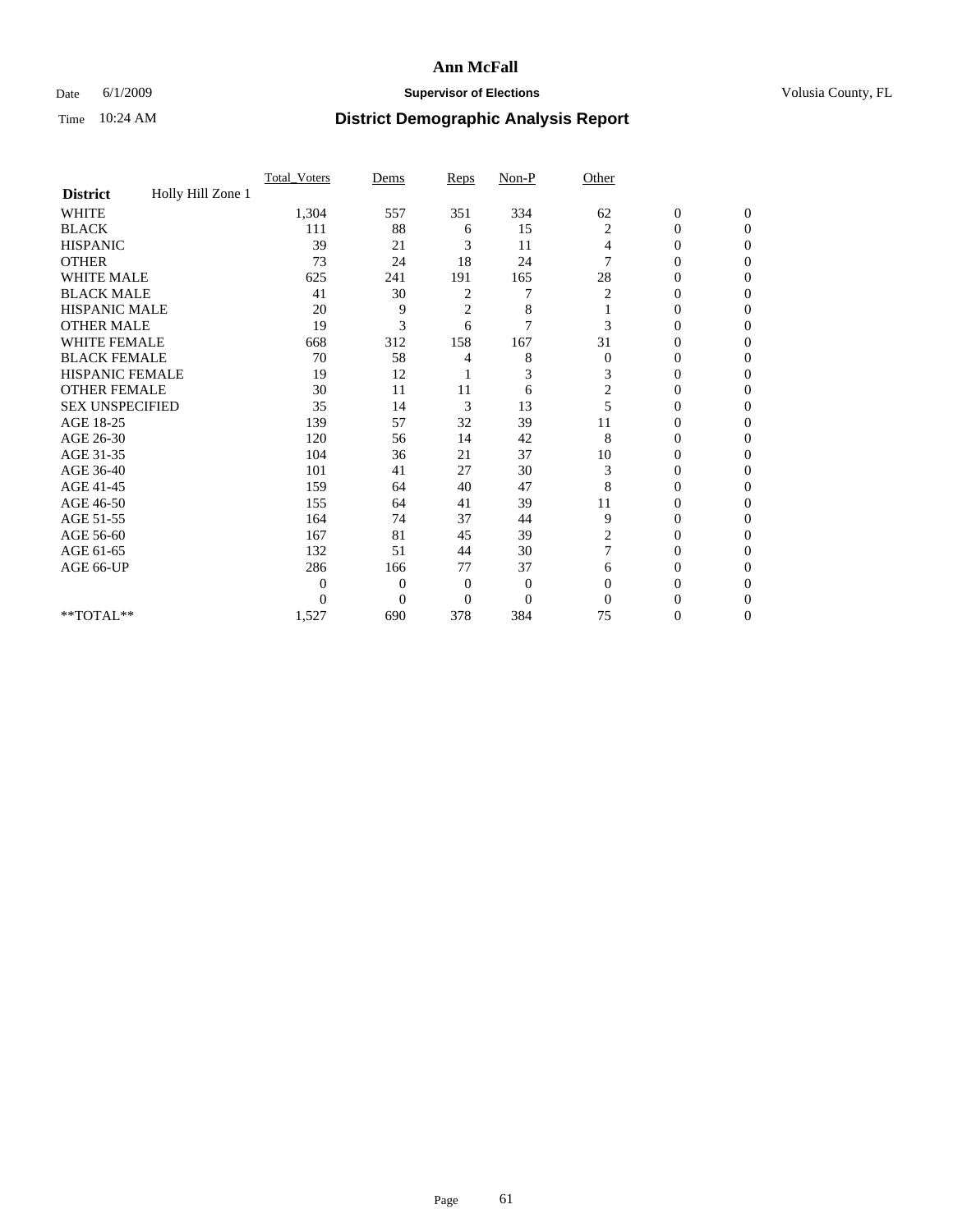## Date 6/1/2009 **Supervisor of Elections Supervisor of Elections** Volusia County, FL

|                        |                   | Total Voters | Dems           | Reps           | $Non-P$          | Other        |                  |              |  |
|------------------------|-------------------|--------------|----------------|----------------|------------------|--------------|------------------|--------------|--|
| <b>District</b>        | Holly Hill Zone 2 |              |                |                |                  |              |                  |              |  |
| <b>WHITE</b>           |                   | 1,575        | 705            | 421            | 371              | 78           | $\boldsymbol{0}$ | $\mathbf{0}$ |  |
| <b>BLACK</b>           |                   | 196          | 164            | 5              | 24               | 3            | $\boldsymbol{0}$ | $\mathbf{0}$ |  |
| <b>HISPANIC</b>        |                   | 36           | 17             | 10             | 8                |              | 0                | $\Omega$     |  |
| <b>OTHER</b>           |                   | 106          | 42             | 17             | 35               | 12           | 0                | $\Omega$     |  |
| <b>WHITE MALE</b>      |                   | 725          | 287            | 219            | 183              | 36           | 0                | $\Omega$     |  |
| <b>BLACK MALE</b>      |                   | 93           | 76             | 2              | 13               | 2            | $\mathbf{0}$     | $\Omega$     |  |
| HISPANIC MALE          |                   | 17           | 5              | 9              | 3                | $\mathbf{0}$ | $\boldsymbol{0}$ | $\Omega$     |  |
| <b>OTHER MALE</b>      |                   | 28           | 9              | 6              | 9                | 4            | 0                | $\Omega$     |  |
| <b>WHITE FEMALE</b>    |                   | 839          | 413            | 201            | 186              | 39           | 0                | $\Omega$     |  |
| <b>BLACK FEMALE</b>    |                   | 103          | 88             | 3              | 11               |              | $\overline{0}$   | $\mathbf{0}$ |  |
| <b>HISPANIC FEMALE</b> |                   | 19           | 12             |                | 5                |              | 0                | $\Omega$     |  |
| <b>OTHER FEMALE</b>    |                   | 41           | 20             | 10             | 10               |              | 0                | 0            |  |
| <b>SEX UNSPECIFIED</b> |                   | 48           | 18             | $\overline{c}$ | 18               | 10           | $\overline{0}$   | $\Omega$     |  |
| AGE 18-25              |                   | 211          | 94             | 41             | 60               | 16           | 0                | $\mathbf{0}$ |  |
| AGE 26-30              |                   | 165          | 77             | 30             | 48               | 10           | 0                | $\Omega$     |  |
| AGE 31-35              |                   | 137          | 63             | 22             | 47               | 5            | $\boldsymbol{0}$ | $\Omega$     |  |
| AGE 36-40              |                   | 166          | 68             | 35             | 51               | 12           | 0                | $\Omega$     |  |
| AGE 41-45              |                   | 191          | 79             | 55             | 46               | 11           | $\mathbf{0}$     | $\Omega$     |  |
| AGE 46-50              |                   | 248          | 122            | 49             | 62               | 15           | $\overline{0}$   | $\mathbf{0}$ |  |
| AGE 51-55              |                   | 190          | 93             | 47             | 44               | 6            | 0                | 0            |  |
| AGE 56-60              |                   | 174          | 78             | 49             | 41               | 6            | 0                | $\Omega$     |  |
| AGE 61-65              |                   | 127          | 74             | 31             | 16               | 6            | $\overline{0}$   | $\Omega$     |  |
| AGE 66-UP              |                   | 304          | 180            | 94             | 23               |              | 0                | 0            |  |
|                        |                   | $\theta$     | $\overline{0}$ | $\mathbf{0}$   | $\boldsymbol{0}$ | $\Omega$     | 0                | $\Omega$     |  |
|                        |                   | $\theta$     | $\overline{0}$ | $\Omega$       | $\overline{0}$   | $\Omega$     | $\theta$         | $\Omega$     |  |
| **TOTAL**              |                   | 1,913        | 928            | 453            | 438              | 94           | 0                | $\mathbf{0}$ |  |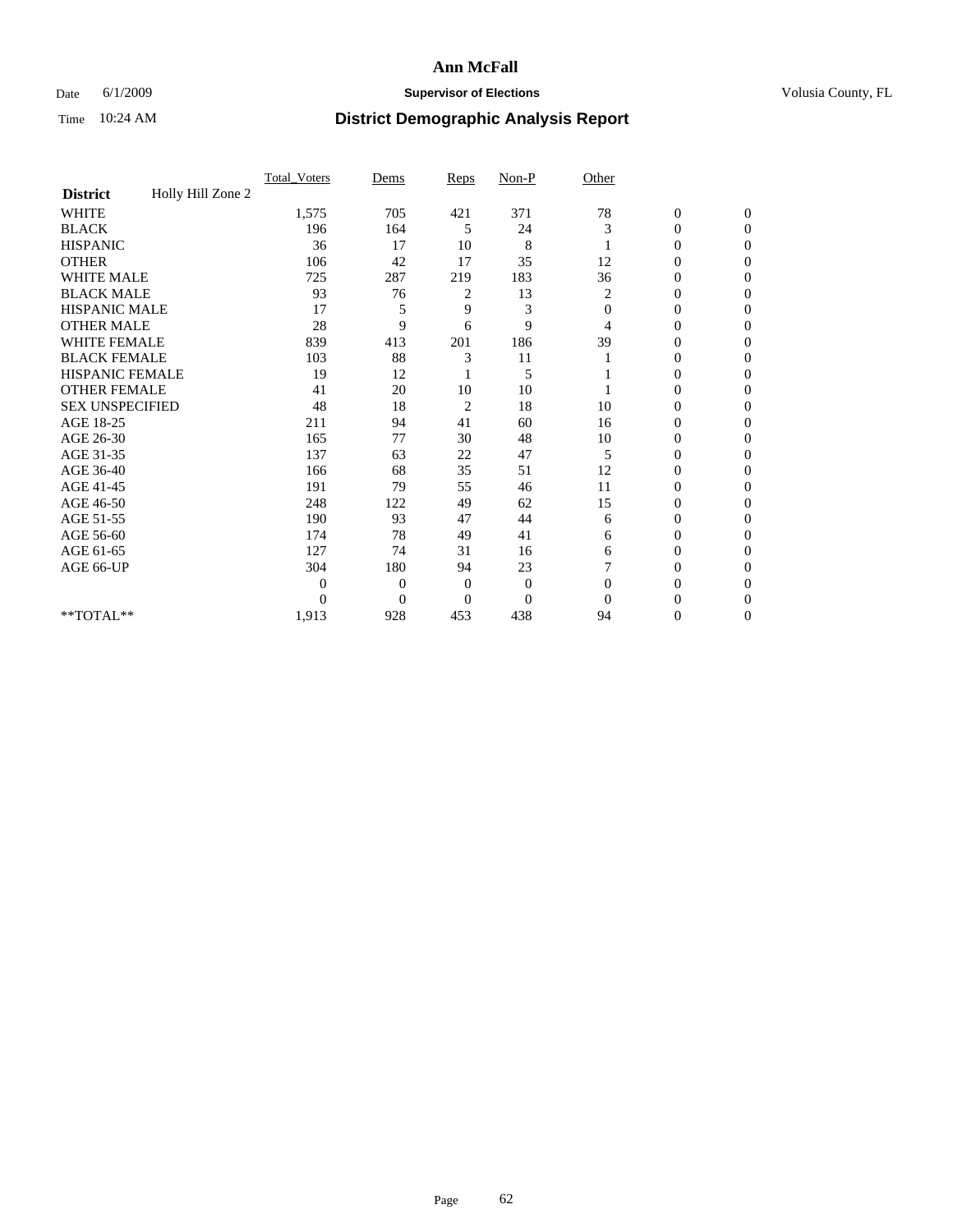## Date 6/1/2009 **Supervisor of Elections Supervisor of Elections** Volusia County, FL

|                        |                   | Total Voters | Dems           | Reps           | $Non-P$        | Other        |                  |              |  |
|------------------------|-------------------|--------------|----------------|----------------|----------------|--------------|------------------|--------------|--|
| <b>District</b>        | Holly Hill Zone 3 |              |                |                |                |              |                  |              |  |
| <b>WHITE</b>           |                   | 1,612        | 666            | 541            | 328            | 77           | $\boldsymbol{0}$ | $\mathbf{0}$ |  |
| <b>BLACK</b>           |                   | 139          | 118            | 4              | 16             |              | $\overline{0}$   | $\Omega$     |  |
| <b>HISPANIC</b>        |                   | 26           | 11             | 5              | 8              | 2            | 0                | $\Omega$     |  |
| <b>OTHER</b>           |                   | 93           | 35             | 12             | 36             | 10           | 0                | $\Omega$     |  |
| <b>WHITE MALE</b>      |                   | 678          | 253            | 243            | 148            | 34           | 0                | 0            |  |
| <b>BLACK MALE</b>      |                   | 57           | 46             | 2              | 8              |              | $\mathbf{0}$     | $\Omega$     |  |
| HISPANIC MALE          |                   | 12           | 5              | 3              | 3              |              | 0                | $\Omega$     |  |
| <b>OTHER MALE</b>      |                   | 26           | 12             | 3              | 10             |              | 0                | 0            |  |
| <b>WHITE FEMALE</b>    |                   | 927          | 409            | 297            | 179            | 42           | 0                | $\Omega$     |  |
| <b>BLACK FEMALE</b>    |                   | 82           | 72             | 2              | 8              | $\mathbf{0}$ | $\overline{0}$   | $\Omega$     |  |
| <b>HISPANIC FEMALE</b> |                   | 14           | 6              | $\overline{c}$ | 5              |              | 0                | 0            |  |
| <b>OTHER FEMALE</b>    |                   | 37           | 13             | $\,$ 8 $\,$    | 15             |              | 0                | 0            |  |
| <b>SEX UNSPECIFIED</b> |                   | 37           | 14             | $\overline{c}$ | 12             | 9            | 0                | $\Omega$     |  |
| AGE 18-25              |                   | 137          | 53             | 26             | 44             | 14           | 0                | $\mathbf{0}$ |  |
| AGE 26-30              |                   | 96           | 32             | 16             | 45             | 3            | 0                | $\Omega$     |  |
| AGE 31-35              |                   | 86           | 42             | 17             | 23             | 4            | 0                | $\Omega$     |  |
| AGE 36-40              |                   | 96           | 33             | 26             | 32             | 5            | 0                | 0            |  |
| AGE 41-45              |                   | 115          | 39             | 39             | 32             | 5            | 0                | $\Omega$     |  |
| AGE 46-50              |                   | 129          | 54             | 35             | 34             | 6            | $\overline{0}$   | $\Omega$     |  |
| AGE 51-55              |                   | 133          | 63             | 36             | 23             | 11           | 0                | 0            |  |
| AGE 56-60              |                   | 153          | 76             | 45             | 28             | 4            | 0                | $\Omega$     |  |
| AGE 61-65              |                   | 149          | 74             | 36             | 31             | 8            | $\overline{0}$   | $\Omega$     |  |
| AGE 66-UP              |                   | 776          | 364            | 286            | 96             | 30           | 0                | 0            |  |
|                        |                   | $\Omega$     | $\overline{0}$ | $\mathbf{0}$   | $\mathbf{0}$   | $\Omega$     | 0                | $\Omega$     |  |
|                        |                   | $\theta$     | $\overline{0}$ | $\Omega$       | $\overline{0}$ | $\Omega$     | 0                | 0            |  |
| **TOTAL**              |                   | 1,870        | 830            | 562            | 388            | 90           | 0                | 0            |  |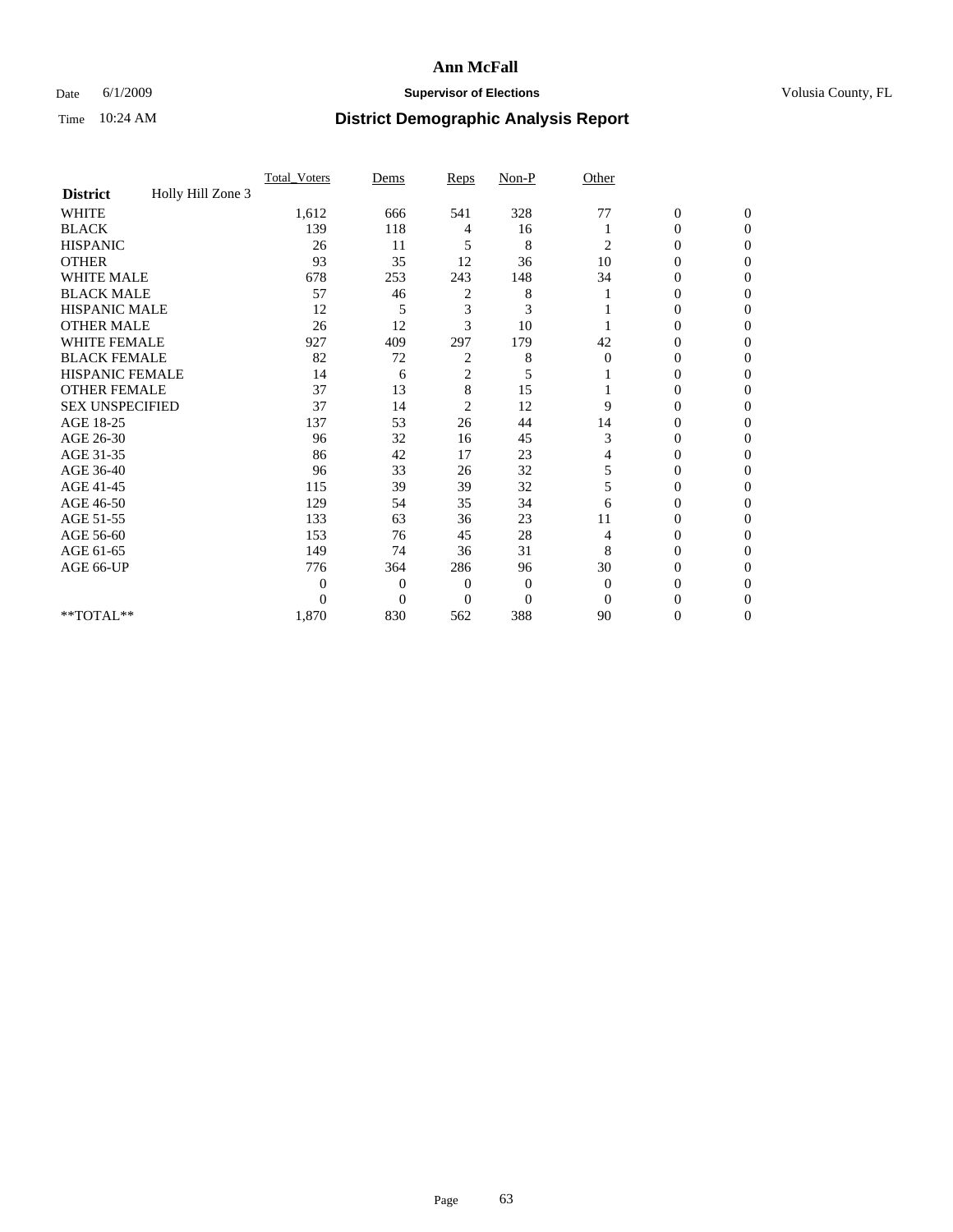## Date 6/1/2009 **Supervisor of Elections Supervisor of Elections** Volusia County, FL

|                        |                   | Total Voters | Dems           | Reps           | $Non-P$        | Other          |                  |                |  |
|------------------------|-------------------|--------------|----------------|----------------|----------------|----------------|------------------|----------------|--|
| <b>District</b>        | Holly Hill Zone 4 |              |                |                |                |                |                  |                |  |
| <b>WHITE</b>           |                   | 1,449        | 619            | 458            | 305            | 67             | $\boldsymbol{0}$ | $\mathbf{0}$   |  |
| <b>BLACK</b>           |                   | 317          | 262            | 9              | 41             | 5              | $\overline{0}$   | $\mathbf{0}$   |  |
| <b>HISPANIC</b>        |                   | 45           | 29             | 4              | 11             |                | 0                | $\Omega$       |  |
| <b>OTHER</b>           |                   | 91           | 34             | 10             | 36             | 11             | 0                | $\Omega$       |  |
| <b>WHITE MALE</b>      |                   | 637          | 227            | 227            | 148            | 35             | 0                | $\Omega$       |  |
| <b>BLACK MALE</b>      |                   | 96           | 74             | 5              | 15             | 2              | $\mathbf{0}$     | $\Omega$       |  |
| HISPANIC MALE          |                   | 22           | 15             | $\overline{c}$ | 4              |                | $\boldsymbol{0}$ | $\Omega$       |  |
| <b>OTHER MALE</b>      |                   | 25           | 9              | 5              | 9              | $\overline{c}$ | 0                | 0              |  |
| <b>WHITE FEMALE</b>    |                   | 803          | 387            | 229            | 155            | 32             | 0                | $\Omega$       |  |
| <b>BLACK FEMALE</b>    |                   | 218          | 186            | 4              | 25             | 3              | $\overline{0}$   | $\mathbf{0}$   |  |
| <b>HISPANIC FEMALE</b> |                   | 23           | 14             | 2              | $\overline{7}$ | $\Omega$       | 0                | $\Omega$       |  |
| <b>OTHER FEMALE</b>    |                   | 35           | 18             | $\overline{0}$ | 15             | 2              | 0                | 0              |  |
| <b>SEX UNSPECIFIED</b> |                   | 43           | 14             | 7              | 15             | $\overline{7}$ | 0                | $\Omega$       |  |
| AGE 18-25              |                   | 319          | 146            | 56             | 98             | 19             | 0                | $\mathbf{0}$   |  |
| AGE 26-30              |                   | 163          | 75             | 36             | 43             | 9              | 0                | $\Omega$       |  |
| AGE 31-35              |                   | 133          | 71             | 21             | 34             | 7              | 0                | $\Omega$       |  |
| AGE 36-40              |                   | 130          | 60             | 33             | 27             | 10             | 0                | $\Omega$       |  |
| AGE 41-45              |                   | 154          | 71             | 33             | 45             | 5              | 0                | $\Omega$       |  |
| AGE 46-50              |                   | 181          | 71             | 63             | 36             | 11             | $\overline{0}$   | $\Omega$       |  |
| AGE 51-55              |                   | 170          | 90             | 46             | 32             | 2              | 0                | 0              |  |
| AGE 56-60              |                   | 148          | 73             | 39             | 29             | 7              | $\overline{0}$   | $\Omega$       |  |
| AGE 61-65              |                   | 97           | 51             | 28             | 14             | 4              | 0                | $\Omega$       |  |
| AGE 66-UP              |                   | 407          | 236            | 126            | 35             | 10             | 0                | 0              |  |
|                        |                   | 0            | $\overline{0}$ | $\mathbf{0}$   | $\mathbf{0}$   | $\Omega$       | 0                | $\Omega$       |  |
|                        |                   | $\theta$     | $\overline{0}$ | $\overline{0}$ | $\overline{0}$ | $\Omega$       | $\theta$         | $\Omega$       |  |
| **TOTAL**              |                   | 1,902        | 944            | 481            | 393            | 84             | 0                | $\overline{0}$ |  |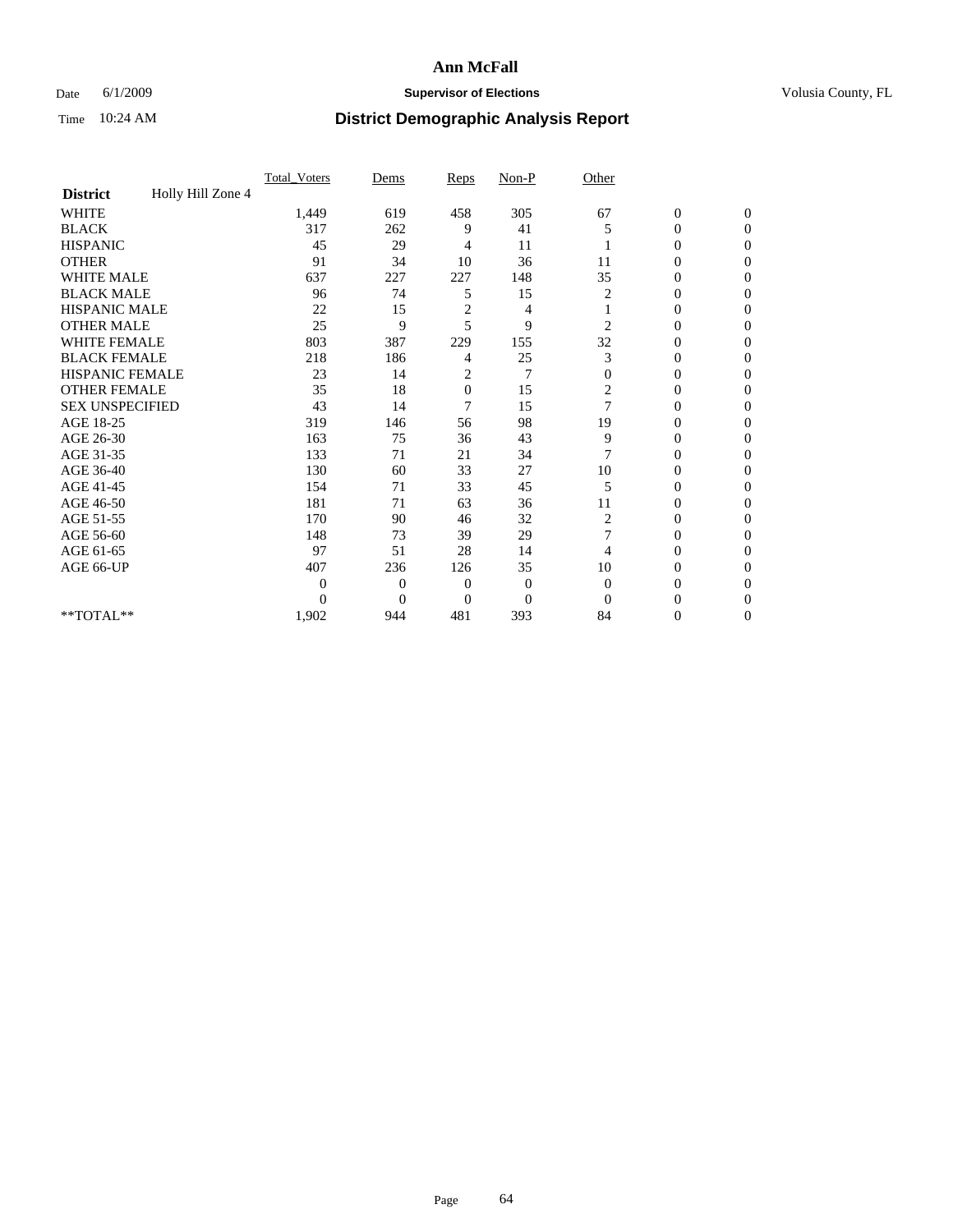## Date 6/1/2009 **Supervisor of Elections Supervisor of Elections** Volusia County, FL

|                                      | <b>Total_Voters</b> | Dems           | <b>Reps</b> | $Non-P$        | Other        |                  |                  |  |
|--------------------------------------|---------------------|----------------|-------------|----------------|--------------|------------------|------------------|--|
| New Smyrna Zone 1<br><b>District</b> |                     |                |             |                |              |                  |                  |  |
| WHITE                                | 3,781               | 1,281          | 1,646       | 721            | 133          | $\boldsymbol{0}$ | $\boldsymbol{0}$ |  |
| <b>BLACK</b>                         | 9                   | 4              | 2           | 3              | $\Omega$     | $\boldsymbol{0}$ | $\Omega$         |  |
| <b>HISPANIC</b>                      | 32                  | 10             | 8           | 12             | 2            | 0                | $\Omega$         |  |
| <b>OTHER</b>                         | 124                 | 26             | 36          | 41             | 21           | 0                | $\Omega$         |  |
| <b>WHITE MALE</b>                    | 1,765               | 499            | 807         | 383            | 76           | $\overline{0}$   | $\overline{0}$   |  |
| <b>BLACK MALE</b>                    | 4                   | 2              | 0           | 2              | $\mathbf{0}$ | $\overline{0}$   | $\Omega$         |  |
| <b>HISPANIC MALE</b>                 | 13                  | $\overline{2}$ |             | 10             | 0            | 0                | $\Omega$         |  |
| <b>OTHER MALE</b>                    | 35                  | 6              | 17          | 12             | $\Omega$     | 0                | 0                |  |
| <b>WHITE FEMALE</b>                  | 1,987               | 771            | 830         | 330            | 56           | 0                | $\Omega$         |  |
| <b>BLACK FEMALE</b>                  | 5                   | 2              | 2           |                | $\mathbf{0}$ | $\boldsymbol{0}$ | $\Omega$         |  |
| <b>HISPANIC FEMALE</b>               | 19                  | 8              | 7           | $\overline{c}$ | 2            | 0                | $\mathbf{0}$     |  |
| <b>OTHER FEMALE</b>                  | 45                  | 14             | 15          | 12             | 4            | 0                | $\Omega$         |  |
| <b>SEX UNSPECIFIED</b>               | 73                  | 17             | 13          | 25             | 18           | 0                | $\mathbf{0}$     |  |
| AGE 18-25                            | 241                 | 79             | 45          | 98             | 19           | 0                | 0                |  |
| AGE 26-30                            | 164                 | 56             | 44          | 54             | 10           | 0                | $\Omega$         |  |
| AGE 31-35                            | 152                 | 37             | 50          | 55             | 10           | $\boldsymbol{0}$ | $\Omega$         |  |
| AGE 36-40                            | 165                 | 42             | 58          | 54             | 11           | 0                | 0                |  |
| AGE 41-45                            | 209                 | 66             | 90          | 42             | 11           | 0                | $\Omega$         |  |
| AGE 46-50                            | 300                 | 101            | 137         | 49             | 13           | $\boldsymbol{0}$ | $\Omega$         |  |
| AGE 51-55                            | 387                 | 145            | 147         | 78             | 17           | 0                | $\mathbf{0}$     |  |
| AGE 56-60                            | 460                 | 166            | 197         | 80             | 17           | $\mathbf{0}$     | 0                |  |
| AGE 61-65                            | 463                 | 153            | 216         | 82             | 12           | 0                | $\Omega$         |  |
| AGE 66-UP                            | 1,405               | 476            | 708         | 185            | 36           | 0                | 0                |  |
|                                      | 0                   | 0              | 0           | $\mathbf{0}$   | $\mathbf{0}$ | 0                | $\Omega$         |  |
|                                      | $\theta$            | $\overline{0}$ | $\Omega$    | $\overline{0}$ | $\Omega$     | 0                | $\Omega$         |  |
| **TOTAL**                            | 3,946               | 1,321          | 1,692       | 777            | 156          | 0                | $\mathbf{0}$     |  |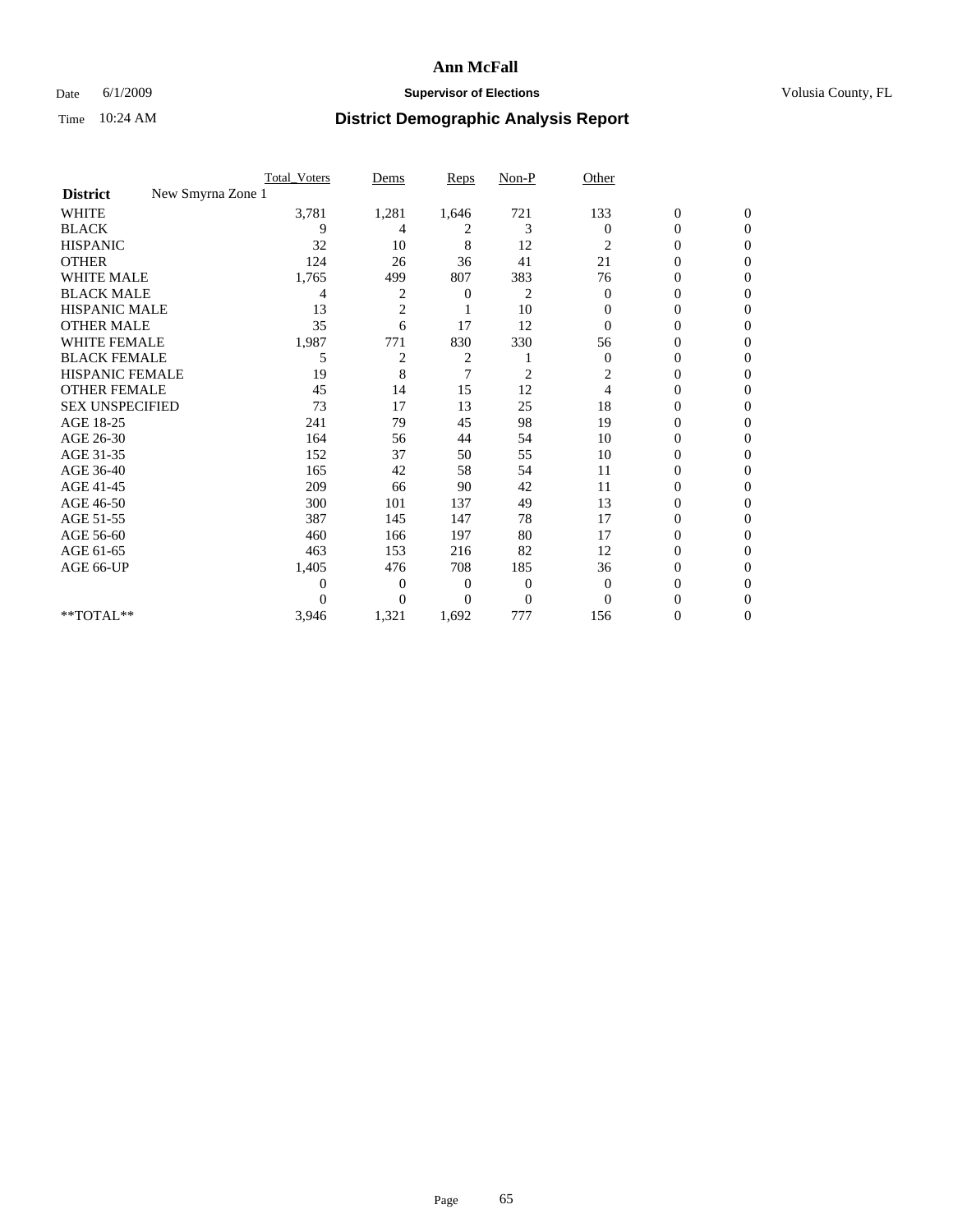## Date 6/1/2009 **Supervisor of Elections Supervisor of Elections** Volusia County, FL

|                                      | <b>Total_Voters</b> | Dems           | <b>Reps</b>    | $Non-P$        | Other          |                  |              |  |
|--------------------------------------|---------------------|----------------|----------------|----------------|----------------|------------------|--------------|--|
| New Smyrna Zone 2<br><b>District</b> |                     |                |                |                |                |                  |              |  |
| <b>WHITE</b>                         | 3,349               | 1,285          | 1,251          | 680            | 133            | $\boldsymbol{0}$ | $\mathbf{0}$ |  |
| <b>BLACK</b>                         | 23                  | 17             |                | 5              | $\mathbf{0}$   | $\boldsymbol{0}$ | $\mathbf{0}$ |  |
| <b>HISPANIC</b>                      | 42                  | 11             | 10             | 19             | 2              | $\mathbf{0}$     | $\Omega$     |  |
| <b>OTHER</b>                         | 109                 | 27             | 28             | 39             | 15             | 0                | $\Omega$     |  |
| <b>WHITE MALE</b>                    | 1,511               | 513            | 571            | 349            | 78             | 0                | $\Omega$     |  |
| <b>BLACK MALE</b>                    | 10                  |                |                | $\overline{c}$ | $\mathbf{0}$   | $\mathbf{0}$     | $\Omega$     |  |
| HISPANIC MALE                        | 23                  | 5              | 6              | 12             | $\mathbf{0}$   | 0                | $\Omega$     |  |
| <b>OTHER MALE</b>                    | 36                  | 7              | 11             | 15             | 3              | 0                | 0            |  |
| <b>WHITE FEMALE</b>                  | 1,805               | 761            | 663            | 326            | 55             | 0                | $\Omega$     |  |
| <b>BLACK FEMALE</b>                  | 13                  | 10             | $\mathbf{0}$   | 3              | $\mathbf{0}$   | $\overline{0}$   | $\mathbf{0}$ |  |
| <b>HISPANIC FEMALE</b>               | 19                  | 6              | 4              | 7              | 2              | 0                | $\Omega$     |  |
| <b>OTHER FEMALE</b>                  | 41                  | 13             | 13             | 14             |                | 0                | 0            |  |
| <b>SEX UNSPECIFIED</b>               | 65                  | 18             | 21             | 15             | 11             | 0                | $\Omega$     |  |
| AGE 18-25                            | 219                 | 79             | 58             | 69             | 13             | 0                | $\mathbf{0}$ |  |
| AGE 26-30                            | 168                 | 57             | 42             | 61             | 8              | 0                | $\Omega$     |  |
| AGE 31-35                            | 151                 | 50             | 43             | 49             | 9              | 0                | $\Omega$     |  |
| AGE 36-40                            | 178                 | 51             | 59             | 61             | $\overline{7}$ | 0                | $\Omega$     |  |
| AGE 41-45                            | 190                 | 63             | 76             | 42             | 9              | 0                | $\Omega$     |  |
| AGE 46-50                            | 279                 | 84             | 107            | 76             | 12             | $\overline{0}$   | $\Omega$     |  |
| AGE 51-55                            | 297                 | 121            | 101            | 60             | 15             | 0                | 0            |  |
| AGE 56-60                            | 340                 | 124            | 119            | 80             | 17             | $\mathbf{0}$     | $\Omega$     |  |
| AGE 61-65                            | 353                 | 120            | 157            | 63             | 13             | 0                | $\Omega$     |  |
| AGE 66-UP                            | 1,348               | 591            | 528            | 182            | 47             | 0                | 0            |  |
|                                      | $\theta$            | $\overline{0}$ | 0              | $\mathbf{0}$   | $\overline{0}$ | 0                | $\Omega$     |  |
|                                      | $\Omega$            | $\overline{0}$ | $\overline{0}$ | $\overline{0}$ | $\Omega$       | 0                | $\Omega$     |  |
| **TOTAL**                            | 3,523               | 1,340          | 1,290          | 743            | 150            | 0                | 0            |  |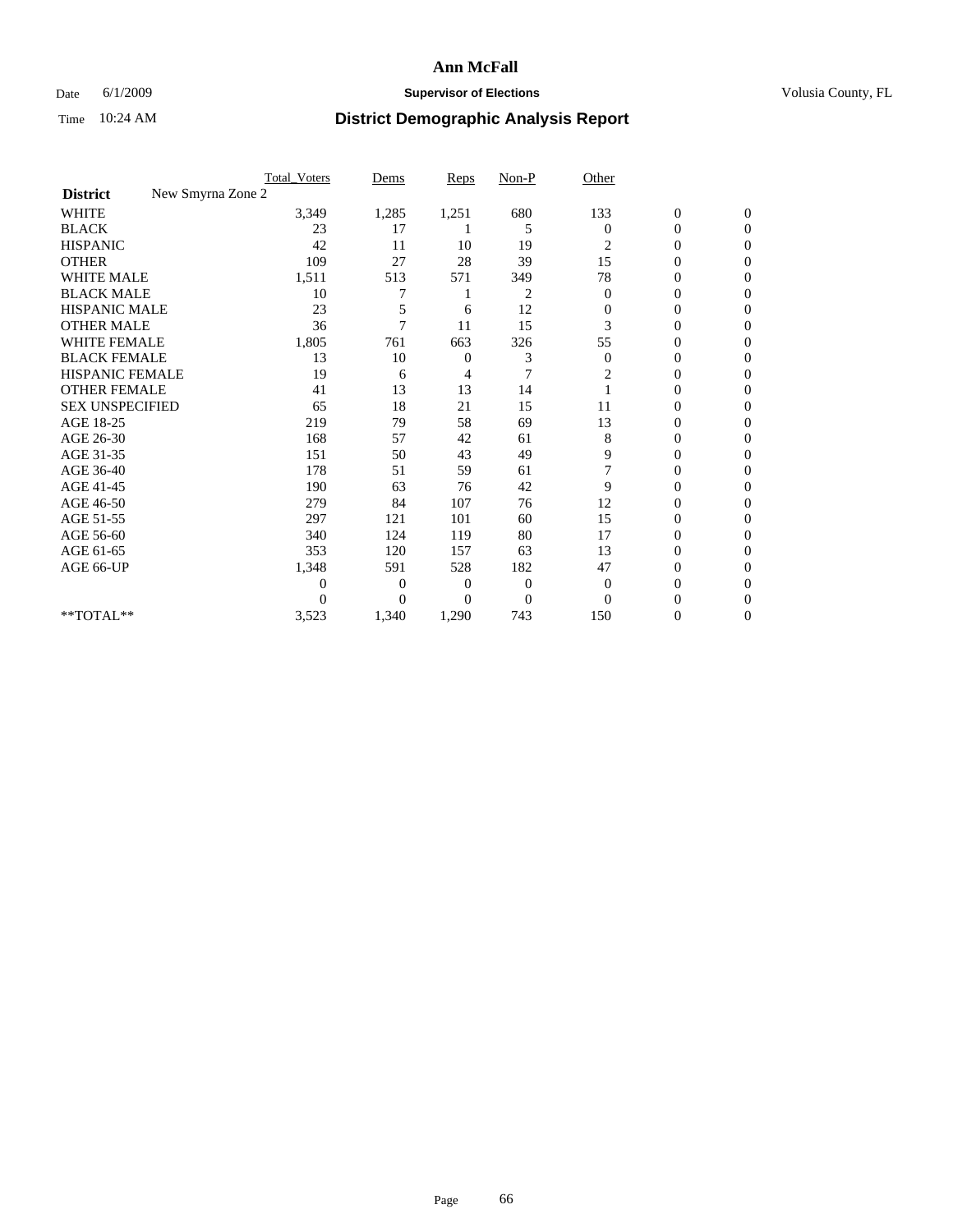## Date 6/1/2009 **Supervisor of Elections Supervisor of Elections** Volusia County, FL

|                                      | <b>Total_Voters</b> | Dems     | Reps  | $Non-P$        | Other                   |                  |                  |  |
|--------------------------------------|---------------------|----------|-------|----------------|-------------------------|------------------|------------------|--|
| New Smyrna Zone 3<br><b>District</b> |                     |          |       |                |                         |                  |                  |  |
| <b>WHITE</b>                         | 4,136               | 1,398    | 1,656 | 914            | 168                     | $\boldsymbol{0}$ | $\boldsymbol{0}$ |  |
| <b>BLACK</b>                         | 38                  | 25       | 5     | 7              |                         | 0                | $\Omega$         |  |
| <b>HISPANIC</b>                      | 41                  | 17       | 8     | 12             | 4                       | 0                | $\Omega$         |  |
| <b>OTHER</b>                         | 160                 | 37       | 27    | 67             | 29                      | 0                | $\Omega$         |  |
| <b>WHITE MALE</b>                    | 1,922               | 569      | 806   | 461            | 86                      | 0                | $\Omega$         |  |
| <b>BLACK MALE</b>                    | 20                  | 12       | 3     | 4              |                         | 0                | $\Omega$         |  |
| <b>HISPANIC MALE</b>                 | 18                  | 7        |       | 8              | $\overline{\mathbf{c}}$ | 0                | $\Omega$         |  |
| <b>OTHER MALE</b>                    | 49                  | 18       | 9     | 20             | $\overline{c}$          | 0                | 0                |  |
| <b>WHITE FEMALE</b>                  | 2,188               | 819      | 841   | 446            | 82                      | 0                | $\Omega$         |  |
| <b>BLACK FEMALE</b>                  | 18                  | 13       | 2     | 3              | $\boldsymbol{0}$        | 0                | $\Omega$         |  |
| <b>HISPANIC FEMALE</b>               | 23                  | 10       | 7     | 4              | $\overline{\mathbf{c}}$ | 0                | $\overline{0}$   |  |
| <b>OTHER FEMALE</b>                  | 44                  | 12       | 12    | 15             | 5                       | 0                | $\Omega$         |  |
| <b>SEX UNSPECIFIED</b>               | 93                  | 17       | 15    | 39             | 22                      | $\overline{0}$   | $\Omega$         |  |
| AGE 18-25                            | 305                 | 77       | 71    | 123            | 34                      | 0                | $\Omega$         |  |
| AGE 26-30                            | 260                 | 79       | 69    | 98             | 14                      | 0                | $\Omega$         |  |
| AGE 31-35                            | 205                 | 84       | 48    | 59             | 14                      | 0                | $\Omega$         |  |
| AGE 36-40                            | 228                 | 76       | 64    | 81             | 7                       | 0                | $\Omega$         |  |
| AGE 41-45                            | 264                 | 90       | 92    | 70             | 12                      | 0                | $\Omega$         |  |
| AGE 46-50                            | 379                 | 122      | 137   | 103            | 17                      | 0                | $\Omega$         |  |
| AGE 51-55                            | 417                 | 173      | 153   | 75             | 16                      | 0                | $\overline{0}$   |  |
| AGE 56-60                            | 389                 | 154      | 142   | 75             | 18                      | 0                | $\Omega$         |  |
| AGE 61-65                            | 434                 | 159      | 164   | 94             | 17                      | 0                | $\mathbf{0}$     |  |
| AGE 66-UP                            | 1,494               | 463      | 756   | 222            | 53                      | 0                | $\Omega$         |  |
|                                      | 0                   | 0        | 0     | $\overline{0}$ | $\bf{0}$                | 0                | $\Omega$         |  |
|                                      | 0                   | $\Omega$ | 0     | $\Omega$       | $\Omega$                | 0                | $\Omega$         |  |
| **TOTAL**                            | 4,375               | 1,477    | 1,696 | 1,000          | 202                     | 0                | $\overline{0}$   |  |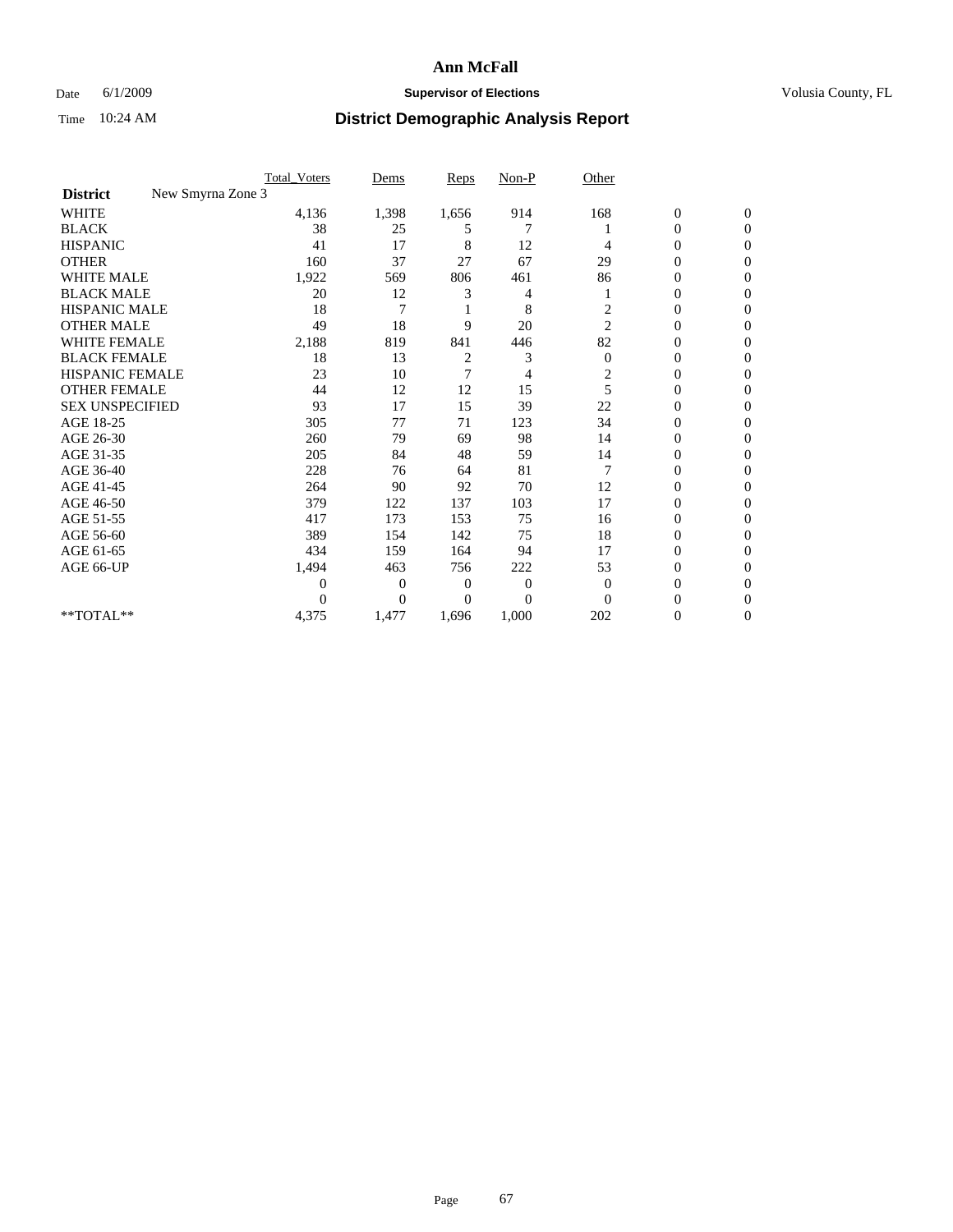## Date 6/1/2009 **Supervisor of Elections Supervisor of Elections** Volusia County, FL

|                                      | <b>Total_Voters</b> | Dems           | <b>Reps</b> | $Non-P$      | Other        |                  |                  |  |
|--------------------------------------|---------------------|----------------|-------------|--------------|--------------|------------------|------------------|--|
| New Smyrna Zone 4<br><b>District</b> |                     |                |             |              |              |                  |                  |  |
| <b>WHITE</b>                         | 4,129               | 1,483          | 1,622       | 865          | 159          | $\boldsymbol{0}$ | $\boldsymbol{0}$ |  |
| <b>BLACK</b>                         | 712                 | 608            | 21          | 70           | 13           | $\boldsymbol{0}$ | $\mathbf{0}$     |  |
| <b>HISPANIC</b>                      | 69                  | 23             | 18          | 25           | 3            | $\overline{0}$   | $\mathbf{0}$     |  |
| <b>OTHER</b>                         | 213                 | 56             | 34          | 71           | 52           | $\boldsymbol{0}$ | $\Omega$         |  |
| <b>WHITE MALE</b>                    | 1,829               | 602            | 741         | 408          | 78           | $\overline{0}$   | $\mathbf{0}$     |  |
| <b>BLACK MALE</b>                    | 296                 | 236            | 8           | 43           | 9            | $\overline{0}$   | $\mathbf{0}$     |  |
| <b>HISPANIC MALE</b>                 | 31                  | 7              | 11          | 10           | 3            | $\overline{0}$   | $\mathbf{0}$     |  |
| <b>OTHER MALE</b>                    | 54                  | 15             | 14          | 20           | 5            | $\boldsymbol{0}$ | $\mathbf{0}$     |  |
| <b>WHITE FEMALE</b>                  | 2,279               | 872            | 876         | 451          | 80           | $\overline{0}$   | $\mathbf{0}$     |  |
| <b>BLACK FEMALE</b>                  | 411                 | 367            | 13          | 27           | 4            | $\boldsymbol{0}$ | $\mathbf{0}$     |  |
| <b>HISPANIC FEMALE</b>               | 38                  | 16             | 7           | 15           | $\mathbf{0}$ | $\boldsymbol{0}$ | $\mathbf{0}$     |  |
| <b>OTHER FEMALE</b>                  | 80                  | 30             | 15          | 30           | 5            | $\mathbf{0}$     | $\Omega$         |  |
| <b>SEX UNSPECIFIED</b>               | 105                 | 25             | 10          | 27           | 43           | $\overline{0}$   | $\mathbf{0}$     |  |
| AGE 18-25                            | 481                 | 202            | 88          | 148          | 43           | $\mathbf{0}$     | $\mathbf{0}$     |  |
| AGE 26-30                            | 278                 | 108            | 68          | 83           | 19           | $\overline{0}$   | $\mathbf{0}$     |  |
| AGE 31-35                            | 320                 | 114            | 109         | 82           | 15           | $\boldsymbol{0}$ | $\mathbf{0}$     |  |
| AGE 36-40                            | 325                 | 126            | 106         | 66           | 27           | 0                | $\mathbf{0}$     |  |
| AGE 41-45                            | 301                 | 126            | 97          | 64           | 14           | $\overline{0}$   | $\mathbf{0}$     |  |
| AGE 46-50                            | 366                 | 152            | 124         | 76           | 14           | $\boldsymbol{0}$ | $\mathbf{0}$     |  |
| AGE 51-55                            | 452                 | 200            | 146         | 90           | 16           | $\boldsymbol{0}$ | $\mathbf{0}$     |  |
| AGE 56-60                            | 446                 | 198            | 129         | 99           | 20           | $\overline{0}$   | $\Omega$         |  |
| AGE 61-65                            | 444                 | 193            | 144         | 98           | 9            | $\overline{0}$   | $\mathbf{0}$     |  |
| AGE 66-UP                            | 1,710               | 751            | 684         | 225          | 50           | $\boldsymbol{0}$ | $\mathbf{0}$     |  |
|                                      | $\overline{0}$      | $\overline{0}$ | 0           | $\mathbf{0}$ | $\theta$     | $\overline{0}$   | $\mathbf{0}$     |  |
|                                      | $\theta$            | $\theta$       | $\Omega$    | $\theta$     | $\Omega$     | $\overline{0}$   | $\mathbf{0}$     |  |
| **TOTAL**                            | 5,123               | 2,170          | 1,695       | 1,031        | 227          | 0                | $\mathbf{0}$     |  |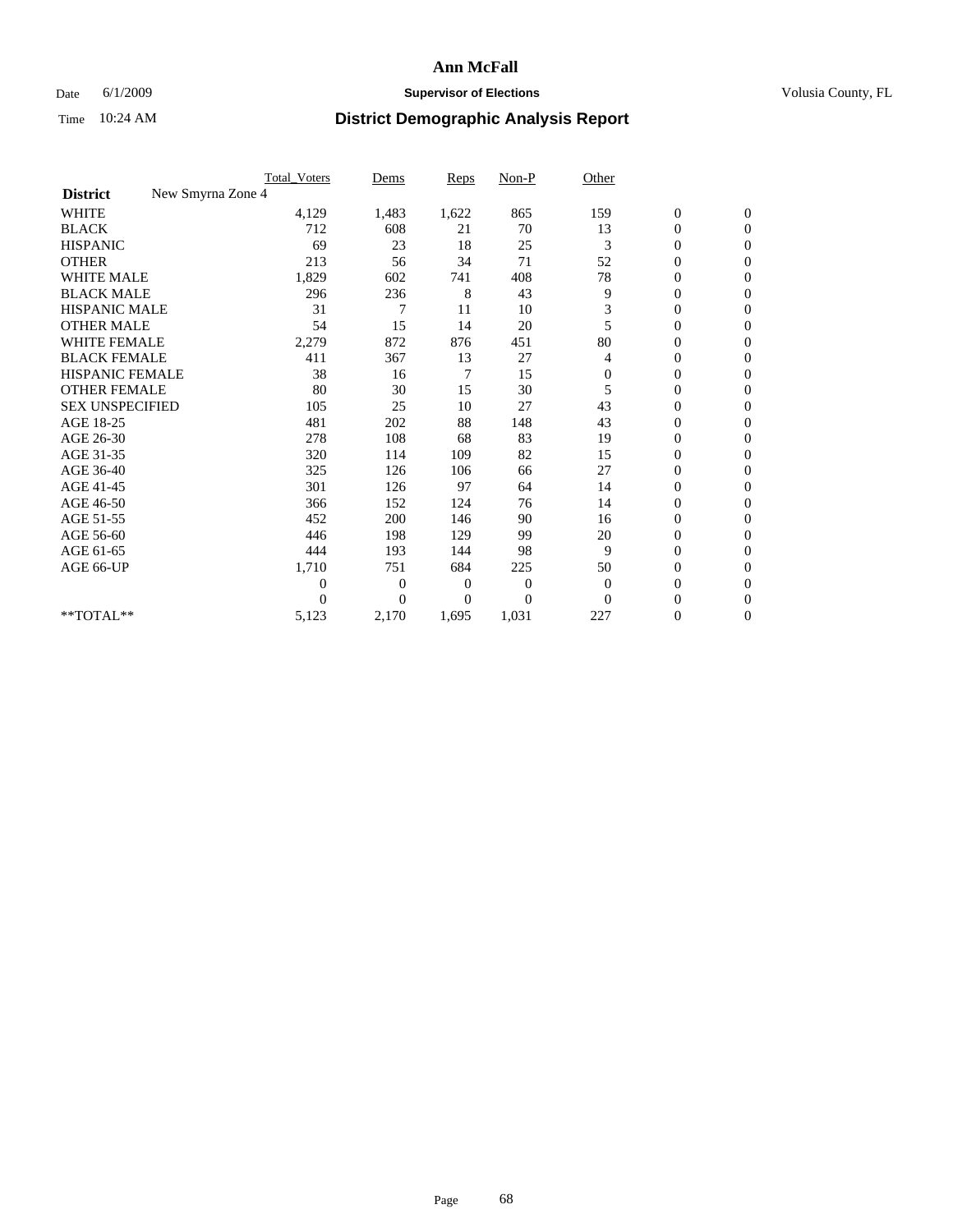## Date 6/1/2009 **Supervisor of Elections Supervisor of Elections** Volusia County, FL

|                        | Total Voters      | Dems                 | <b>Reps</b> | Non-P        | Other                   |                  |                  |  |
|------------------------|-------------------|----------------------|-------------|--------------|-------------------------|------------------|------------------|--|
| <b>District</b>        | Ormond Bch Zone 1 |                      |             |              |                         |                  |                  |  |
| <b>WHITE</b>           | 6,821             | 2,502                | 2,926       | 1,202        | 191                     | $\boldsymbol{0}$ | $\boldsymbol{0}$ |  |
| <b>BLACK</b>           | 89                | 68                   | 7           | 12           | 2                       | $\boldsymbol{0}$ | $\mathbf{0}$     |  |
| <b>HISPANIC</b>        | 110               | 44                   | 34          | 29           | 3                       | $\overline{0}$   | $\mathbf{0}$     |  |
| <b>OTHER</b>           | 334               | 114                  | 96          | 98           | 26                      | 0                | $\Omega$         |  |
| <b>WHITE MALE</b>      | 3,152             | 1,043                | 1,402       | 597          | 110                     | 0                | $\mathbf{0}$     |  |
| <b>BLACK MALE</b>      | 40                | 31                   | 4           | 4            |                         | $\overline{0}$   | $\mathbf{0}$     |  |
| <b>HISPANIC MALE</b>   | 45                | 10                   | 18          | 16           |                         | 0                | $\Omega$         |  |
| <b>OTHER MALE</b>      | 138               | 46                   | 46          | 42           | 4                       | 0                | $\Omega$         |  |
| WHITE FEMALE           | 3,640             | 1,453                | 1,512       | 595          | 80                      | $\overline{0}$   | $\mathbf{0}$     |  |
| <b>BLACK FEMALE</b>    | 48                | 37                   | 3           | 8            | $\boldsymbol{0}$        | $\boldsymbol{0}$ | $\Omega$         |  |
| <b>HISPANIC FEMALE</b> | 60                | 31                   | 14          | 13           | $\overline{\mathbf{c}}$ | 0                | $\mathbf{0}$     |  |
| <b>OTHER FEMALE</b>    | 115               | 49                   | 34          | 27           | 5                       | $\overline{0}$   | $\Omega$         |  |
| <b>SEX UNSPECIFIED</b> | 116               | 28                   | 30          | 39           | 19                      | $\overline{0}$   | $\mathbf{0}$     |  |
| AGE 18-25              | 607               | 205                  | 187         | 178          | 37                      | 0                | $\mathbf{0}$     |  |
| AGE 26-30              | 302               | 100                  | 110         | 82           | 10                      | $\overline{0}$   | $\mathbf{0}$     |  |
| AGE 31-35              | 334               | 107                  | 114         | 91           | 22                      | $\boldsymbol{0}$ | $\mathbf{0}$     |  |
| AGE 36-40              | 482               | 161                  | 204         | 102          | 15                      | 0                | $\mathbf{0}$     |  |
| AGE 41-45              | 590               | 190                  | 248         | 129          | 23                      | $\mathbf{0}$     | $\Omega$         |  |
| AGE 46-50              | 660               | 229                  | 290         | 124          | 17                      | $\boldsymbol{0}$ | $\Omega$         |  |
| AGE 51-55              | 755               | 290                  | 320         | 128          | 17                      | $\boldsymbol{0}$ | $\mathbf{0}$     |  |
| AGE 56-60              | 733               | 299                  | 298         | 126          | 10                      | $\overline{0}$   | $\Omega$         |  |
| AGE 61-65              | 667               | 242                  | 297         | 109          | 19                      | $\overline{0}$   | $\mathbf{0}$     |  |
| AGE 66-UP              | 2,224             | 905                  | 995         | 272          | 52                      | 0                | $\mathbf{0}$     |  |
|                        |                   | $\overline{0}$<br>0  | 0           | $\mathbf{0}$ | $\mathbf{0}$            | 0                | $\mathbf{0}$     |  |
|                        |                   | $\theta$<br>$\Omega$ | $\Omega$    | $\Omega$     | $\Omega$                | $\overline{0}$   | $\Omega$         |  |
| **TOTAL**              | 7,354             | 2,728                | 3,063       | 1,341        | 222                     | 0                | $\mathbf{0}$     |  |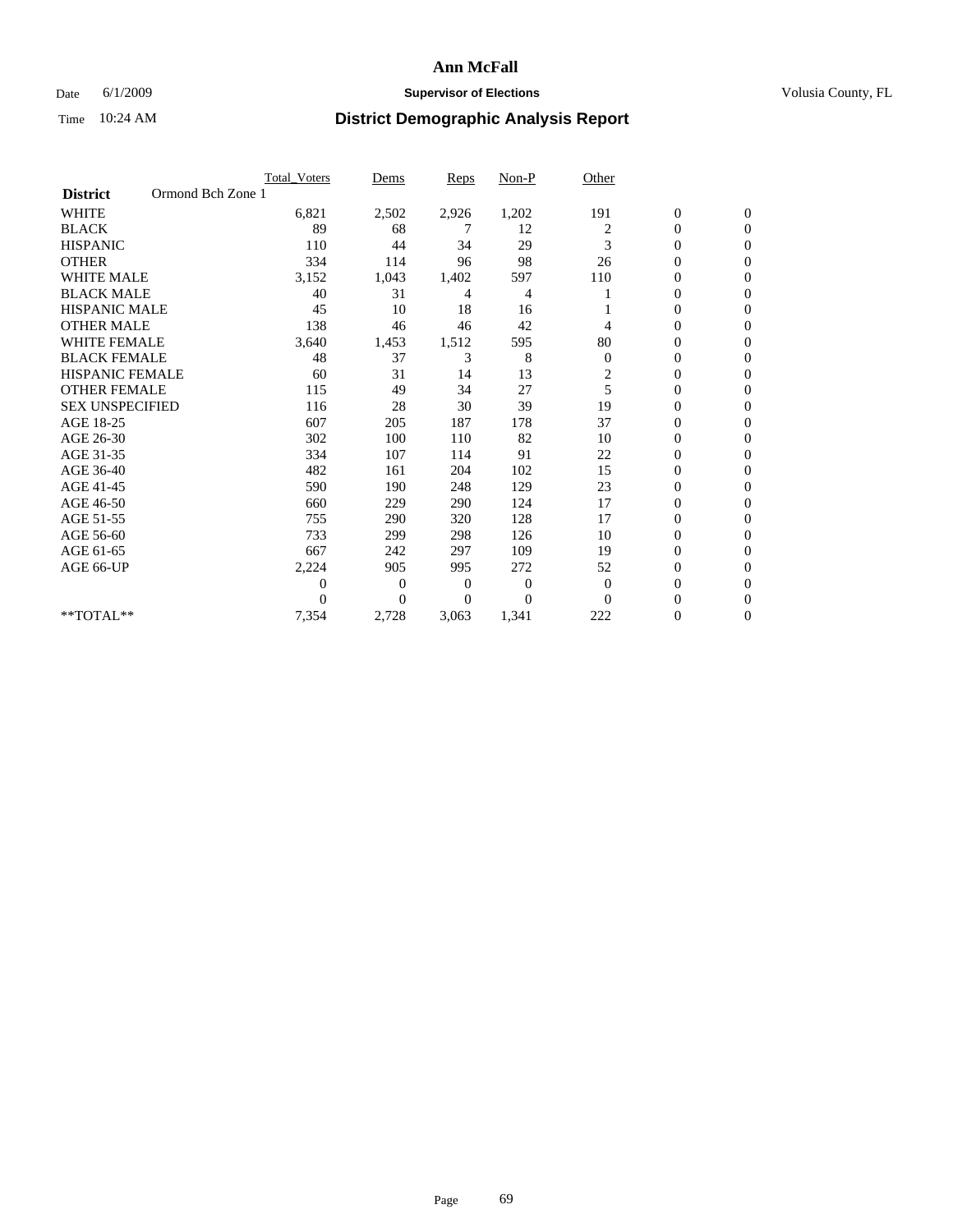## Date 6/1/2009 **Supervisor of Elections Supervisor of Elections** Volusia County, FL

|                        | <b>Total Voters</b> |                | Dems           | <b>Reps</b> | Non-P          | Other          |                  |                  |
|------------------------|---------------------|----------------|----------------|-------------|----------------|----------------|------------------|------------------|
| <b>District</b>        | Ormond Bch Zone 2   |                |                |             |                |                |                  |                  |
| <b>WHITE</b>           |                     | 4,764          | 1,945          | 1,714       | 937            | 168            | $\boldsymbol{0}$ | $\boldsymbol{0}$ |
| <b>BLACK</b>           |                     | 387            | 295            | 28          | 54             | 10             | $\boldsymbol{0}$ | $\mathbf{0}$     |
| <b>HISPANIC</b>        |                     | 108            | 50             | 26          | 28             | $\overline{4}$ | $\overline{0}$   | $\mathbf{0}$     |
| <b>OTHER</b>           |                     | 372            | 143            | 82          | 109            | 38             | 0                | $\Omega$         |
| <b>WHITE MALE</b>      |                     | 2,069          | 743            | 795         | 445            | 86             | $\overline{0}$   | $\mathbf{0}$     |
| <b>BLACK MALE</b>      |                     | 173            | 118            | 14          | 33             | 8              | $\overline{0}$   | $\mathbf{0}$     |
| <b>HISPANIC MALE</b>   |                     | 42             | 18             | 8           | 13             | 3              | $\overline{0}$   | $\overline{0}$   |
| <b>OTHER MALE</b>      |                     | 110            | 38             | 31          | 40             |                | $\boldsymbol{0}$ | $\mathbf{0}$     |
| <b>WHITE FEMALE</b>    |                     | 2,672          | 1,191          | 914         | 486            | 81             | $\overline{0}$   | $\mathbf{0}$     |
| <b>BLACK FEMALE</b>    |                     | 210            | 173            | 14          | 21             | 2              | $\boldsymbol{0}$ | $\mathbf{0}$     |
| <b>HISPANIC FEMALE</b> |                     | 65             | 32             | 17          | 15             |                | $\boldsymbol{0}$ | $\mathbf{0}$     |
| <b>OTHER FEMALE</b>    |                     | 140            | 68             | 36          | 29             | 7              | $\mathbf{0}$     | $\mathbf{0}$     |
| <b>SEX UNSPECIFIED</b> |                     | 150            | 52             | 21          | 46             | 31             | $\overline{0}$   | $\mathbf{0}$     |
| AGE 18-25              |                     | 512            | 212            | 122         | 144            | 34             | $\overline{0}$   | $\mathbf{0}$     |
| AGE 26-30              |                     | 354            | 134            | 88          | 117            | 15             | $\overline{0}$   | $\mathbf{0}$     |
| AGE 31-35              |                     | 340            | 148            | 76          | 101            | 15             | $\boldsymbol{0}$ | $\mathbf{0}$     |
| AGE 36-40              |                     | 385            | 138            | 140         | 92             | 15             | 0                | $\mathbf{0}$     |
| AGE 41-45              |                     | 433            | 149            | 151         | 110            | 23             | $\overline{0}$   | $\mathbf{0}$     |
| AGE 46-50              |                     | 509            | 204            | 186         | 98             | 21             | $\boldsymbol{0}$ | $\mathbf{0}$     |
| AGE 51-55              |                     | 542            | 238            | 175         | 109            | 20             | $\boldsymbol{0}$ | $\mathbf{0}$     |
| AGE 56-60              |                     | 525            | 235            | 154         | 116            | 20             | $\overline{0}$   | $\Omega$         |
| AGE 61-65              |                     | 489            | 215            | 180         | 80             | 14             | $\overline{0}$   | $\mathbf{0}$     |
| AGE 66-UP              |                     | 1,542          | 760            | 578         | 161            | 43             | $\boldsymbol{0}$ | $\mathbf{0}$     |
|                        |                     | $\overline{0}$ | $\overline{0}$ | 0           | $\overline{0}$ | $\mathbf{0}$   | $\overline{0}$   | $\mathbf{0}$     |
|                        |                     | $\theta$       | $\theta$       | $\Omega$    | $\theta$       | $\Omega$       | $\boldsymbol{0}$ | $\mathbf{0}$     |
| **TOTAL**              |                     | 5,631          | 2,433          | 1,850       | 1,128          | 220            | 0                | $\mathbf{0}$     |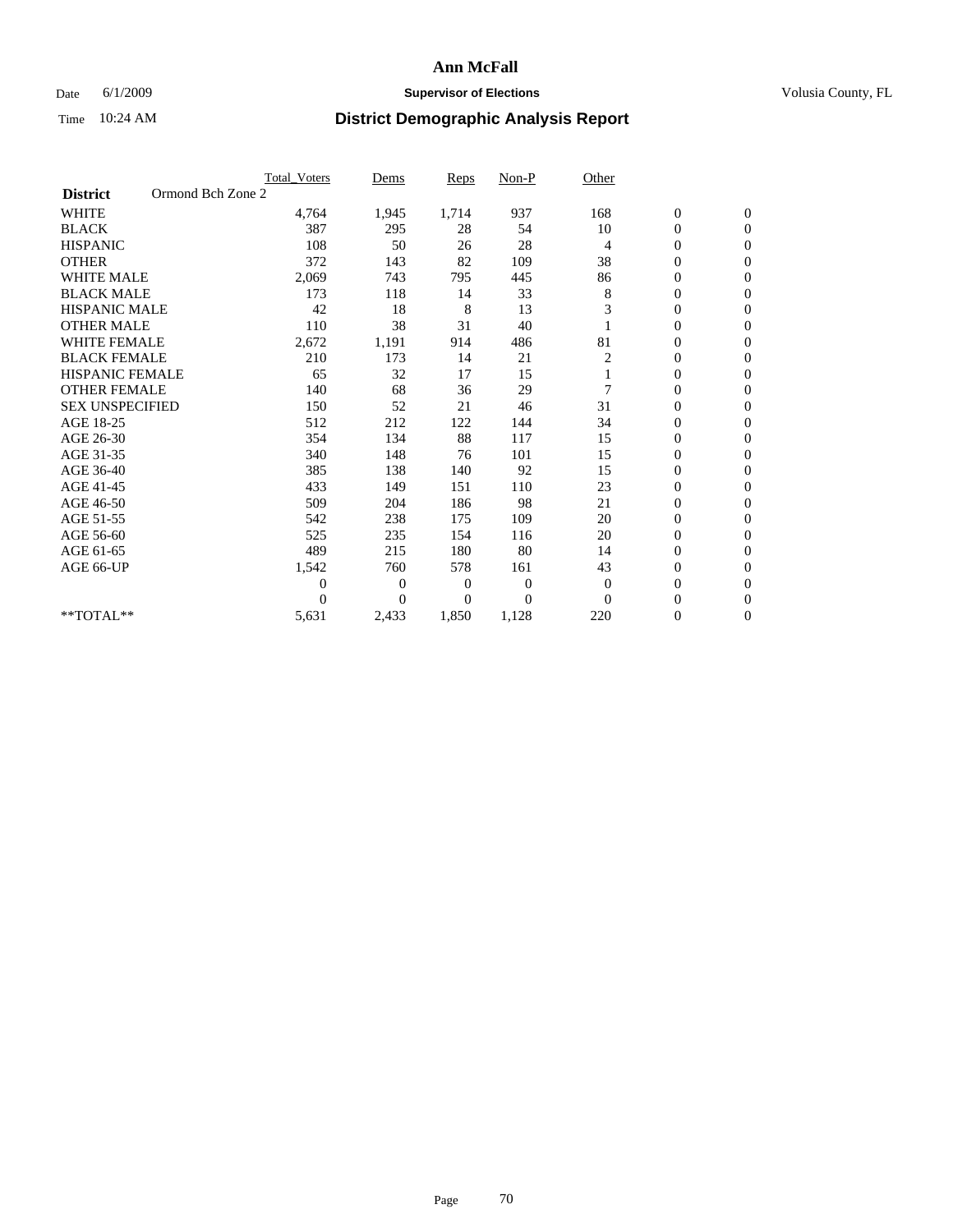### Date 6/1/2009 **Supervisor of Elections Supervisor of Elections** Volusia County, FL

|                        |                   | Total Voters | Dems           | <b>Reps</b> | Non-P        | Other          |                  |                  |  |
|------------------------|-------------------|--------------|----------------|-------------|--------------|----------------|------------------|------------------|--|
| <b>District</b>        | Ormond Bch Zone 3 |              |                |             |              |                |                  |                  |  |
| <b>WHITE</b>           |                   | 7,980        | 2,527          | 3,831       | 1,374        | 248            | $\boldsymbol{0}$ | $\boldsymbol{0}$ |  |
| <b>BLACK</b>           |                   | 164          | 116            | 15          | 22           | 11             | $\boldsymbol{0}$ | $\mathbf{0}$     |  |
| <b>HISPANIC</b>        |                   | 139          | 47             | 53          | 36           | 3              | $\overline{0}$   | $\mathbf{0}$     |  |
| <b>OTHER</b>           |                   | 452          | 139            | 125         | 151          | 37             | 0                | $\Omega$         |  |
| <b>WHITE MALE</b>      |                   | 3,695        | 1,063          | 1,844       | 675          | 113            | $\mathbf{0}$     | $\mathbf{0}$     |  |
| <b>BLACK MALE</b>      |                   | 76           | 55             | 8           | 9            | $\overline{4}$ | $\overline{0}$   | $\mathbf{0}$     |  |
| <b>HISPANIC MALE</b>   |                   | 70           | 20             | 30          | 18           | 2              | 0                | $\mathbf{0}$     |  |
| <b>OTHER MALE</b>      |                   | 162          | 42             | 51          | 61           | 8              | 0                | $\mathbf{0}$     |  |
| <b>WHITE FEMALE</b>    |                   | 4,236        | 1,450          | 1,966       | 688          | 132            | 0                | $\mathbf{0}$     |  |
| <b>BLACK FEMALE</b>    |                   | 87           | 60             | 7           | 13           | 7              | $\boldsymbol{0}$ | $\mathbf{0}$     |  |
| <b>HISPANIC FEMALE</b> |                   | 68           | 27             | 22          | 18           |                | 0                | $\mathbf{0}$     |  |
| <b>OTHER FEMALE</b>    |                   | 195          | 73             | 55          | 61           | 6              | $\overline{0}$   | $\Omega$         |  |
| <b>SEX UNSPECIFIED</b> |                   | 146          | 39             | 41          | 40           | 26             | $\overline{0}$   | $\mathbf{0}$     |  |
| AGE 18-25              |                   | 828          | 242            | 329         | 210          | 47             | 0                | $\mathbf{0}$     |  |
| AGE 26-30              |                   | 380          | 122            | 139         | 101          | 18             | $\overline{0}$   | $\mathbf{0}$     |  |
| AGE 31-35              |                   | 383          | 97             | 146         | 114          | 26             | $\boldsymbol{0}$ | $\mathbf{0}$     |  |
| AGE 36-40              |                   | 545          | 130            | 280         | 111          | 24             | 0                | $\mathbf{0}$     |  |
| AGE 41-45              |                   | 739          | 187            | 389         | 138          | 25             | $\overline{0}$   | $\mathbf{0}$     |  |
| AGE 46-50              |                   | 809          | 226            | 410         | 153          | 20             | $\boldsymbol{0}$ | $\Omega$         |  |
| AGE 51-55              |                   | 931          | 302            | 454         | 155          | 20             | $\boldsymbol{0}$ | $\mathbf{0}$     |  |
| AGE 56-60              |                   | 891          | 323            | 386         | 162          | 20             | $\overline{0}$   | $\Omega$         |  |
| AGE 61-65              |                   | 865          | 315            | 401         | 124          | 25             | $\overline{0}$   | $\mathbf{0}$     |  |
| AGE 66-UP              |                   | 2,364        | 885            | 1,090       | 315          | 74             | $\boldsymbol{0}$ | $\mathbf{0}$     |  |
|                        |                   | 0            | $\overline{0}$ | 0           | $\mathbf{0}$ | $\theta$       | $\overline{0}$   | $\mathbf{0}$     |  |
|                        |                   | $\theta$     | $\Omega$       | $\Omega$    | $\Omega$     | $\Omega$       | $\overline{0}$   | $\mathbf{0}$     |  |
| **TOTAL**              |                   | 8,735        | 2,829          | 4,024       | 1,583        | 299            | 0                | $\mathbf{0}$     |  |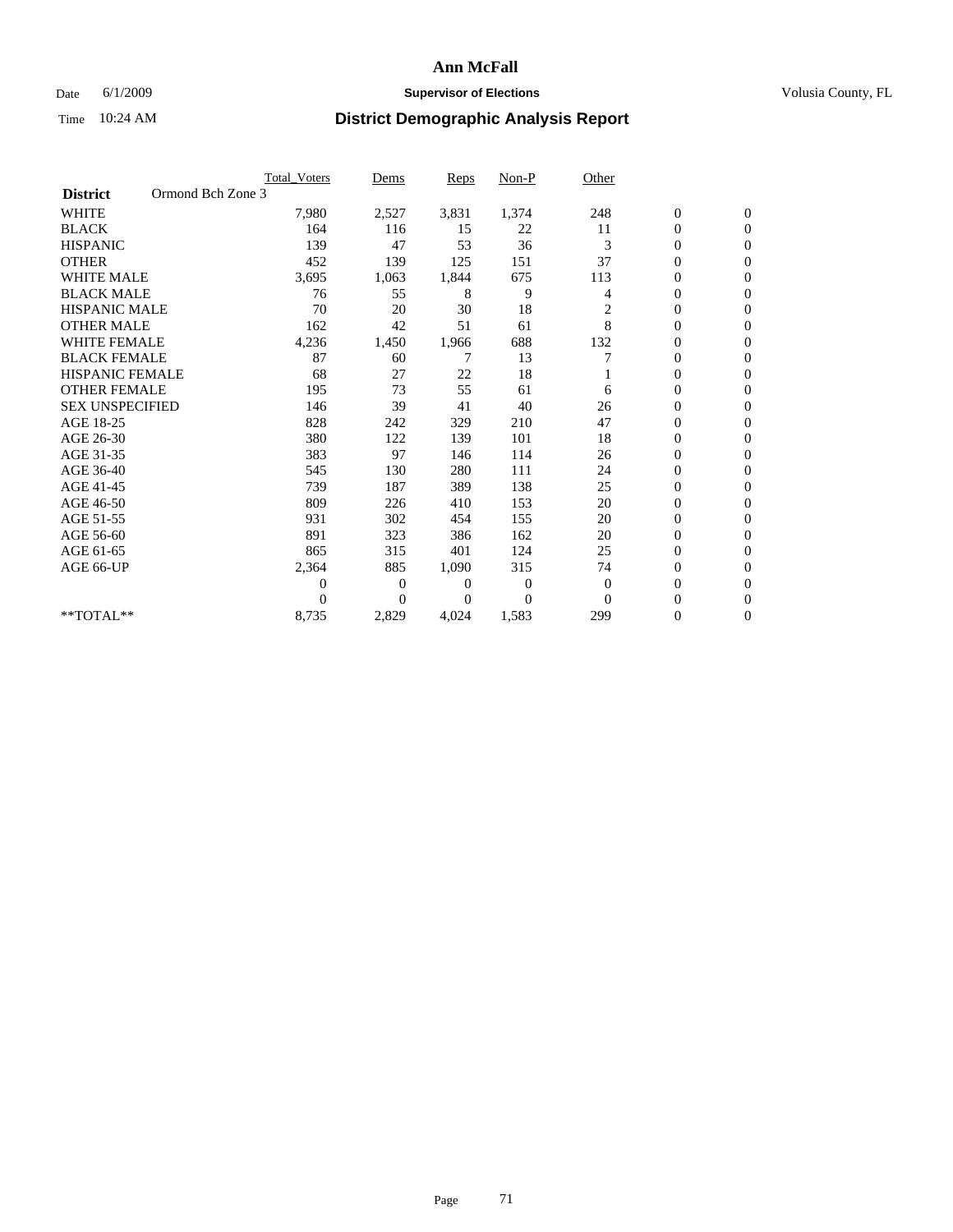### Date 6/1/2009 **Supervisor of Elections Supervisor of Elections** Volusia County, FL

|                        |                   | Total Voters   | Dems           | <b>Reps</b> | Non-P    | Other          |                  |                  |  |
|------------------------|-------------------|----------------|----------------|-------------|----------|----------------|------------------|------------------|--|
| <b>District</b>        | Ormond Bch Zone 4 |                |                |             |          |                |                  |                  |  |
| <b>WHITE</b>           |                   | 6,279          | 2,384          | 2,448       | 1,180    | 267            | $\boldsymbol{0}$ | $\boldsymbol{0}$ |  |
| <b>BLACK</b>           |                   | 146            | 112            | 8           | 24       | 2              | $\boldsymbol{0}$ | $\mathbf{0}$     |  |
| <b>HISPANIC</b>        |                   | 90             | 48             | 12          | 28       | $\overline{2}$ | $\overline{0}$   | $\Omega$         |  |
| <b>OTHER</b>           |                   | 315            | 108            | 76          | 103      | 28             | 0                | $\Omega$         |  |
| <b>WHITE MALE</b>      |                   | 2,701          | 921            | 1,102       | 537      | 141            | 0                | $\mathbf{0}$     |  |
| <b>BLACK MALE</b>      |                   | 68             | 51             | 4           | 12       |                | $\overline{0}$   | $\mathbf{0}$     |  |
| <b>HISPANIC MALE</b>   |                   | 32             | 16             | 5           | 9        | 2              | 0                | $\Omega$         |  |
| <b>OTHER MALE</b>      |                   | 108            | 37             | 24          | 39       | 8              | 0                | $\Omega$         |  |
| <b>WHITE FEMALE</b>    |                   | 3,537          | 1,451          | 1,336       | 627      | 123            | 0                | $\mathbf{0}$     |  |
| <b>BLACK FEMALE</b>    |                   | 78             | 61             | 4           | 12       |                | $\boldsymbol{0}$ | $\Omega$         |  |
| <b>HISPANIC FEMALE</b> |                   | 58             | 32             | 7           | 19       | $\theta$       | 0                | $\mathbf{0}$     |  |
| <b>OTHER FEMALE</b>    |                   | 148            | 54             | 47          | 39       | 8              | 0                | $\Omega$         |  |
| <b>SEX UNSPECIFIED</b> |                   | 100            | 29             | 15          | 41       | 15             | $\overline{0}$   | $\mathbf{0}$     |  |
| AGE 18-25              |                   | 485            | 193            | 128         | 133      | 31             | 0                | $\mathbf{0}$     |  |
| AGE 26-30              |                   | 291            | 93             | 97          | 82       | 19             | $\overline{0}$   | $\Omega$         |  |
| AGE 31-35              |                   | 271            | 78             | 94          | 80       | 19             | $\boldsymbol{0}$ | $\mathbf{0}$     |  |
| AGE 36-40              |                   | 347            | 113            | 123         | 92       | 19             | 0                | $\bf{0}$         |  |
| AGE 41-45              |                   | 401            | 135            | 159         | 96       | 11             | 0                | $\Omega$         |  |
| AGE 46-50              |                   | 575            | 219            | 235         | 108      | 13             | $\boldsymbol{0}$ | $\Omega$         |  |
| AGE 51-55              |                   | 538            | 225            | 207         | 88       | 18             | $\boldsymbol{0}$ | $\mathbf{0}$     |  |
| AGE 56-60              |                   | 574            | 241            | 202         | 102      | 29             | 0                | $\Omega$         |  |
| AGE 61-65              |                   | 579            | 236            | 199         | 113      | 31             | 0                | $\mathbf{0}$     |  |
| AGE 66-UP              |                   | 2,769          | 1,119          | 1,100       | 441      | 109            | 0                | $\bf{0}$         |  |
|                        |                   | $\overline{0}$ | $\overline{0}$ | 0           | 0        | $\mathbf{0}$   | $\overline{0}$   | $\mathbf{0}$     |  |
|                        |                   | $\theta$       | $\Omega$       | 0           | $\Omega$ | $\Omega$       | $\overline{0}$   | $\Omega$         |  |
| **TOTAL**              |                   | 6,830          | 2,652          | 2,544       | 1,335    | 299            | 0                | $\mathbf{0}$     |  |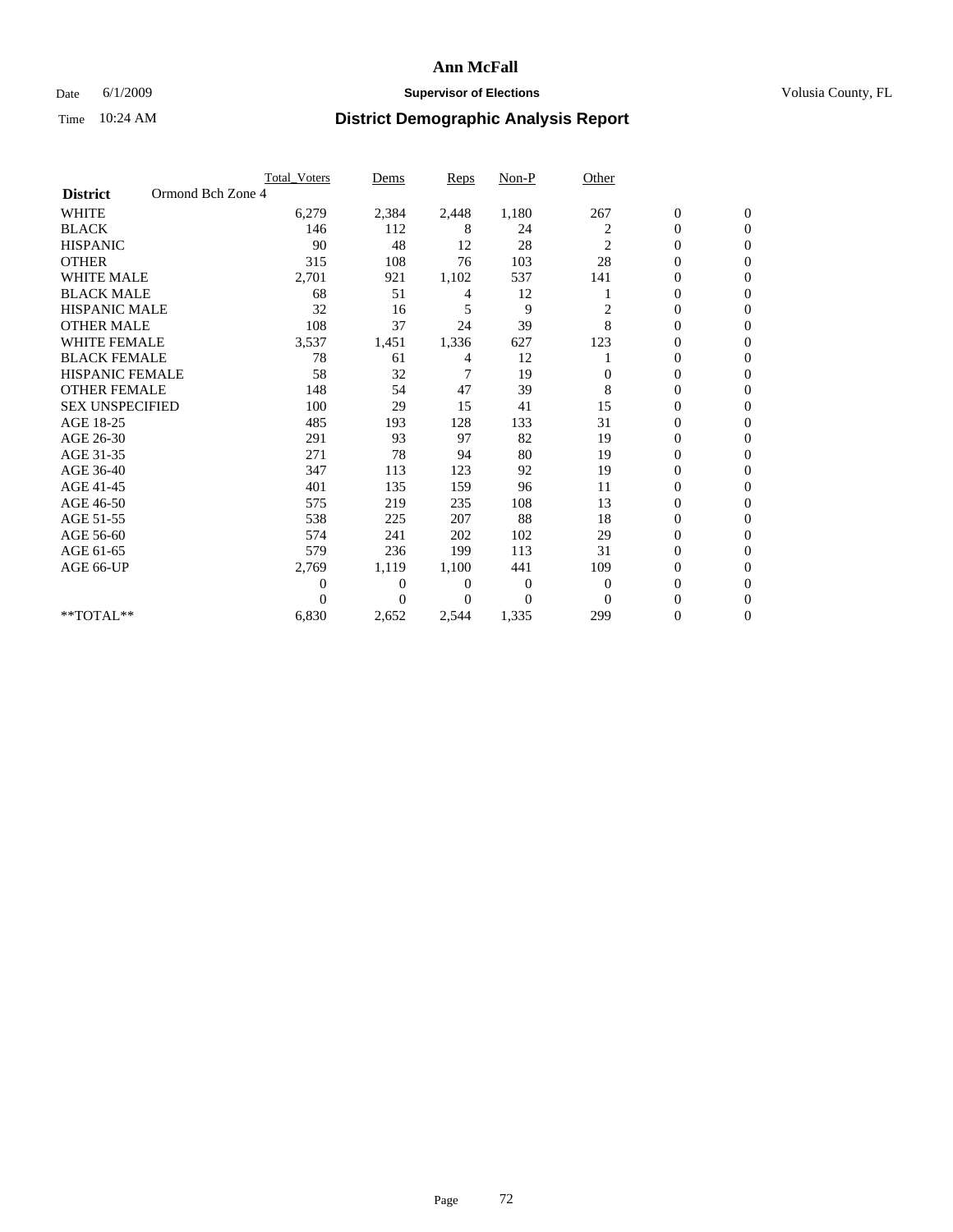#### Date 6/1/2009 **Supervisor of Elections Supervisor of Elections** Volusia County, FL

|                        |                        | <b>Total Voters</b> | Dems           | <b>Reps</b> | $Non-P$        | Other        |                  |                  |  |
|------------------------|------------------------|---------------------|----------------|-------------|----------------|--------------|------------------|------------------|--|
| <b>District</b>        | Port Orange District 1 |                     |                |             |                |              |                  |                  |  |
| <b>WHITE</b>           |                        | 6,864               | 2,890          | 2,134       | 1,560          | 280          | $\boldsymbol{0}$ | $\boldsymbol{0}$ |  |
| <b>BLACK</b>           |                        | 82                  | 65             | 5           | 9              | 3            | $\boldsymbol{0}$ | $\mathbf{0}$     |  |
| <b>HISPANIC</b>        |                        | 133                 | 64             | 20          | 46             | 3            | $\overline{0}$   | $\mathbf{0}$     |  |
| <b>OTHER</b>           |                        | 296                 | 93             | 63          | 113            | 27           | 0                | $\Omega$         |  |
| <b>WHITE MALE</b>      |                        | 3,068               | 1,158          | 1,037       | 730            | 143          | $\mathbf{0}$     | $\mathbf{0}$     |  |
| <b>BLACK MALE</b>      |                        | 41                  | 29             | 4           | 7              |              | $\overline{0}$   | $\mathbf{0}$     |  |
| <b>HISPANIC MALE</b>   |                        | 50                  | 25             | 9           | 14             | 2            | $\overline{0}$   | $\Omega$         |  |
| <b>OTHER MALE</b>      |                        | 88                  | 25             | 17          | 42             | 4            | 0                | $\mathbf{0}$     |  |
| <b>WHITE FEMALE</b>    |                        | 3,737               | 1,712          | 1,078       | 816            | 131          | $\overline{0}$   | $\mathbf{0}$     |  |
| <b>BLACK FEMALE</b>    |                        | 41                  | 36             |             | $\overline{c}$ | 2            | $\boldsymbol{0}$ | $\Omega$         |  |
| <b>HISPANIC FEMALE</b> |                        | 80                  | 39             | 10          | 30             |              | 0                | $\mathbf{0}$     |  |
| <b>OTHER FEMALE</b>    |                        | 115                 | 44             | 30          | 33             | 8            | $\overline{0}$   | $\Omega$         |  |
| <b>SEX UNSPECIFIED</b> |                        | 155                 | 44             | 36          | 54             | 21           | $\overline{0}$   | $\overline{0}$   |  |
| AGE 18-25              |                        | 609                 | 243            | 114         | 209            | 43           | $\overline{0}$   | $\mathbf{0}$     |  |
| AGE 26-30              |                        | 445                 | 159            | 98          | 161            | 27           | $\overline{0}$   | $\mathbf{0}$     |  |
| AGE 31-35              |                        | 379                 | 139            | 92          | 128            | 20           | $\boldsymbol{0}$ | $\overline{0}$   |  |
| AGE 36-40              |                        | 432                 | 155            | 119         | 133            | 25           | 0                | $\mathbf{0}$     |  |
| AGE 41-45              |                        | 497                 | 191            | 137         | 144            | 25           | $\overline{0}$   | $\Omega$         |  |
| AGE 46-50              |                        | 646                 | 237            | 211         | 167            | 31           | $\boldsymbol{0}$ | $\Omega$         |  |
| AGE 51-55              |                        | 700                 | 294            | 250         | 125            | 31           | $\boldsymbol{0}$ | $\mathbf{0}$     |  |
| AGE 56-60              |                        | 621                 | 263            | 201         | 130            | 27           | $\overline{0}$   | $\Omega$         |  |
| AGE 61-65              |                        | 726                 | 320            | 231         | 151            | 24           | $\overline{0}$   | $\overline{0}$   |  |
| AGE 66-UP              |                        | 2,320               | 1,111          | 769         | 380            | 60           | $\boldsymbol{0}$ | $\mathbf{0}$     |  |
|                        |                        | $\overline{0}$      | $\overline{0}$ | 0           | 0              | $\mathbf{0}$ | $\overline{0}$   | $\mathbf{0}$     |  |
|                        |                        | $\theta$            | $\Omega$       | $\Omega$    | $\Omega$       | $\Omega$     | $\overline{0}$   | $\mathbf{0}$     |  |
| **TOTAL**              |                        | 7,375               | 3,112          | 2,222       | 1,728          | 313          | 0                | $\mathbf{0}$     |  |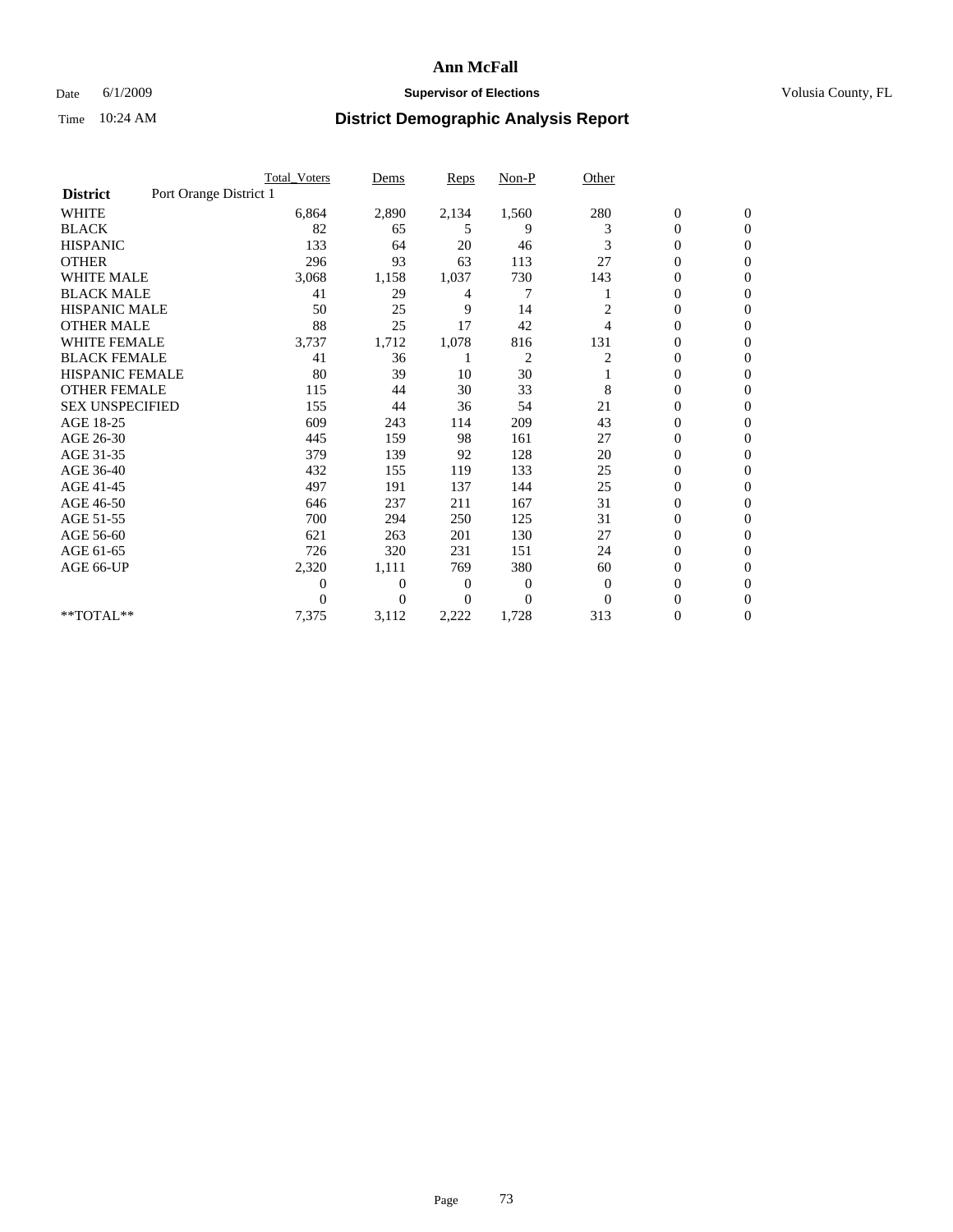## Date 6/1/2009 **Supervisor of Elections Supervisor of Elections** Volusia County, FL

|                        |                        | <b>Total Voters</b> | Dems           | <b>Reps</b> | $Non-P$      | Other          |                  |                  |  |
|------------------------|------------------------|---------------------|----------------|-------------|--------------|----------------|------------------|------------------|--|
| <b>District</b>        | Port Orange District 2 |                     |                |             |              |                |                  |                  |  |
| <b>WHITE</b>           |                        | 7,702               | 2,975          | 2,778       | 1,628        | 321            | $\boldsymbol{0}$ | $\boldsymbol{0}$ |  |
| <b>BLACK</b>           |                        | 319                 | 253            | 16          | 44           | 6              | $\boldsymbol{0}$ | $\mathbf{0}$     |  |
| <b>HISPANIC</b>        |                        | 204                 | 92             | 37          | 68           |                | $\overline{0}$   | $\mathbf{0}$     |  |
| <b>OTHER</b>           |                        | 432                 | 153            | 83          | 157          | 39             | $\boldsymbol{0}$ | $\Omega$         |  |
| <b>WHITE MALE</b>      |                        | 3,452               | 1,199          | 1,315       | 772          | 166            | $\overline{0}$   | $\mathbf{0}$     |  |
| <b>BLACK MALE</b>      |                        | 129                 | 96             | 7           | 23           | 3              | $\overline{0}$   | $\mathbf{0}$     |  |
| <b>HISPANIC MALE</b>   |                        | 89                  | 34             | 19          | 34           | $\overline{c}$ | 0                | $\mathbf{0}$     |  |
| <b>OTHER MALE</b>      |                        | 155                 | 55             | 33          | 59           | 8              | 0                | $\mathbf{0}$     |  |
| <b>WHITE FEMALE</b>    |                        | 4,190               | 1,754          | 1,439       | 849          | 148            | $\overline{0}$   | $\mathbf{0}$     |  |
| <b>BLACK FEMALE</b>    |                        | 189                 | 156            | 9           | 21           | 3              | $\boldsymbol{0}$ | $\mathbf{0}$     |  |
| <b>HISPANIC FEMALE</b> |                        | 113                 | 58             | 18          | 33           | 4              | 0                | $\mathbf{0}$     |  |
| <b>OTHER FEMALE</b>    |                        | 172                 | 75             | 29          | 62           | 6              | $\overline{0}$   | $\Omega$         |  |
| <b>SEX UNSPECIFIED</b> |                        | 168                 | 46             | 45          | 44           | 33             | $\overline{0}$   | $\mathbf{0}$     |  |
| AGE 18-25              |                        | 966                 | 367            | 265         | 273          | 61             | $\mathbf{0}$     | $\mathbf{0}$     |  |
| AGE 26-30              |                        | 675                 | 240            | 186         | 225          | 24             | $\overline{0}$   | $\mathbf{0}$     |  |
| AGE 31-35              |                        | 535                 | 204            | 157         | 152          | 22             | $\boldsymbol{0}$ | $\mathbf{0}$     |  |
| AGE 36-40              |                        | 555                 | 206            | 198         | 127          | 24             | 0                | $\mathbf{0}$     |  |
| AGE 41-45              |                        | 627                 | 219            | 230         | 151          | 27             | $\overline{0}$   | $\mathbf{0}$     |  |
| AGE 46-50              |                        | 749                 | 286            | 257         | 176          | 30             | $\boldsymbol{0}$ | $\mathbf{0}$     |  |
| AGE 51-55              |                        | 711                 | 268            | 277         | 135          | 31             | $\boldsymbol{0}$ | $\mathbf{0}$     |  |
| AGE 56-60              |                        | 784                 | 320            | 271         | 167          | 26             | $\overline{0}$   | $\Omega$         |  |
| AGE 61-65              |                        | 749                 | 310            | 253         | 150          | 36             | $\overline{0}$   | $\mathbf{0}$     |  |
| AGE 66-UP              |                        | 2,306               | 1,053          | 820         | 341          | 92             | $\boldsymbol{0}$ | $\mathbf{0}$     |  |
|                        |                        | $\overline{0}$      | $\overline{0}$ | 0           | $\mathbf{0}$ | $\mathbf{0}$   | $\overline{0}$   | $\mathbf{0}$     |  |
|                        |                        | $\theta$            | $\Omega$       | $\Omega$    | $\Omega$     | $\Omega$       | $\overline{0}$   | $\mathbf{0}$     |  |
| **TOTAL**              |                        | 8,657               | 3,473          | 2,914       | 1,897        | 373            | 0                | $\mathbf{0}$     |  |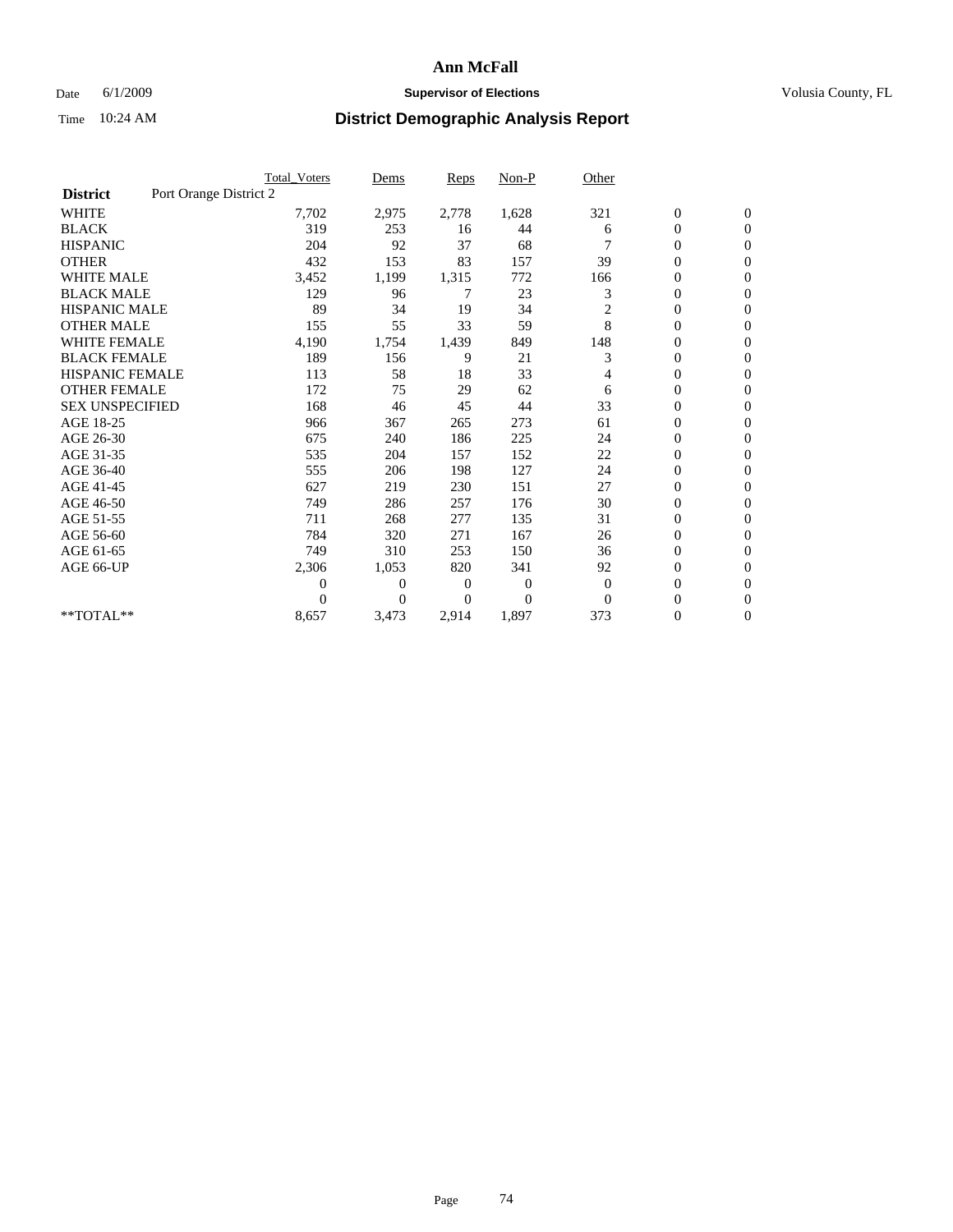## Date 6/1/2009 **Supervisor of Elections Supervisor of Elections** Volusia County, FL

|                        |                        | Total Voters   | Dems           | <b>Reps</b>  | $Non-P$      | Other        |                  |                  |
|------------------------|------------------------|----------------|----------------|--------------|--------------|--------------|------------------|------------------|
| <b>District</b>        | Port Orange Distrcit 3 |                |                |              |              |              |                  |                  |
| <b>WHITE</b>           |                        | 10,182         | 3,512          | 4,023        | 2,250        | 397          | $\boldsymbol{0}$ | $\boldsymbol{0}$ |
| <b>BLACK</b>           |                        | 256            | 217            | 9            | 24           | 6            | $\boldsymbol{0}$ | $\mathbf{0}$     |
| <b>HISPANIC</b>        |                        | 239            | 95             | 45           | 87           | 12           | $\overline{0}$   | $\mathbf{0}$     |
| <b>OTHER</b>           |                        | 541            | 166            | 135          | 180          | 60           | 0                | $\mathbf{0}$     |
| <b>WHITE MALE</b>      |                        | 4,636          | 1,396          | 1,926        | 1,105        | 209          | $\boldsymbol{0}$ | $\mathbf{0}$     |
| <b>BLACK MALE</b>      |                        | 122            | 102            | 6            | 12           | 2            | $\overline{0}$   | $\mathbf{0}$     |
| <b>HISPANIC MALE</b>   |                        | 104            | 46             | 18           | 36           | 4            | 0                | $\Omega$         |
| <b>OTHER MALE</b>      |                        | 174            | 52             | 48           | 66           | 8            | $\overline{0}$   | $\mathbf{0}$     |
| <b>WHITE FEMALE</b>    |                        | 5,474          | 2,098          | 2,073        | 1,122        | 181          | $\mathbf{0}$     | $\mathbf{0}$     |
| <b>BLACK FEMALE</b>    |                        | 133            | 114            | 3            | 12           | 4            | $\boldsymbol{0}$ | $\mathbf{0}$     |
| <b>HISPANIC FEMALE</b> |                        | 134            | 49             | 26           | 51           | 8            | $\boldsymbol{0}$ | $\mathbf{0}$     |
| <b>OTHER FEMALE</b>    |                        | 223            | 82             | 55           | 67           | 19           | $\mathbf{0}$     | $\mathbf{0}$     |
| <b>SEX UNSPECIFIED</b> |                        | 218            | 51             | 57           | 70           | 40           | $\boldsymbol{0}$ | $\Omega$         |
| AGE 18-25              |                        | 1,111          | 378            | 309          | 345          | 79           | $\overline{0}$   | $\mathbf{0}$     |
| AGE 26-30              |                        | 748            | 254            | 221          | 234          | 39           | $\overline{0}$   | $\Omega$         |
| AGE 31-35              |                        | 633            | 204            | 217          | 190          | 22           | $\boldsymbol{0}$ | $\mathbf{0}$     |
| AGE 36-40              |                        | 726            | 238            | 256          | 203          | 29           | $\boldsymbol{0}$ | $\mathbf{0}$     |
| AGE 41-45              |                        | 796            | 250            | 317          | 199          | 30           | $\boldsymbol{0}$ | $\mathbf{0}$     |
| AGE 46-50              |                        | 890            | 289            | 382          | 189          | 30           | $\boldsymbol{0}$ | $\Omega$         |
| AGE 51-55              |                        | 984            | 374            | 379          | 200          | 31           | $\overline{0}$   | $\mathbf{0}$     |
| AGE 56-60              |                        | 894            | 361            | 307          | 196          | 30           | $\overline{0}$   | $\mathbf{0}$     |
| AGE 61-65              |                        | 950            | 359            | 352          | 191          | 48           | $\overline{0}$   | $\Omega$         |
| AGE 66-UP              |                        | 3,486          | 1,283          | 1,472        | 594          | 137          | $\overline{0}$   | $\mathbf{0}$     |
|                        |                        | $\overline{0}$ | $\overline{0}$ | 0            | $\mathbf{0}$ | $\mathbf{0}$ | $\mathbf{0}$     | $\mathbf{0}$     |
|                        |                        | 0              | $\overline{0}$ | $\mathbf{0}$ | $\Omega$     | $\mathbf{0}$ | 0                | $\mathbf{0}$     |
| **TOTAL**              |                        | 11,218         | 3,990          | 4,212        | 2,541        | 475          | 0                | $\boldsymbol{0}$ |